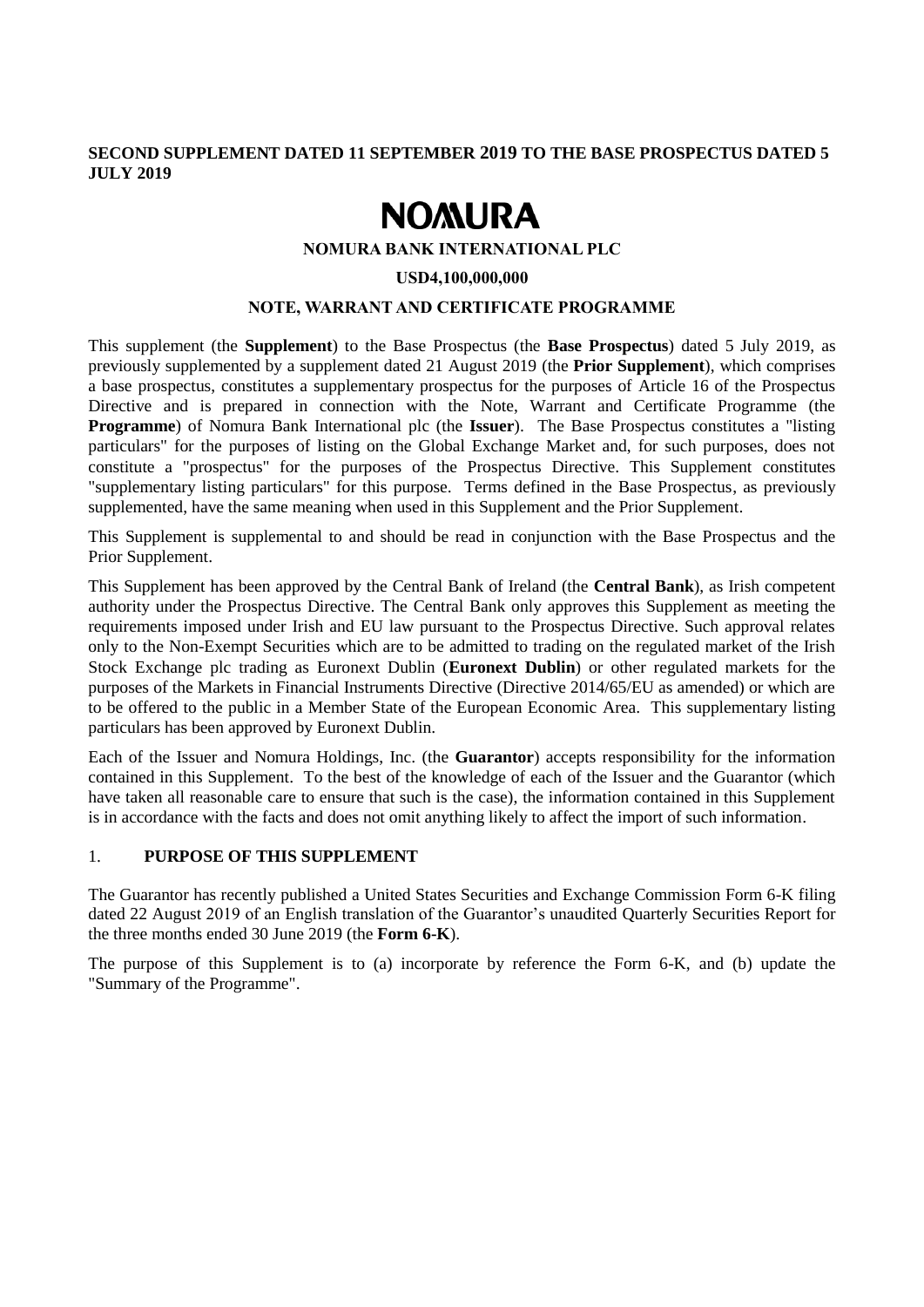# **2. PUBLICATION OF THE GUARANTOR'S FORM 6-K**

The Guarantor has recently published the Form 6-K. A copy of the Form 6-K (available at [https://www.nomuraholdings.com/investor/library/sec/6k/190822/190822.pdf\)](https://www.nomuraholdings.com/investor/library/sec/6k/190822/190822.pdf) has been filed with the Central Bank and, by virtue of this Supplement, the Form 6-K is incorporated by reference in, and forms part of, the Base Prospectus.

# **3. UPDATE OF THE "SUMMARY OF THE PROGRAMME"**

The Summary of the Base Prospectus shall be deemed updated and replaced with the Summary in the Annex to this Supplement.

# **4. GENERAL**

All references to pages in this Supplement are to the original unsupplemented Base Prospectus, notwithstanding any amendments described herein.

To the extent that there is any inconsistency between (a) any statement in this Supplement or any statement incorporated by reference into this Supplement and (b) any other statement in or incorporated by reference in the Base Prospectus, the statements in (a) above will prevail.

Save as disclosed in this Supplement and the Prior Supplement, there has been no other significant new factor, material mistake or inaccuracy relating to information included in the Base Prospectus since the publication of the Base Prospectus.

Copies of all documents incorporated by reference in the Base Prospectus can be obtained from the Principal Agent as described on page 180 of the Base Prospectus.

If documents which are incorporated by reference themselves incorporate any information or other documents therein, either expressly or implicitly, such information or other documents will not form part of this Supplement for the purposes of the Prospectus Directive.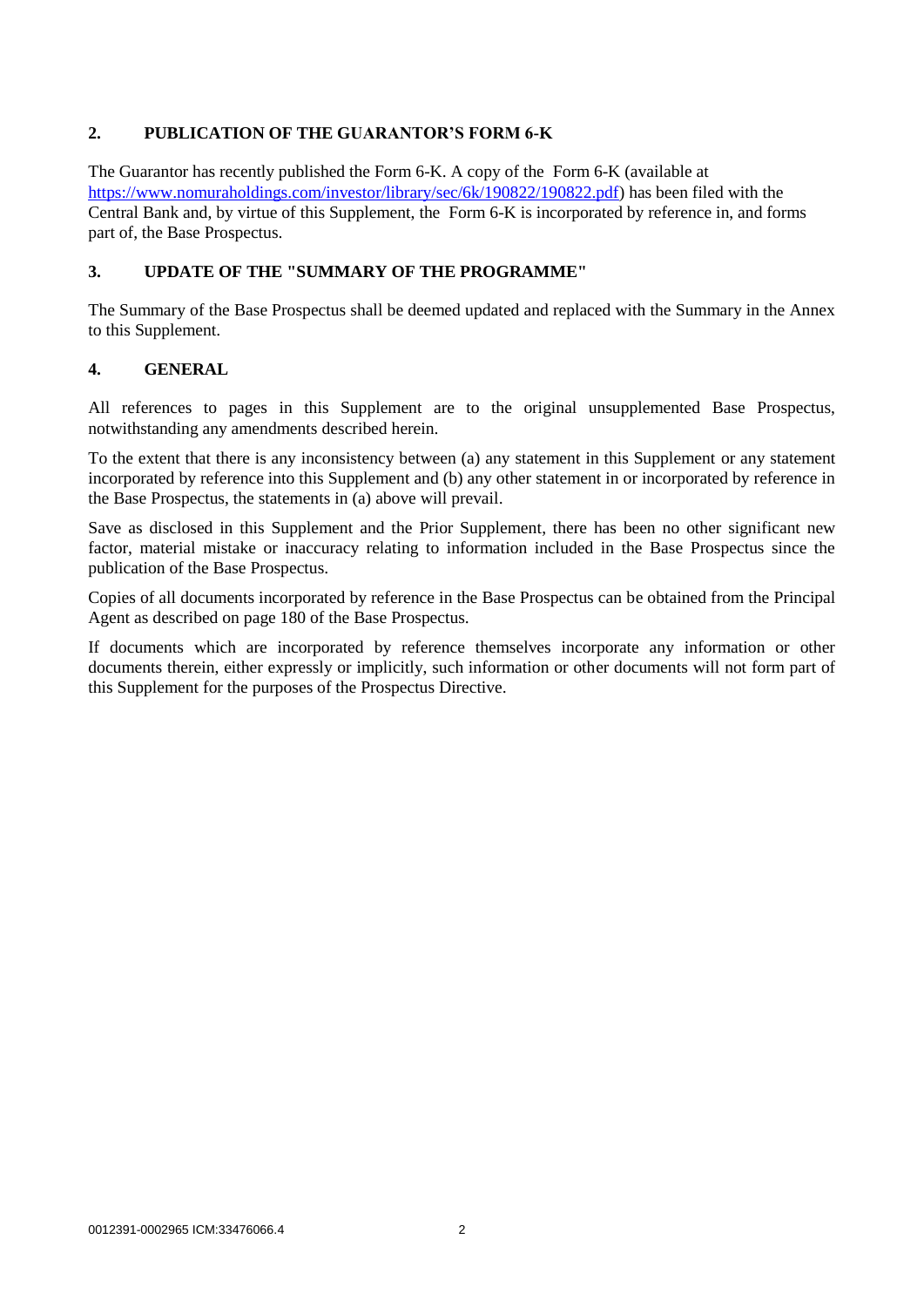# **ANNEX**

#### **SUMMARY OF THE PROGRAMME**

#### *The following section applies to Non-Exempt Securities only.*

*Summaries are made up of disclosure requirements known as "Elements". These Elements are numbered in Section A – E (A.1 – E.7). This Summary contains all the Elements required to be included in a summary for this type of Security, the Issuer and the Guarantor. Because some Elements are not required to be addressed, there may be gaps in the numbering sequence of the Elements. Even though an Element may be required to be inserted in the summary because of the type of Security, the Issuer and the Guarantor, it is possible that no relevant information can be given regarding the Element. In this case a short description of the Element is included in the summary with the mention of "not applicable". Information described in the italicised drafting prompts will be completed (where applicable) when preparing the issue specific summary for a Series of Securities.*

| <b>Element</b> | <b>Title</b>                                                                                              |                                                                                                                                                                                                                                                                                                                                                                                                                                                                                                                                         |
|----------------|-----------------------------------------------------------------------------------------------------------|-----------------------------------------------------------------------------------------------------------------------------------------------------------------------------------------------------------------------------------------------------------------------------------------------------------------------------------------------------------------------------------------------------------------------------------------------------------------------------------------------------------------------------------------|
| A.1            | Warning that the<br>summary should<br>be read as an<br>introduction and<br>provision as to<br>claims      | This summary should be read as an introduction to the Base<br>$\bullet$<br>Prospectus and the applicable Final Terms.<br>Any decision to invest in the Securities should be based on<br>$\bullet$<br>consideration of the Base Prospectus as a whole, including any<br>documents incorporated by reference and the applicable Final<br>Terms.<br>Where a claim relating to the information contained in the Base<br>$\bullet$<br>Prospectus and the applicable Final Terms is brought before a                                          |
|                |                                                                                                           | court, the plaintiff investor might, under the national legislation of<br>the Member State, have to bear the costs of translating the Base<br>Prospectus and the applicable Final Terms before the legal<br>proceedings are initiated.                                                                                                                                                                                                                                                                                                  |
|                |                                                                                                           | Civil liability attaches only to those persons who have tabled the<br>$\bullet$<br>summary, including any translation hereof, but only if the summary<br>is misleading, inaccurate or inconsistent when read together with<br>the other parts of this Base Prospectus and the applicable Final<br>Terms or it does not provide, when read together with the other<br>parts of the Base Prospectus and the applicable Final Terms, key<br>information in order to aid investors when considering whether to<br>invest in the Securities. |
| A.2            | Consent as to use<br>of the Base<br>Prospectus, period<br>of validity and<br>other conditions<br>attached | Certain Tranches of Securities with a denomination or issue price of less<br>than $£100,000$ (or its equivalent in any other currency) may be offered<br>in circumstances where there is no exemption from the obligation under<br>the Prospectus Directive to publish a prospectus. Any such offer is<br>referred to as a Non-Exempt Offer.                                                                                                                                                                                            |
|                |                                                                                                           | Issue specific summary:                                                                                                                                                                                                                                                                                                                                                                                                                                                                                                                 |
|                |                                                                                                           | [Not Applicable – the Securities are not being offered to the public as part of                                                                                                                                                                                                                                                                                                                                                                                                                                                         |

#### **Section A − Introduction and warnings**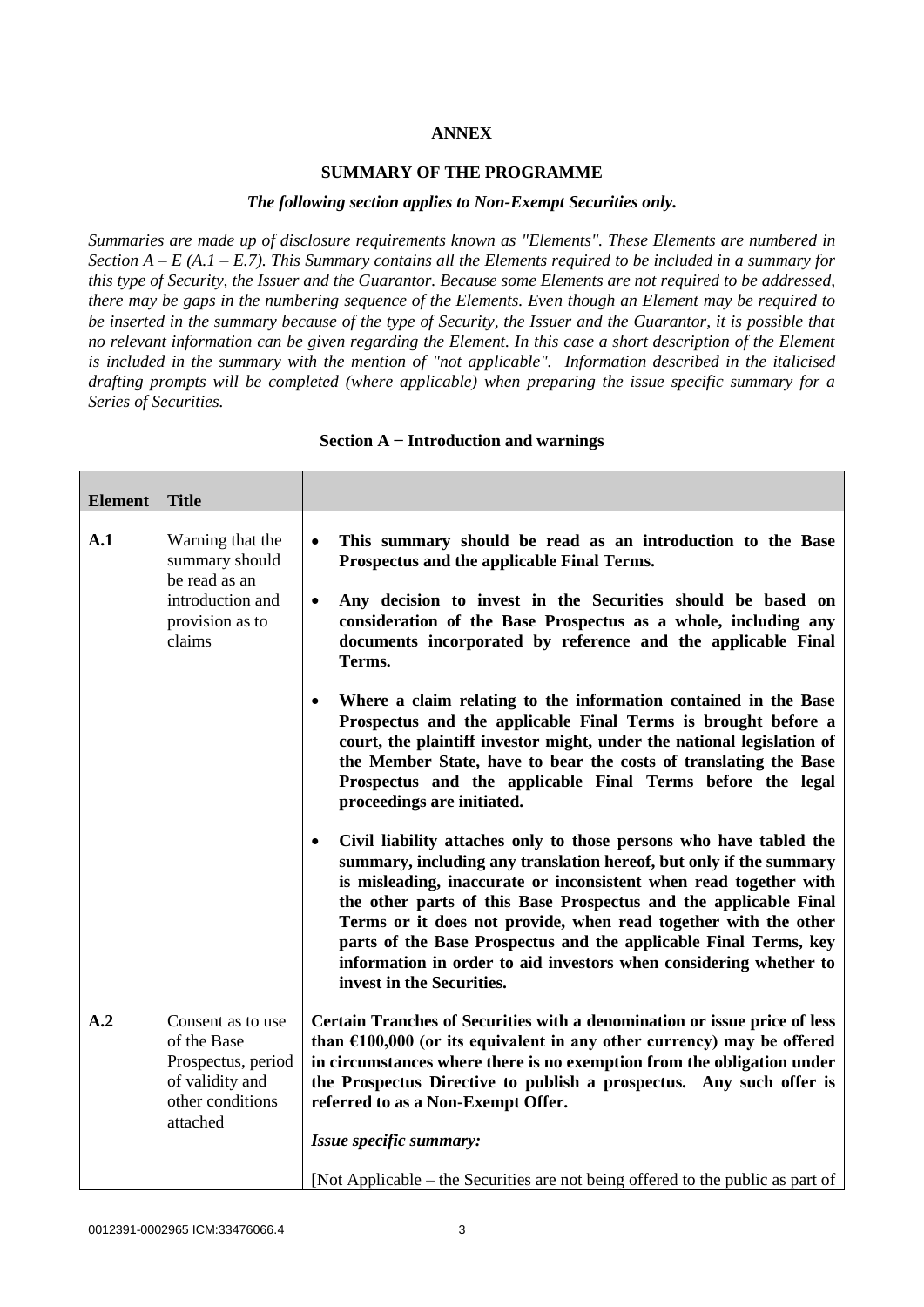| <b>Element</b> | <b>Title</b> |                                                                                                                                                                                                                                                                                                                                                                                                                                                                                                                                                                            |
|----------------|--------------|----------------------------------------------------------------------------------------------------------------------------------------------------------------------------------------------------------------------------------------------------------------------------------------------------------------------------------------------------------------------------------------------------------------------------------------------------------------------------------------------------------------------------------------------------------------------------|
|                |              | a Non-Exempt Offer.]                                                                                                                                                                                                                                                                                                                                                                                                                                                                                                                                                       |
|                |              | [ <i>Consent:</i> Subject to the conditions set out below, the Issuer consents to the<br>use of the Base Prospectus in connection with a Non-Exempt Offer of<br>Securities by the relevant Dealer, [names of specific financial intermediaries<br>listed in final terms,] [and] [each financial intermediary whose name is<br>published on the Issuer's website (see the "Corporate Disclosure" section at<br>www.nomuranow.com) and identified as an Authorised Offeror in respect of<br>the relevant Non-Exempt Offer].                                                  |
|                |              | Offer period: The Issuer's consent referred to above is given for Non-Exempt<br>Offers of Securities during [offer period for the issue to be specified here]<br>(the Offer Period).                                                                                                                                                                                                                                                                                                                                                                                       |
|                |              | Conditions to consent: The conditions to the Issuer's consent are that such<br>consent (a) is only valid during the Offer Period; and (b) only extends to the<br>use of the Base Prospectus to make Non-Exempt Offers of these Securities<br>in [specify each relevant Member State in which the particular Tranche of<br>Securities can be offered].                                                                                                                                                                                                                      |
|                |              | AN INVESTOR INTENDING TO PURCHASE OR PURCHASING<br>ANY SECURITIES IN A NON-EXEMPT OFFER FROM AN<br><b>AUTHORISED OFFEROR WILL DO SO, AND OFFERS AND SALES</b><br>OF SUCH TO AN INVESTOR BY SUCH AUTHORISED OFFEROR<br>WILL BE MADE, IN ACCORDANCE WITH THE TERMS AND<br>CONDITIONS OF THE OFFER IN PLACE BETWEEN SUCH<br>AUTHORISED OFFEROR AND SUCH INVESTOR INCLUDING<br>ARRANGEMENTS IN RELATION TO PRICE, ALLOCATIONS,<br><b>EXPENSES AND SETTLEMENT. THE RELEVANT INFORMATION</b><br>WILL BE PROVIDED BY THE AUTHORISED OFFEROR AT THE<br><b>TIME OF SUCH OFFER.]</b> |

# **Section B – Issuer [and Guarantor]**

| <b>Element</b>   | <b>Title</b>                                                           |                                                                                                                                                                         |
|------------------|------------------------------------------------------------------------|-------------------------------------------------------------------------------------------------------------------------------------------------------------------------|
| B.1              | Legal and<br>commercial<br>name of the<br>Issuer                       | Nomura Bank International plc.                                                                                                                                          |
| B.2              | Domicile/legal<br>form/<br>legislation/<br>country of<br>incorporation | The Issuer is a public limited company registered in England and Wales<br>under number 1981122 and was incorporated under the Companies Act<br>1985 on 22 January 1986. |
| B.4 <sub>b</sub> | Trend                                                                  | Not applicable, there are no known trends, uncertainties, demands,                                                                                                      |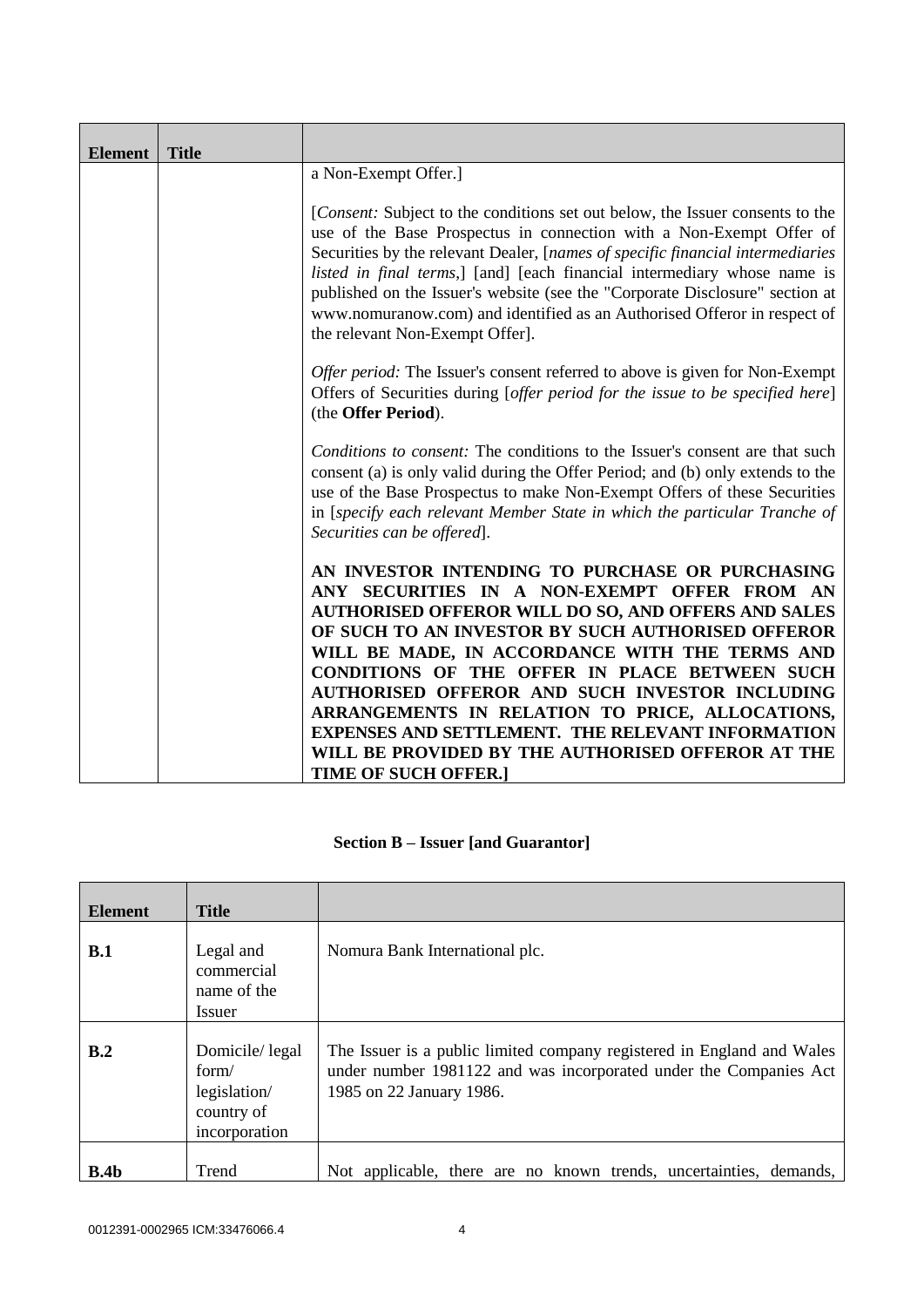|      | information<br>affecting the<br>Issuer and the<br>industries<br>in which it<br>operates                                                                                                                                                                                             | financial year.                                                                                                                                                                                                                                                                                                                                                                                                                                                                                        |                                                                                                                      | commitments or events that are reasonably likely to have a material effect<br>on the Issuer and the industries in which it operates for at least the current |
|------|-------------------------------------------------------------------------------------------------------------------------------------------------------------------------------------------------------------------------------------------------------------------------------------|--------------------------------------------------------------------------------------------------------------------------------------------------------------------------------------------------------------------------------------------------------------------------------------------------------------------------------------------------------------------------------------------------------------------------------------------------------------------------------------------------------|----------------------------------------------------------------------------------------------------------------------|--------------------------------------------------------------------------------------------------------------------------------------------------------------|
| B.5  | Description of<br>the Group                                                                                                                                                                                                                                                         | The Issuer is a wholly owned subsidiary of Nomura Europe Holdings plc<br>(the main European holding company of the Nomura Group (as defined<br>below)) which in turn is a wholly owned subsidiary of Nomura Holdings,<br>Inc. (the Guarantor). The Guarantor is the ultimate holding company of<br>a group of companies and manages financial operations for those<br>subsidiary companies (together the Nomura Group). Nomura Holdings,<br>Inc. was formerly known as The Nomura Securities Co., Ltd. |                                                                                                                      |                                                                                                                                                              |
| B.9  | Profit<br>forecast<br>or estimate                                                                                                                                                                                                                                                   |                                                                                                                                                                                                                                                                                                                                                                                                                                                                                                        | Not applicable, no profit forecasts or estimates have been made in the<br>Base Prospectus in relation to the Issuer. |                                                                                                                                                              |
| B.10 | Audit<br>report<br>qualifications                                                                                                                                                                                                                                                   |                                                                                                                                                                                                                                                                                                                                                                                                                                                                                                        | included in the Base Prospectus in relation to the Issuer.                                                           | Not applicable, no qualifications are contained in any audit report                                                                                          |
| B.12 | Selected historical key financial information <sup>1</sup><br><b>Income Statement</b><br>The key financial information below is extracted from the Issuer's audited non-consolidated<br>income statement and statement of comprehensive income for the year ended 31 March<br>2019: |                                                                                                                                                                                                                                                                                                                                                                                                                                                                                                        |                                                                                                                      |                                                                                                                                                              |
|      |                                                                                                                                                                                                                                                                                     |                                                                                                                                                                                                                                                                                                                                                                                                                                                                                                        | 31 March 2018                                                                                                        | 31 March 2019                                                                                                                                                |
|      |                                                                                                                                                                                                                                                                                     |                                                                                                                                                                                                                                                                                                                                                                                                                                                                                                        | (Thousands of USD)                                                                                                   |                                                                                                                                                              |
|      | Net interest income                                                                                                                                                                                                                                                                 |                                                                                                                                                                                                                                                                                                                                                                                                                                                                                                        | 65,062                                                                                                               | 59,478                                                                                                                                                       |
|      | Fee and commission income                                                                                                                                                                                                                                                           |                                                                                                                                                                                                                                                                                                                                                                                                                                                                                                        | 49,057                                                                                                               | 56,555                                                                                                                                                       |
|      | Dealing loss                                                                                                                                                                                                                                                                        |                                                                                                                                                                                                                                                                                                                                                                                                                                                                                                        |                                                                                                                      | (80, 440)                                                                                                                                                    |
|      |                                                                                                                                                                                                                                                                                     | Administrative expenses                                                                                                                                                                                                                                                                                                                                                                                                                                                                                |                                                                                                                      | (12, 174)                                                                                                                                                    |
|      | Profit on ordinary activities before<br>taxation                                                                                                                                                                                                                                    |                                                                                                                                                                                                                                                                                                                                                                                                                                                                                                        | 19,840                                                                                                               | 18,970                                                                                                                                                       |
|      | Tax charge on profit on ordinary<br>activities                                                                                                                                                                                                                                      |                                                                                                                                                                                                                                                                                                                                                                                                                                                                                                        | (3,709)                                                                                                              | (3,779)                                                                                                                                                      |
|      | Profit for the year                                                                                                                                                                                                                                                                 |                                                                                                                                                                                                                                                                                                                                                                                                                                                                                                        | 16,131                                                                                                               | 15,191                                                                                                                                                       |
|      |                                                                                                                                                                                                                                                                                     | Total comprehensive income for the                                                                                                                                                                                                                                                                                                                                                                                                                                                                     | 7,580                                                                                                                | 51,407                                                                                                                                                       |

 $1$  By virtue of a Supplement dated 21 August 2019, selected key financial information for the year ended 31 March 2019 has been included. The significant and material adverse change statements have been updated accordingly.

l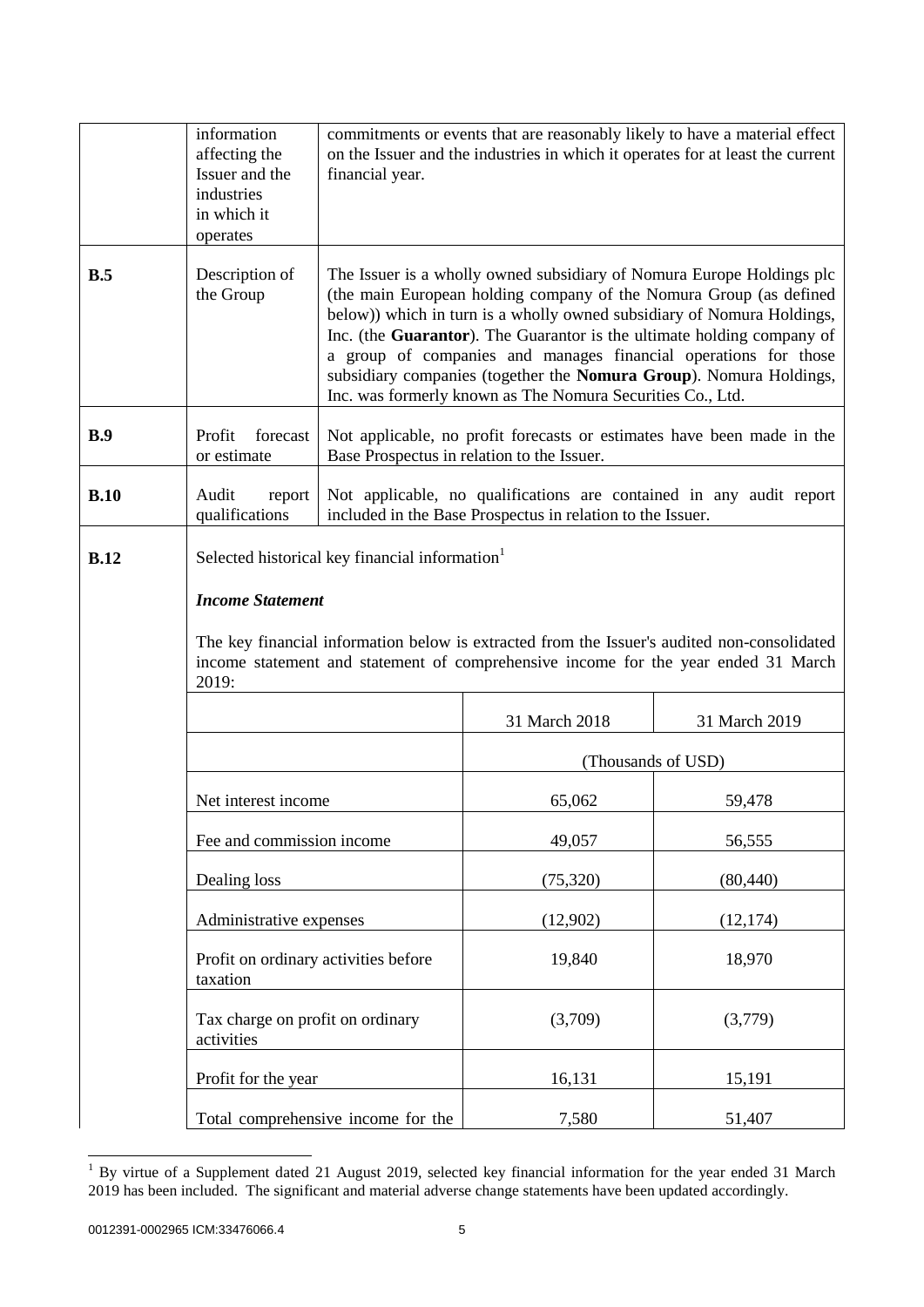|             | year                                                                                                                                                                                                            |                                                                                                                                                                                                                                                                                                                                                                                                                                                                                                                                                                                                                                                                                                                                                                                                                                                        |                                                                                             |               |
|-------------|-----------------------------------------------------------------------------------------------------------------------------------------------------------------------------------------------------------------|--------------------------------------------------------------------------------------------------------------------------------------------------------------------------------------------------------------------------------------------------------------------------------------------------------------------------------------------------------------------------------------------------------------------------------------------------------------------------------------------------------------------------------------------------------------------------------------------------------------------------------------------------------------------------------------------------------------------------------------------------------------------------------------------------------------------------------------------------------|---------------------------------------------------------------------------------------------|---------------|
|             |                                                                                                                                                                                                                 |                                                                                                                                                                                                                                                                                                                                                                                                                                                                                                                                                                                                                                                                                                                                                                                                                                                        |                                                                                             |               |
|             | <b>Statement of Financial Position</b>                                                                                                                                                                          |                                                                                                                                                                                                                                                                                                                                                                                                                                                                                                                                                                                                                                                                                                                                                                                                                                                        |                                                                                             |               |
|             |                                                                                                                                                                                                                 | statement of financial position as at 31 March 2019:                                                                                                                                                                                                                                                                                                                                                                                                                                                                                                                                                                                                                                                                                                                                                                                                   | The key financial information below is extracted from the Issuer's audited non-consolidated |               |
|             |                                                                                                                                                                                                                 |                                                                                                                                                                                                                                                                                                                                                                                                                                                                                                                                                                                                                                                                                                                                                                                                                                                        | 31 March 2018                                                                               | 31 March 2019 |
|             |                                                                                                                                                                                                                 |                                                                                                                                                                                                                                                                                                                                                                                                                                                                                                                                                                                                                                                                                                                                                                                                                                                        | (Thousands of USD)                                                                          |               |
|             | Total assets                                                                                                                                                                                                    |                                                                                                                                                                                                                                                                                                                                                                                                                                                                                                                                                                                                                                                                                                                                                                                                                                                        | 7,844,926                                                                                   | 6,638,475     |
|             | Total equity                                                                                                                                                                                                    |                                                                                                                                                                                                                                                                                                                                                                                                                                                                                                                                                                                                                                                                                                                                                                                                                                                        | 482,740                                                                                     | 235,205       |
|             | Total liabilities                                                                                                                                                                                               |                                                                                                                                                                                                                                                                                                                                                                                                                                                                                                                                                                                                                                                                                                                                                                                                                                                        | 7,362,186                                                                                   | 6,403,270     |
|             |                                                                                                                                                                                                                 | Statements of no significant or material adverse change                                                                                                                                                                                                                                                                                                                                                                                                                                                                                                                                                                                                                                                                                                                                                                                                |                                                                                             |               |
|             | There has been no significant change in the financial position of the Issuer since 31 March<br>2019 and there has been no material adverse change in the prospects of the Issuer since 31<br><b>March 2019.</b> |                                                                                                                                                                                                                                                                                                                                                                                                                                                                                                                                                                                                                                                                                                                                                                                                                                                        |                                                                                             |               |
| <b>B.13</b> | Events<br>impacting the<br>Issuer's<br>solvency                                                                                                                                                                 | Not applicable, there are no recent events particular to the Issuer which are<br>to a material extent relevant to the evaluation of the Issuer's solvency.                                                                                                                                                                                                                                                                                                                                                                                                                                                                                                                                                                                                                                                                                             |                                                                                             |               |
| <b>B.14</b> | Dependence<br>upon<br>other<br>group entities                                                                                                                                                                   | The Issuer is dependent upon the Guarantor and other members of the<br>Nomura Group. See also Element B.5 above.                                                                                                                                                                                                                                                                                                                                                                                                                                                                                                                                                                                                                                                                                                                                       |                                                                                             |               |
| <b>B.15</b> | Principal<br>activities                                                                                                                                                                                         | The Issuer's primary role is to support the Global Wholesale Business of<br>the Nomura Group. Its principal activities include (i) issuance of<br>guaranteed credit and equity-linked notes and certificates, (ii) provision of<br>sub-participation and structured loans (including bridge and warehouse<br>financing), (iii) purchase of structured credit assets and structured loans,<br>(iv) provision of traditional banking products such as loans and credit<br>facilities in major currencies, repurchase and reverse repurchase<br>transactions, letters of credit and guarantees; and (v) taking deposits<br>(including foreign exchange and other reference-linked deposits). The<br>Issuer has a representative office in Istanbul, Turkey. The Issuer has closed<br>its branch in Milan, Italy and its representative office in Beijing. |                                                                                             |               |
| <b>B.16</b> | Controlling<br>shareholders                                                                                                                                                                                     | The Issuer is an indirectly owned wholly owned subsidiary of the<br>Guarantor. Nomura Europe Holdings plc (the main European holding<br>company of the Nomura Group) holds 100 per cent. of the share capital of<br>Nomura Europe Holdings plc is a direct wholly owned<br>the Issuer.<br>subsidiary of the Guarantor.                                                                                                                                                                                                                                                                                                                                                                                                                                                                                                                                 |                                                                                             |               |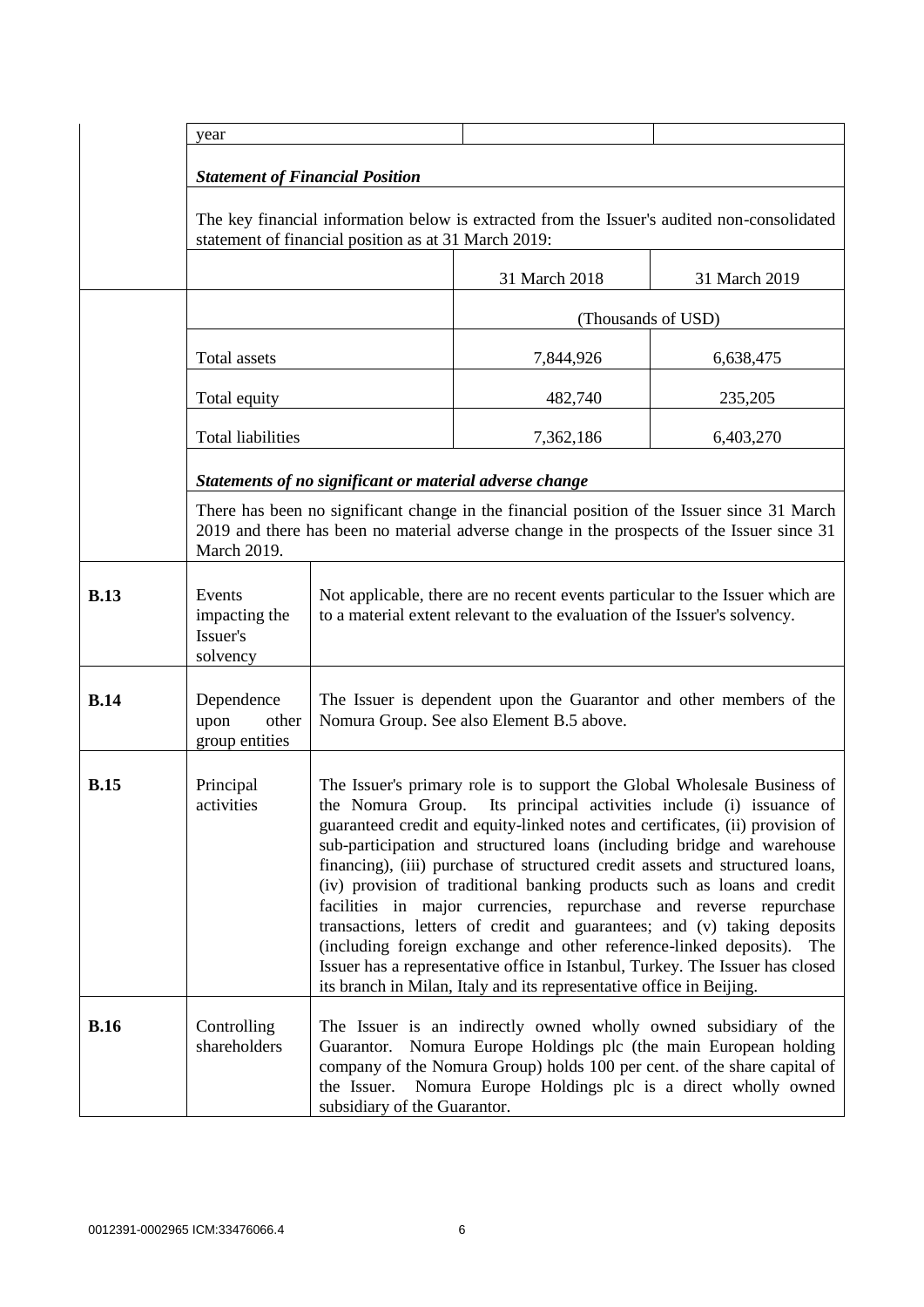| <b>B.17</b> | Credit ratings                                                                                                                                 | The long-term debt of the Issuer has been rated A- by S&P Global Ratings<br>Japan Inc. (S&P Japan) and AA- by Japan Credit Rating Agency, Ltd.<br>$(JCR)$ . <sup>2</sup><br>The Programme has not been rated but Securities issued under the<br>Programme may be rated or unrated.                                                                                                                                                                                                                                                                                                                                                                                                                                                                                                                                                                                                                                                                                                                                                                                                                                                                                                                                                                                                                                                                              |
|-------------|------------------------------------------------------------------------------------------------------------------------------------------------|-----------------------------------------------------------------------------------------------------------------------------------------------------------------------------------------------------------------------------------------------------------------------------------------------------------------------------------------------------------------------------------------------------------------------------------------------------------------------------------------------------------------------------------------------------------------------------------------------------------------------------------------------------------------------------------------------------------------------------------------------------------------------------------------------------------------------------------------------------------------------------------------------------------------------------------------------------------------------------------------------------------------------------------------------------------------------------------------------------------------------------------------------------------------------------------------------------------------------------------------------------------------------------------------------------------------------------------------------------------------|
|             |                                                                                                                                                | Issue specific summary:<br>[The Securities [have been/are expected to be] rated [specify rating(s) of<br>Tranche being issued] by [specify rating agent(s)].<br>A security rating is not a recommendation to buy, sell or hold securities<br>and may be subject to suspension, reduction or withdrawal at any time by<br>the assigning rating agency.]<br>[Not applicable - No ratings have been assigned to the debt securities at the<br>request of or with the co-operation of the Issuer in the rating process.]                                                                                                                                                                                                                                                                                                                                                                                                                                                                                                                                                                                                                                                                                                                                                                                                                                            |
| <b>B.18</b> | Description of<br>the Guarantee<br>insert<br>(Only<br>this<br>Element<br>B.18<br>if<br>the<br>Securities are<br>guaranteed)                    | Securities issued under the Programme may be unguaranteed or may be<br>issued with the benefit of a guarantee from the Guarantor.<br>Issue specific summary:<br>[If the Securities are N&C Securities insert: The payment of [principal][,]<br>[interest] and all other amounts [payable] [or] [deliverable] by the Issuer in<br>respect of the Securities] [If the Securities are W&C Securities insert: the<br>Issuer's [payment] [and/or] [delivery] obligations in respect of the<br>Securities] are unconditionally and irrevocably guaranteed pursuant to a<br>deed of guarantee executed by the Guarantor on or about 5 July 2019 (the<br>The obligations of the Guarantor under the Guarantee<br>Guarantee).<br>constitute direct, unconditional, unsubordinated and [If the Securities are<br><i>N&amp;C Securities insert:</i> (subject to the provisions of a negative pledge)]<br>unsecured obligations of the Guarantor and will ([If the Securities are N&C<br>Securities insert: subject as aforesaid and] save for obligations in respect of<br>national and local taxes and certain other statutory exceptions) at all times<br>rank at least equally with all other present and future unsecured and<br>unsubordinated obligations of the Guarantor.<br>The Guarantee will be governed by, and construed in accordance with,<br>English law.] |
| <b>B.19</b> | Information<br>about<br>the<br>Guarantor<br>(Only<br>insert<br>this<br>Element<br>if<br>B.19<br>the<br><b>Securities</b><br>are<br>guaranteed) |                                                                                                                                                                                                                                                                                                                                                                                                                                                                                                                                                                                                                                                                                                                                                                                                                                                                                                                                                                                                                                                                                                                                                                                                                                                                                                                                                                 |

 $2^{2}$  By virtue of a Supplement dated 21 August 2019, the credit ratings of the Issuer have been updated.

l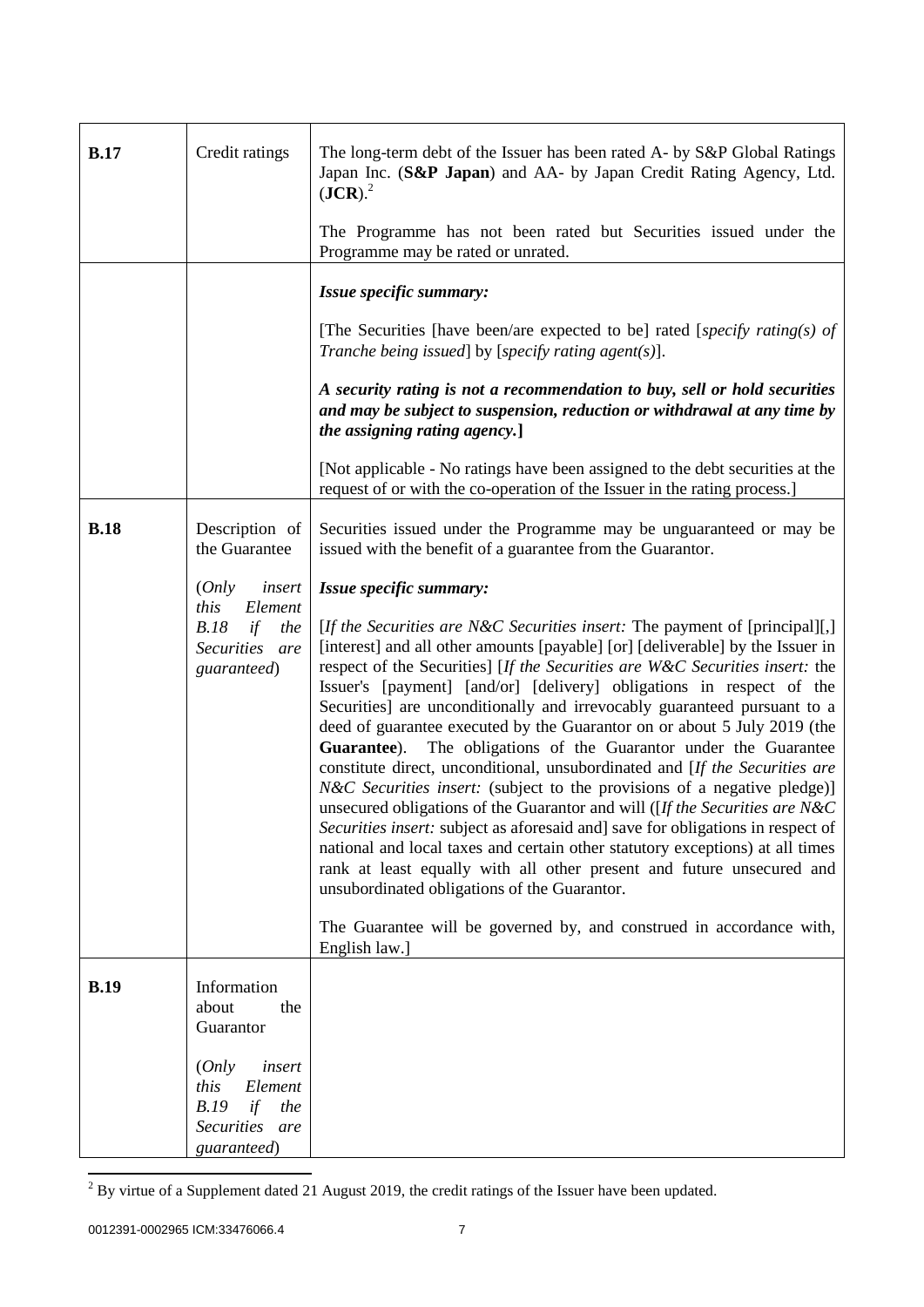| B.19/B.1         | Legal and<br>commercial<br>name of the<br>Guarantor                                                                                                                                                                                                                                             | Nomura Holdings, Inc.                                                                                                                                                                                                                                                                                                                                                                                                                                                               |                   |               |
|------------------|-------------------------------------------------------------------------------------------------------------------------------------------------------------------------------------------------------------------------------------------------------------------------------------------------|-------------------------------------------------------------------------------------------------------------------------------------------------------------------------------------------------------------------------------------------------------------------------------------------------------------------------------------------------------------------------------------------------------------------------------------------------------------------------------------|-------------------|---------------|
| B.19/B.2         | Domicile/<br>legal form/<br>legislation/<br>country of<br>incorporation                                                                                                                                                                                                                         | The Guarantor was established in Japan and is a joint stock corporation<br>incorporated under the laws of Japan.                                                                                                                                                                                                                                                                                                                                                                    |                   |               |
| <b>B19/ B.4b</b> | Trend<br>information<br>affecting the<br>Guarantor and<br>the industries<br>in which it<br>operates                                                                                                                                                                                             | Not applicable, there are no known trends, uncertainties, demands,<br>commitments or events that are reasonably likely to have a material effect<br>on the Guarantor's prospects and the industries in which it operates, for its<br>current financial year.                                                                                                                                                                                                                        |                   |               |
| <b>B19/B.5</b>   | Description of<br>the Group                                                                                                                                                                                                                                                                     | The Guarantor is the ultimate holding company of a group of companies<br>and manages financial operations for those subsidiary companies (together<br>the Nomura Group). Nomura Holdings, Inc. was formerly known as The<br>Nomura Securities Co., Ltd. The Issuer is a wholly owned subsidiary of<br>Nomura Europe Holdings plc (the main European holding company of the<br>Nomura Group) which in turn is a wholly owned subsidiary of Nomura<br>Holdings, Inc. (the Guarantor). |                   |               |
| <b>B19/B.9</b>   | Profit forecast<br>or estimate                                                                                                                                                                                                                                                                  | Not applicable, no profit forecasts or estimates have been made in the Base<br>Prospectus in relation to the Guarantor.                                                                                                                                                                                                                                                                                                                                                             |                   |               |
| <b>B19/ B.10</b> | Audit report<br>qualifications                                                                                                                                                                                                                                                                  | Not applicable, no qualifications are contained in any audit report included<br>in the Base Prospectus in relation to the Guarantor.                                                                                                                                                                                                                                                                                                                                                |                   |               |
| B19/ B.12        | Selected historical key financial information <sup>3</sup> :<br><b>Income Statement</b><br>The key financial information below is extracted from the Guarantor's audited consolidated<br>statements of income for each of the two years ended 31 March 2018 and 31 March 2019,<br>respectively: |                                                                                                                                                                                                                                                                                                                                                                                                                                                                                     |                   |               |
|                  |                                                                                                                                                                                                                                                                                                 |                                                                                                                                                                                                                                                                                                                                                                                                                                                                                     | 31 March 2018     | 31 March 2019 |
|                  |                                                                                                                                                                                                                                                                                                 |                                                                                                                                                                                                                                                                                                                                                                                                                                                                                     | (Millions of Yen) |               |
|                  | Total revenue                                                                                                                                                                                                                                                                                   |                                                                                                                                                                                                                                                                                                                                                                                                                                                                                     | 1,972,158         | 1,835,118     |
|                  | Interest expense                                                                                                                                                                                                                                                                                |                                                                                                                                                                                                                                                                                                                                                                                                                                                                                     | 475,189           | 718,348       |

l  $3$  By virtue of a Supplement dated 21 August 2019 and a Supplement dated 11 September 2019, selected key financial information for the three months ended 30 June 2019, together with comparative financial information for the same period in the previous financial year has been included. The significant change and material adverse change statements have been updated accordingly.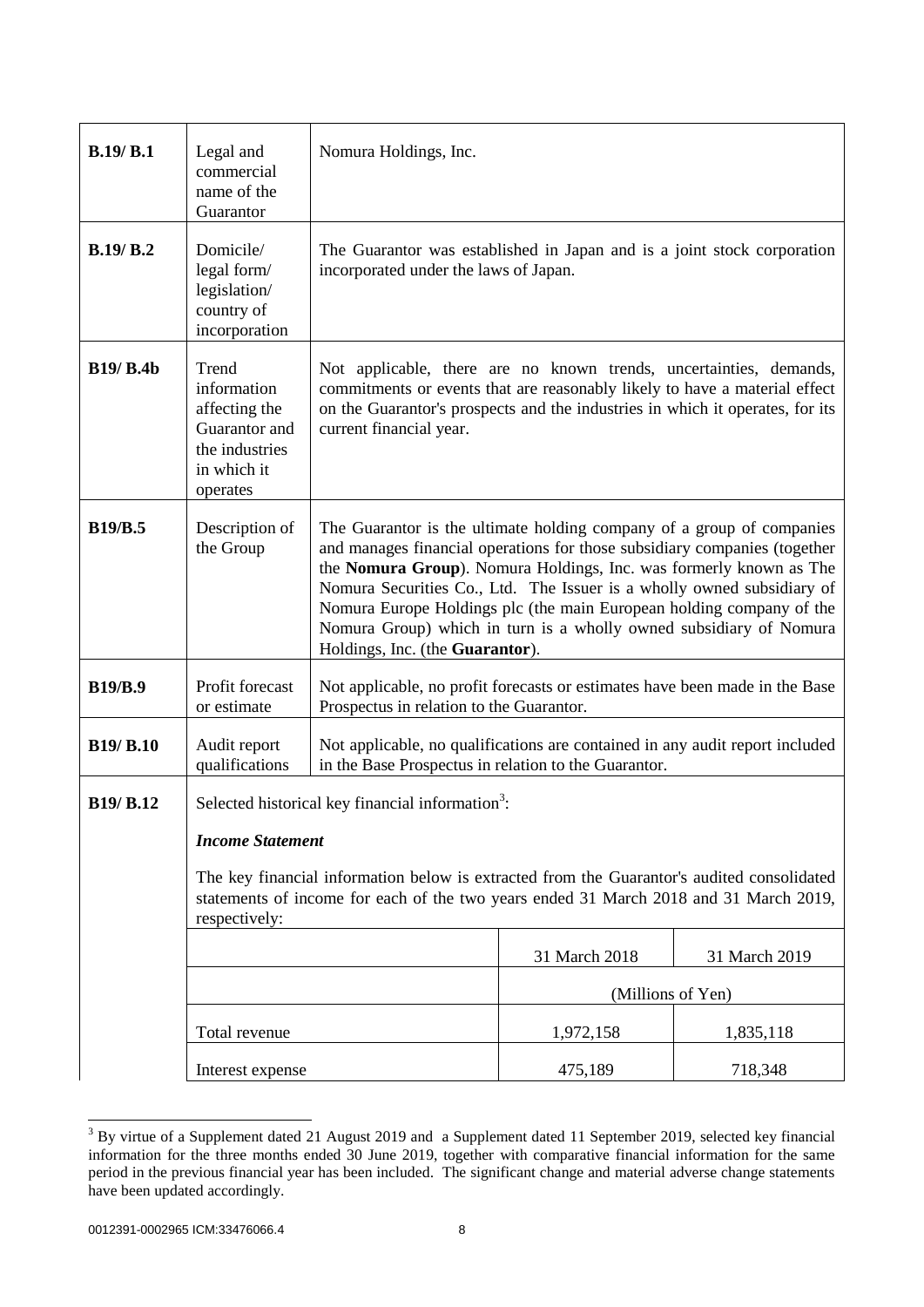| Net revenue                                                                                                                                 | 1,496,969 | 1,116,770  |
|---------------------------------------------------------------------------------------------------------------------------------------------|-----------|------------|
|                                                                                                                                             |           |            |
| Total non-interest expenses                                                                                                                 | 1,168,811 | 1,154,471  |
| Income (loss) before income taxes                                                                                                           | 328,158   | (37,701)   |
| Income tax expense                                                                                                                          | 103,866   | 57,010     |
| Net income (loss)                                                                                                                           | 224,292   | (94,711)   |
| Net income (loss) attributable to NHI<br>shareholders                                                                                       | 219,343   | (100, 442) |
| Return on equity $(1)$<br>(1) Colombiad as not in some (less) ottnibuteble to MII shouted date distributed by total MII shouted dam's suite | 7.9%      | $(3.7\%)$  |

(1) Calculated as net income (loss) attributable to NHI shareholders divided by total NHI shareholders' equity.

The key financial information below is extracted from the Guarantor's unaudited consolidated statements of income for the three months ended 30 June 2019 as they appear in the English translation of the Guarantor's unaudited Quarterly Securities Report for the three months ended 30 June 2019:

|                                                                                                                                                     | 30 June 2018      | 30 June 2019  |
|-----------------------------------------------------------------------------------------------------------------------------------------------------|-------------------|---------------|
|                                                                                                                                                     | (Millions of Yen) |               |
|                                                                                                                                                     |                   |               |
| Total revenue                                                                                                                                       | 430,985           | 511,379       |
| Interest expense                                                                                                                                    | 158,988           | 179,378       |
| Net revenue                                                                                                                                         | 271,997           | 332,001       |
| Total non-interest expenses                                                                                                                         | 258,354           | 257,195       |
| Income before income taxes                                                                                                                          | 13,643            | 74,806        |
| Income tax expense                                                                                                                                  | 6,930             | 17,917        |
| Net income                                                                                                                                          | 6,713             | 56,889        |
| Net income attributable to NHI<br>shareholders                                                                                                      | 5,223             | 55,833        |
| Return on equity $(1)$                                                                                                                              | 0.8%              | 8.4%          |
| <sup>(1)</sup> Calculated as net income attributable to NHI shareholders divided by total NHI shareholders' equity (annualised).                    |                   |               |
| <b>Statement of Financial Position</b>                                                                                                              |                   |               |
| The key financial information below is extracted from the Guarantor's audited consolidated<br>balance sheets as at 31 March 2018 and 31 March 2019: |                   |               |
|                                                                                                                                                     | 31 March 2018     | 31 March 2019 |

 $(Restated)^{(1)}$ 

(Millions of Yen)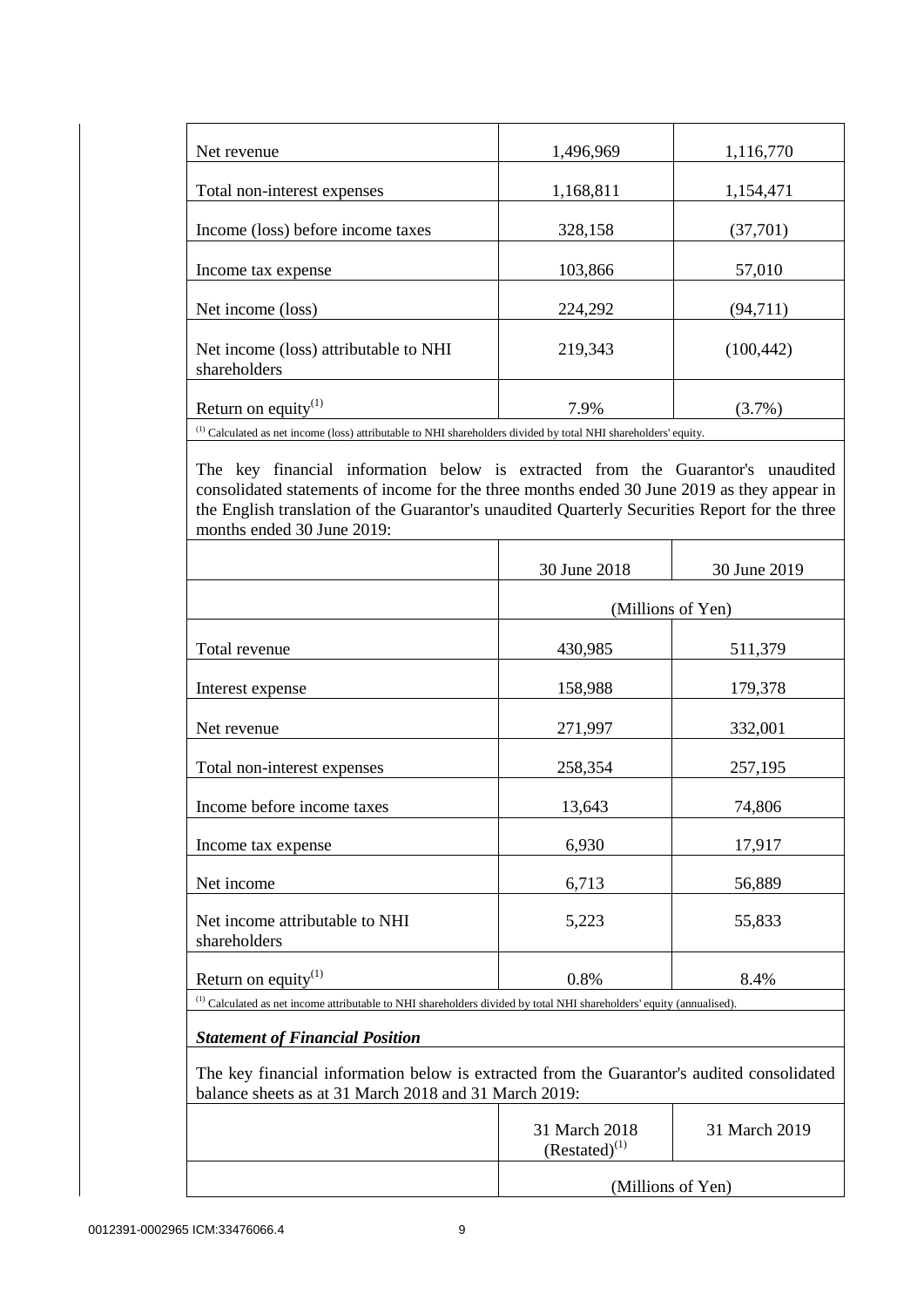|                  | Total assets                                                                                                                                                                                                                                                                                                                                                           |                                                                                                                                                                                                                              | 40,343,947                                                                                                                                | 40,969,439 |
|------------------|------------------------------------------------------------------------------------------------------------------------------------------------------------------------------------------------------------------------------------------------------------------------------------------------------------------------------------------------------------------------|------------------------------------------------------------------------------------------------------------------------------------------------------------------------------------------------------------------------------|-------------------------------------------------------------------------------------------------------------------------------------------|------------|
|                  | Total equity                                                                                                                                                                                                                                                                                                                                                           |                                                                                                                                                                                                                              | 2,799,824                                                                                                                                 | 2,680,793  |
|                  | <b>Total liabilities</b>                                                                                                                                                                                                                                                                                                                                               |                                                                                                                                                                                                                              | 37,544,123                                                                                                                                | 38,288,646 |
|                  | 2018.                                                                                                                                                                                                                                                                                                                                                                  |                                                                                                                                                                                                                              | <sup>(1)</sup> The numbers for the year ended 31 March 2018 have been restated to reflect changes in accounting policy adopted on 1 April |            |
|                  | The key financial information below is extracted from the Guarantor's unaudited<br>consolidated balance sheets as at 30 June 2019 as they appear in the English translation of<br>the Guarantor's unaudited Quarterly Securities Report for the three months ended 30 June<br>2019:                                                                                    |                                                                                                                                                                                                                              |                                                                                                                                           |            |
|                  |                                                                                                                                                                                                                                                                                                                                                                        |                                                                                                                                                                                                                              | 30 June 2019                                                                                                                              |            |
|                  |                                                                                                                                                                                                                                                                                                                                                                        |                                                                                                                                                                                                                              | (Millions of Yen)                                                                                                                         |            |
|                  | Total assets                                                                                                                                                                                                                                                                                                                                                           |                                                                                                                                                                                                                              | 42,532,614                                                                                                                                |            |
|                  | Total equity                                                                                                                                                                                                                                                                                                                                                           |                                                                                                                                                                                                                              | 2,726,868                                                                                                                                 |            |
|                  | <b>Total liabilities</b>                                                                                                                                                                                                                                                                                                                                               |                                                                                                                                                                                                                              | 39,805,746                                                                                                                                |            |
|                  | Statements of no significant or material adverse change                                                                                                                                                                                                                                                                                                                |                                                                                                                                                                                                                              |                                                                                                                                           |            |
|                  | There has been no significant change in the financial or trading position of the Guarantor or<br>the Nomura Group since 30 June 2019.                                                                                                                                                                                                                                  |                                                                                                                                                                                                                              |                                                                                                                                           |            |
|                  | 2019.                                                                                                                                                                                                                                                                                                                                                                  | There has been no material adverse change in the prospects of the Guarantor since 31 March                                                                                                                                   |                                                                                                                                           |            |
| <b>B19/ B.13</b> | Events<br>impacting the<br>Guarantor's<br>solvency                                                                                                                                                                                                                                                                                                                     | Not applicable, there are no recent events particular to the Guarantor which<br>are to a material extent relevant to the evaluation of its solvency.                                                                         |                                                                                                                                           |            |
| <b>B19/ B.14</b> | Dependence<br>upon other<br>Group entities                                                                                                                                                                                                                                                                                                                             | See Element B.5 above. The Guarantor is the ultimate holding company<br>for the Nomura Group. The Guarantor depends on dividends, distributions<br>and other payments from subsidiaries to make payments on its obligations. |                                                                                                                                           |            |
| <b>B19/ B.15</b> | The<br>The Guarantor is a holding company of one of the leading financial<br>services groups in Japan. The Nomura Group operates offices in countries<br>Guarantor's<br>and regions worldwide including Japan, the United States, the United<br>Principal<br>Kingdom, Singapore and Hong Kong Special Administrative Region<br>activities<br>through its subsidiaries. |                                                                                                                                                                                                                              |                                                                                                                                           |            |
|                  |                                                                                                                                                                                                                                                                                                                                                                        | The Nomura Group's clients include individuals, corporations, financial<br>institutions, governments and governmental agencies.                                                                                              |                                                                                                                                           |            |
|                  |                                                                                                                                                                                                                                                                                                                                                                        | The Nomura Group's business consists of Retail, Asset Management,<br>Wholesale and Merchant Banking.                                                                                                                         |                                                                                                                                           |            |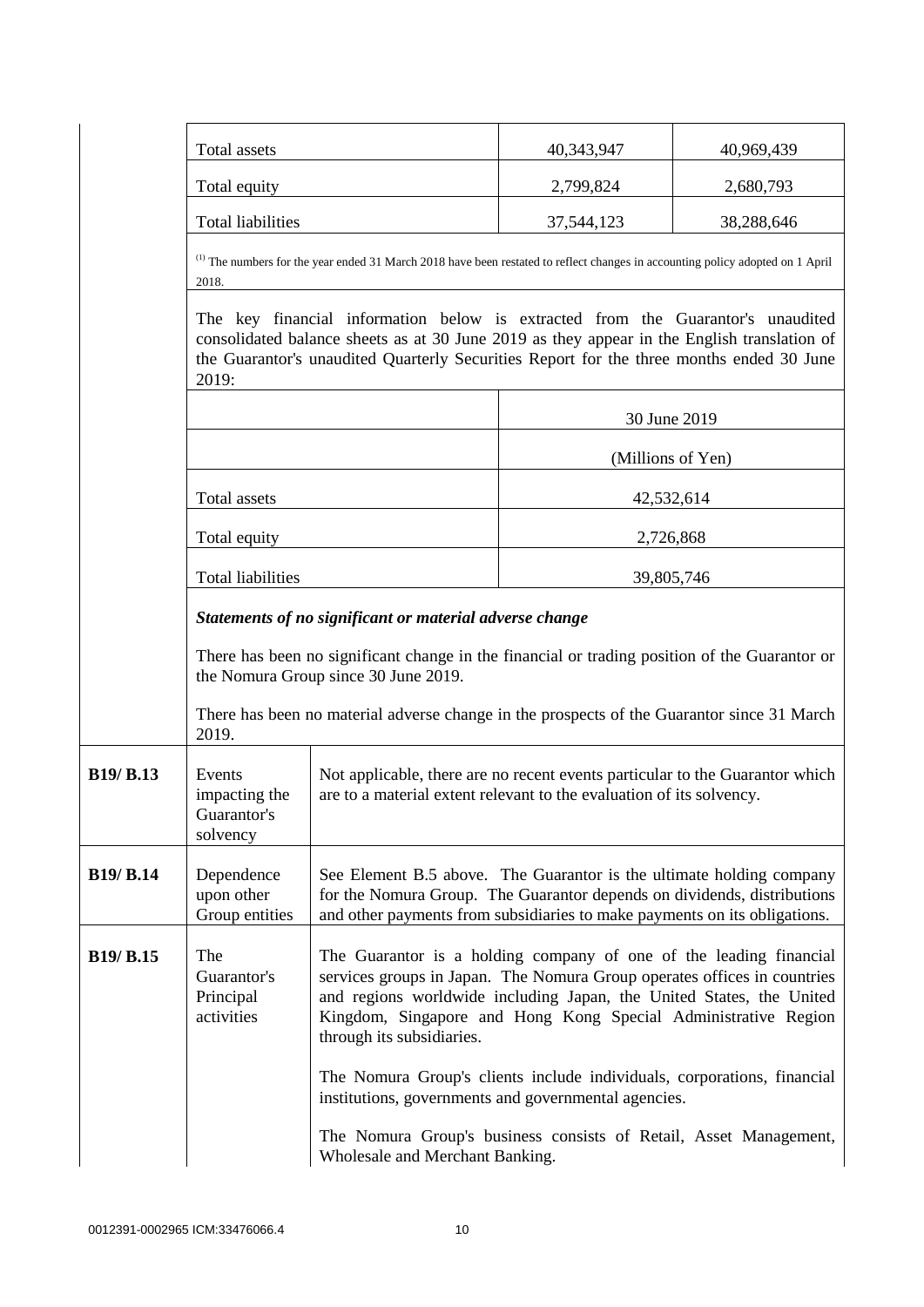|                  |                             | In its Retail segment, the Nomura Group provides investment consultation<br>services mainly to individual clients in Japan. In its Asset Management<br>segment, the Nomura Group develops and manages investment trusts, and<br>provides investment advisory services. In its Wholesale segment, the<br>Nomura Group is engaged in the sales and trading of debt and equity<br>securities, derivatives, and currencies on a global basis to various<br>institutions, and provides investment banking services such as the<br>underwriting of debt and equity securities as well as mergers and<br>acquisitions and financial advice.<br>The Nomura Group established a Merchant Banking Division in January<br>2018. In the Merchant Banking Division, the Nomura Group has embarked<br>on principal business to primarily provide equity to transactions such as<br>business reorganisations and revitalisations, business succession as well as<br>management buyouts. |        |
|------------------|-----------------------------|--------------------------------------------------------------------------------------------------------------------------------------------------------------------------------------------------------------------------------------------------------------------------------------------------------------------------------------------------------------------------------------------------------------------------------------------------------------------------------------------------------------------------------------------------------------------------------------------------------------------------------------------------------------------------------------------------------------------------------------------------------------------------------------------------------------------------------------------------------------------------------------------------------------------------------------------------------------------------|--------|
| <b>B19/ B.16</b> | Controlling<br>shareholders | To its knowledge, the Guarantor is not directly or indirectly owned or<br>controlled by another corporation, by any government or by any other<br>natural or legal person severally or jointly. The Guarantor knows of no<br>arrangements the operation of which may at a later time result in a change<br>of control of the Nomura Group.                                                                                                                                                                                                                                                                                                                                                                                                                                                                                                                                                                                                                               |        |
| <b>B19/ B.17</b> | Credit ratings              | Long-term credit ratings of the Guarantor: <sup>4</sup>                                                                                                                                                                                                                                                                                                                                                                                                                                                                                                                                                                                                                                                                                                                                                                                                                                                                                                                  |        |
|                  |                             | S&P Global Ratings Japan Inc.                                                                                                                                                                                                                                                                                                                                                                                                                                                                                                                                                                                                                                                                                                                                                                                                                                                                                                                                            | $BBB+$ |
|                  |                             | Moody's Japan K.K.                                                                                                                                                                                                                                                                                                                                                                                                                                                                                                                                                                                                                                                                                                                                                                                                                                                                                                                                                       | Baa1   |
|                  |                             | <b>Fitch Ratings Japan Limited</b>                                                                                                                                                                                                                                                                                                                                                                                                                                                                                                                                                                                                                                                                                                                                                                                                                                                                                                                                       | $A-$   |
|                  |                             | Rating and Investment<br>Information, Inc.                                                                                                                                                                                                                                                                                                                                                                                                                                                                                                                                                                                                                                                                                                                                                                                                                                                                                                                               | $A+$   |
|                  |                             | Japan Credit Rating Agency,<br>Ltd.                                                                                                                                                                                                                                                                                                                                                                                                                                                                                                                                                                                                                                                                                                                                                                                                                                                                                                                                      | $AA-$  |

# **Section C – Securities**

| <b>Element</b> | <b>Title</b>                         |                                                                                                                                                                                                                                                                                                                                                                                                                                                                                                                                                                                                                                                                                                                                                                                  |
|----------------|--------------------------------------|----------------------------------------------------------------------------------------------------------------------------------------------------------------------------------------------------------------------------------------------------------------------------------------------------------------------------------------------------------------------------------------------------------------------------------------------------------------------------------------------------------------------------------------------------------------------------------------------------------------------------------------------------------------------------------------------------------------------------------------------------------------------------------|
| C <sub>1</sub> | Type and class of<br>Securities/ISIN | The Securities described in this section are debt securities, warrants or<br>exercisable certificates with a denomination or issue price of less than<br>$\epsilon$ 100,000 (or its equivalent in any other currency). The Programme<br>allows for the issuance of Notes, Warrants and Certificates. The<br>Securities to be issued under the Programme may be Fixed Rate N&C<br>Securities, Floating Rate N&C Securities, Zero Coupon N&C<br>Securities, Securities for which the coupon, redemption and/or cash<br>settlement amount payments (as applicable) are linked to currency<br>exchange rates (Fixed FX Interest N&C Securities, FX Redemption<br>N&C Securities, Fixed Denomination FX Redemption N&C<br>Securities, FX Basket Knock-Out W&C Securities or FX Basket |

 $4$  By virtue of a Supplement dated 21 August 2019, the credit ratings of the Guarantor have been updated.

l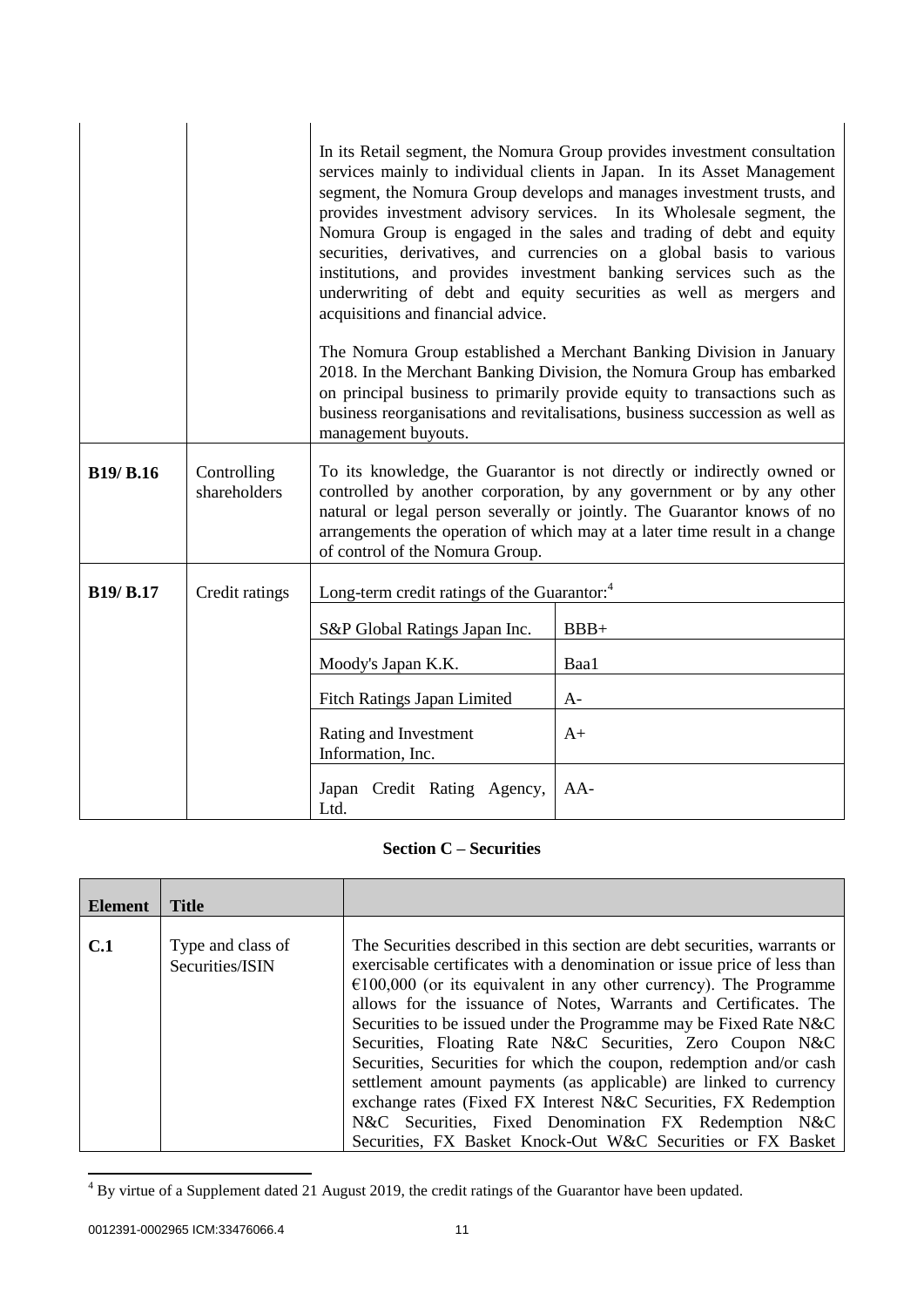| <b>Element</b>  | <b>Title</b> |                                                                                                                                                                                                                                                                                                                                                                                                                                                                                                                                                                                                                                                                                                                                                                                                                                                                                                                                                                                                                                                                                                                                                                                                                                                                                                                                                                                                                                                                                                                                                            |
|-----------------|--------------|------------------------------------------------------------------------------------------------------------------------------------------------------------------------------------------------------------------------------------------------------------------------------------------------------------------------------------------------------------------------------------------------------------------------------------------------------------------------------------------------------------------------------------------------------------------------------------------------------------------------------------------------------------------------------------------------------------------------------------------------------------------------------------------------------------------------------------------------------------------------------------------------------------------------------------------------------------------------------------------------------------------------------------------------------------------------------------------------------------------------------------------------------------------------------------------------------------------------------------------------------------------------------------------------------------------------------------------------------------------------------------------------------------------------------------------------------------------------------------------------------------------------------------------------------------|
|                 |              | Knock-In W&C Securities), a share or a basket of shares (Equity<br>Basket Conditional Interest N&C Securities, Equity Basket Knock-In<br>N&C Securities, Equity Basket Barrier Knock-In N&C Securities,<br>Equity Basket Bonus Barrier N&C Securities, Equity Basket Autocall<br>N&C Securities, Equity Delta One Redemption N&C Securities or<br>Equity Delta One W&C Securities), an index or basket of indices<br>(Index Basket Conditional Interest N&C Securities, Index Basket<br>Knock-In N&C Securities, Index Basket Barrier Knock-In N&C<br>Securities, Index Basket Bonus Barrier N&C Securities or Index<br>Basket Autocall N&C Securities), one or more fixed or floating<br>interest rates (Multi-Rate Interest N&C Securities, Range Accrual<br>Interest N&C Securities or Dual Range Accrual Interest N&C<br>Securities), an inflation index (Leveraged Inflation Interest N&C<br>Securities), one or more swap rates (Swap Rate Linked Interest N&C<br>Securities, Reverse Convertible Swap Rate Redemption N&C<br>Securities or Geared Put Swap Rate Redemption N&C Securities) or<br>the creditworthiness of a single reference entity, a basket or index of<br>reference entities or a tranche of reference entities comprising an<br>index (Auction to Cash Settled Credit Linked N&C Securities or Zero<br>Recovery Single Name Credit Linked N&C Securities, Zero Recovery<br>Basket Credit Linked N&C Securities and Tranched Zero Recovery<br>Credit Linked N&C Securities (respectively)), or a combination of the<br>foregoing. |
|                 |              | Issue specific summary:                                                                                                                                                                                                                                                                                                                                                                                                                                                                                                                                                                                                                                                                                                                                                                                                                                                                                                                                                                                                                                                                                                                                                                                                                                                                                                                                                                                                                                                                                                                                    |
|                 |              | The Securities are <i>[insert title of Securities]</i> . The Series Number of the<br>Securities is $\lceil \bullet \rceil$ . The Tranche number is $\lceil \bullet \rceil$ .                                                                                                                                                                                                                                                                                                                                                                                                                                                                                                                                                                                                                                                                                                                                                                                                                                                                                                                                                                                                                                                                                                                                                                                                                                                                                                                                                                               |
|                 |              | International Securities Identification Number (ISIN): [ $\bullet$ ].                                                                                                                                                                                                                                                                                                                                                                                                                                                                                                                                                                                                                                                                                                                                                                                                                                                                                                                                                                                                                                                                                                                                                                                                                                                                                                                                                                                                                                                                                      |
|                 |              | [Committee on Uniform Securities Identification Procedures (CUSIP)<br>number: $\begin{bmatrix} 1 \end{bmatrix}$                                                                                                                                                                                                                                                                                                                                                                                                                                                                                                                                                                                                                                                                                                                                                                                                                                                                                                                                                                                                                                                                                                                                                                                                                                                                                                                                                                                                                                            |
|                 |              | [The Securities will be consolidated and form a single series with<br>[identify earlier Tranches] on [the Issue Date/ exchange of the<br>Temporary Bearer Global N&C Security for interests in the<br>Permanent Bearer Global N&C Security, which is expected to occur<br>on or about [date]]]                                                                                                                                                                                                                                                                                                                                                                                                                                                                                                                                                                                                                                                                                                                                                                                                                                                                                                                                                                                                                                                                                                                                                                                                                                                             |
| C <sub>.2</sub> | Currency     | Subject to compliance with all applicable laws, regulations and<br>directives, Securities may be issued in any currency agreed between<br>the Issuer and the relevant Dealer at the time of issue.                                                                                                                                                                                                                                                                                                                                                                                                                                                                                                                                                                                                                                                                                                                                                                                                                                                                                                                                                                                                                                                                                                                                                                                                                                                                                                                                                         |
|                 |              | Issue specific summary:                                                                                                                                                                                                                                                                                                                                                                                                                                                                                                                                                                                                                                                                                                                                                                                                                                                                                                                                                                                                                                                                                                                                                                                                                                                                                                                                                                                                                                                                                                                                    |
|                 |              | [If the Securities are W&C Securities, insert: The Securities are<br>payable in $[\bullet]$ (the <b>Specified Currency</b> ).]                                                                                                                                                                                                                                                                                                                                                                                                                                                                                                                                                                                                                                                                                                                                                                                                                                                                                                                                                                                                                                                                                                                                                                                                                                                                                                                                                                                                                             |
|                 |              | [If the Securities are N&C Securities, insert: The Securities are<br>[denominated] in $[\bullet]$ (the <b>Specified Currency</b> ) and payable in $[\bullet]$<br>(the Settlement Currency).]                                                                                                                                                                                                                                                                                                                                                                                                                                                                                                                                                                                                                                                                                                                                                                                                                                                                                                                                                                                                                                                                                                                                                                                                                                                                                                                                                               |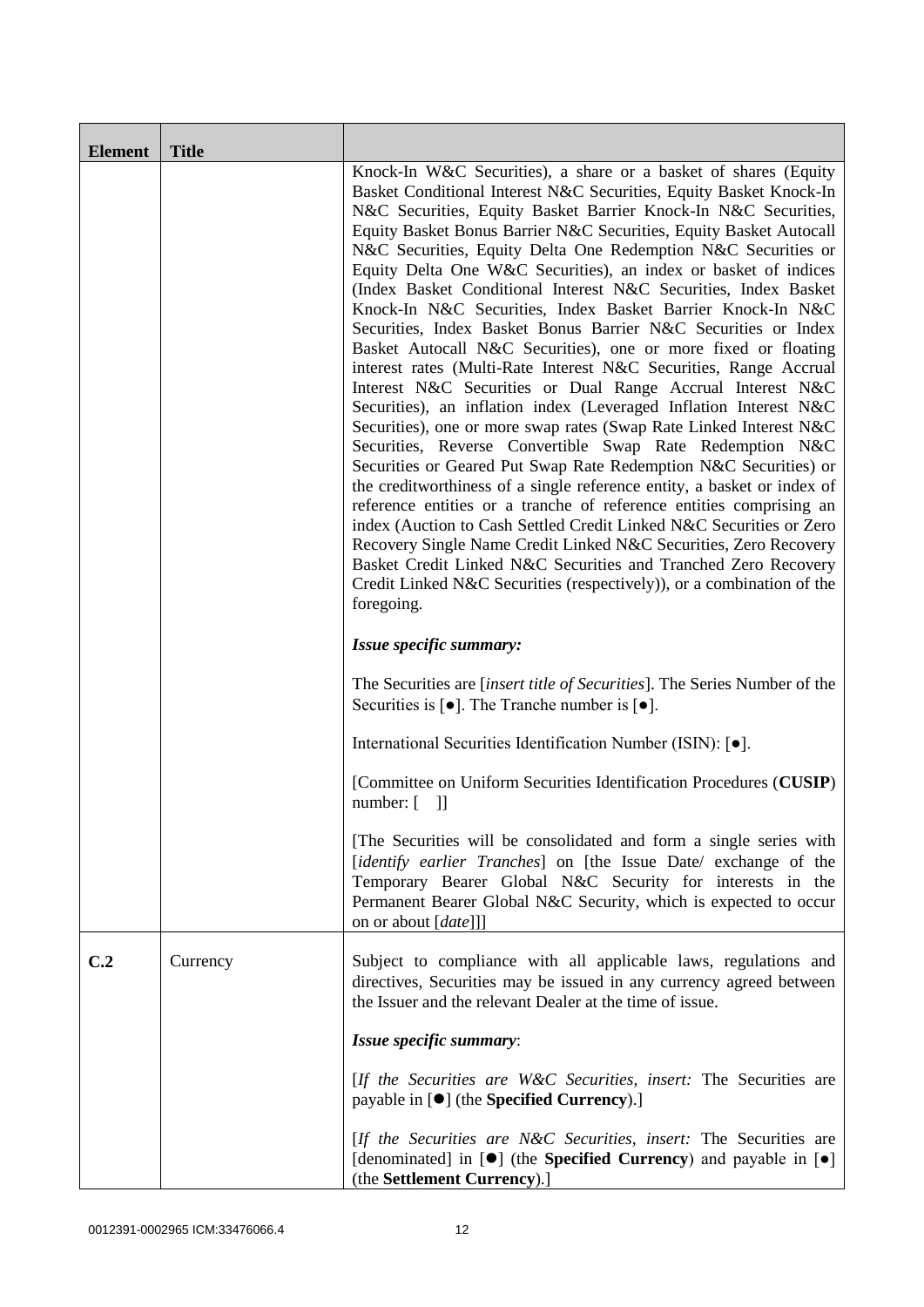| <b>Element</b> | <b>Title</b>                                                                                   |                                                                                                                                                                                                                                                                                                                                                                                                                                                                                                                                                                                                                                                                                                                                                                                                                                                                                                    |
|----------------|------------------------------------------------------------------------------------------------|----------------------------------------------------------------------------------------------------------------------------------------------------------------------------------------------------------------------------------------------------------------------------------------------------------------------------------------------------------------------------------------------------------------------------------------------------------------------------------------------------------------------------------------------------------------------------------------------------------------------------------------------------------------------------------------------------------------------------------------------------------------------------------------------------------------------------------------------------------------------------------------------------|
|                |                                                                                                | [Insert if the payments in respect of the Securities are payable in<br>Renminbi and CNY Currency Event applies: If the Issuer determines,<br>in respect of the date for payment of any amount payable in respect of<br>the Securities, that the Issuer will be unable to make a payment in<br>Renminbi in accordance with the terms of the Securities on such date<br>due to illiquidity, inconvertibility or non-transferability of Renminbi,<br>the Issuer's obligation to pay such amount in Renminbi may be<br>replaced by an obligation to pay such amount in U.S. dollars<br>converted using the spot rate for exchange of Renminbi into U.S.<br>dollars in respect of the relevant payment date.]                                                                                                                                                                                           |
| C.5            | Restrictions on<br>transferability                                                             | The Securities will be freely transferable, subject to the offering and<br>selling restrictions in Australia, Argentina, Belgium, Brazil, Chile,<br>Colombia, Denmark, the Dubai International Financial Centre, El<br>Salvador, France, Guatemala, Hungary, Hong Kong Special<br>Administrative Region, Ireland, Italy, Japan, the Republic of Korea,<br>Kuwait, Malaysia, Mexico, Panama, the People's Republic of China,<br>Peru, the Philippines, Poland, Portugal, Qatar, Romania, Singapore,<br>Spain, Sweden, Switzerland, Taiwan, Thailand, the United Arab<br>Emirates, the United Kingdom, the United States, Venezuela and<br>under the Prospectus Directive and the laws of any jurisdiction in<br>which the relevant Securities are offered or sold. Purchasers of<br>Securities in the U.S. are advised to consult legal counsel prior to<br>making any transfer of such Securities. |
| C.8            | Rights attaching to the<br>Securities, including<br>ranking and limitations<br>on those rights | Securities issued under the Programme will have terms and conditions<br>relating to, among other matters:<br><b>Status (Ranking)</b>                                                                                                                                                                                                                                                                                                                                                                                                                                                                                                                                                                                                                                                                                                                                                               |
|                |                                                                                                | Securities are direct, unconditional, unsubordinated and [If the<br>Securities are N&C Securities, insert: (subject to the provisions of a<br>negative pledge)] unsecured obligations of the Issuer and rank pari<br><i>passu</i> and without prejudice among themselves and ([If the Securities]<br>are N&C Securities, insert: subject as aforesaid and] save for such<br>exceptions as may be provided by applicable legislation) at least<br>equally with all other unsecured and unsubordinated obligations of the<br>Issuer, from time to time outstanding.                                                                                                                                                                                                                                                                                                                                  |
|                |                                                                                                | <b>Taxation</b>                                                                                                                                                                                                                                                                                                                                                                                                                                                                                                                                                                                                                                                                                                                                                                                                                                                                                    |
|                |                                                                                                | [If the Securities are N&C Securities, insert: All payments of principal<br>and interest in respect of the Securities will be made free and clear of,<br>and without withholding taxes (or other similar withholdings or<br>deductions) in the United Kingdom (in the case of the Issuer) [or Japan<br>(in the case of the Guarantor)], unless such withholding or deduction<br>is required by law. In the event any such deduction is made, the<br>Issuer [or the Guarantor, as applicable] [ <i>Insert if tax gross-up does not</i><br>apply to the N&C Securities: will not be required to pay additional<br>amounts to cover the amounts so deducted.] [Insert if tax gross-up                                                                                                                                                                                                                 |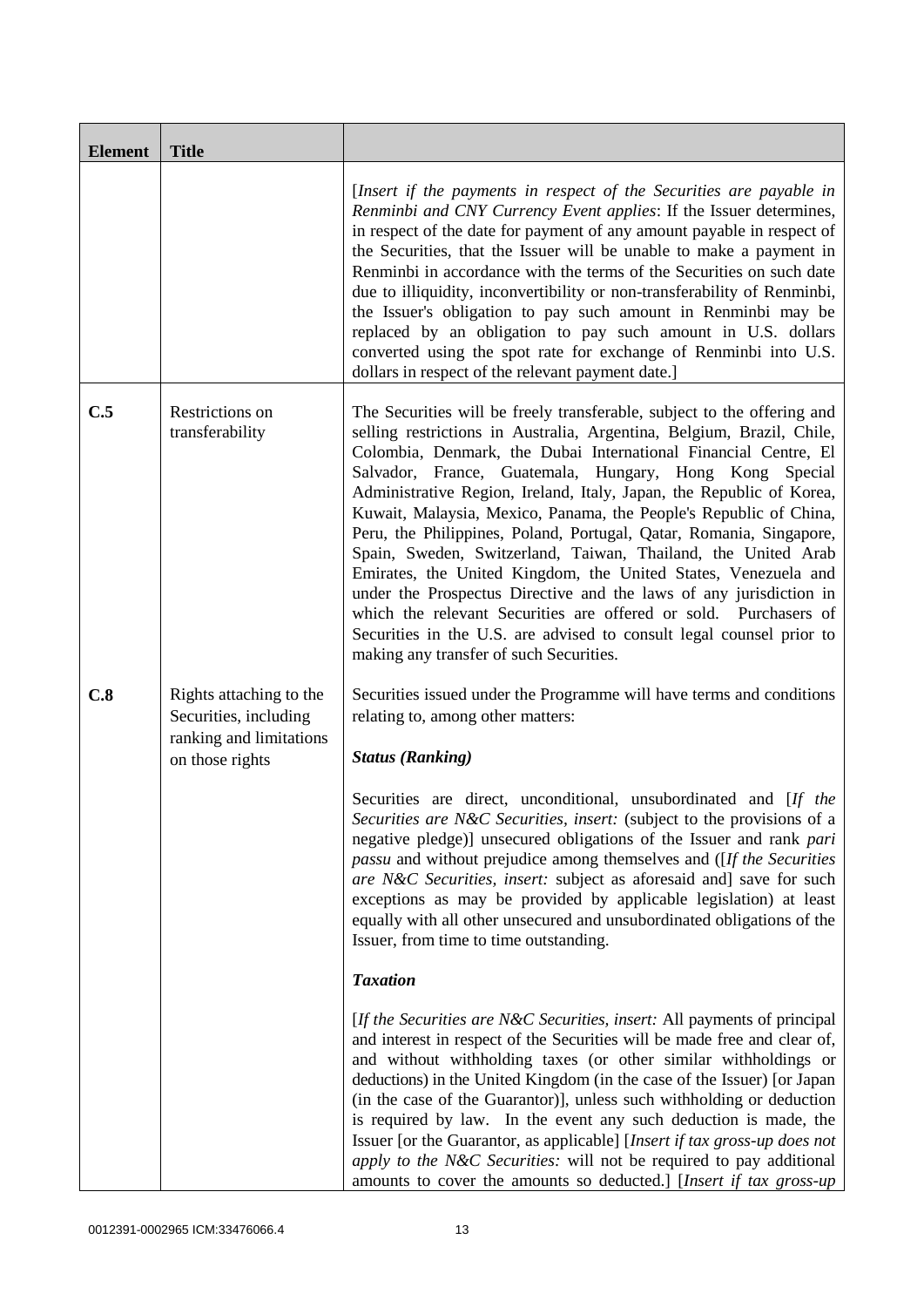| <b>Element</b> | <b>Title</b> |                                                                                                                                                                                                                                                                                                                                                                                                                                                                                                                                                                                                                                                                                                                                                                                                                                                                                                                                                                                                                                                                                                                                                                                       |
|----------------|--------------|---------------------------------------------------------------------------------------------------------------------------------------------------------------------------------------------------------------------------------------------------------------------------------------------------------------------------------------------------------------------------------------------------------------------------------------------------------------------------------------------------------------------------------------------------------------------------------------------------------------------------------------------------------------------------------------------------------------------------------------------------------------------------------------------------------------------------------------------------------------------------------------------------------------------------------------------------------------------------------------------------------------------------------------------------------------------------------------------------------------------------------------------------------------------------------------|
|                |              | applies to the N&C Securities: will, save in certain limited<br>circumstances, be required to pay additional amounts to cover the<br>amounts so deducted.]                                                                                                                                                                                                                                                                                                                                                                                                                                                                                                                                                                                                                                                                                                                                                                                                                                                                                                                                                                                                                            |
|                |              | [If the Securities are W&C Securities, insert: [The Issuer shall not be]<br>[Neither the Issuer nor the Guarantor shall be] liable for or otherwise<br>obliged to pay any tax, duty, withholding or other payment (including<br>any stamp or transfer tax) which may arise as a result of the<br>ownership, transfer, exercise or enforcement of any Security by any<br>person and all payments made by the Issuer [or the Guarantor] shall<br>be made subject to any such tax, duty, withholding, deduction or other<br>payment which may be required to be made, paid, withheld or<br>deducted.]                                                                                                                                                                                                                                                                                                                                                                                                                                                                                                                                                                                    |
|                |              | [All payments in respect of the Securities will be subject in all cases to<br>(i) any fiscal or other laws and regulations applicable thereto in the<br>place of payment, (ii) any withholding or deduction required pursuant<br>to Section 871(m) of the U.S. Internal Revenue Code of 1986 (the<br>Code), and (iii) any withholding or deduction required pursuant to an<br>agreement described in Section 1471(b) of the Code or otherwise<br>imposed pursuant to Sections 1471 through 1474 of the Code, any<br>regulations or agreements thereunder, any official interpretations<br>thereof, or (without prejudice to the provisions of N&C Securities<br>Condition 9 (Taxation)) any law implementing an intergovernmental<br>approach thereto.]                                                                                                                                                                                                                                                                                                                                                                                                                               |
|                |              | [If the Securities are N&C Securities, insert:                                                                                                                                                                                                                                                                                                                                                                                                                                                                                                                                                                                                                                                                                                                                                                                                                                                                                                                                                                                                                                                                                                                                        |
|                |              | [Issuer's] [N][n]egative pledge                                                                                                                                                                                                                                                                                                                                                                                                                                                                                                                                                                                                                                                                                                                                                                                                                                                                                                                                                                                                                                                                                                                                                       |
|                |              | So long as any of the Securities remain outstanding, the Issuer will not<br>create or have outstanding any mortgage, charge, pledge or other<br>security interest upon the whole or any part of its undertaking, assets<br>or revenues, present or future, to secure any of its own Indebtedness<br>or to secure its guarantee of or any indemnity in respect of any<br>Indebtedness of any third party for the benefit of the existing or future<br>holders thereof, without at the same time either securing the Securities<br>at least equally and rateably with such Indebtedness or, as the case<br>may be, such guarantee or indemnity or according to the Securities<br>such other security or guarantee as shall have been approved by an<br>Extraordinary Resolution of the Securityholders for the time being,<br>where Indebtedness means any indebtedness represented by<br>securities which have a maturity of greater than one year and are for<br>the time being, or are intended to be, quoted, listed, ordinarily dealt in<br>or traded on any stock exchange or over-the-counter or other securities<br>market in the jurisdiction of incorporation of the Issuer.] |
|                |              | [If the Securities are Guaranteed N&C Securities insert:                                                                                                                                                                                                                                                                                                                                                                                                                                                                                                                                                                                                                                                                                                                                                                                                                                                                                                                                                                                                                                                                                                                              |
|                |              | Guarantor's negative pledge                                                                                                                                                                                                                                                                                                                                                                                                                                                                                                                                                                                                                                                                                                                                                                                                                                                                                                                                                                                                                                                                                                                                                           |
|                |              | So long as the Securities remain outstanding, the Guarantor will not                                                                                                                                                                                                                                                                                                                                                                                                                                                                                                                                                                                                                                                                                                                                                                                                                                                                                                                                                                                                                                                                                                                  |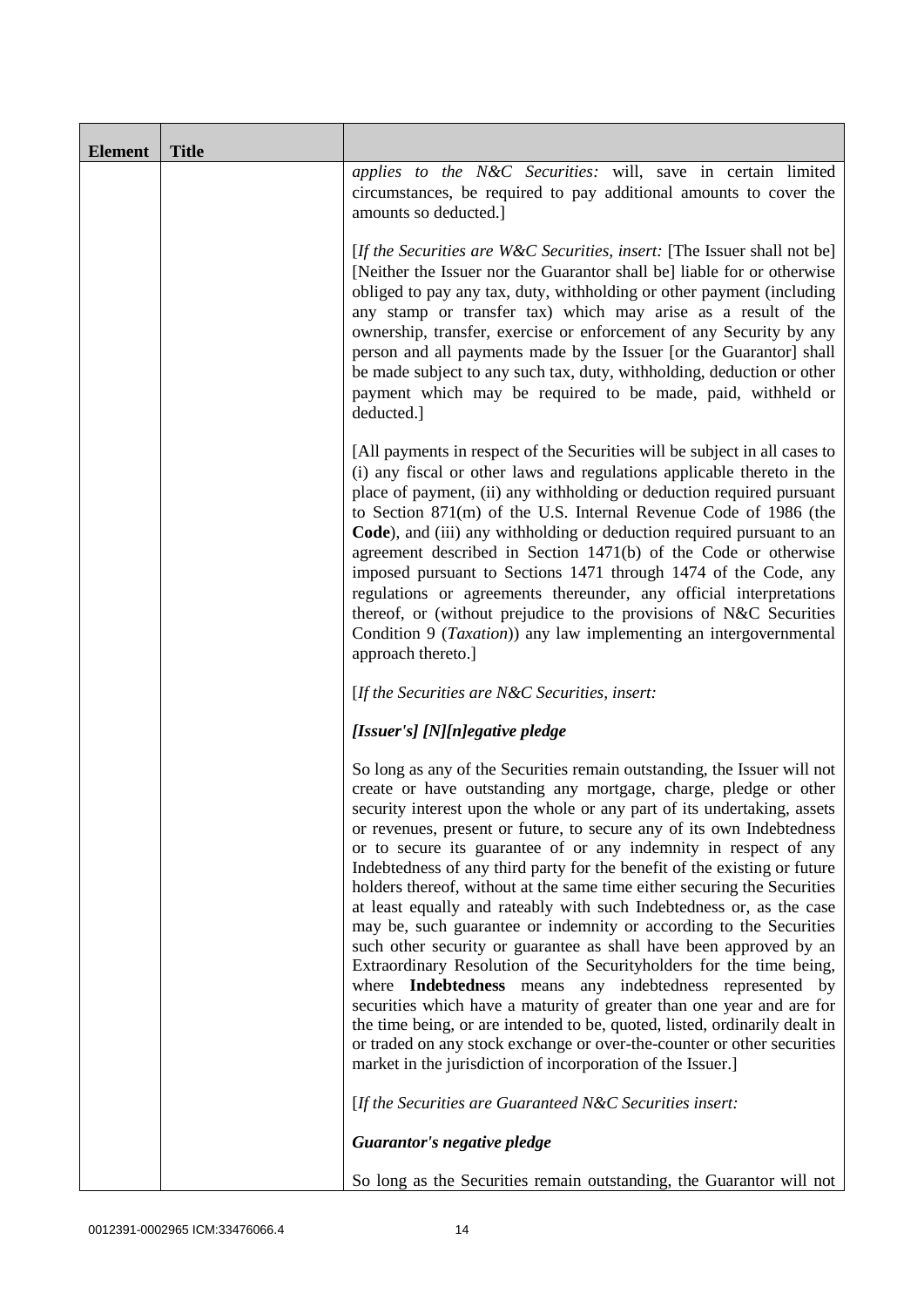| <b>Element</b> | <b>Title</b> |                                                                                                                                                                                                                                                                                                                                                                                                                                                                                                                                                                                                      |
|----------------|--------------|------------------------------------------------------------------------------------------------------------------------------------------------------------------------------------------------------------------------------------------------------------------------------------------------------------------------------------------------------------------------------------------------------------------------------------------------------------------------------------------------------------------------------------------------------------------------------------------------------|
|                |              | create or permit to be outstanding any mortgage, charge, pledge or<br>other security interest upon the whole or any part of its property,<br>assets or revenues, present or future, to secure for the benefit of the<br>holders of any securities (i) payment of any sum due in respect of any<br>securities or (ii) any payment under any guarantee of securities or (iii)<br>any payment under any indemnity or other like obligation relating to<br>securities, in any such case in which:                                                                                                        |
|                |              | either such securities are by their terms payable, or confer a<br>(a)<br>right to receive payment, in any currency other than the<br>currency of the jurisdiction of incorporation of the Guarantor<br>which is Japanese Yen, or such securities are denominated in<br>Japanese Yen and more than 50 per cent. of the aggregate<br>principal amount thereof is initially distributed outside the<br>jurisdiction of incorporation of the Guarantor which is Japan,<br>by or with the authorisation of the Guarantor or (if not the<br>Guarantor) the Issuer; and                                     |
|                |              | such securities are for the time being, or are intended to be,<br>(b)<br>quoted, listed, ordinarily dealt in or traded on any stock<br>exchange or over-the-counter or other securities market<br>outside Japan,                                                                                                                                                                                                                                                                                                                                                                                     |
|                |              | without in any such case at the same time according to the Guarantee<br>either the same security as is granted to or is outstanding in respect of<br>such securities, guarantee, indemnity or other like obligation or such<br>other security or guarantee as shall be approved by an Extraordinary<br>Resolution of the Securityholders. For the purposes of the above,<br>"securities" means bonds, debentures, notes or other similar<br>investment securities of the Issuer or the Guarantor, or any other<br>person with a stated maturity of more than one year from the creation<br>thereof.] |
|                |              | [If the Securities are $W\&C$ Securities, insert:                                                                                                                                                                                                                                                                                                                                                                                                                                                                                                                                                    |
|                |              | Negative pledge                                                                                                                                                                                                                                                                                                                                                                                                                                                                                                                                                                                      |
|                |              | The terms of the Securities will not contain a negative pledge<br>provision in respect of either the Issuer [or the Guarantor].]                                                                                                                                                                                                                                                                                                                                                                                                                                                                     |
|                |              | <b>Events of default</b>                                                                                                                                                                                                                                                                                                                                                                                                                                                                                                                                                                             |
|                |              | [If the Securities are $N\&C$ Securities, insert:                                                                                                                                                                                                                                                                                                                                                                                                                                                                                                                                                    |
|                |              | The terms of the Securities will contain, amongst others, the following<br>events of default:                                                                                                                                                                                                                                                                                                                                                                                                                                                                                                        |
|                |              | default for a period of 30 days or more in payment of any sum<br>(a)<br>due in respect of the Securities;                                                                                                                                                                                                                                                                                                                                                                                                                                                                                            |
|                |              | (b)<br>failure by the Issuer [or the Guarantor] to perform or observe<br>any of [its][their respective] other covenants or agreements                                                                                                                                                                                                                                                                                                                                                                                                                                                                |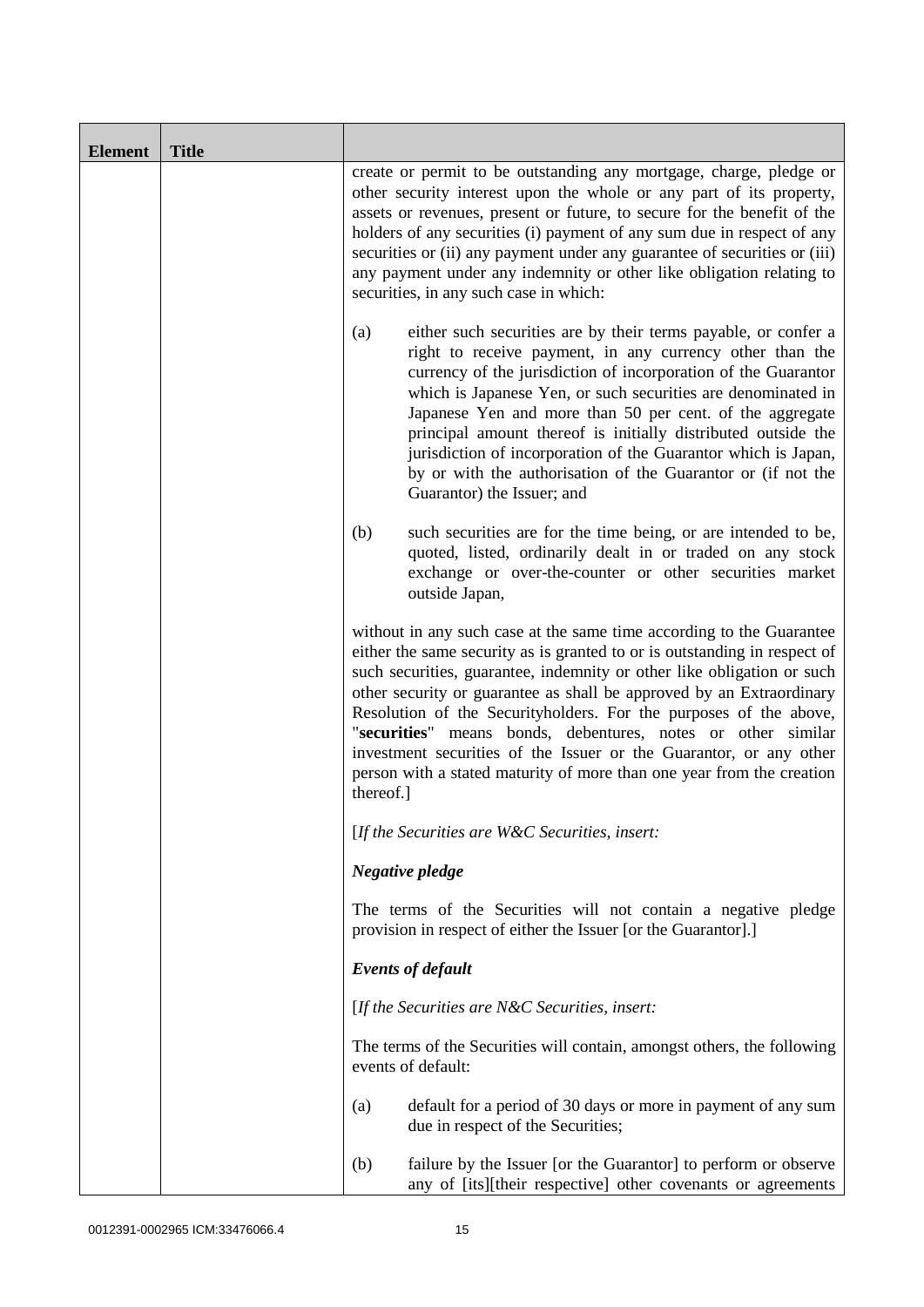| <b>Element</b> | <b>Title</b> |     |                                                                                                                                                                                                                                                                                                                                                                                                                                                                                                                                                                                                                                                                                                                                                                                                                                                                                                                                                                                                                                                                                             |
|----------------|--------------|-----|---------------------------------------------------------------------------------------------------------------------------------------------------------------------------------------------------------------------------------------------------------------------------------------------------------------------------------------------------------------------------------------------------------------------------------------------------------------------------------------------------------------------------------------------------------------------------------------------------------------------------------------------------------------------------------------------------------------------------------------------------------------------------------------------------------------------------------------------------------------------------------------------------------------------------------------------------------------------------------------------------------------------------------------------------------------------------------------------|
|                |              |     | under the Securities[, the Guarantee] or (where such other<br>covenants or agreements are for the benefit of the<br>Securityholders) the Agency Agreement continuing for a<br>period of 90 days after the date on which written notice is<br>given to the Issuer [and the Guarantor] by any Securityholder<br>requiring remedy of such default;                                                                                                                                                                                                                                                                                                                                                                                                                                                                                                                                                                                                                                                                                                                                             |
|                |              | (c) | any indebtedness for borrowed money other than the<br>Securities having an aggregate outstanding principal amount<br>equal to or greater than U.S.\$10,000,000 (or its equivalent) of<br>the Issuer [or the Guarantor] becomes prematurely repayable<br>following a default, or the Issuer [or the Guarantor] defaults in<br>the repayment of any such indebtedness at the maturity<br>thereof or at the expiration of any applicable grace period<br>therefor (or in the case of such indebtedness due on demand,<br>defaults in the payment of such indebtedness at the expiration<br>of three business days after demand therefor or, if longer, any<br>applicable grace period therefor) or any guarantee of or<br>indemnity in respect of any indebtedness for borrowed money<br>of others having a principal amount or aggregate principal<br>amount for the time being outstanding of at least<br>U.S.\$10,000,000 (or its equivalent) given by the Issuer [or the<br>Guarantor] shall not be honoured when due and called upon at<br>the expiration of any applicable grace period; |
|                |              | (d) | subject to certain exceptions, and, in certain instances, the<br>passing of a specified time period, events resulting from a<br>decree or order by a court relating to the reorganisation,<br>winding up, insolvency, bankruptcy or similar procedure of<br>the Issuer [or the Guarantor];                                                                                                                                                                                                                                                                                                                                                                                                                                                                                                                                                                                                                                                                                                                                                                                                  |
|                |              | (e) | events resulting from the instigation by the Issuer [or the<br>Guarantor of, or the consent of the Issuer [or the Guarantor]<br>to, proceedings relating to the reorganisation, bankruptcy or<br>similar procedure of the Issuer [or the Guarantor] or the<br>moratorium of payments in respect of the Issuer; [or]                                                                                                                                                                                                                                                                                                                                                                                                                                                                                                                                                                                                                                                                                                                                                                         |
|                |              | (f) | subject to certain exceptions, the Issuer [or the Guarantor]<br>ceasing to carry on the whole or substantially the whole of its<br>business or disposing of the whole or substantially the whole<br>of its assets[.] [; or                                                                                                                                                                                                                                                                                                                                                                                                                                                                                                                                                                                                                                                                                                                                                                                                                                                                  |
|                |              | (g) | for any reason whatsoever the Guarantee not being (or being<br>claimed by the Guarantor not to be) in full force and effect.]                                                                                                                                                                                                                                                                                                                                                                                                                                                                                                                                                                                                                                                                                                                                                                                                                                                                                                                                                               |
|                |              |     | [If the Securities are $W\&C$ Securities, insert:                                                                                                                                                                                                                                                                                                                                                                                                                                                                                                                                                                                                                                                                                                                                                                                                                                                                                                                                                                                                                                           |
|                |              |     | The terms of the Securities will contain; amongst others, the following<br>events of default:                                                                                                                                                                                                                                                                                                                                                                                                                                                                                                                                                                                                                                                                                                                                                                                                                                                                                                                                                                                               |
|                |              | (a) | events resulting from a decree or order by a court relating to                                                                                                                                                                                                                                                                                                                                                                                                                                                                                                                                                                                                                                                                                                                                                                                                                                                                                                                                                                                                                              |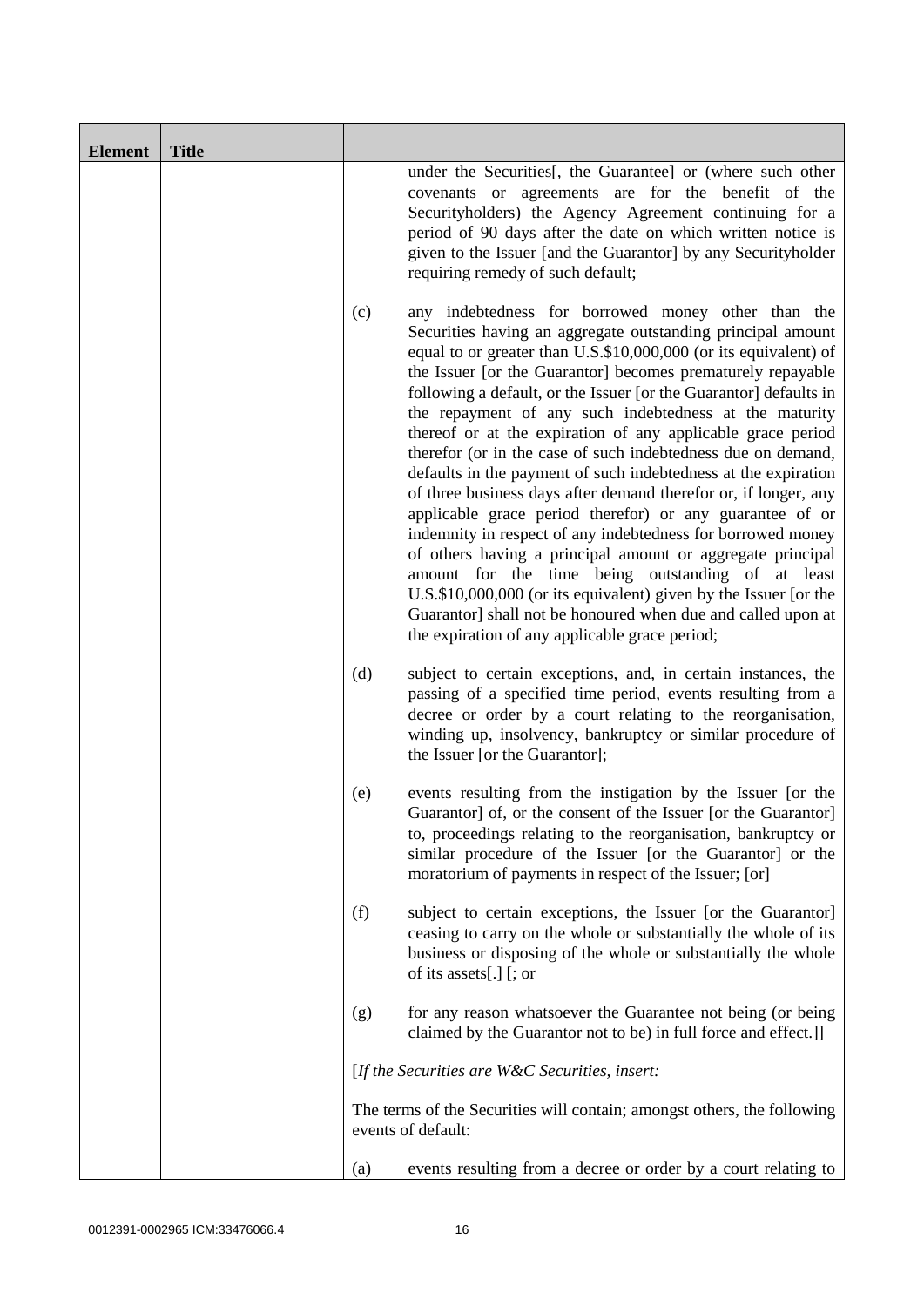| <b>Element</b>                  | <b>Title</b>                                                                                                                                                                                                                                                                                                                                                                                                                                                                                              |                                                                                                                                                                                                                                                                                                                                                                                                                                                                                                        |
|---------------------------------|-----------------------------------------------------------------------------------------------------------------------------------------------------------------------------------------------------------------------------------------------------------------------------------------------------------------------------------------------------------------------------------------------------------------------------------------------------------------------------------------------------------|--------------------------------------------------------------------------------------------------------------------------------------------------------------------------------------------------------------------------------------------------------------------------------------------------------------------------------------------------------------------------------------------------------------------------------------------------------------------------------------------------------|
|                                 |                                                                                                                                                                                                                                                                                                                                                                                                                                                                                                           | the reorganisation, winding-up, insolvency, bankruptcy or<br>similar procedure of the Issuer [or the Guarantor] (subject to<br>certain exceptions); or                                                                                                                                                                                                                                                                                                                                                 |
|                                 |                                                                                                                                                                                                                                                                                                                                                                                                                                                                                                           | events resulting from the instigation by the Issuer [or the<br>(b)<br>Guarantor] of, or the consent of the Issuer [or the Guarantor]<br>to, proceedings relating to the reorganisation, bankruptcy or<br>similar procedure of the Issuer [or the Guarantor] or the<br>moratorium of payments in respect of the Issuer.]                                                                                                                                                                                |
|                                 |                                                                                                                                                                                                                                                                                                                                                                                                                                                                                                           | <b>Meetings</b>                                                                                                                                                                                                                                                                                                                                                                                                                                                                                        |
|                                 |                                                                                                                                                                                                                                                                                                                                                                                                                                                                                                           | The relevant Conditions contain provisions for calling meetings of<br>Securityholders to consider matters affecting their interests generally.<br>These provisions permit defined majorities to bind all Securityholders<br>including Securityholders who did not attend and vote at the relevant<br>meeting and Securityholders who voted in a manner contrary to the<br>majority.                                                                                                                    |
| [C.9]                           | Interest/Redemption of                                                                                                                                                                                                                                                                                                                                                                                                                                                                                    | <b>Interest</b>                                                                                                                                                                                                                                                                                                                                                                                                                                                                                        |
|                                 | N&C Securities<br>(Do not include this<br>Element C.9 if the<br>relevant Securities are<br>derivative securities for<br>the purpose of<br><b>Commission Regulation</b><br>$(EC)$ No. 809/2004 (as<br>amended) (being<br>Securities which may<br>redeem at an amount<br>other than 100% of<br>their nominal amount                                                                                                                                                                                         | Securities may or may not bear interest. Interest-bearing Securities<br>will either bear interest payable at a fixed rate, a floating rate, a<br>structured floating rate, an FX linked rate, an equity linked rate, an<br>index linked rate, an inflation index linked rate or a swap rate linked<br>rate.                                                                                                                                                                                            |
|                                 |                                                                                                                                                                                                                                                                                                                                                                                                                                                                                                           | Issue specific summary:                                                                                                                                                                                                                                                                                                                                                                                                                                                                                |
|                                 |                                                                                                                                                                                                                                                                                                                                                                                                                                                                                                           | [For fixed rate interest Securities: The Securities bear interest [from<br>their date of issue/from $[\bullet]$ at the fixed rate of $[\bullet]$ per cent. per<br>annum. As of the Issue Date, the yield of the Securities is $[•]$ per<br>cent. Interest will be paid [annually] in arrear on $[\bullet]$ in each year.<br>The first interest payment will be made on $\lceil \bullet \rceil$ .                                                                                                       |
| <i>(Derivative Securities))</i> | [For floating rate interest Securities: The Securities bear interest<br>[from their date of issue/from [ $\bullet$ ]] at floating rates calculated by<br>reference to [specify reference rate for Securities being issued]<br>[plus/minus] a margin of [ <sup>o</sup> ] per cent. Interest will be paid<br>[quarterly/semi-annually/annually] in arrear on [ <sup>•</sup> ] in each year[,<br>subject to adjustment for non-business days]. The first interest<br>payment will be made on [ $\bullet$ ].] |                                                                                                                                                                                                                                                                                                                                                                                                                                                                                                        |
|                                 |                                                                                                                                                                                                                                                                                                                                                                                                                                                                                                           | [For Securities with a derivative component to the interest payment:<br>The Securities bear interest [from their date of issue/from $[\bullet]$ ] at [a<br>structured floating rate/a FX linked rate/an equity linked rate/an index<br>linked rate/an inflation index linked rate/a swap rate linked rate] as set<br>out in item C.10. Interest will be paid [quarterly/semi-annually/annually]<br>in arrear on $[\bullet]$ in each year. The first interest payment will be made<br>on $[\bullet]$ .] |
|                                 |                                                                                                                                                                                                                                                                                                                                                                                                                                                                                                           | [Include for floating rate securities only where a maximum and/or                                                                                                                                                                                                                                                                                                                                                                                                                                      |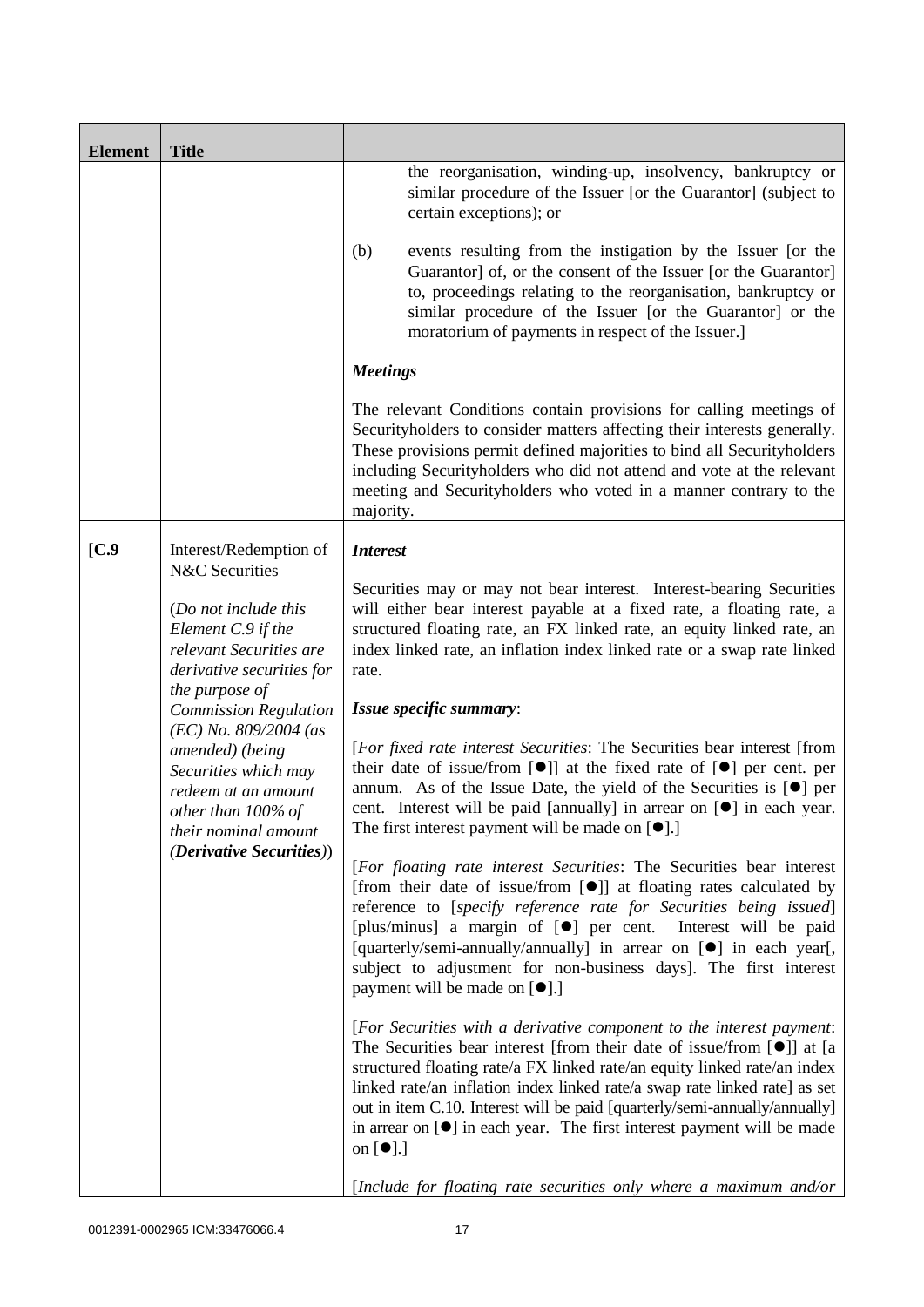| <b>Element</b> | <b>Title</b>                                    |                                                                                                                                                                                                                                                                                                                                                                                                                                                                                                                                                                                                                                                                                                                                                                                                                                                                                                                                                                                                                                                                                                                                                                                        |
|----------------|-------------------------------------------------|----------------------------------------------------------------------------------------------------------------------------------------------------------------------------------------------------------------------------------------------------------------------------------------------------------------------------------------------------------------------------------------------------------------------------------------------------------------------------------------------------------------------------------------------------------------------------------------------------------------------------------------------------------------------------------------------------------------------------------------------------------------------------------------------------------------------------------------------------------------------------------------------------------------------------------------------------------------------------------------------------------------------------------------------------------------------------------------------------------------------------------------------------------------------------------------|
|                |                                                 | minumum rate of interest applies: The Rate of Interest [for any<br>Coupon Period] shall not [exceed the Maximum Rate of Interest] [or]<br>Minimum<br>Rate<br>than<br>the<br>of<br>Interest].<br>[The<br>[be less]<br>[Maximum][Minimum] Rate of Interest for [each Coupon Period] will<br>be [specify (per Coupon Period if Maximum/Minimum Rate of Interest<br>varies between Coupon Periods)].                                                                                                                                                                                                                                                                                                                                                                                                                                                                                                                                                                                                                                                                                                                                                                                       |
|                |                                                 | [Not Applicable - The Securities do not bear any interest [and will be<br>offered and sold at a discount to their nominal amount].]                                                                                                                                                                                                                                                                                                                                                                                                                                                                                                                                                                                                                                                                                                                                                                                                                                                                                                                                                                                                                                                    |
|                |                                                 | Redemption                                                                                                                                                                                                                                                                                                                                                                                                                                                                                                                                                                                                                                                                                                                                                                                                                                                                                                                                                                                                                                                                                                                                                                             |
|                |                                                 | The terms under which Securities may be redeemed (including the<br>maturity date and the price at which they will be redeemed on the<br>maturity date as well as any provisions relating to early redemption)<br>will be agreed between the Issuer and the relevant Dealer at the time<br>of issue of the relevant Securities.                                                                                                                                                                                                                                                                                                                                                                                                                                                                                                                                                                                                                                                                                                                                                                                                                                                         |
|                |                                                 | Issue specific summary:                                                                                                                                                                                                                                                                                                                                                                                                                                                                                                                                                                                                                                                                                                                                                                                                                                                                                                                                                                                                                                                                                                                                                                |
|                |                                                 | Unless previously redeemed or cancelled, each Security will be<br>redeemed on [ <i>Insert relevant Maturity Date</i> ] at $\lceil par/\lceil \bullet \rceil$ per cent. of<br>its nominal amount].                                                                                                                                                                                                                                                                                                                                                                                                                                                                                                                                                                                                                                                                                                                                                                                                                                                                                                                                                                                      |
|                |                                                 | The Securities may be redeemed early [for tax reasons][[,] at the<br>option of the Issuer][[,] at the option of securityholders][[,][and] upon<br>the occurrence of certain regulatory events][or inconvertibility<br>events]][[,][and] in circumstances where the performance of the<br>Issuer's [or the Guarantor's] obligations under the Securities [or the<br>Guarantee (as applicable)] has or will become unlawful, illegal or<br>otherwise prohibited] [and following the occurrence of certain events<br>relating to [the][any] [asset][or][basis] by reference to which the<br>return on the Securities may be determined including those<br>[Adjustment][and][Disruption] Events described in Element C.10<br>below] at [specify each permutation of the early redemption price<br>from the Conditions (including, where relevant, replicating the<br>method by which the relevant early redemption price will be<br>calculated from the Conditions) and the circumstances in which each<br>such permutation may apply in accordance with the Conditions. If<br>relevant, specify any maximum or minimum redemption amounts,<br>applicable to the Securities being issued]. |
|                |                                                 | <b>Representative of Securityholders</b>                                                                                                                                                                                                                                                                                                                                                                                                                                                                                                                                                                                                                                                                                                                                                                                                                                                                                                                                                                                                                                                                                                                                               |
|                |                                                 | Not Applicable $-$ No representative of the Security holders has been<br>appointed by the Issuer.                                                                                                                                                                                                                                                                                                                                                                                                                                                                                                                                                                                                                                                                                                                                                                                                                                                                                                                                                                                                                                                                                      |
|                |                                                 | Please also refer to item C.8 above for rights attaching to the<br>Securities.]                                                                                                                                                                                                                                                                                                                                                                                                                                                                                                                                                                                                                                                                                                                                                                                                                                                                                                                                                                                                                                                                                                        |
| [C.10]         | Derivative component<br>in the interest payment | [Not Applicable – There is no derivative component to the interest<br>payment for the Securities]                                                                                                                                                                                                                                                                                                                                                                                                                                                                                                                                                                                                                                                                                                                                                                                                                                                                                                                                                                                                                                                                                      |
|                | (Do not include this                            | (This Element should be specified as "Not Applicable" if there is no                                                                                                                                                                                                                                                                                                                                                                                                                                                                                                                                                                                                                                                                                                                                                                                                                                                                                                                                                                                                                                                                                                                   |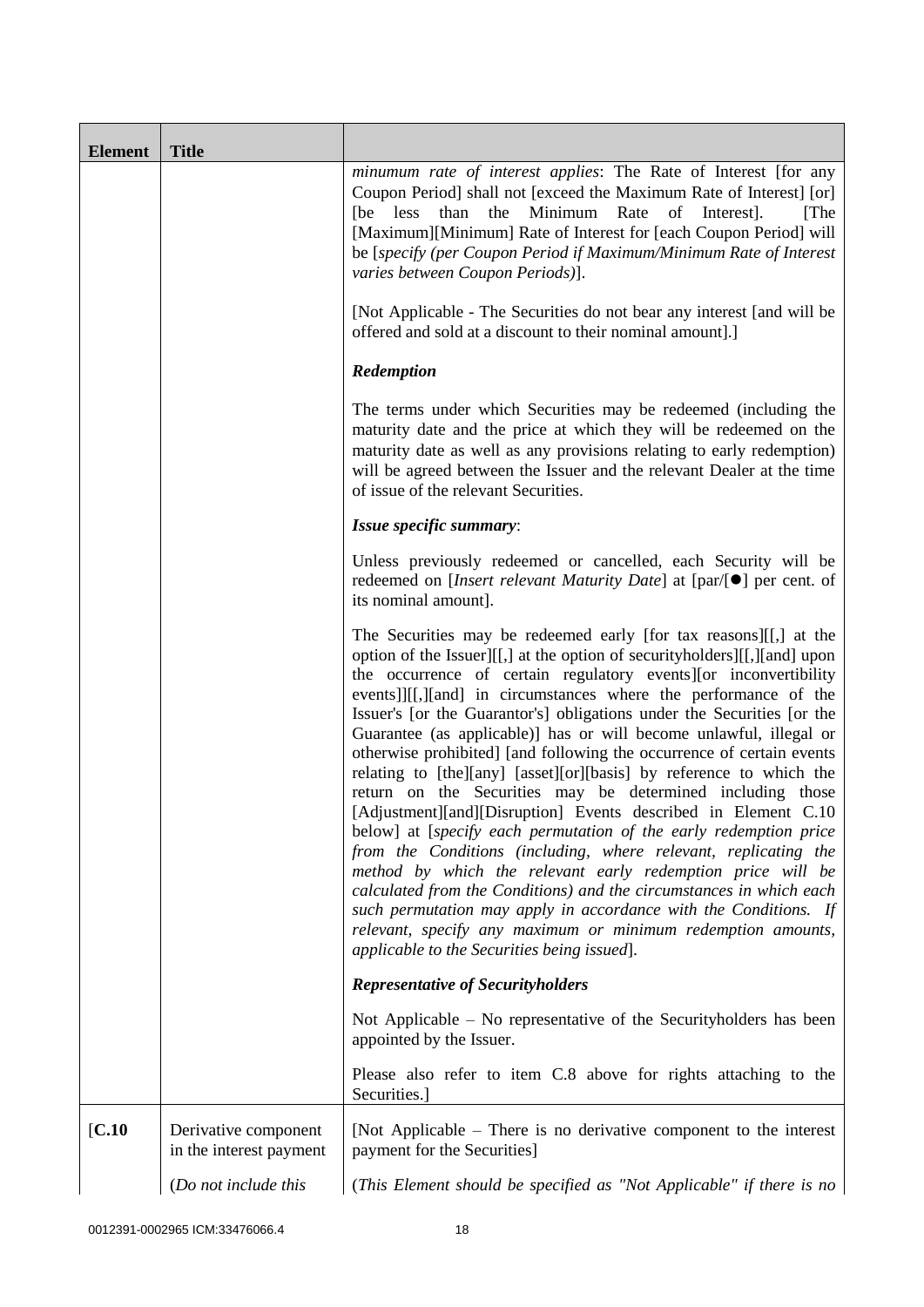| <b>Element</b> | <b>Title</b>                                                                                    |                                                                                                                                                                                                                                                                                                                                                                                                                                                                                                                                                                                                                                                                                                                        |
|----------------|-------------------------------------------------------------------------------------------------|------------------------------------------------------------------------------------------------------------------------------------------------------------------------------------------------------------------------------------------------------------------------------------------------------------------------------------------------------------------------------------------------------------------------------------------------------------------------------------------------------------------------------------------------------------------------------------------------------------------------------------------------------------------------------------------------------------------------|
|                | Element C.10 if the                                                                             | derivative component to the interest payment for the Securities)                                                                                                                                                                                                                                                                                                                                                                                                                                                                                                                                                                                                                                                       |
|                | relevant Securities are<br>Derivative Securities as<br>defined in Element C.9<br><i>above</i> ) | [Payments of interest in respect of the Securities will be determined<br>by reference to the performance of the [insert relevant Reference<br><i>Item(s)</i> ]. The Calculation Agent for the Securities is $[•]$ .                                                                                                                                                                                                                                                                                                                                                                                                                                                                                                    |
|                |                                                                                                 | [Insert if applicable:                                                                                                                                                                                                                                                                                                                                                                                                                                                                                                                                                                                                                                                                                                 |
|                |                                                                                                 | Coupon Accrual Date means [ $\bullet$ ].                                                                                                                                                                                                                                                                                                                                                                                                                                                                                                                                                                                                                                                                               |
|                |                                                                                                 | Coupon Period means [insert coupon period].                                                                                                                                                                                                                                                                                                                                                                                                                                                                                                                                                                                                                                                                            |
|                |                                                                                                 | Coupon Payment Date means [ $\bullet$ ].]                                                                                                                                                                                                                                                                                                                                                                                                                                                                                                                                                                                                                                                                              |
|                |                                                                                                 | [Include where a maximum and/or minumum rate of interest<br><i>applies:</i> Notwithstanding the Rate of Interest that may be<br>calculated in accordance with the provisions set out below, the<br>Rate of Interest [for any Coupon Period] shall not [exceed the<br>Maximum Rate of Interest] [or] [be less than the Minimum Rate<br>of Interest]. [The [Maximum][Minimum] Rate of Interest for<br>[each Coupon Period] will be [specify (per Coupon Period if<br>Maximum/Minimum Rate of Interest varies between Coupon<br>$Periods$ ].]]                                                                                                                                                                            |
|                |                                                                                                 | [In the case of Fixed FX Interest N&C Securities: The interest<br>payable in respect of the Securities will be an amount in the<br>Settlement Currency.                                                                                                                                                                                                                                                                                                                                                                                                                                                                                                                                                                |
|                |                                                                                                 | The Rate of Interest for each Coupon Period shall be a rate expressed as<br>a percentage (which will not be less than, but may be equal to, zero)<br>calculated by the Calculation Agent equal to [in the case of a Fixed FX<br>Interest N&C Security specified as a Currency 2 Fixed Rate N&C<br>Security: the Base Rate of Interest multiplied by the relevant Settlement<br>Rate, calculated by the Calculation Agent as of the relevant Valuation<br>Date] [in the case of a Fixed FX Interest N&C Security specified as a<br>Currency 1 Fixed Rate N&C Security: the Base Rate of Interest divided<br>by the relevant Settlement Rate, calculated by the Calculation Agent as<br>of the relevant Valuation Date]. |
|                |                                                                                                 | Where:                                                                                                                                                                                                                                                                                                                                                                                                                                                                                                                                                                                                                                                                                                                 |
|                |                                                                                                 | <b>Currency Pair</b> means [specify Currency Pairs in form of [insert first]<br>currency]/[insert second currency]] (repeat for each Currency Pair).                                                                                                                                                                                                                                                                                                                                                                                                                                                                                                                                                                   |
|                |                                                                                                 | Base Rate of Interest means [ $\bullet$ ] per cent.                                                                                                                                                                                                                                                                                                                                                                                                                                                                                                                                                                                                                                                                    |
|                |                                                                                                 | <b>FX Price Source</b> means [specify per Settlement Rate Option].                                                                                                                                                                                                                                                                                                                                                                                                                                                                                                                                                                                                                                                     |
|                |                                                                                                 | Reference Exchange Rate means the spot exchange rate for the<br>Specified Currency quoted against the Settlement Currency expressed<br>as the number of units of the Specified Currency quoted per one unit<br>of the Settlement Currency.                                                                                                                                                                                                                                                                                                                                                                                                                                                                             |
|                |                                                                                                 | <b>Relevant Currency</b> means each of the Specified Currency and the                                                                                                                                                                                                                                                                                                                                                                                                                                                                                                                                                                                                                                                  |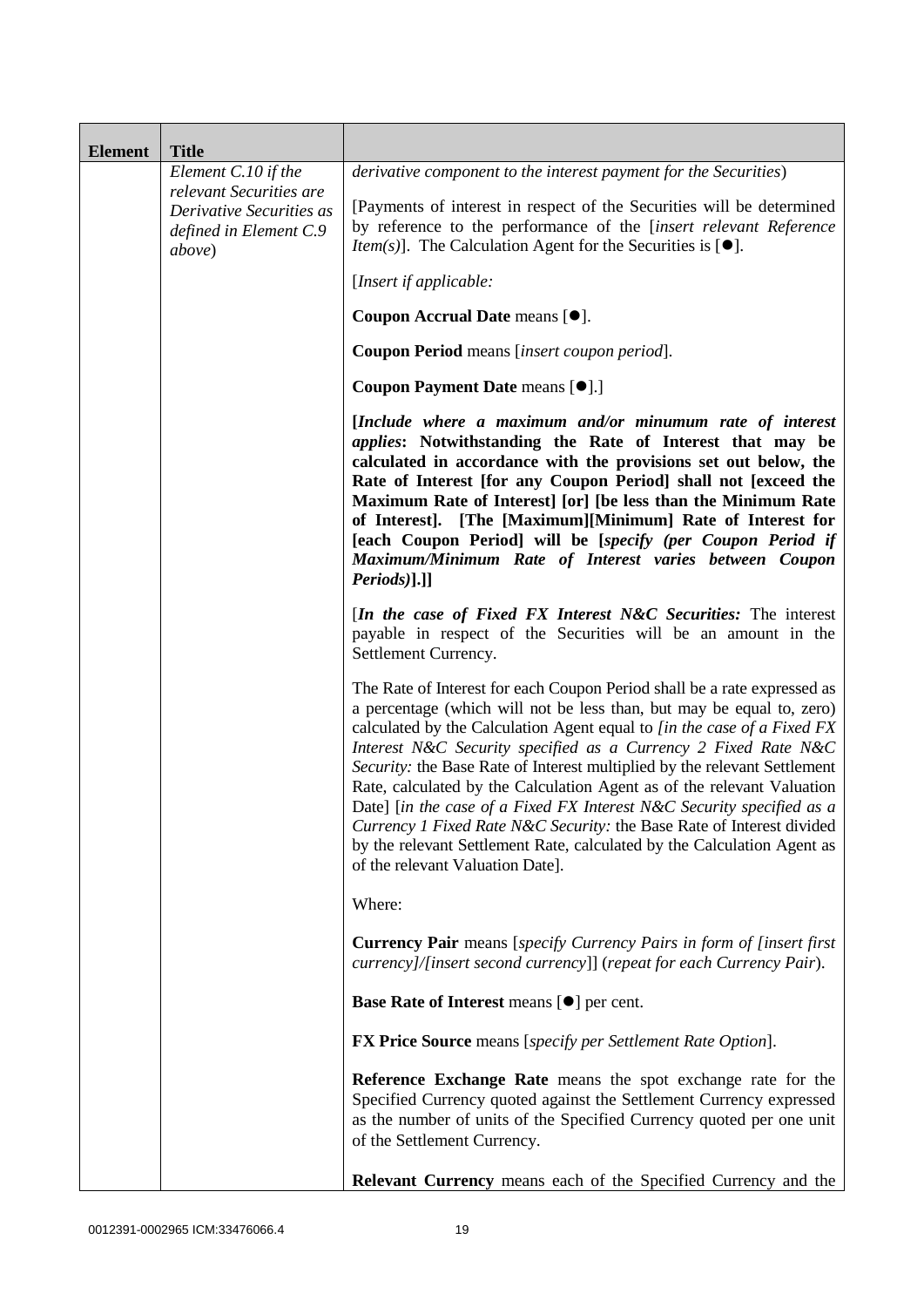| <b>Element</b> | <b>Title</b> |                                                                                                                                                                                                                                                                                                                                                                                                                                                                                                                                                                                                                                              |
|----------------|--------------|----------------------------------------------------------------------------------------------------------------------------------------------------------------------------------------------------------------------------------------------------------------------------------------------------------------------------------------------------------------------------------------------------------------------------------------------------------------------------------------------------------------------------------------------------------------------------------------------------------------------------------------------|
|                |              | Settlement Currency.                                                                                                                                                                                                                                                                                                                                                                                                                                                                                                                                                                                                                         |
|                |              | <b>Settlement Rate</b> means the Reference Exchange Rate on the relevant<br>Valuation Date at the Valuation Time as determined by the<br>Calculation Agent by reference to the Settlement Rate Option (and<br>such determination may be made, without limitation, with such<br>adjustments as are, at the discretion of the Calculation Agent,<br>necessary to the published quoting conventions and/or implying the<br>Reference Exchange Rate from more than one Settlement Rate<br>Option) unless any applicable disruption event exists or occurs, in<br>which case, the Settlement Rate will be determined by the Calculation<br>Agent. |
|                |              | <b>Settlement Rate Option</b> means the rate published for the Specified<br>Currency/Settlement Currency fixing rate on the FX Price Source at or<br>about the Valuation Time on the relevant Valuation Date or, if the<br>Reference Exchange Rate is to be implied from more than one<br>Settlement Rate Option, the rate, for each Currency Pair, published for<br>the Currency Pair fixing rate on the FX Price Source at or about the<br>Valuation Time on the Valuation Date.                                                                                                                                                           |
|                |              | Valuation Date means [ $\bullet$ ].                                                                                                                                                                                                                                                                                                                                                                                                                                                                                                                                                                                                          |
|                |              | <b>Valuation Time means [<math>\bullet</math>].]</b>                                                                                                                                                                                                                                                                                                                                                                                                                                                                                                                                                                                         |
|                |              | [In the case of Equity Basket Conditional Interest N&C Securities:<br>The Rate of Interest in respect of a Coupon Payment Date shall be a<br>rate expressed as a percentage (which will not be less than, but may be<br>equal to, zero) calculated by the Calculation Agent equal to:                                                                                                                                                                                                                                                                                                                                                        |
|                |              | if no Conditional Coupon Barrier Event has occurred on the<br>(a)<br>Observation Date immediately preceding such Coupon<br>Payment Date, the Base Rate of Interest; or                                                                                                                                                                                                                                                                                                                                                                                                                                                                       |
|                |              | if a Conditional Coupon Barrier Event has occurred on the<br>(b)<br>Observation Date immediately preceding such Coupon<br>Payment Date, the Floor Rate of Interest.                                                                                                                                                                                                                                                                                                                                                                                                                                                                          |
|                |              | Equity Basket Conditional Interest N&C Securities<br>All<br>are<br>Conditional Interest N&C Securities.                                                                                                                                                                                                                                                                                                                                                                                                                                                                                                                                      |
|                |              | Where:                                                                                                                                                                                                                                                                                                                                                                                                                                                                                                                                                                                                                                       |
|                |              | <b>Base Rate of Interest means [<math>\bullet</math>] per cent. per annum.</b>                                                                                                                                                                                                                                                                                                                                                                                                                                                                                                                                                               |
|                |              | <b>Conditional Coupon Barrier Event means the Coupon Reference</b><br>Performance in respect of any Share on an Observation Date is equal<br>to or less than the Conditional Coupon Barrier Level in respect of<br>such Observation Date.                                                                                                                                                                                                                                                                                                                                                                                                    |
|                |              | <b>Conditional Coupon Barrier Level</b> means [specify % for each<br>Observation Date].                                                                                                                                                                                                                                                                                                                                                                                                                                                                                                                                                      |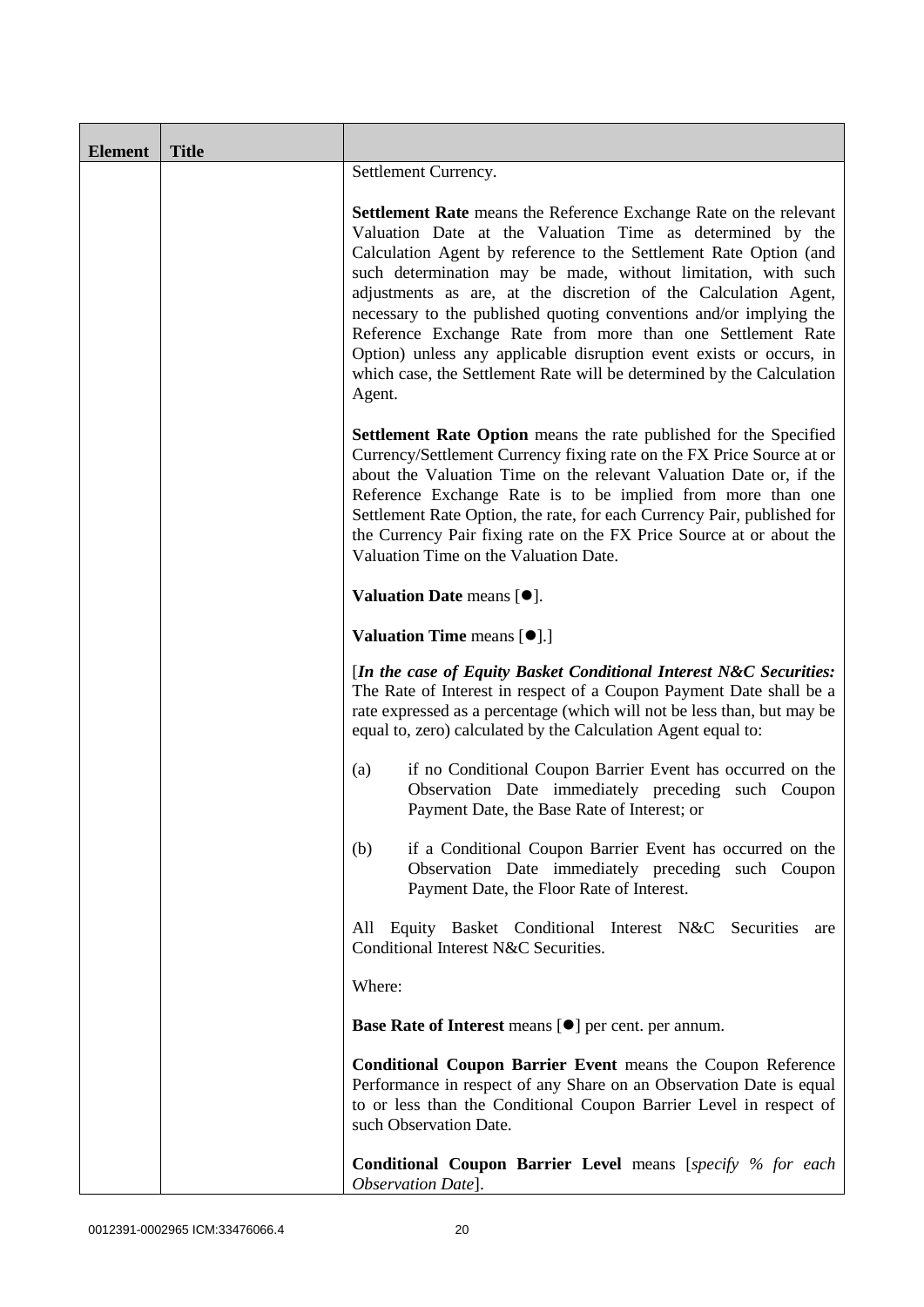| <b>Element</b> | <b>Title</b> |                                                                                                                                                                                                                                                                                      |
|----------------|--------------|--------------------------------------------------------------------------------------------------------------------------------------------------------------------------------------------------------------------------------------------------------------------------------------|
|                |              | Coupon Reference Performance means, in respect of an Observation<br>Date and a Share, a percentage determined by the Calculation Agent<br>equal to the Reference Performance of such Share in respect of such<br><b>Observation Date.</b>                                            |
|                |              | <b>Floor Rate of Interest means <math>[\bullet]</math> per cent.</b>                                                                                                                                                                                                                 |
|                |              | i means a Share.                                                                                                                                                                                                                                                                     |
|                |              | Initial Valuation Date means [ $\bullet$ ].                                                                                                                                                                                                                                          |
|                |              | o means an Observation Date.                                                                                                                                                                                                                                                         |
|                |              | <b>Observation Date means <math>[•]</math>.</b>                                                                                                                                                                                                                                      |
|                |              | <b>Observation Price</b> means, in respect of an Observation Date and a<br>Share, an amount equal to the price per share in respect of such Share<br>quoted on the applicable exchange at the Valuation Time on such<br><b>Observation Date.</b>                                     |
|                |              | Reference Performance means, in respect of an Observation Date<br>and a Share, a rate expressed as a percentage (which will not be less<br>than, but may be equal to, zero) calculated by the Calculation Agent in<br>accordance with the following formula:                         |
|                |              | Observation Price <sub>i,o</sub><br>Strike Price <sub>i</sub>                                                                                                                                                                                                                        |
|                |              | <b>Share</b> means $[•]$ .                                                                                                                                                                                                                                                           |
|                |              | <b>Strike Price</b> means, in relation to a Share, the price per share in<br>respect of such Share quoted on the applicable exchange at the<br>Valuation Time on the Initial Valuation Date.                                                                                         |
|                |              | Valuation Time means [ $\bullet$ ].]                                                                                                                                                                                                                                                 |
|                |              | [In the case of Index Basket Conditional Interest N&C Securities:<br>The Rate of Interest in respect of a Coupon Payment Date shall be a<br>rate expressed as a percentage (which will not be less than, but may be<br>equal to, zero) calculated by the Calculation Agent equal to: |
|                |              | if no Conditional Coupon Barrier Event has occurred on the<br>(a)<br>Observation Date immediately preceding such Coupon<br>Payment Date, the Base Rate of Interest; or                                                                                                               |
|                |              | if a Conditional Coupon Barrier Event has occurred on the<br>(b)<br>Observation Date immediately preceding such Coupon<br>Payment Date, the Floor Rate of Interest.                                                                                                                  |
|                |              | All Index Basket Conditional Interest N&C Securities are Conditional<br>Interest N&C Securities.                                                                                                                                                                                     |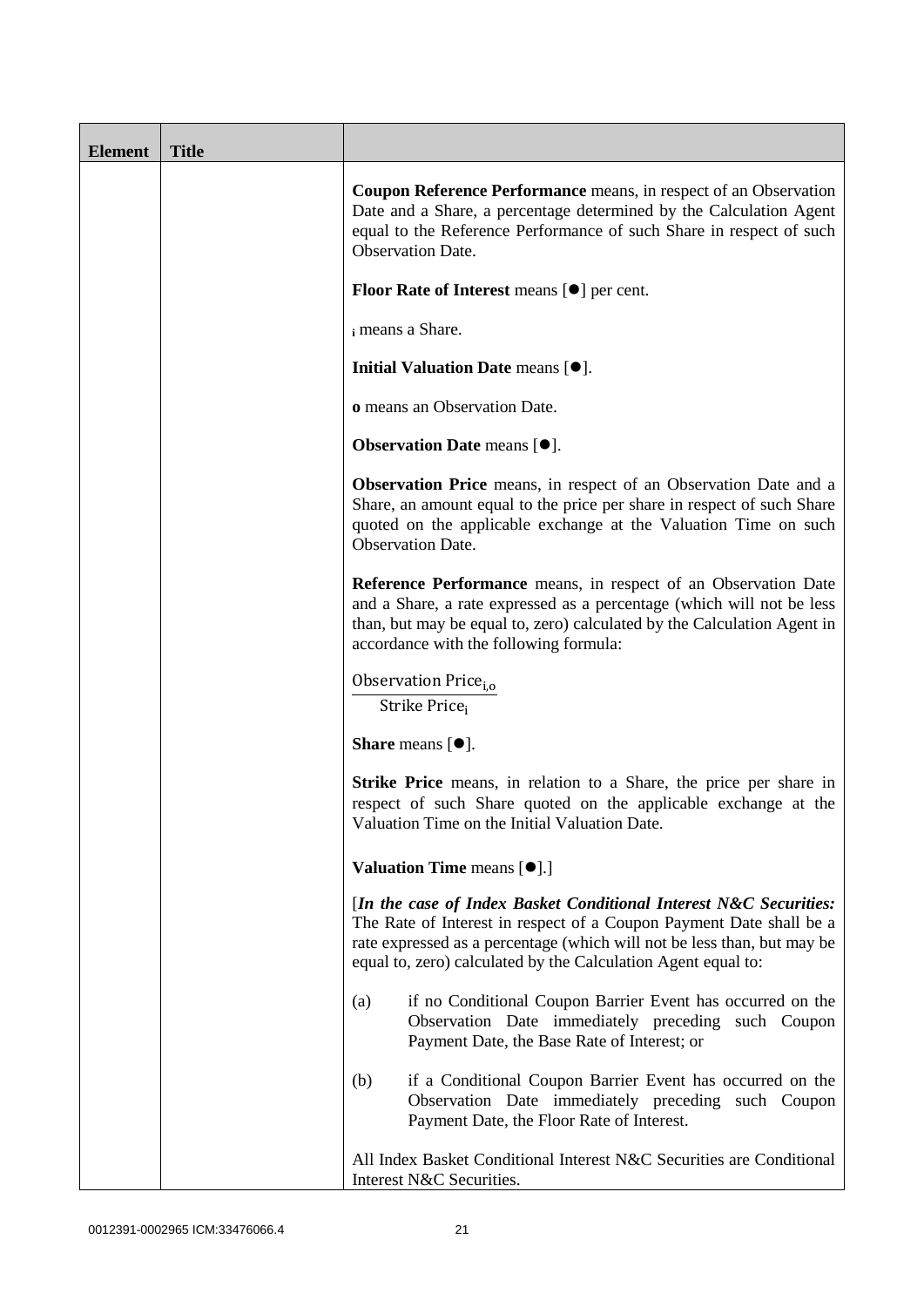| <b>Element</b> | <b>Title</b> |                                                                                                                                                                                                                                                               |
|----------------|--------------|---------------------------------------------------------------------------------------------------------------------------------------------------------------------------------------------------------------------------------------------------------------|
|                |              | Where:                                                                                                                                                                                                                                                        |
|                |              | <b>Base Rate of Interest means <math>[\bullet]</math> per cent.</b>                                                                                                                                                                                           |
|                |              | <b>Conditional Coupon Barrier Event means the Coupon Reference</b><br>Performance in respect of any Index on an Observation Date is equal<br>to or less than the Conditional Coupon Barrier Level in respect of<br>such Observation Date.                     |
|                |              | <b>Conditional Coupon Barrier Level</b> means [specify % for each<br>Observation Date].                                                                                                                                                                       |
|                |              | <b>Coupon Reference Performance</b> means, in respect of an Observation<br>Date and an Index, a percentage determined by the Calculation Agent<br>equal to the Reference Performance of such Index in respect of such<br><b>Observation Date.</b>             |
|                |              | <b>Floor Rate of Interest means <math>[\bullet]</math> per cent.</b>                                                                                                                                                                                          |
|                |              | i means an Index.                                                                                                                                                                                                                                             |
|                |              | <b>Index</b> means $[\bullet]$ .                                                                                                                                                                                                                              |
|                |              | Initial Valuation Date means [ $\bullet$ ].                                                                                                                                                                                                                   |
|                |              | o means an Observation Date.                                                                                                                                                                                                                                  |
|                |              | <b>Observation Date means <math>[•]</math>.</b>                                                                                                                                                                                                               |
|                |              | <b>Observation Level</b> means, in respect of an Observation Date and an<br>Index, an amount equal to the closing level of such Index, as<br>calculated and announced by the relevant index sponsor, at the<br>Valuation Time on such Observation Date.       |
|                |              | Reference Performance means, in respect of an Observation Date and<br>an Index, a rate expressed as a percentage (which will not be less than,<br>but may be equal to, zero) calculated by the Calculation Agent in<br>accordance with the following formula: |
|                |              | Observation Level <sub>i,0</sub><br>Strike Level <sub>i</sub>                                                                                                                                                                                                 |
|                |              | <b>Strike Level</b> means, in relation to an Index, the closing level of such<br>Index, as calculated and announced by the relevant index sponsor, at<br>the Valuation Time on the Initial Valuation Date.                                                    |
|                |              | <b>Valuation Time means [O].]</b>                                                                                                                                                                                                                             |
|                |              | [In the case of Multi-Rate Interest N&C Securities: The Rate of<br>Interest for each Coupon Period shall be a rate expressed as a<br>percentage (which will not be less than, but may be equal to, zero)                                                      |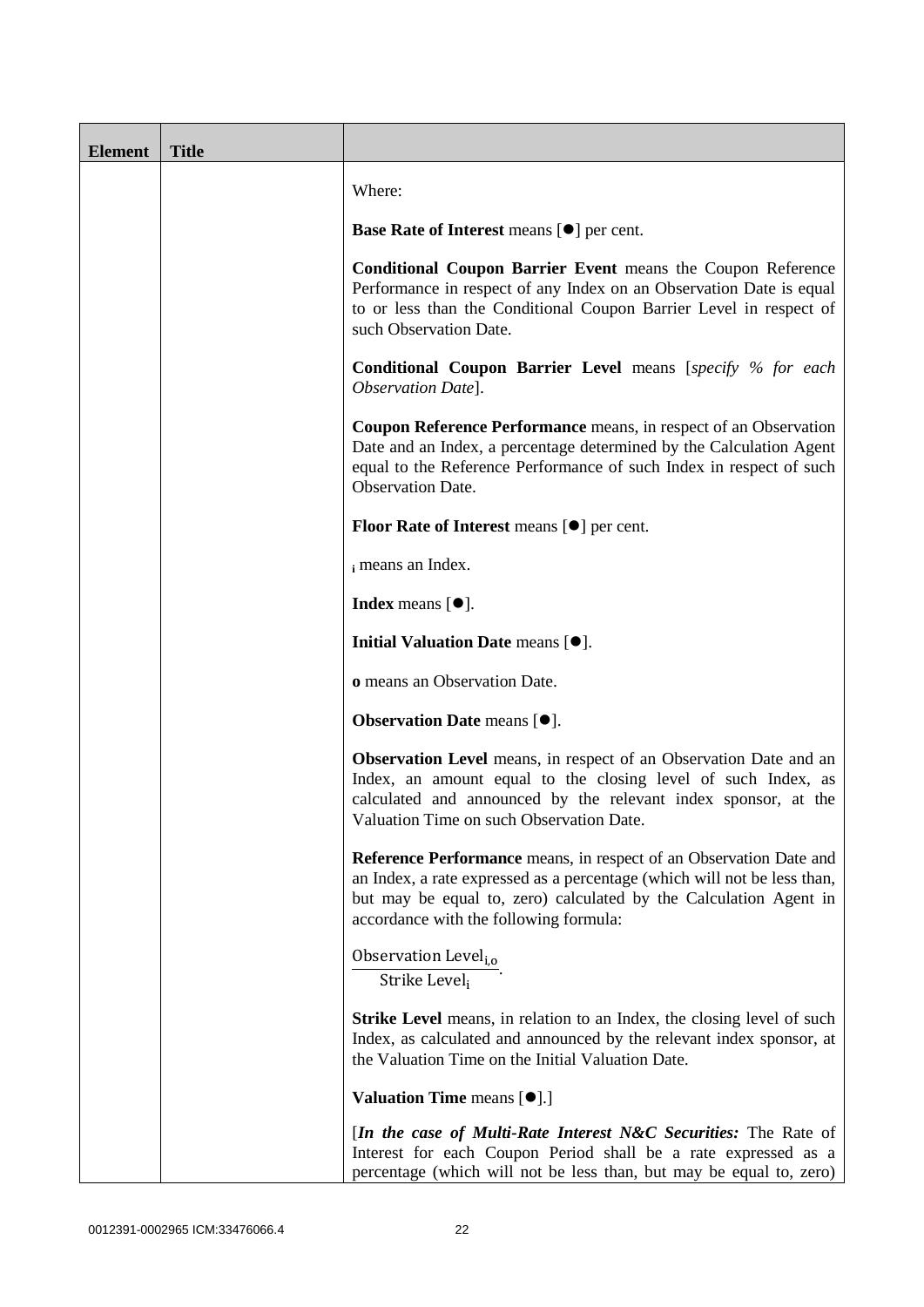| <b>Element</b> | <b>Title</b> |                                                                                                                                                                                                                                                                                                                                                                                                                                                                                                                                                                                                                                                                                                                 |
|----------------|--------------|-----------------------------------------------------------------------------------------------------------------------------------------------------------------------------------------------------------------------------------------------------------------------------------------------------------------------------------------------------------------------------------------------------------------------------------------------------------------------------------------------------------------------------------------------------------------------------------------------------------------------------------------------------------------------------------------------------------------|
|                |              | calculated by the Calculation Agent equal to:                                                                                                                                                                                                                                                                                                                                                                                                                                                                                                                                                                                                                                                                   |
|                |              | the Cap; or, if lesser<br>(a)                                                                                                                                                                                                                                                                                                                                                                                                                                                                                                                                                                                                                                                                                   |
|                |              | (b)<br>(i) the Floor or, if greater, (ii) the Rates Performance in<br>respect of such Coupon Period.                                                                                                                                                                                                                                                                                                                                                                                                                                                                                                                                                                                                            |
|                |              | Where:                                                                                                                                                                                                                                                                                                                                                                                                                                                                                                                                                                                                                                                                                                          |
|                |              | <b>Cap</b> means $[\bullet]$ per cent.                                                                                                                                                                                                                                                                                                                                                                                                                                                                                                                                                                                                                                                                          |
|                |              | <b>Designated Maturity</b> means, in respect of the First Rate $[\bullet]$ and in<br>respect of the Second Rate [ <sup>●</sup> ].                                                                                                                                                                                                                                                                                                                                                                                                                                                                                                                                                                               |
|                |              | First Rate means, in respect of a Coupon Period, the rate that would<br>be determined for that Coupon Period were the floating rate N&C<br>Security provisions of the Conditions to apply to determine the First<br>Rate, with the floating rate being calculated by reference to [specify]<br>first reference rate for Securities being issued] and were ISDA<br>Determination to be applicable for such purposes[, provided that [(i)]<br>[if the rate so calculated is greater than the relevant First Rate Cap, the<br>First Rate shall be the First Rate Cap][; and] $[[(ii)]$ if the rate so<br>calculated is less than the relevant First Rate Floor, the First Rate shall<br>be the First Rate Floor]]. |
|                |              | <b>First Rate Amount</b> means [specify for each Coupon Period].                                                                                                                                                                                                                                                                                                                                                                                                                                                                                                                                                                                                                                                |
|                |              | [First Rate Cap means [specify for each Coupon Period].]                                                                                                                                                                                                                                                                                                                                                                                                                                                                                                                                                                                                                                                        |
|                |              | [First Rate Floor means [specify for each Coupon Period].]                                                                                                                                                                                                                                                                                                                                                                                                                                                                                                                                                                                                                                                      |
|                |              | <b>Floating Rate Option</b> means, in respect of the First Rate $[\bullet]$ and in<br>respect of the Second Rate $[•]$ .                                                                                                                                                                                                                                                                                                                                                                                                                                                                                                                                                                                        |
|                |              | <b>Floor</b> means $[\bullet]$ per cent.                                                                                                                                                                                                                                                                                                                                                                                                                                                                                                                                                                                                                                                                        |
|                |              | Rates Performance means, in respect of a Coupon Period, a rate<br>expressed as a percentage calculated by the Calculation Agent equal to<br>the sum of:                                                                                                                                                                                                                                                                                                                                                                                                                                                                                                                                                         |
|                |              | the product of (i) the First Rate Amount and (ii) the First Rate,<br>(a)<br>in each case in respect of such Coupon Period;                                                                                                                                                                                                                                                                                                                                                                                                                                                                                                                                                                                      |
|                |              | the product of (i) the Second Rate Amount and (ii) the Second<br>(b)<br>Rate, in each case in respect of such Coupon Period; and                                                                                                                                                                                                                                                                                                                                                                                                                                                                                                                                                                                |
|                |              | the Third Rate in respect of such Coupon Period.<br>(c)                                                                                                                                                                                                                                                                                                                                                                                                                                                                                                                                                                                                                                                         |
|                |              | <b>Reset Date</b> means, in respect of the First Rate: [ <i>specify the first day of</i><br>the Coupon Period]/[specify the last day of the Coupon Period] and in<br>respect of the Second Rate: [specify the first day of the Coupon<br>Period]/[specify the last day of the Coupon Period].                                                                                                                                                                                                                                                                                                                                                                                                                   |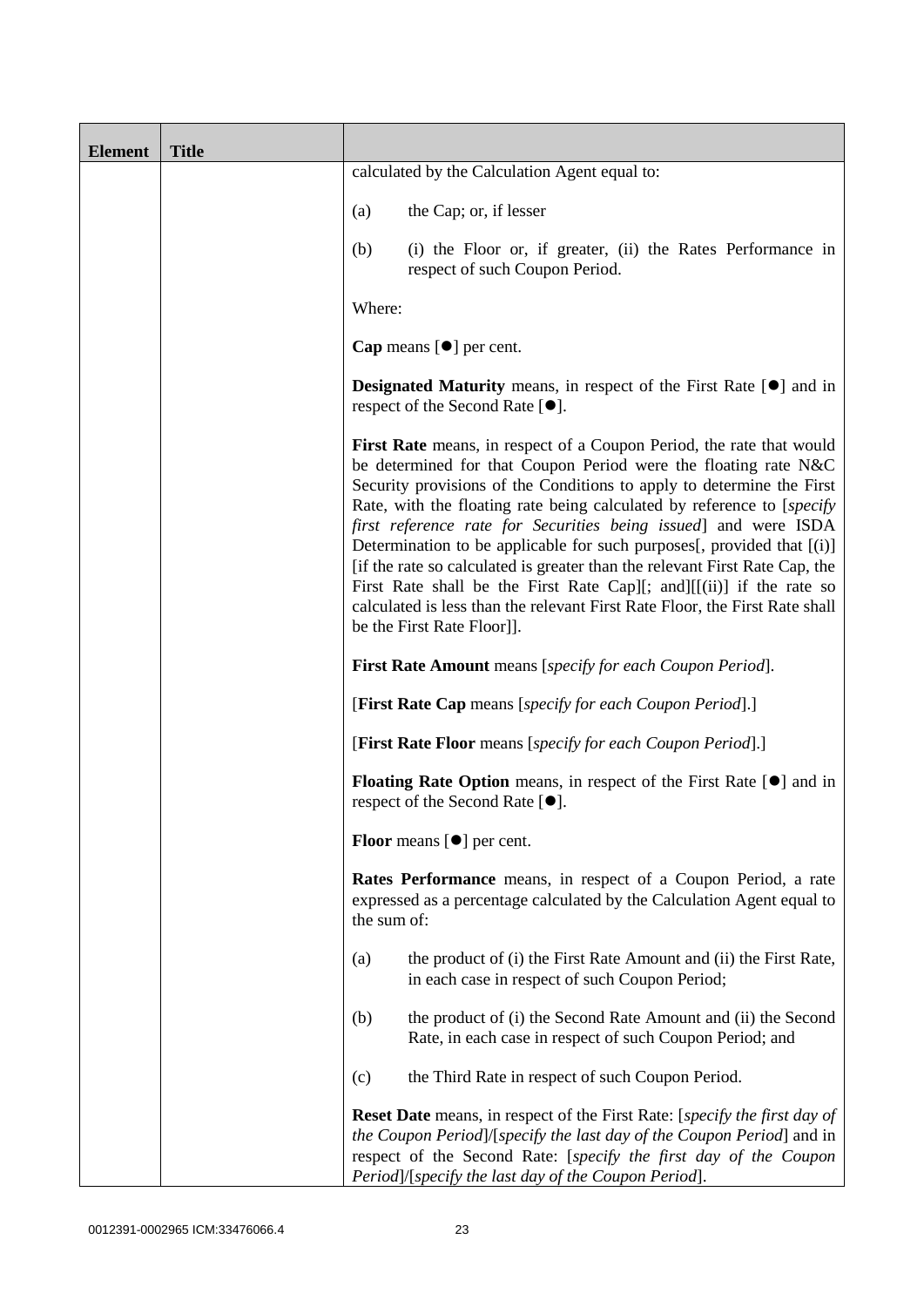| <b>Element</b> | <b>Title</b> |                                                                                                                                                                                                                                                                                                                                                                                                                                                                                                                                                                                                                                                                                                                             |
|----------------|--------------|-----------------------------------------------------------------------------------------------------------------------------------------------------------------------------------------------------------------------------------------------------------------------------------------------------------------------------------------------------------------------------------------------------------------------------------------------------------------------------------------------------------------------------------------------------------------------------------------------------------------------------------------------------------------------------------------------------------------------------|
|                |              | <b>Second Rate</b> means, in respect of a Coupon Period, the rate that<br>would be determined for that Coupon Period were the floating rate<br>N&C Security provisions of the Conditions to apply to determine the<br>Second Rate, with the floating rate being calculated by reference to<br>[specify second reference rate for Securities being issued] and were<br>ISDA Determination to be applicable for such purposes[, provided<br>that [(i)] [if the rate so calculated is greater than the relevant Second<br>Rate Cap, the Second Rate shall be the Second Rate Cap][; and][[(ii)]<br>if the rate so calculated is less than the relevant Second Rate Floor, the<br>Second Rate shall be the Second Rate Floor]]. |
|                |              | <b>Second Rate Amount</b> means [specify for each Coupon Period].                                                                                                                                                                                                                                                                                                                                                                                                                                                                                                                                                                                                                                                           |
|                |              | [Second Rate Cap means [specify for each Coupon Period].]                                                                                                                                                                                                                                                                                                                                                                                                                                                                                                                                                                                                                                                                   |
|                |              | [Second Rate Floor means [specify for each Coupon Period].]                                                                                                                                                                                                                                                                                                                                                                                                                                                                                                                                                                                                                                                                 |
|                |              | <b>Third Rate</b> means [specify for each Coupon Period].]                                                                                                                                                                                                                                                                                                                                                                                                                                                                                                                                                                                                                                                                  |
|                |              | [In the case of Range Accrual Interest N&C Securities: The Rate of<br>Interest for each Coupon Period shall be a rate expressed as a<br>percentage which will not be [greater than the Rate of Interest Cap or]<br>less than the Rate of Interest Floor but will otherwise be calculated by<br>the Calculation Agent as equal to the product of (a) and (b) below:                                                                                                                                                                                                                                                                                                                                                          |
|                |              | the lesser of (i) and (ii) below:<br>(a)                                                                                                                                                                                                                                                                                                                                                                                                                                                                                                                                                                                                                                                                                    |
|                |              | (i)<br>the Rates Performance Cap; or                                                                                                                                                                                                                                                                                                                                                                                                                                                                                                                                                                                                                                                                                        |
|                |              | the greater of $(x)$ the Rates Performance Floor and $(y)$<br>(ii)<br>the Rates Performance in respect of such Coupon<br>Period; and                                                                                                                                                                                                                                                                                                                                                                                                                                                                                                                                                                                        |
|                |              | (b)<br>the Range Day Accrual Rate in respect of such Coupon<br>Period.                                                                                                                                                                                                                                                                                                                                                                                                                                                                                                                                                                                                                                                      |
|                |              | Where:                                                                                                                                                                                                                                                                                                                                                                                                                                                                                                                                                                                                                                                                                                                      |
|                |              | <b>Designated Maturity</b> means, in respect of the First Rate: $[•]$ , in<br>respect of the Second Rate: [ <sup>O</sup> ] [and in respect of the Range Day<br>Rate: [●]][in respect of Dual Rate 1: [●] and in respect of Dual Rate<br>$2: [\bullet]$ ].                                                                                                                                                                                                                                                                                                                                                                                                                                                                   |
|                |              | <b>[Dual Rate 1</b> means in respect of any day, the rate that would be<br>determined for that day were the floating rate N&C Security<br>provisions of the Conditions to apply to determine Dual Rate 1, with<br>the floating rate being calculated by reference to [specify Dual Rate 1<br>reference rate for Securities being issued] and were ISDA<br>Determination to be applicable for such purposes.]                                                                                                                                                                                                                                                                                                                |
|                |              | <b>[Dual Rate 2</b> means in respect of any day, the rate that would be<br>determined for that day were the floating rate N&C Security                                                                                                                                                                                                                                                                                                                                                                                                                                                                                                                                                                                      |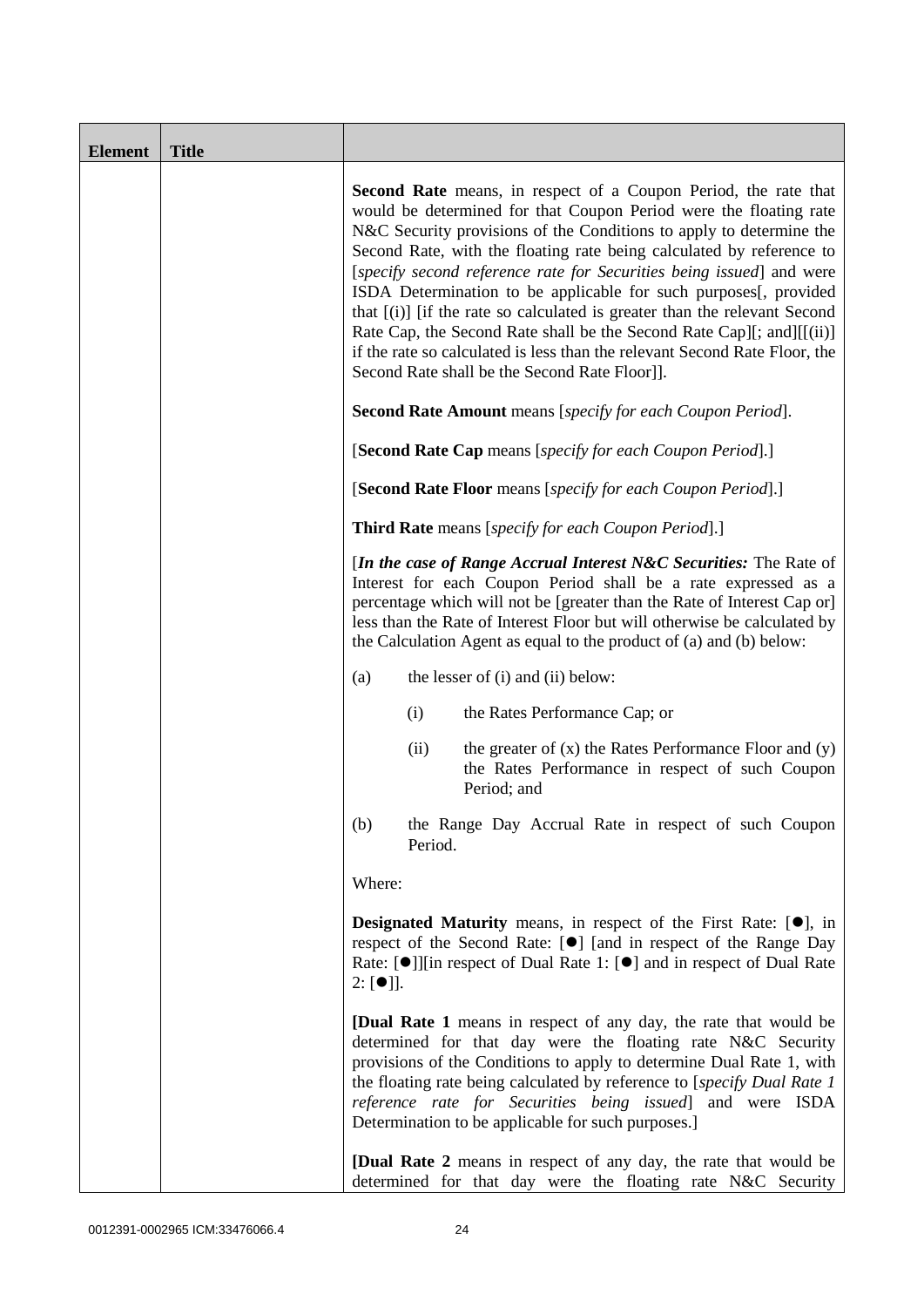| <b>Element</b> | <b>Title</b> |                                                                                                                                                                                                                                                                                                                                                                                                                                      |
|----------------|--------------|--------------------------------------------------------------------------------------------------------------------------------------------------------------------------------------------------------------------------------------------------------------------------------------------------------------------------------------------------------------------------------------------------------------------------------------|
|                |              | provisions of the Conditions to apply to determine Dual Rate 2, with<br>the floating rate being calculated by reference to [specify Dual Rate 2<br>reference rate for Securities being issued] and were ISDA<br>Determination to be applicable for such purposes.]                                                                                                                                                                   |
|                |              | First Rate means, in respect of a Coupon Period, the rate that would<br>be determined for that Coupon Period were the floating rate N&C<br>Security provisions of the Conditions to apply to determine the First<br>Rate, with the floating rate being calculated by reference to [specify]<br>first reference rate for Securities being issued] and were ISDA<br>Determination to be applicable for such purposes.                  |
|                |              | First Rate Amount means [specify for each Coupon Period].                                                                                                                                                                                                                                                                                                                                                                            |
|                |              | <b>Floating Rate Option</b> means, in respect of the First Rate: $[•]$ , in respect<br>of the Second Rate: [ $\bullet$ ] [and in respect of the Range Day Rate: [ $\bullet$ ]][in<br>respect of Dual Rate 1: $[\bullet]$ and in respect of Dual Rate 2: $[\bullet]$ ].                                                                                                                                                               |
|                |              | Lower Barrier means [ $\bullet$ ] per cent.                                                                                                                                                                                                                                                                                                                                                                                          |
|                |              | <b>Range Day Rate means:</b>                                                                                                                                                                                                                                                                                                                                                                                                         |
|                |              | [Insert if Single Rate Determination applies:                                                                                                                                                                                                                                                                                                                                                                                        |
|                |              | in respect of a day that is a Rate Determination Date, the rate<br>(a)<br>that would be determined for that day were the floating rate<br>N&C Security provisions of the Conditions to apply to<br>determine the Range Day Rate, with the floating rate being<br>calculated by reference to [specify range day reference rate<br>for Securities being issued] and were ISDA Determination to<br>be applicable for such purposes; and |
|                |              | (b)<br>in respect of a day that is not a Rate Determination Date, the<br>Range Day Rate in respect of the Rate Determination Date<br>immediately preceding such day.]                                                                                                                                                                                                                                                                |
|                |              | [Insert if Dual Rate Determination applies:                                                                                                                                                                                                                                                                                                                                                                                          |
|                |              | in respect of a day that is a Rate Determination Date, a rate<br>(a)<br>calculated as follows:                                                                                                                                                                                                                                                                                                                                       |
|                |              | Range Day Rate = Dual Rate 1 <i>minus</i> Dual Rate 2; and                                                                                                                                                                                                                                                                                                                                                                           |
|                |              | (b)<br>in respect of a day that is not a Rate Determination Date, the<br>Range Day Rate in respect of the Rate Determination Date<br>immediately preceding such day.]                                                                                                                                                                                                                                                                |
|                |              | <b>Range Day Accrual Rate</b> means, in respect of a Coupon Period[:][,]<br>[If Single Rate Observation Date applies, insert:                                                                                                                                                                                                                                                                                                        |
|                |              | if on the relevant Rate Observation Date the Range Day Rate<br>(a)<br>is equal to or greater than the Lower Barrier and equal to or<br>less than the Upper Barrier, then 1; and                                                                                                                                                                                                                                                      |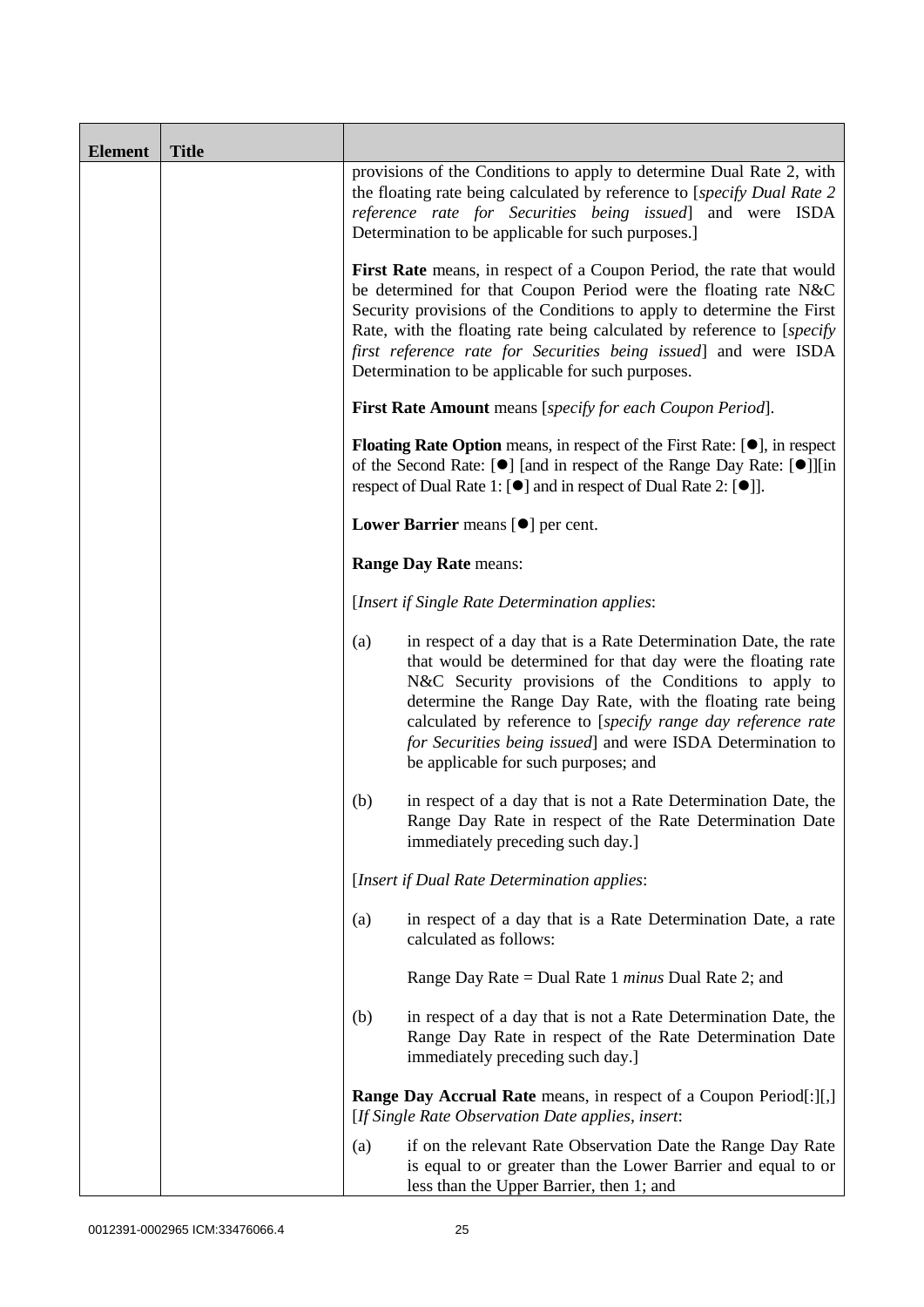| <b>Element</b> | <b>Title</b> |                                                                                                                                                                                                                                                                                                                                                                                                                                                                                                                                                                                              |
|----------------|--------------|----------------------------------------------------------------------------------------------------------------------------------------------------------------------------------------------------------------------------------------------------------------------------------------------------------------------------------------------------------------------------------------------------------------------------------------------------------------------------------------------------------------------------------------------------------------------------------------------|
|                |              | if on the relevant Rate Observation Date the Range Day Rate<br>(b)<br>is lower than the Lower Barrier or greater than the Upper<br>Barrier, then zero,                                                                                                                                                                                                                                                                                                                                                                                                                                       |
|                |              | provided that, in each case, if the Rate Observation Date is not a Rate<br>Determination Date, the Range Day Rate used for these purposes shall<br>be the Range Day Rate in respect of the Rate Determination Date<br>immediately preceding such Rate Observation Date.][If Single Rate<br>Observation Date does not apply, insert: a rate expressed as a<br>percentage calculated by the Calculation Agent equal to the quotient<br>of (a) the Range Day Numerator (as numerator) and (b) the Range<br>Day Denominator (as denominator), in each case in respect of such<br>Coupon Period.] |
|                |              | <b>[Range Day Denominator</b> means, in respect of a Coupon Period, the<br>total number of [calendar days][Business Days] in such Coupon<br>Period.]                                                                                                                                                                                                                                                                                                                                                                                                                                         |
|                |              | [Range Day Numerator means, in respect of a Coupon Period, the<br>total number of [calendar days][Business Days] in such Coupon<br>Period in respect of which the Range Day Rate is equal to or greater<br>than the Lower Barrier and equal to or less than the Upper Barrier,<br>provided that the Range Day Rate for each [calendar day] [Business<br>Day] falling on or after the Rate Cut-off Date shall be the Range Day<br>Rate for the Rate Cut-off Date.]                                                                                                                            |
|                |              | [Rate Cut-off Date means the [ $\bullet$ ] [calendar day] [Business Day]<br>prior to the Coupon Payment Date (unadjusted for any business day<br>convention) for the relevant Coupon Period.                                                                                                                                                                                                                                                                                                                                                                                                 |
|                |              | Rate Determination Centre means [ <sup>●</sup> ]/[TARGET 2].                                                                                                                                                                                                                                                                                                                                                                                                                                                                                                                                 |
|                |              | Rate Determination Date means a day on which commercial banks<br>and foreign exchange markets settle payments and are open for<br>general business (including dealing in foreign exchange and foreign<br>currency deposits) in $\lceil \bullet \rceil / \lceil a \rceil$ day on which the TARGET2 System is<br>open].                                                                                                                                                                                                                                                                        |
|                |              | [If Single Rate Observation Date applies, insert: Rate Observation<br>Date means, in respect of a Coupon Period, the date specified in<br>respect of such Coupon Period in the applicable Final Terms.]                                                                                                                                                                                                                                                                                                                                                                                      |
|                |              | [Rate of Interest Cap means [ $\bullet$ ] per cent.]                                                                                                                                                                                                                                                                                                                                                                                                                                                                                                                                         |
|                |              | <b>Rate of Interest Floor</b> means [[ $\bullet$ ] per cent.][zero].                                                                                                                                                                                                                                                                                                                                                                                                                                                                                                                         |
|                |              | <b>Rates Performance</b> means, in respect of a Coupon Period, a rate<br>expressed as a percentage calculated by the Calculation Agent equal to<br>the sum of:                                                                                                                                                                                                                                                                                                                                                                                                                               |
|                |              | the product of (i) the First Rate Amount and (ii) the<br>(a)<br>First Rate, in each case in respect of such Coupon                                                                                                                                                                                                                                                                                                                                                                                                                                                                           |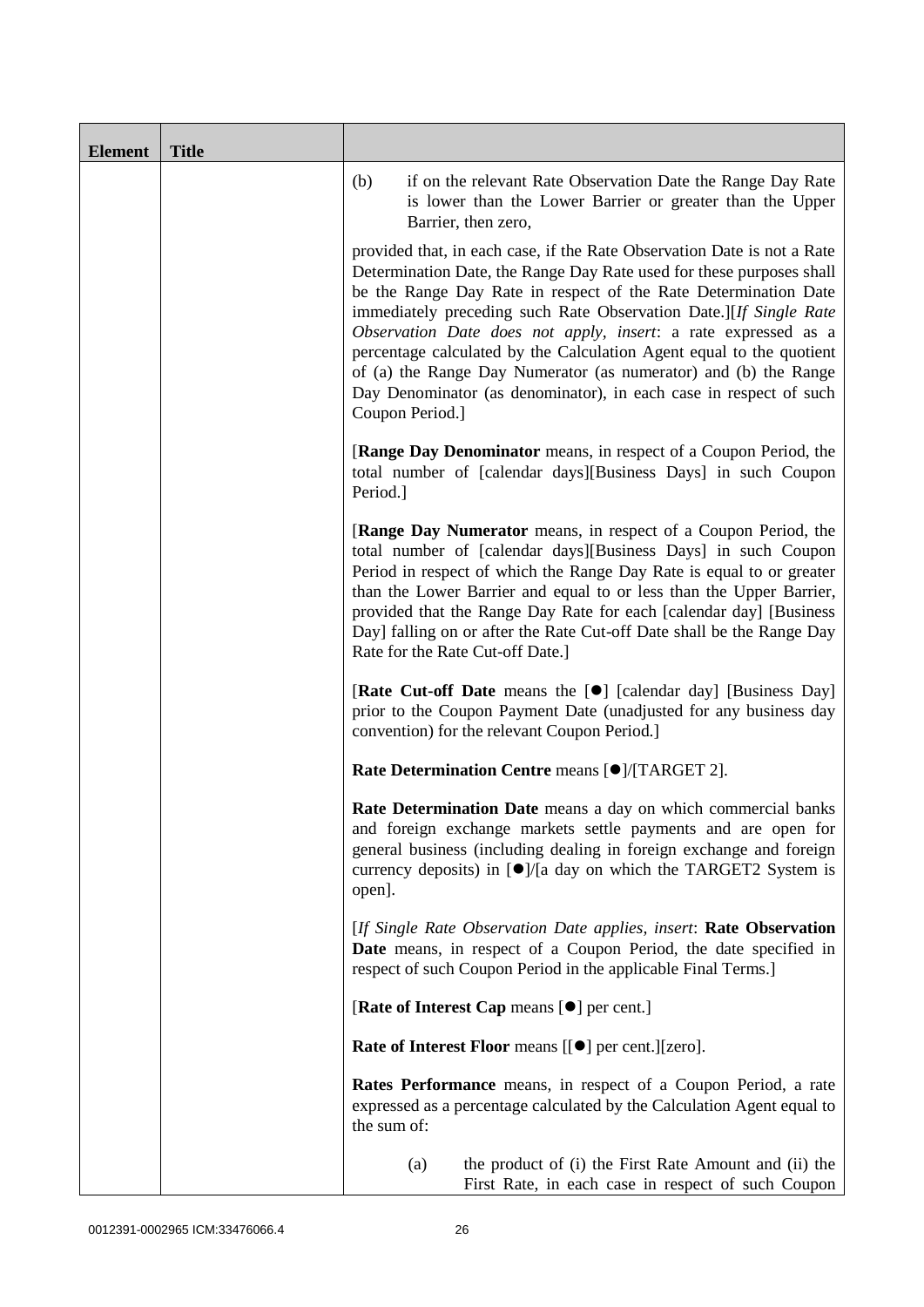| <b>Element</b> | <b>Title</b> |        |                     |                                                                                                                                                                                                                                                                                                                                                                                                                              |
|----------------|--------------|--------|---------------------|------------------------------------------------------------------------------------------------------------------------------------------------------------------------------------------------------------------------------------------------------------------------------------------------------------------------------------------------------------------------------------------------------------------------------|
|                |              |        |                     | Period;                                                                                                                                                                                                                                                                                                                                                                                                                      |
|                |              |        | (b)                 | the product of (i) the Second Rate Amount and (ii) the<br>Second Rate, in each case in respect of such Coupon<br>Period; and                                                                                                                                                                                                                                                                                                 |
|                |              |        | (c)                 | the Third Rate in respect of such Coupon Period.                                                                                                                                                                                                                                                                                                                                                                             |
|                |              |        |                     | Rates Performance Cap means [ $\bullet$ ] per cent.                                                                                                                                                                                                                                                                                                                                                                          |
|                |              |        |                     | Rates Performance Floor means [ $\bullet$ ] per cent.                                                                                                                                                                                                                                                                                                                                                                        |
|                |              |        | Determination Date. | <b>Reset Date</b> means, in respect of the First Rate: [ <i>specify the first day of</i><br>the Coupon Period]/[specify the last day of the Coupon Period], in<br>respect of the Second Rate: [specify the second day of the Coupon<br>Period]/[specify the last day of the Coupon Period] and in respect of<br>[the Range Day Rate][Dual Rate 1 and Dual Rate 2]: the relevant Rate                                         |
|                |              |        |                     | <b>Second Rate</b> means, in respect of a Coupon Period, the rate that<br>would be determined for that Coupon Period were the floating rate<br>N&C Security provisions of the Conditions to apply to determine the<br>Second Rate, with the floating rate being calculated by reference to<br>[specify second reference rate for Securities being issued] and were<br>ISDA Determination to be applicable for such purposes. |
|                |              |        |                     | <b>Second Rate Amount</b> means [specify for each Coupon Period].                                                                                                                                                                                                                                                                                                                                                            |
|                |              |        |                     | <b>Third Rate</b> means [specify for each Coupon Period].                                                                                                                                                                                                                                                                                                                                                                    |
|                |              |        |                     | <b>Upper Barrier</b> means [ $\bullet$ ] per cent.]                                                                                                                                                                                                                                                                                                                                                                          |
|                |              |        |                     | [In the case of Dual Range Accrual Interest N&C Securities: The<br>Rate of Interest for each Coupon Period shall be a rate expressed as a<br>percentage which will not be [greater than the Rate of Interest Cap or]<br>less than the Rate of Interest Floor but will otherwise be calculated by<br>the Calculation Agent as equal to the product of (a) and (b) below:                                                      |
|                |              | (a)    |                     | the lesser of (i) and (ii) below:                                                                                                                                                                                                                                                                                                                                                                                            |
|                |              |        | (i)                 | the Rates Performance Cap; or                                                                                                                                                                                                                                                                                                                                                                                                |
|                |              |        | (ii)                | the greater of $(x)$ the Rates Performance Floor and $(y)$<br>the Rates Performance in respect of such Coupon<br>Period; and                                                                                                                                                                                                                                                                                                 |
|                |              | (b)    | Period.             | the Range Day Accrual Rate in respect of such Coupon                                                                                                                                                                                                                                                                                                                                                                         |
|                |              | Where: |                     |                                                                                                                                                                                                                                                                                                                                                                                                                              |
|                |              |        |                     | <b>Designated Maturity means:</b>                                                                                                                                                                                                                                                                                                                                                                                            |
|                |              | (i)    |                     | in respect of the First Rate: $[•]$ ;                                                                                                                                                                                                                                                                                                                                                                                        |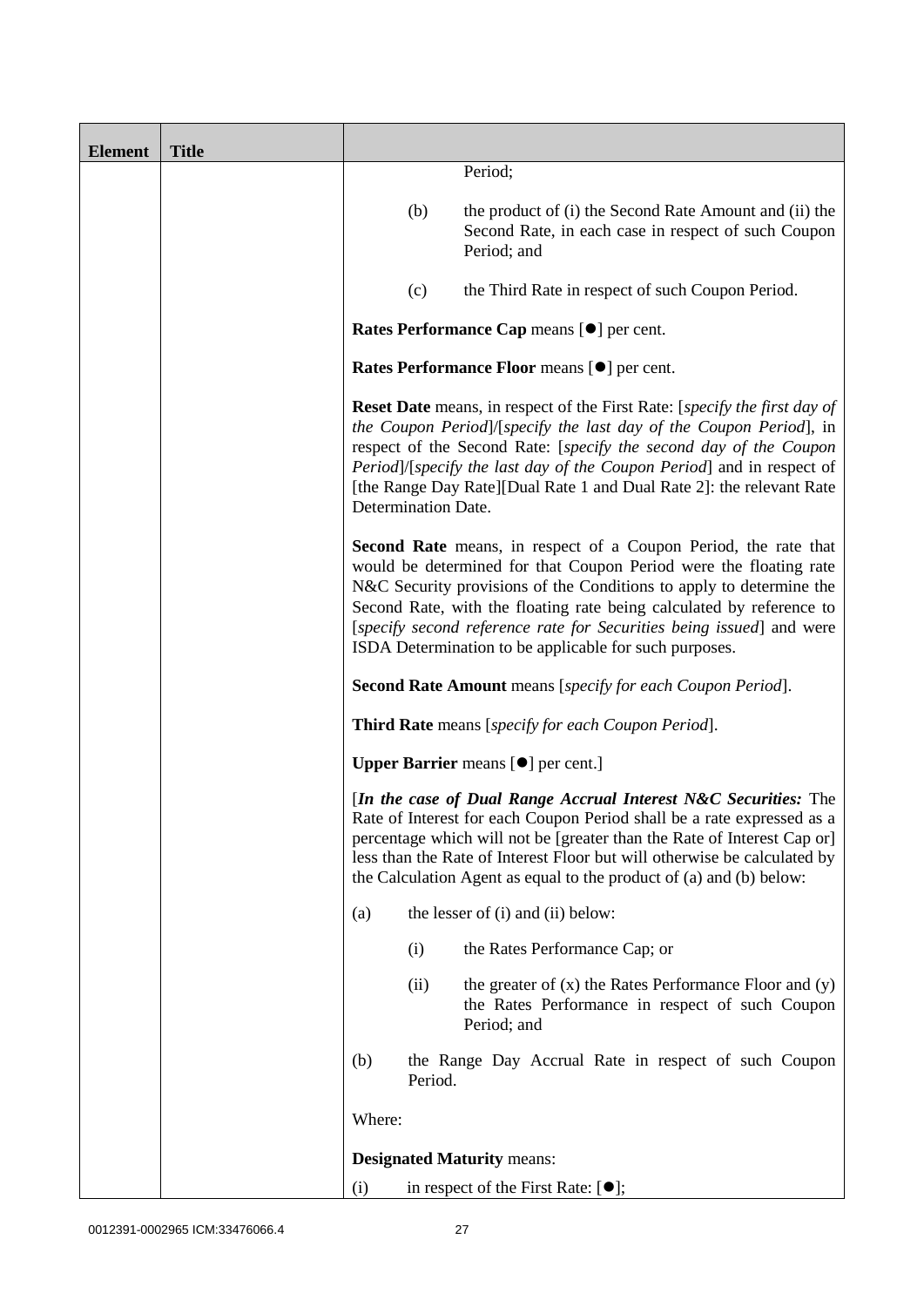| <b>Element</b> | <b>Title</b> |         |                                                                                                                                                                                                                                                                                                                                                                                                                                                                                |
|----------------|--------------|---------|--------------------------------------------------------------------------------------------------------------------------------------------------------------------------------------------------------------------------------------------------------------------------------------------------------------------------------------------------------------------------------------------------------------------------------------------------------------------------------|
|                |              | (ii)    | in respect of the Second Rate: $[•]$ ;                                                                                                                                                                                                                                                                                                                                                                                                                                         |
|                |              | (iii)   | in respect of Range Day Rate 1: $\Theta$ /[for Dual Rate 1: $\Theta$ ] and<br>for Dual Rate 2: $[\bullet]$ ].                                                                                                                                                                                                                                                                                                                                                                  |
|                |              | (iv)    | in respect of Range Day Rate 2: [●]/[for Dual Rate 1: [●] and<br>for Dual Rate 2: $[\bullet]$ ].                                                                                                                                                                                                                                                                                                                                                                               |
|                |              |         | <b>[Dual Rate 1</b> means in respect of any day and a Range Day Rate, the<br>rate that would be determined for that day were the floating rate N&C<br>Security provisions of the Conditions to apply to determine Dual Rate<br>1 in respect of the relevant Range Day Rate, with the floating rate<br>being calculated by reference to [specify Dual Rate 1 reference rate<br>for Securities being issued] and were ISDA Determination to be<br>applicable for such purposes.] |
|                |              |         | <b>[Dual Rate 2</b> means in respect of any day and a Range Day Rate, the<br>rate that would be determined for that day were the floating rate N&C<br>Security provisions of the Conditions to apply to determine Dual Rate<br>2 in respect of the relevant Range Day Rate, with the floating rate<br>being calculated by reference to [specify Dual Rate 2 reference rate<br>for Securities being issued] and were ISDA Determination to be<br>applicable for such purposes.] |
|                |              |         | First Rate means, in respect of a Coupon Period, the rate that would<br>be determined for that Coupon Period were the floating rate N&C<br>Security provisions of the Conditions to apply to determine the First<br>Rate, with the floating rate being calculated by reference to [specify]<br>first reference rate for Securities being issued] and were ISDA<br>Determination to be applicable for such purposes.                                                            |
|                |              |         | <b>First Rate Amount</b> means [specify for each Coupon Period].                                                                                                                                                                                                                                                                                                                                                                                                               |
|                |              |         | <b>Floating Rate Option means:</b>                                                                                                                                                                                                                                                                                                                                                                                                                                             |
|                |              | (i)     | in respect of the First Rate: $[①]$ ;                                                                                                                                                                                                                                                                                                                                                                                                                                          |
|                |              | (ii)    | in respect of the Second Rate: $[•]$ ;                                                                                                                                                                                                                                                                                                                                                                                                                                         |
|                |              | (iii)   | in respect of Range Day Rate 1: $\lceil \bullet \rceil / [\text{for Dual Rate 1}: \lceil \bullet \rceil]$ and<br>for Dual Rate 2: $[①$ ].                                                                                                                                                                                                                                                                                                                                      |
|                |              | (iv)    | in respect of Range Day Rate 2: $\lceil \bullet \rceil / [\text{for Dual Rate 1}: \lceil \bullet \rceil]$ and<br>for Dual Rate 2: $[\bullet]$ ].                                                                                                                                                                                                                                                                                                                               |
|                |              |         | <b>Lower Barrier means:</b>                                                                                                                                                                                                                                                                                                                                                                                                                                                    |
|                |              | (i)     | in respect of Range Day Rate 1: $[•]$ per cent.                                                                                                                                                                                                                                                                                                                                                                                                                                |
|                |              | (ii)    | in respect of Range Day Rate 2: $[\bullet]$ per cent.                                                                                                                                                                                                                                                                                                                                                                                                                          |
|                |              | Rate 2. | <b>Range Day Rate</b> means each of Range Day Rate 1 and Range Day                                                                                                                                                                                                                                                                                                                                                                                                             |
|                |              |         | <b>Range Day Rate 1 means:</b>                                                                                                                                                                                                                                                                                                                                                                                                                                                 |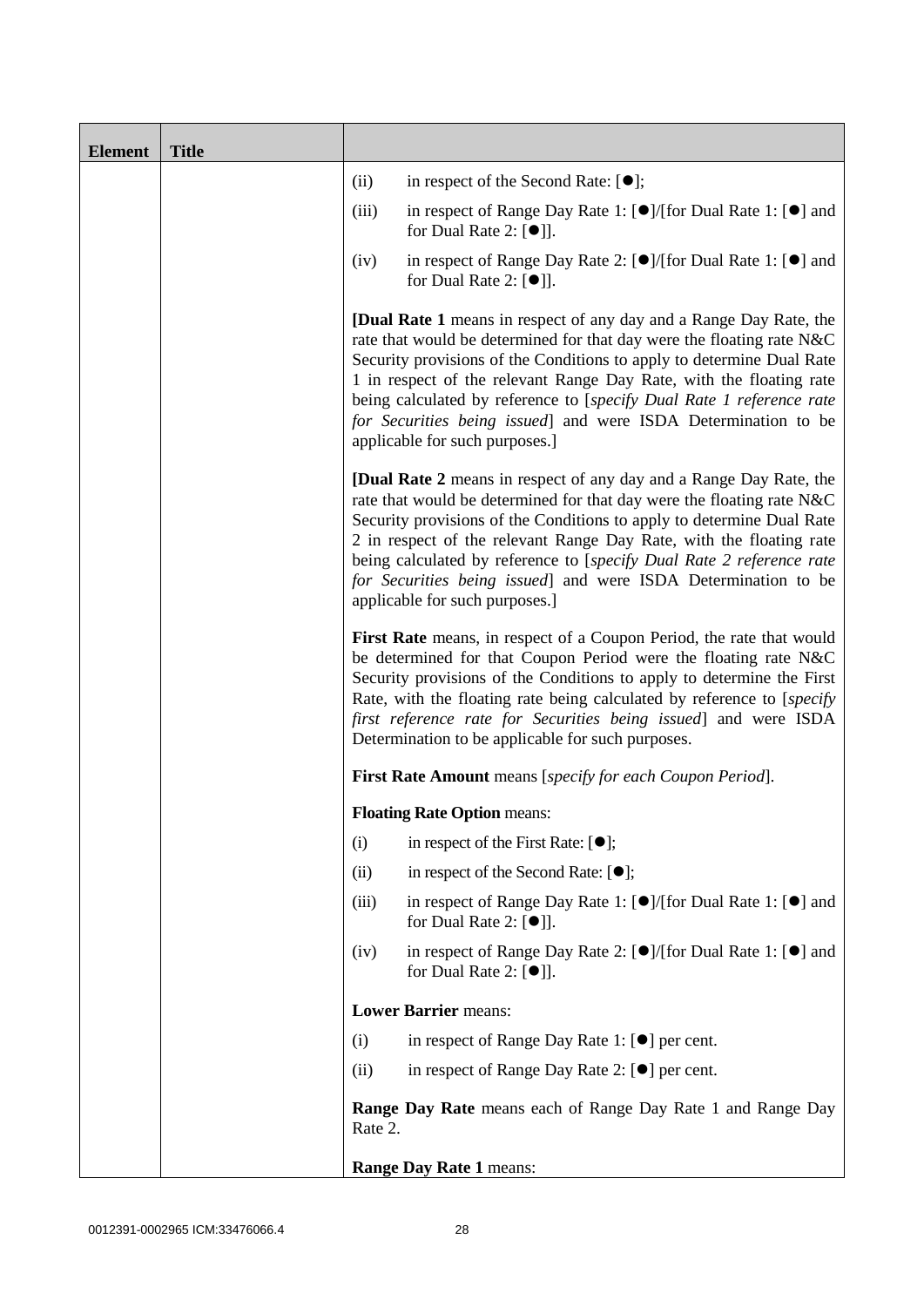| <b>Element</b> | <b>Title</b> |     |                                                                                                                                                                                                                                                                                                                                                                                                                                                  |
|----------------|--------------|-----|--------------------------------------------------------------------------------------------------------------------------------------------------------------------------------------------------------------------------------------------------------------------------------------------------------------------------------------------------------------------------------------------------------------------------------------------------|
|                |              |     | [Insert if Single Rate Determination applies to Range Day Rate 1:                                                                                                                                                                                                                                                                                                                                                                                |
|                |              | (a) | in respect of a day that is a Rate Determination Date, the rate<br>that would be determined for that day were the floating rate<br>N&C Security provisions of the Conditions to apply to<br>determine Range Day Rate 1, with the floating rate being<br>calculated by reference to [specify range day reference rate<br>for Range Day Rate 1 for Securities being issued] and were<br>ISDA Determination to be applicable for such purposes; and |
|                |              | (b) | in respect of a day that is not a Rate Determination Date,<br>Range Day Rate 1 in respect of the Rate Determination Date<br>immediately preceding such day.]                                                                                                                                                                                                                                                                                     |
|                |              |     | [Insert if Dual Rate Determination applies:                                                                                                                                                                                                                                                                                                                                                                                                      |
|                |              | (a) | in respect of a day that is a Rate Determination Date, a rate<br>calculated as follows:                                                                                                                                                                                                                                                                                                                                                          |
|                |              |     | Range Day Rate $1 =$ Dual Rate 1 <i>minus</i> Dual Rate 2; and                                                                                                                                                                                                                                                                                                                                                                                   |
|                |              | (b) | in respect of a day that is not a Rate Determination Date,<br>Range Day Rate 1 in respect of the Rate Determination Date<br>immediately preceding such day.]                                                                                                                                                                                                                                                                                     |
|                |              |     | Range Day Rate 2 means:                                                                                                                                                                                                                                                                                                                                                                                                                          |
|                |              |     | [Insert if Single Rate Determination applies to Range Day Rate 2:                                                                                                                                                                                                                                                                                                                                                                                |
|                |              | (a) | in respect of a day that is a Rate Determination Date, the rate<br>that would be determined for that day were the floating rate<br>N&C Security provisions of the Conditions to apply to<br>determine Range Day Rate 2, with the floating rate being<br>calculated by reference to [specify range day reference rate<br>for Range Day Rate 2 for Securities being issued] and were<br>ISDA Determination to be applicable for such purposes; and |
|                |              | (b) | in respect of a day that is not a Rate Determination Date,<br>Range Day Rate 2 in respect of the Rate Determination Date<br>immediately preceding such day.]                                                                                                                                                                                                                                                                                     |
|                |              |     | [Insert if Dual Rate Determination applies:                                                                                                                                                                                                                                                                                                                                                                                                      |
|                |              | (a) | in respect of a day that is a Rate Determination Date, a rate<br>calculated as follows:                                                                                                                                                                                                                                                                                                                                                          |
|                |              |     | Range Day Rate $2 =$ Dual Rate 1 <i>minus</i> Dual Rate 2; and                                                                                                                                                                                                                                                                                                                                                                                   |
|                |              | (b) | in respect of a day that is not a Rate Determination Date,<br>Range Day Rate 2 in respect of the Rate Determination Date<br>immediately preceding such day.]                                                                                                                                                                                                                                                                                     |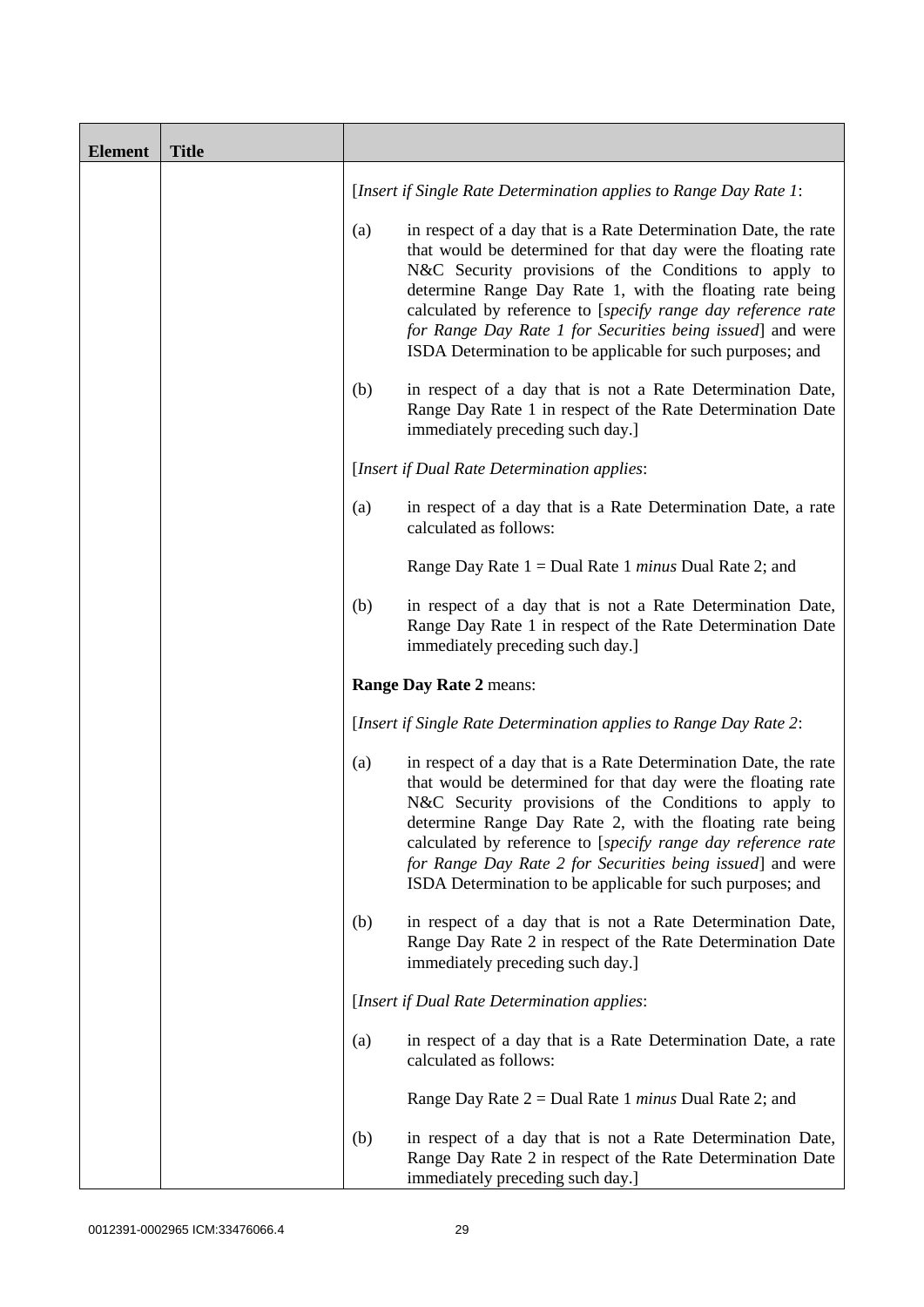| <b>Element</b> | <b>Title</b> |          |             |                                                                                                                                                                                                                                                                                                                                                                                                                                                                                                                                                                                                           |
|----------------|--------------|----------|-------------|-----------------------------------------------------------------------------------------------------------------------------------------------------------------------------------------------------------------------------------------------------------------------------------------------------------------------------------------------------------------------------------------------------------------------------------------------------------------------------------------------------------------------------------------------------------------------------------------------------------|
|                |              |          |             | <b>Range Day Accrual Rate</b> means, in respect of a Coupon<br>Period[:][,][If Single Rate Observation Date applies, insert:                                                                                                                                                                                                                                                                                                                                                                                                                                                                              |
|                |              | (a)      |             | if on the relevant Rate Observation Date both:                                                                                                                                                                                                                                                                                                                                                                                                                                                                                                                                                            |
|                |              |          | (i)         | Range Day Rate 1 is equal to or greater than its Lower<br>Barrier and equal to or less than its Upper Barrier; and                                                                                                                                                                                                                                                                                                                                                                                                                                                                                        |
|                |              |          | (ii)        | Range Day Rate 2 is equal to or greater than its Lower<br>Barrier and equal to or less than its Upper Barrier,                                                                                                                                                                                                                                                                                                                                                                                                                                                                                            |
|                |              |          | then 1; and |                                                                                                                                                                                                                                                                                                                                                                                                                                                                                                                                                                                                           |
|                |              | (b)      |             | if on the relevant Rate Observation Date either or both of the<br>following conditions is met:                                                                                                                                                                                                                                                                                                                                                                                                                                                                                                            |
|                |              |          | (i)         | Range Day Rate 1 is less than its Lower Barrier or<br>greater than its Upper Barrier; or                                                                                                                                                                                                                                                                                                                                                                                                                                                                                                                  |
|                |              |          | (ii)        | Range Day Rate 2 is less than its Lower Barrier or<br>greater than its Upper Barrier,                                                                                                                                                                                                                                                                                                                                                                                                                                                                                                                     |
|                |              |          | then zero,  |                                                                                                                                                                                                                                                                                                                                                                                                                                                                                                                                                                                                           |
|                |              |          |             | provided that, in each case, if the Rate Observation Date is not a Rate<br>Determination Date, each Range Day Rate used for these purposes<br>shall be the respective Range Day Rates in respect of the Rate<br>Determination Date immediately preceding such Rate Observation<br>Date.][If Single Rate Observation Date does not apply, insert: a rate<br>expressed as a percentage calculated by the Calculation Agent equal to<br>the quotient of (a) the Range Day Numerator (as numerator) and (b)<br>the Range Day Denominator (as denominator), in each case in respect<br>of such Coupon Period.] |
|                |              | Period.] |             | <b>[Range Day Denominator</b> means, in respect of a Coupon Period, the<br>total number of [calendar days][Business Days] in such Coupon                                                                                                                                                                                                                                                                                                                                                                                                                                                                  |
|                |              |          |             | <b>[Range Day Numerator</b> means, in respect of a Coupon Period, the<br>total number of [calendar days][Business Days] in such Coupon<br>Period in respect of which both:                                                                                                                                                                                                                                                                                                                                                                                                                                |
|                |              | (i)      |             | Range Day Rate 1 is equal to or greater than its Lower Barrier<br>and equal to or less than its Upper Barrier; and                                                                                                                                                                                                                                                                                                                                                                                                                                                                                        |
|                |              | (ii)     |             | Range Day Rate 2 is equal to or greater than its Lower Barrier<br>and equal to or less than its Upper Barrier,                                                                                                                                                                                                                                                                                                                                                                                                                                                                                            |
|                |              |          |             | Provided that each Range Day Rate for each [calendar day] [Business<br>Day] falling on or after the Rate Cut-off Date shall be the respective<br>Range Day Rate for the Rate Cut-off Date.]                                                                                                                                                                                                                                                                                                                                                                                                               |
|                |              |          |             | [Rate Cut-off Date means the [ $\bullet$ ] [calendar day] [Business Day]                                                                                                                                                                                                                                                                                                                                                                                                                                                                                                                                  |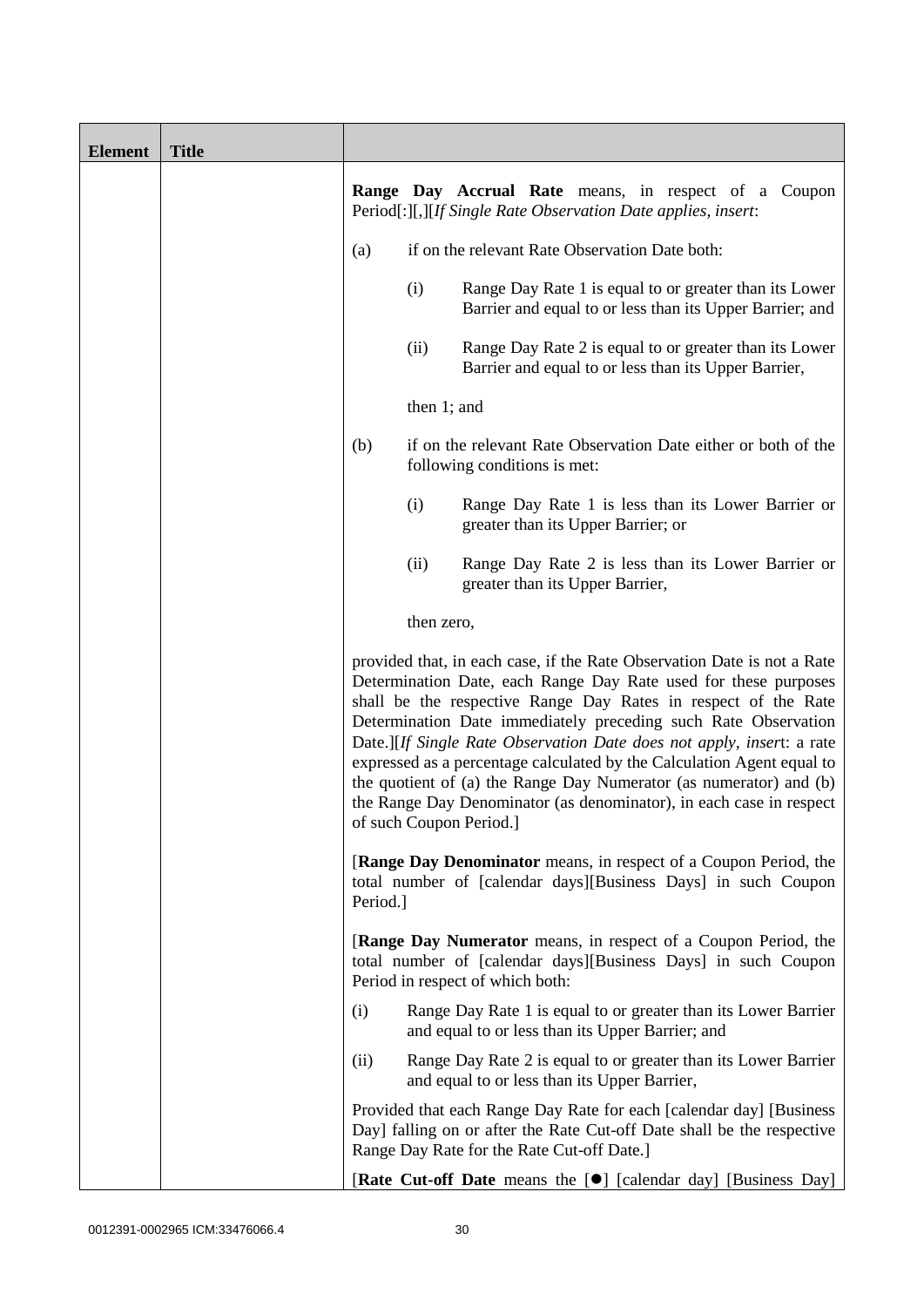| <b>Element</b> | <b>Title</b> |                                                           |                                                                                                                                                                                                                                                                                               |                                                               |                                                                                                                                          |
|----------------|--------------|-----------------------------------------------------------|-----------------------------------------------------------------------------------------------------------------------------------------------------------------------------------------------------------------------------------------------------------------------------------------------|---------------------------------------------------------------|------------------------------------------------------------------------------------------------------------------------------------------|
|                |              |                                                           |                                                                                                                                                                                                                                                                                               | convention) for the relevant Coupon Period.]                  | prior to the Coupon Payment Date (unadjusted for any business day                                                                        |
|                |              | Rate Determination Centre means [ $\bullet$ ]/[TARGET 2]. |                                                                                                                                                                                                                                                                                               |                                                               |                                                                                                                                          |
|                |              | open].                                                    | Rate Determination Date means a day on which commercial banks<br>and foreign exchange markets settle payments and are open for<br>general business (including dealing in foreign exchange and foreign<br>currency deposits) in $\lceil \bullet \rceil$ /[a day on which the TARGET2 System is |                                                               |                                                                                                                                          |
|                |              |                                                           |                                                                                                                                                                                                                                                                                               | respect of such Coupon Period in the applicable Final Terms.] | [If Single Rate Observation Date applies, insert: Rate Observation<br>Date means, in respect of a Coupon Period, the date specified in   |
|                |              |                                                           |                                                                                                                                                                                                                                                                                               | [Rate of Interest Cap means [ $\bullet$ ] per cent.]          |                                                                                                                                          |
|                |              |                                                           |                                                                                                                                                                                                                                                                                               | Rate of Interest Floor means [[ $\bullet$ ] per cent.][zero]. |                                                                                                                                          |
|                |              | the sum of:                                               |                                                                                                                                                                                                                                                                                               |                                                               | Rates Performance means, in respect of a Coupon Period, a rate<br>expressed as a percentage calculated by the Calculation Agent equal to |
|                |              |                                                           | (a)                                                                                                                                                                                                                                                                                           | Period;                                                       | the product of (i) the First Rate Amount and (ii) the<br>First Rate, in each case in respect of such Coupon                              |
|                |              |                                                           | (b)                                                                                                                                                                                                                                                                                           | Period; and                                                   | the product of (i) the Second Rate Amount and (ii) the<br>Second Rate, in each case in respect of such Coupon                            |
|                |              |                                                           | (c)                                                                                                                                                                                                                                                                                           | the Third Rate in respect of such Coupon Period.              |                                                                                                                                          |
|                |              |                                                           |                                                                                                                                                                                                                                                                                               | Rates Performance Cap means [ $\bullet$ ] per cent.           |                                                                                                                                          |
|                |              |                                                           |                                                                                                                                                                                                                                                                                               | Rates Performance Floor means [ $\bullet$ ] per cent.         |                                                                                                                                          |
|                |              |                                                           | <b>Reset Date means:</b>                                                                                                                                                                                                                                                                      |                                                               |                                                                                                                                          |
|                |              | (i)                                                       |                                                                                                                                                                                                                                                                                               | in respect of the First Rate:                                 | [specify the first day of the<br>Coupon Period]/[specify the<br>last day of the Coupon<br>Period:                                        |
|                |              | (ii)                                                      |                                                                                                                                                                                                                                                                                               | in respect of the Second Rate:                                | [specify the second day of<br>the Coupon Period]/[specify<br>the last day of the Coupon<br>Period];                                      |
|                |              | (iii)                                                     |                                                                                                                                                                                                                                                                                               | in respect of Range Day Rate 1:                               | $\lceil \bullet \rceil$ [for Dual Rate 1: $\lceil \bullet \rceil$<br>and for Dual Rate 2: $[①$ ].                                        |
|                |              | (iv)                                                      |                                                                                                                                                                                                                                                                                               | in respect of Range Day Rate 2:                               | $\lceil \bullet \rceil$ /[for Dual Rate 1: $\lceil \bullet \rceil$<br>and for Dual Rate 2: $[①$ ].                                       |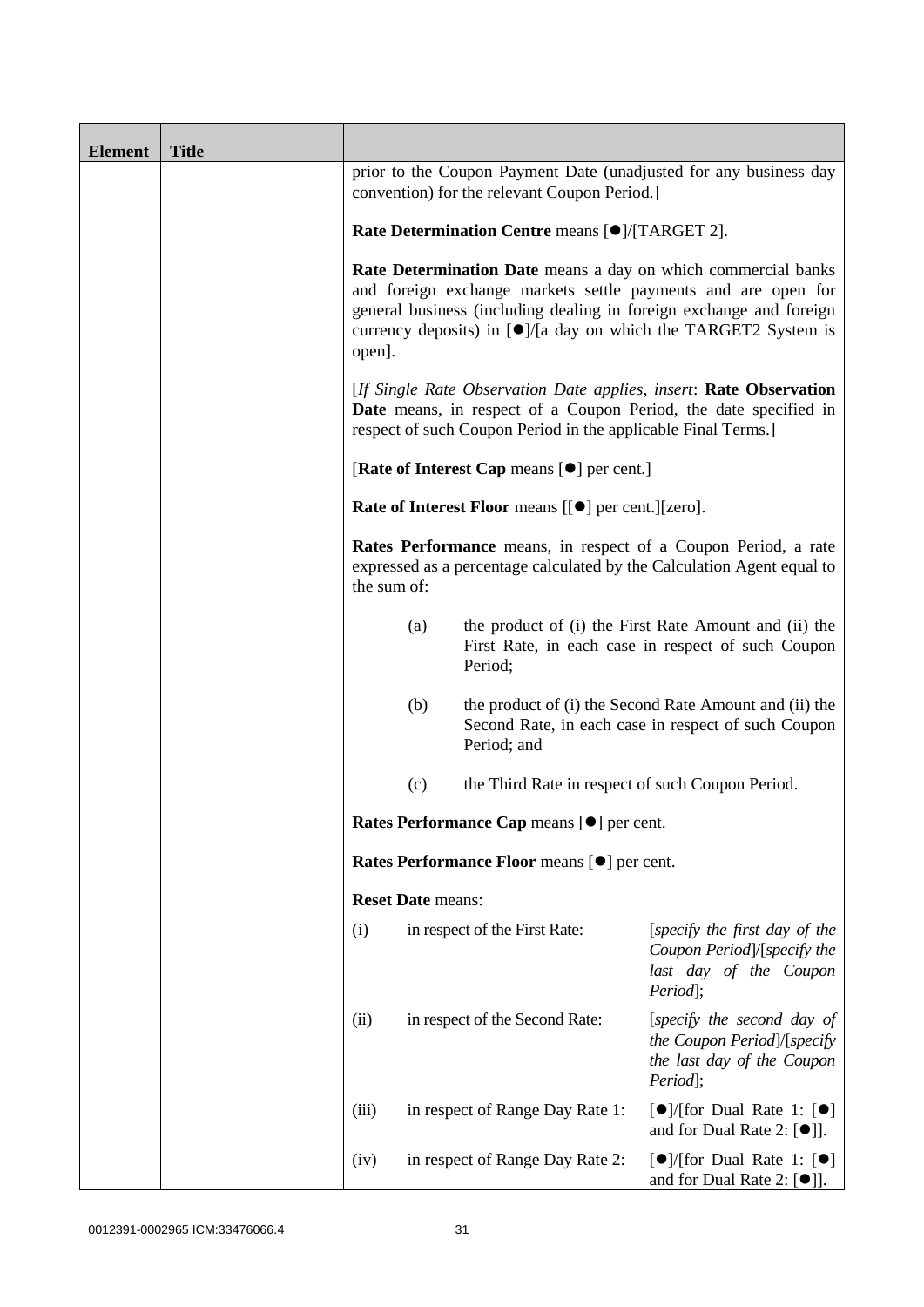| <b>Element</b> | <b>Title</b> |                                                                                                                                                                                                                                                                                                                                                                                                                                                                                                                                                                                                                                                                                     |
|----------------|--------------|-------------------------------------------------------------------------------------------------------------------------------------------------------------------------------------------------------------------------------------------------------------------------------------------------------------------------------------------------------------------------------------------------------------------------------------------------------------------------------------------------------------------------------------------------------------------------------------------------------------------------------------------------------------------------------------|
|                |              | <b>Second Rate</b> means, in respect of a Coupon Period, the rate that<br>would be determined for that Coupon Period were the floating rate<br>N&C Security provisions of the Conditions to apply to determine the<br>Second Rate, with the floating rate being calculated by reference to<br>[specify second reference rate for Securities being issued] and were<br>ISDA Determination to be applicable for such purposes.                                                                                                                                                                                                                                                        |
|                |              | <b>Second Rate Amount</b> means [specify for each Coupon Period].                                                                                                                                                                                                                                                                                                                                                                                                                                                                                                                                                                                                                   |
|                |              | <b>Third Rate</b> means [specify for each Coupon Period].                                                                                                                                                                                                                                                                                                                                                                                                                                                                                                                                                                                                                           |
|                |              | <b>Upper Barrier means:</b>                                                                                                                                                                                                                                                                                                                                                                                                                                                                                                                                                                                                                                                         |
|                |              | (i)<br>in respect of Range Day Rate 1: $[\bullet]$ per cent.                                                                                                                                                                                                                                                                                                                                                                                                                                                                                                                                                                                                                        |
|                |              | in respect of Range Day Rate 2: [●] per cent.]<br>(ii)                                                                                                                                                                                                                                                                                                                                                                                                                                                                                                                                                                                                                              |
|                |              | [In the case of Leveraged Inflation Interest N&C Securities: The<br>Rate of Interest for each Coupon Period shall be a rate expressed as a<br>percentage (which will not be less than, but may be equal to, zero)<br>calculated by the Calculation Agent equal to the sum of:                                                                                                                                                                                                                                                                                                                                                                                                       |
|                |              | the Base Rate of Interest; and<br>(a)                                                                                                                                                                                                                                                                                                                                                                                                                                                                                                                                                                                                                                               |
|                |              | (i)<br>the Cap; or, if less<br>(b)                                                                                                                                                                                                                                                                                                                                                                                                                                                                                                                                                                                                                                                  |
|                |              | $(x)$ the Floor or, if greater, $(y)$ the Leveraged Index<br>(ii)<br>Performance in respect of such Coupon Period.                                                                                                                                                                                                                                                                                                                                                                                                                                                                                                                                                                  |
|                |              | Where:                                                                                                                                                                                                                                                                                                                                                                                                                                                                                                                                                                                                                                                                              |
|                |              | Base Rate of Interest means [ $\bullet$ ] per cent.                                                                                                                                                                                                                                                                                                                                                                                                                                                                                                                                                                                                                                 |
|                |              | Cap means $[\bullet]$ per cent.                                                                                                                                                                                                                                                                                                                                                                                                                                                                                                                                                                                                                                                     |
|                |              | <b>Final Index Level</b> means, in respect of a Coupon Period, [If Linear<br>Interpolation does not apply, insert: the Index Level for the relevant<br>Reference Month for such Coupon Period.][If Linear Interpolation<br>applies, insert: a level calculated by the Calculation Agent by linear<br>interpolation based on the Index Levels for the Index for the months<br>that fall [insert value of "x" below] months and [insert value of "y"<br>below] months prior to the month in which the Coupon Payment Date<br>for such Coupon Period is scheduled to fall. For these purposes the<br>Final Index Level will be calculated in accordance with the following<br>formula: |
|                |              | $IL_{m-x} + \frac{(nbd_{final})-1}{ND_m}$ x $(IL_{m-y} - IL_{m-x})$                                                                                                                                                                                                                                                                                                                                                                                                                                                                                                                                                                                                                 |
|                |              | Where:                                                                                                                                                                                                                                                                                                                                                                                                                                                                                                                                                                                                                                                                              |
|                |              | $\mathbf x$ means $[\bullet]$ ;                                                                                                                                                                                                                                                                                                                                                                                                                                                                                                                                                                                                                                                     |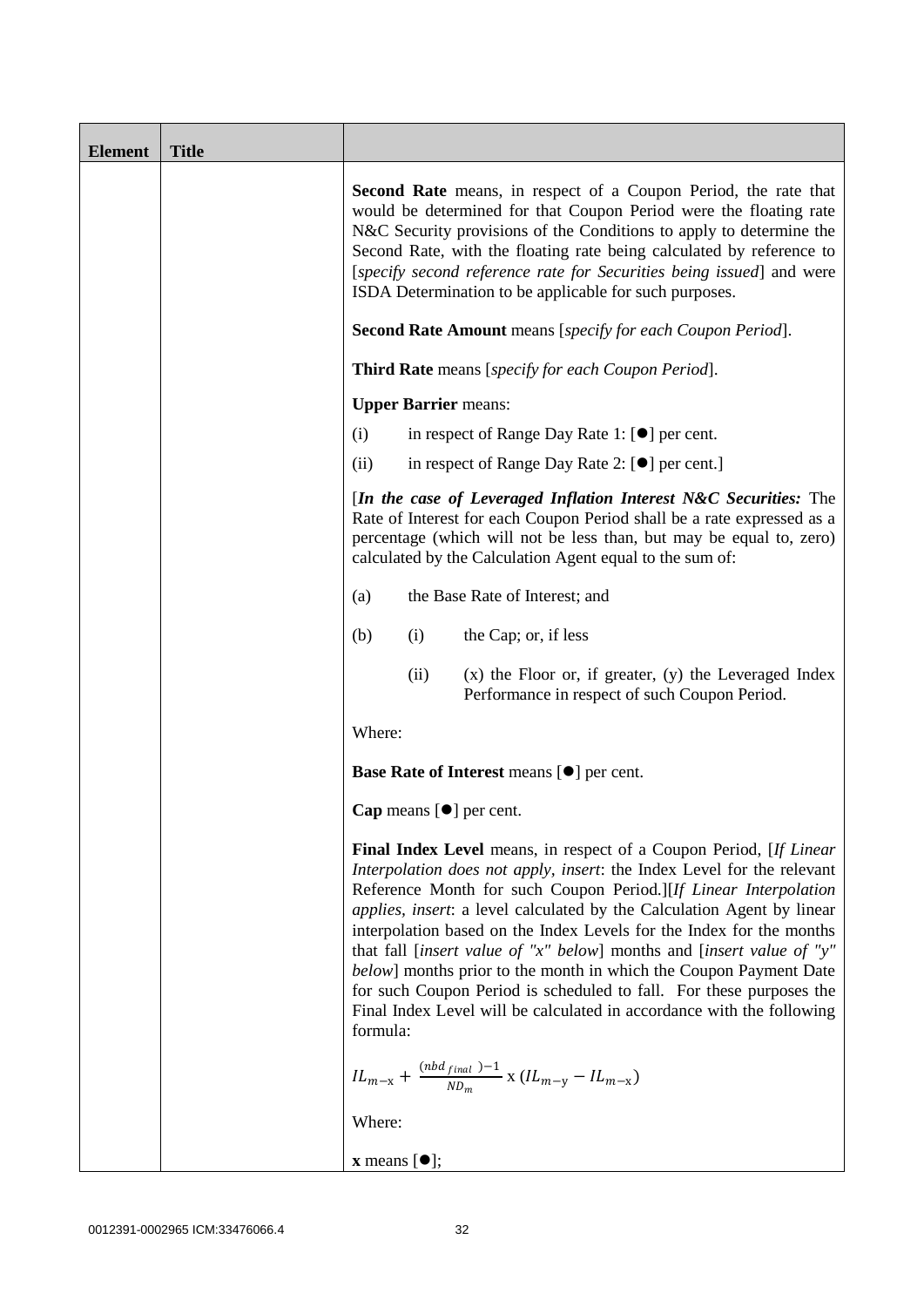| <b>Element</b> | <b>Title</b> |                                                                                                                                                                                                                                                                                                                                                                                                           |
|----------------|--------------|-----------------------------------------------------------------------------------------------------------------------------------------------------------------------------------------------------------------------------------------------------------------------------------------------------------------------------------------------------------------------------------------------------------|
|                |              | <b>y</b> means $[\bullet]$ ;                                                                                                                                                                                                                                                                                                                                                                              |
|                |              | $\mathbf{IL}_{m-x}$ means, in respect of a Coupon Period, the Index Level for the<br>month that is x months prior to the month in which the Coupon<br>Accrual Date for such Coupon Period is scheduled to fall;                                                                                                                                                                                           |
|                |              | $\mathbf{IL}_{m-v}$ means, in respect of a Coupon Period, the Index Level for the<br>month that is y months prior to the month in which the Coupon<br>Accrual Date for such Coupon Period is scheduled to fall;                                                                                                                                                                                           |
|                |              | <b>nbd</b> <sub>final</sub> means, in respect of a Coupon Period, the actual number of<br>calendar days from and including the first day of the month in which<br>the Coupon Accrual Date for such Coupon Period is scheduled to fall<br>to and including such Coupon Accrual Date; and                                                                                                                   |
|                |              | $NDm$ means, in respect of a Coupon Period, the number of calendar<br>days in the month in which the Coupon Accrual Date for such Coupon<br>Period is scheduled to fall.]                                                                                                                                                                                                                                 |
|                |              | <b>Floor</b> means $[\bullet]$ per cent.                                                                                                                                                                                                                                                                                                                                                                  |
|                |              | <b>Index</b> means $[•]$ .                                                                                                                                                                                                                                                                                                                                                                                |
|                |              | <b>Index Level</b> means, in respect of a month and subject to the inflation<br>linked adjustment provisions of the Conditions, the first publication or<br>announcement of a level of the Index for such month.                                                                                                                                                                                          |
|                |              | Index Performance means, in respect of a Coupon Period, a rate<br>expressed as a percentage calculated by the Calculation Agent equal to<br>the quotient of (a) (i) the Final Index Level in respect of such Coupon<br>Period minus (ii) the Initial Index Level in respect of such Coupon Period<br>(as numerator) and (b) the Initial Index Level in respect of such Coupon<br>Period (as denominator). |
|                |              | Initial Index Level means, in respect of such Coupon Period and<br>subject to the inflation linked adjustment provisions of the Conditions,<br>the first publication or announcement of a level of the Index for the<br>calendar month falling the Number of Calendar Months (Initial Index<br>Level) prior to the calendar month in which the first day of such<br>Coupon Period falls.                  |
|                |              | Leverage means $[\bullet]$ per cent.                                                                                                                                                                                                                                                                                                                                                                      |
|                |              | Leveraged Index Performance means, in respect of a Coupon<br>Period, a rate expressed as a percentage calculated by the Calculation<br>Agent equal to the product of (a) the Leverage and (b) (i) the Index<br>Performance in respect of such Coupon Period minus (ii) the Strike.                                                                                                                        |
|                |              | Number of Calendar Months (Initial Index Level) means [ <sup>0</sup> ]<br>calendar months.                                                                                                                                                                                                                                                                                                                |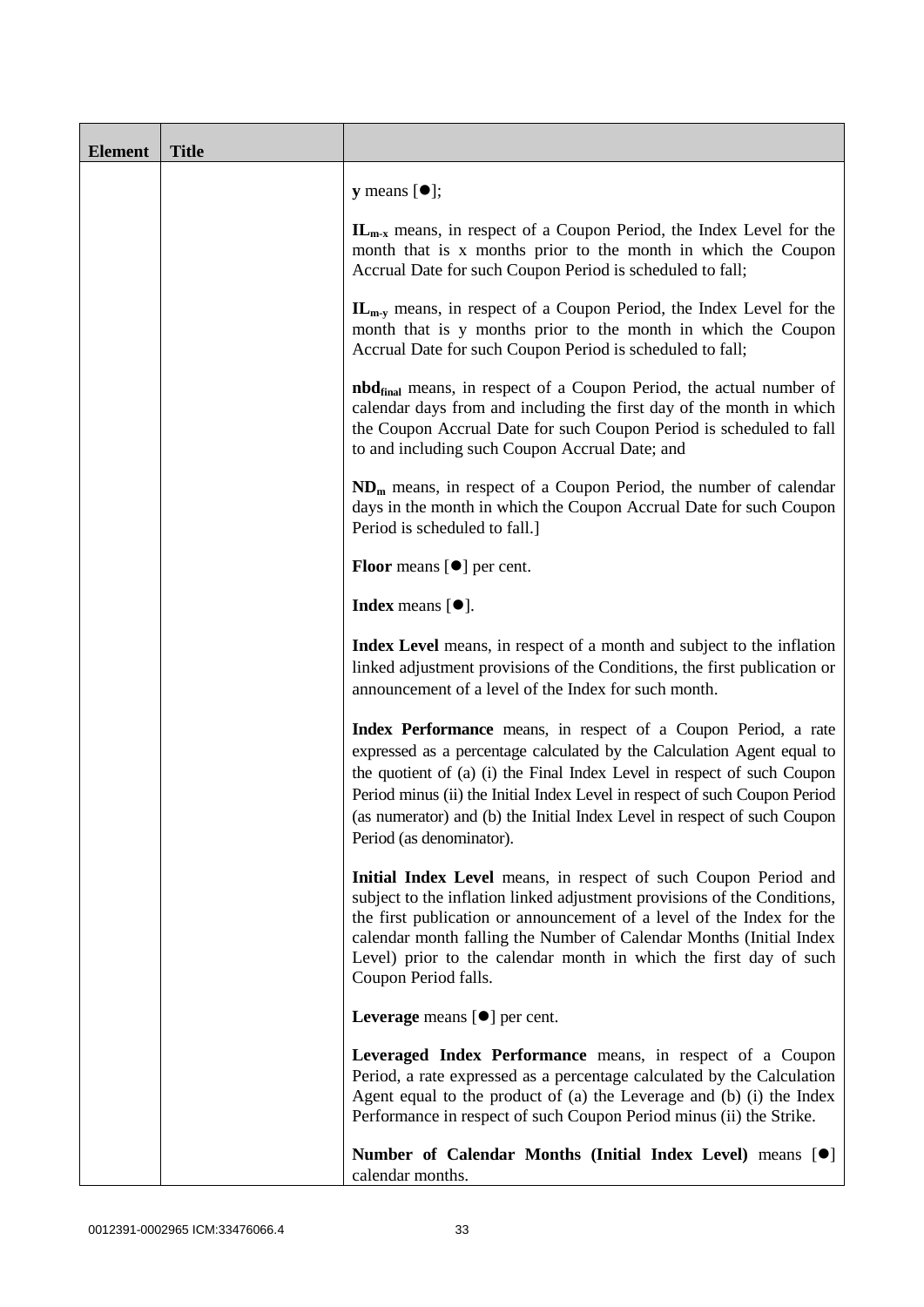| <b>Element</b> | <b>Title</b> |                                                                                                                                                                                                                                                                                                                                                                                                                                                                                                                                                                                                                         |
|----------------|--------------|-------------------------------------------------------------------------------------------------------------------------------------------------------------------------------------------------------------------------------------------------------------------------------------------------------------------------------------------------------------------------------------------------------------------------------------------------------------------------------------------------------------------------------------------------------------------------------------------------------------------------|
|                |              | [If Linear Interpolation does not apply, insert: Number of Calendar<br>Months (Reference Index Level) means [ $\bullet$ ] calendar months.]                                                                                                                                                                                                                                                                                                                                                                                                                                                                             |
|                |              | <b>Reference Month</b> means, in respect of a Coupon Period[:][,] [If<br>Linear Interpolation applies, insert:                                                                                                                                                                                                                                                                                                                                                                                                                                                                                                          |
|                |              | in respect of the determination of $IL_{m-x}$ , the month in respect<br>(a)<br>of which the Index Level for $IL_{m-x}$ falls to be determined; and                                                                                                                                                                                                                                                                                                                                                                                                                                                                      |
|                |              | in respect of the determination of $IL_{m-y}$ , the month in respect<br>(b)<br>of which the Index Level for $IL_{m-y}$ falls to be determined,                                                                                                                                                                                                                                                                                                                                                                                                                                                                          |
|                |              | in each case as described in the definition of Final Index Level above.]                                                                                                                                                                                                                                                                                                                                                                                                                                                                                                                                                |
|                |              | [If Linear Interpolation does not apply, insert: the calendar month<br>falling the Number of Calendar Months (Reference Index Level) prior<br>to the calendar month in which the Coupon Accrual Date in respect of<br>such Coupon Period falls.]                                                                                                                                                                                                                                                                                                                                                                        |
|                |              | <b>Strike</b> means $[\bullet]$ per cent.]                                                                                                                                                                                                                                                                                                                                                                                                                                                                                                                                                                              |
|                |              | [In the case of Swap Rate Linked Interest N&C Securities:                                                                                                                                                                                                                                                                                                                                                                                                                                                                                                                                                               |
|                |              | The Rate of Interest for each Coupon Period shall be a rate expressed<br>as a percentage calculated by the Calculation Agent which is equal to<br>[Insert if Single Swap Rate Determination applies in respect of all<br>Coupon Periods: the relevant Single Swap Rate specified in respect of<br>such Coupon Period.][Insert if Dual Swap Rate Determination applies<br>in respect of all Coupon Periods: the relevant Swap Rate Performance<br>for such Coupon Period.][Insert if each of Single Swap Rate<br>Determination and Dual Swap Rate Determination apply in respect of<br>different Coupon Periods: either: |
|                |              | if Single Swap Rate Determination is specified below in<br>(a)<br>respect of the relevant Coupon Period, the relevant Single<br>Swap Rate specified in respect of such Coupon Period; or                                                                                                                                                                                                                                                                                                                                                                                                                                |
|                |              | if Dual Swap Rate Determination is specified below in respect<br>(b)<br>of the relevant Coupon Period, the Swap Rate Performance<br>for such Coupon Period.]                                                                                                                                                                                                                                                                                                                                                                                                                                                            |
|                |              | Where:                                                                                                                                                                                                                                                                                                                                                                                                                                                                                                                                                                                                                  |
|                |              | [Insert if Dual Swap Rate Determination applies to any Coupon<br>Period: Swap Rate Performance means, in respect of a Coupon<br>Period, a rate expressed as a percentage calculated by the Calculation<br>Agent which is equal to:                                                                                                                                                                                                                                                                                                                                                                                      |
|                |              | Swap Rate Performance = RPM x $[FSR + LF_1 x SSR + LF_2 x RDF]$                                                                                                                                                                                                                                                                                                                                                                                                                                                                                                                                                         |
|                |              | Where:                                                                                                                                                                                                                                                                                                                                                                                                                                                                                                                                                                                                                  |
|                |              | <b>FSR</b> means the relevant First Swap Rate for such Coupon Period;                                                                                                                                                                                                                                                                                                                                                                                                                                                                                                                                                   |
|                |              | $LF1$ means the applicable leverage factor for such Coupon Period<br>as specified below;                                                                                                                                                                                                                                                                                                                                                                                                                                                                                                                                |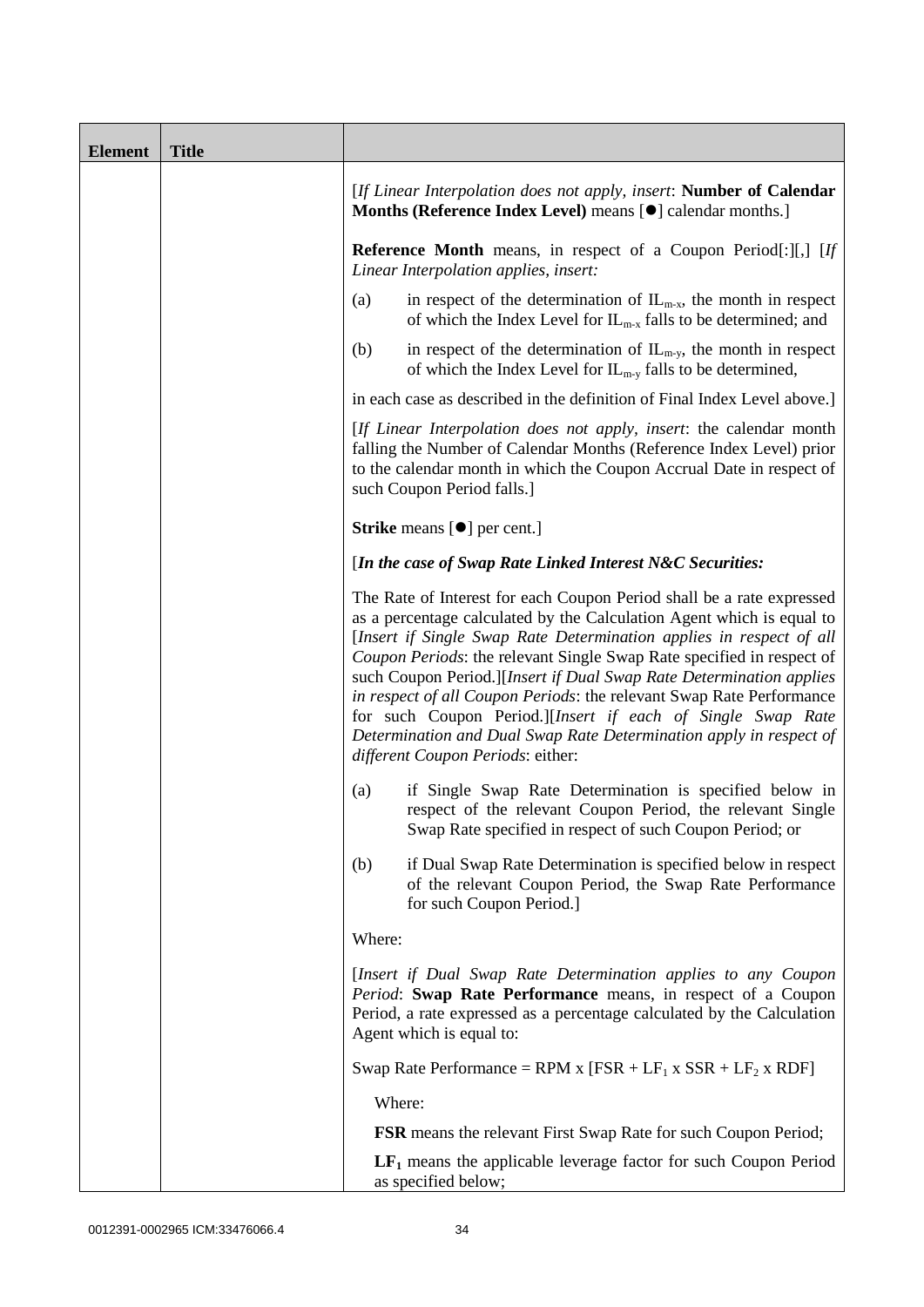| <b>Element</b> | <b>Title</b> |                                                                                                                                                                                                                                                                                                                                                                                                                                                                                                                                                                                                                                                                                                                                                                                                                                                                                                                                                                                                                                                                                                                                                |
|----------------|--------------|------------------------------------------------------------------------------------------------------------------------------------------------------------------------------------------------------------------------------------------------------------------------------------------------------------------------------------------------------------------------------------------------------------------------------------------------------------------------------------------------------------------------------------------------------------------------------------------------------------------------------------------------------------------------------------------------------------------------------------------------------------------------------------------------------------------------------------------------------------------------------------------------------------------------------------------------------------------------------------------------------------------------------------------------------------------------------------------------------------------------------------------------|
|                |              | $LF2$ means the applicable leverage factor for such Coupon Period<br>as specified below;                                                                                                                                                                                                                                                                                                                                                                                                                                                                                                                                                                                                                                                                                                                                                                                                                                                                                                                                                                                                                                                       |
|                |              | <b>RPM</b> means the Rate Performance Multiplier for such Coupon<br>Period;                                                                                                                                                                                                                                                                                                                                                                                                                                                                                                                                                                                                                                                                                                                                                                                                                                                                                                                                                                                                                                                                    |
|                |              | <b>RDF</b> means the Rate Deduction Factor for such Coupon Period;<br>and                                                                                                                                                                                                                                                                                                                                                                                                                                                                                                                                                                                                                                                                                                                                                                                                                                                                                                                                                                                                                                                                      |
|                |              | <b>SSR</b> means the relevant Second Swap Rate for such Coupon<br>Period,                                                                                                                                                                                                                                                                                                                                                                                                                                                                                                                                                                                                                                                                                                                                                                                                                                                                                                                                                                                                                                                                      |
|                |              | each as further specified below.]                                                                                                                                                                                                                                                                                                                                                                                                                                                                                                                                                                                                                                                                                                                                                                                                                                                                                                                                                                                                                                                                                                              |
|                |              | [Insert if Dual Swap Rate Outperformance Determination applies to<br>any Coupon Period: Swap Rate Performance means, in respect of a<br>Coupon Period, a rate expressed as a percentage calculated by the<br>Calculation Agent which is equal to:                                                                                                                                                                                                                                                                                                                                                                                                                                                                                                                                                                                                                                                                                                                                                                                                                                                                                              |
|                |              | Swap Rate Performance = RPM x [FSR - SSR - RDF]                                                                                                                                                                                                                                                                                                                                                                                                                                                                                                                                                                                                                                                                                                                                                                                                                                                                                                                                                                                                                                                                                                |
|                |              | Where:                                                                                                                                                                                                                                                                                                                                                                                                                                                                                                                                                                                                                                                                                                                                                                                                                                                                                                                                                                                                                                                                                                                                         |
|                |              | <b>FSR</b> means the relevant First Swap Rate for such Coupon Period;                                                                                                                                                                                                                                                                                                                                                                                                                                                                                                                                                                                                                                                                                                                                                                                                                                                                                                                                                                                                                                                                          |
|                |              | <b>RPM</b> means the Rate Performance Multiplier for such Coupon<br>Period;                                                                                                                                                                                                                                                                                                                                                                                                                                                                                                                                                                                                                                                                                                                                                                                                                                                                                                                                                                                                                                                                    |
|                |              | <b>RDF</b> means the Rate Deduction Factor for such Coupon Period;<br>and                                                                                                                                                                                                                                                                                                                                                                                                                                                                                                                                                                                                                                                                                                                                                                                                                                                                                                                                                                                                                                                                      |
|                |              | <b>SSR</b> means the relevant Second Swap Rate for such Coupon<br>Period,                                                                                                                                                                                                                                                                                                                                                                                                                                                                                                                                                                                                                                                                                                                                                                                                                                                                                                                                                                                                                                                                      |
|                |              | each as further specified below.]                                                                                                                                                                                                                                                                                                                                                                                                                                                                                                                                                                                                                                                                                                                                                                                                                                                                                                                                                                                                                                                                                                              |
|                |              | For the purposes of determining [each of] [the Single Swap Rate[,]]<br>[the First Swap Rate and the Second Swap Rate] [(each a Swap<br><b>Rate</b> )] the relevant rate for a Coupon Period shall be determined<br>under the floating rate N&C Security provisions as though the<br>relevant swap rate was a floating rate to which ISDA Determination<br>applied and on the basis of the Floating Rate Option, the Designated<br>Maturity and the Reset Date specified in respect of the<br>[relevant][Single] Swap Rate and Coupon Period below[, provided<br>that, $[(i)]$ [if the rate so determined in the case of [the First Swap Rate]<br>[or] [the Second Swap Rate] is greater than [the First Swap Rate Cap]<br>[or] [Second Swap Rate Cap] [(respectively)] for such Coupon Period,<br>the relevant Swap Rate shall be equal to such cap] [and (ii)] [if the rate<br>so determined in the case of [the First Swap Rate] [or] [the Second<br>Swap Rate] is less than [the First Swap Rate Floor] [or] [Second Swap<br>Rate Floor] [(respectively)] for such Coupon Period, the relevant<br>Swap Rate shall be equal to such floor]]. |
|                |              | [For each Coupon Period in respect of which Single Swap Rate<br>Determination applies, insert: In respect of the Coupon Period[s]<br>[describe relevant Coupon Periods] Single Swap Rate Determination<br>shall apply and the following terms have the following meanings:                                                                                                                                                                                                                                                                                                                                                                                                                                                                                                                                                                                                                                                                                                                                                                                                                                                                     |
|                |              | <b>Designated Maturity means <math>[•]</math>;</b>                                                                                                                                                                                                                                                                                                                                                                                                                                                                                                                                                                                                                                                                                                                                                                                                                                                                                                                                                                                                                                                                                             |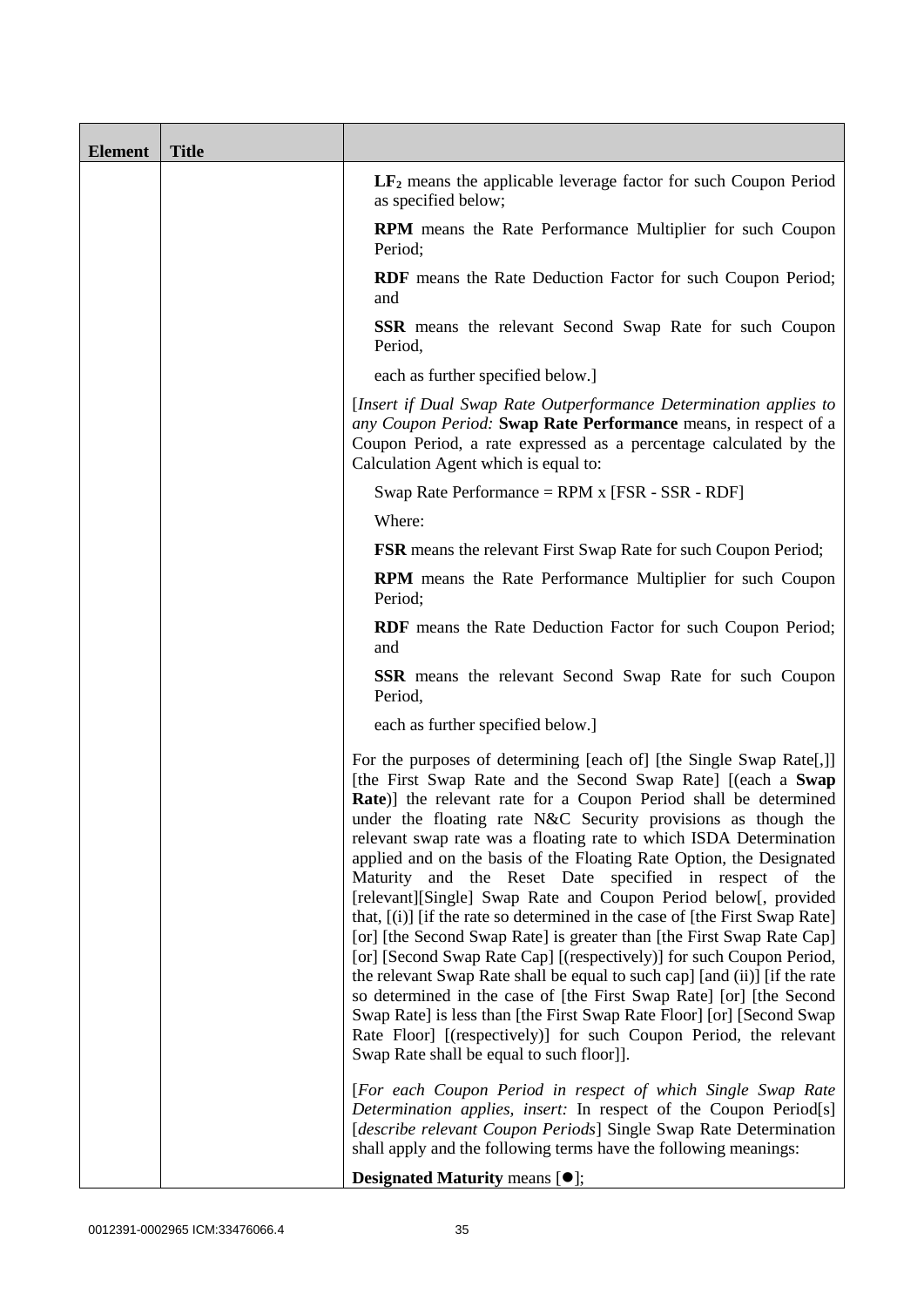| <b>Element</b> | <b>Title</b> |                                                                                                                                                                                                                                                                                                                                                           |
|----------------|--------------|-----------------------------------------------------------------------------------------------------------------------------------------------------------------------------------------------------------------------------------------------------------------------------------------------------------------------------------------------------------|
|                |              | <b>Floating Rate Option means <math>[•]</math>;</b>                                                                                                                                                                                                                                                                                                       |
|                |              | <b>Reference Swap Rate: means [●];and</b>                                                                                                                                                                                                                                                                                                                 |
|                |              | Reset Date means [ $\bullet$ ][.][; [and]]                                                                                                                                                                                                                                                                                                                |
|                |              | [For each Coupon Period in respect of which Dual Swap Rate<br>Determination or Dual Swap Rate Outperformance Determination<br>applies, insert: In respect of the Coupon Period[s] [describe relevant<br>Coupon Periods] Dual Swap Rate [Outperformance] Determination<br>shall apply and the following terms have the following meanings:                 |
|                |              | <b>LF</b> <sub>1</sub> means $[①]$ ;                                                                                                                                                                                                                                                                                                                      |
|                |              | $LF2$ means $[①]$ ;                                                                                                                                                                                                                                                                                                                                       |
|                |              | Rate Deduction Factor means [ $\bullet$ ];                                                                                                                                                                                                                                                                                                                |
|                |              | Rate Performance Multiplier means [ $\bullet$ ]; and                                                                                                                                                                                                                                                                                                      |
|                |              | In respect of the First Swap Rate:                                                                                                                                                                                                                                                                                                                        |
|                |              | Reference Swap Rate: means [ $\bullet$ ];                                                                                                                                                                                                                                                                                                                 |
|                |              | <b>Floating Rate Option means <math>[•]</math>;</b>                                                                                                                                                                                                                                                                                                       |
|                |              | <b>Designated Maturity means <math>[•]</math>;</b> [and]                                                                                                                                                                                                                                                                                                  |
|                |              | <b>Reset Date means [<math>\bullet</math>];</b> [and]                                                                                                                                                                                                                                                                                                     |
|                |              | <b>[First Swap Rate Cap means [<math>\bullet</math>]; and [</b>                                                                                                                                                                                                                                                                                           |
|                |              | [First Swap Rate Floor means [ $\bullet$ ]; and]                                                                                                                                                                                                                                                                                                          |
|                |              | In respect of the Second Swap Rate:                                                                                                                                                                                                                                                                                                                       |
|                |              | Reference Swap Rate: means [ $\bullet$ ];                                                                                                                                                                                                                                                                                                                 |
|                |              | <b>Floating Rate Option means <math>[•]</math>;</b>                                                                                                                                                                                                                                                                                                       |
|                |              | <b>Designated Maturity means <math>[①]</math>;</b> [and]                                                                                                                                                                                                                                                                                                  |
|                |              | <b>Reset Date</b> means [●][.][; and]                                                                                                                                                                                                                                                                                                                     |
|                |              | [Second Swap Rate Cap means [ $\bullet$ ][.][; and]]                                                                                                                                                                                                                                                                                                      |
|                |              | [Second Swap Rate Floor means [ $\bullet$ ].]]                                                                                                                                                                                                                                                                                                            |
|                |              | (repeat as necessary to cover the bases for Single Swap Rate<br>Determination, Dual Swap Rate Determination and Dual Swap Rate<br>Outperformance Determination for all Coupon Periods)]                                                                                                                                                                   |
|                |              | [In the case of Equity Linked Securities, insert:                                                                                                                                                                                                                                                                                                         |
|                |              | <b>Adjustment and Disruption Events</b>                                                                                                                                                                                                                                                                                                                   |
|                |              | The Securities may be subject to cancellation, early redemption or<br>adjustment (including as to valuation and in certain circumstances<br>share substitutions) if certain corporate events (such as events<br>affecting the value of a Share (including Share divisions or<br>consolidations, extraordinary dividends and capital calls); de-listing of |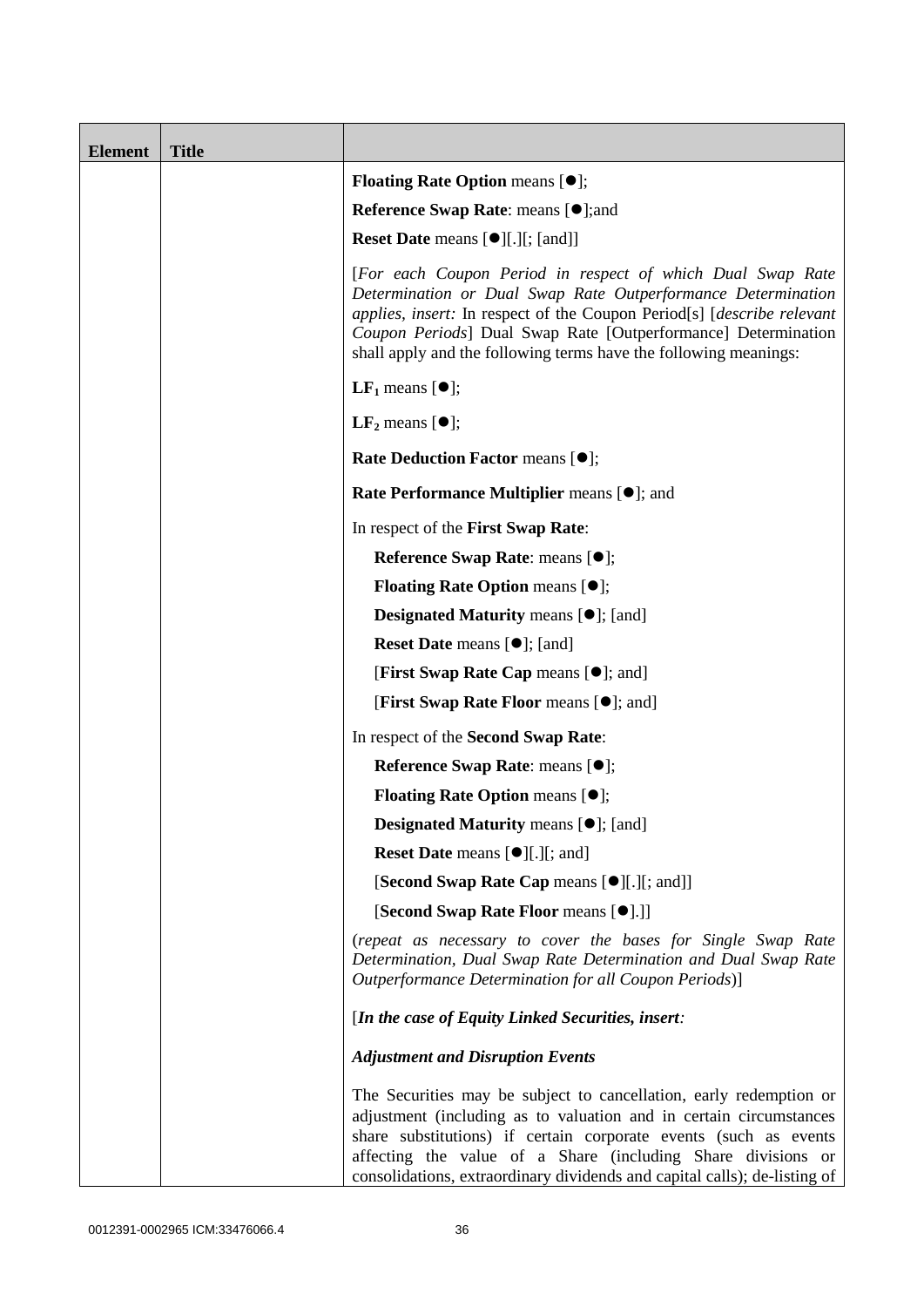| <b>Element</b> | <b>Title</b> |                                                                                                                                                                                                                                                                                                                                                                                                                                                               |  |  |
|----------------|--------------|---------------------------------------------------------------------------------------------------------------------------------------------------------------------------------------------------------------------------------------------------------------------------------------------------------------------------------------------------------------------------------------------------------------------------------------------------------------|--|--|
|                |              | a Share; insolvency, merger or nationalisation of a Share issuer; a<br>tender offer or redenomination of a Share) occur, if certain events<br>(such as illegality, disruptions or cost increases) occur with respect to<br>the Issuer's or any of its affiliates' hedging arrangements, or if<br>insolvency filings are made with respect to the issuer of a share.                                                                                           |  |  |
|                |              | If certain disruption events occur with respect to valuation of a Share<br>such valuation will be postponed and may be made by the Calculation<br>Agent. Payments may also be postponed.]                                                                                                                                                                                                                                                                     |  |  |
|                |              | [In the case of Index Linked Securities, insert:                                                                                                                                                                                                                                                                                                                                                                                                              |  |  |
|                |              | <b>Adjustment and Disruption Events</b>                                                                                                                                                                                                                                                                                                                                                                                                                       |  |  |
|                |              | The Securities may be subject to cancellation or early redemption or<br>adjustment if an Index is modified or cancelled and there is no<br>successor Index acceptable to the Calculation Agent, if an Index's<br>sponsor fails to calculate and announce such Index, or certain events<br>(such as illegality, disruptions or cost increases) occur with respect to<br>the Issuer's or any of its affiliates' hedging arrangements.                           |  |  |
|                |              | If certain disruption events occur with respect to valuation of an Index<br>such valuation will be postponed and may be made by the Calculation<br>Agent. Payments may also be postponed.]                                                                                                                                                                                                                                                                    |  |  |
|                |              | [In the case of Inflation Linked Securities, insert:                                                                                                                                                                                                                                                                                                                                                                                                          |  |  |
|                |              | <b>Adjustment Events</b>                                                                                                                                                                                                                                                                                                                                                                                                                                      |  |  |
|                |              | The Securities may be subject to adjustment if the Index is not<br>published or announced, there is a successor Index, an Index level is<br>corrected or the Index is rebased and may be subject to early<br>redemption or cancellation if the Index ceases to be published and<br>there is no appropriate alternative index acceptable to the Calculation<br>Agent. In certain circumstances the Calculation Agent may calculate<br>the Index level itself.] |  |  |
|                |              | [In the case of FX Linked Securities, insert:                                                                                                                                                                                                                                                                                                                                                                                                                 |  |  |
|                |              | <b>Disruption Events</b>                                                                                                                                                                                                                                                                                                                                                                                                                                      |  |  |
|                |              | If certain disruption events occur with respect to valuation of a<br>Currency Pair, [an alternative valuation method may be used,<br>valuation may be made by the Calculation Agent, valuation may be<br>postponed or the Securities may be subject to early redemption or<br>cancellation].]                                                                                                                                                                 |  |  |
|                |              | Please also refer to Element C.9 above.                                                                                                                                                                                                                                                                                                                                                                                                                       |  |  |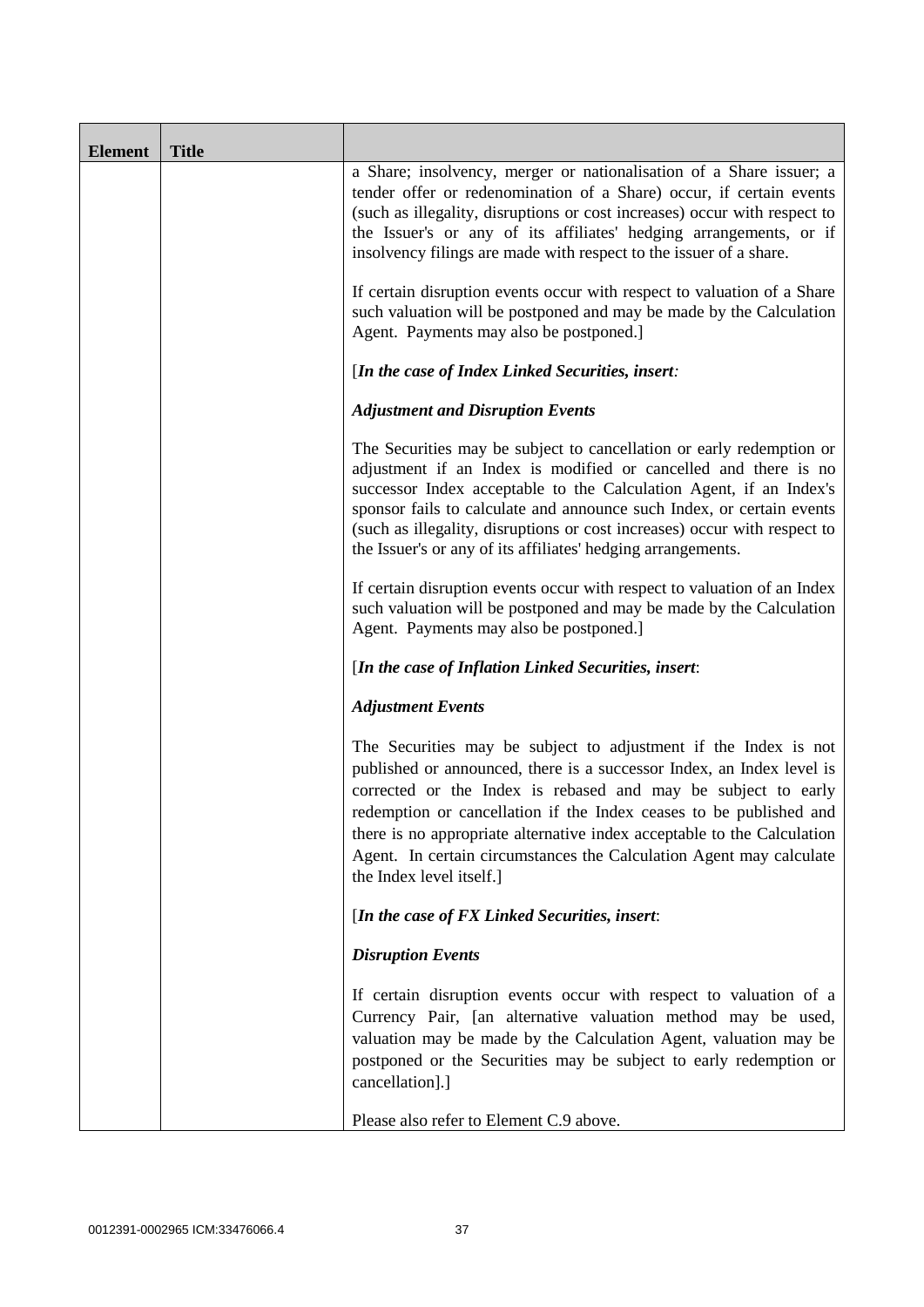| <b>Element</b> | <b>Title</b>                                                                                                                                                                                                                                                                                                                                                                                                    |                                                                                                                                                                                                                                                                                                                                                                                                                                                                                                                                                                                                                                                                                                                                                                                                                                                                                                                                                                                                                                                                                                                                                                                                      |  |
|----------------|-----------------------------------------------------------------------------------------------------------------------------------------------------------------------------------------------------------------------------------------------------------------------------------------------------------------------------------------------------------------------------------------------------------------|------------------------------------------------------------------------------------------------------------------------------------------------------------------------------------------------------------------------------------------------------------------------------------------------------------------------------------------------------------------------------------------------------------------------------------------------------------------------------------------------------------------------------------------------------------------------------------------------------------------------------------------------------------------------------------------------------------------------------------------------------------------------------------------------------------------------------------------------------------------------------------------------------------------------------------------------------------------------------------------------------------------------------------------------------------------------------------------------------------------------------------------------------------------------------------------------------|--|
| [C.11]         | <b>Admission to Trading</b><br>on a regulated market<br>(Include this Element<br>C.11 only if the<br>relevant Securities have<br>a minimum<br>denomination of less<br>than $E100,000$ or are<br>Derivative Securities as<br>defined in Element C.9<br>above)                                                                                                                                                    | Securities issued under the Programme may be listed and admitted to<br>trading on the regulated market or Global Exchange Market of<br>Euronext Dublin or such other stock exchange or market specified<br>below, or may be issued on an unlisted basis.<br>Issue specific summary:<br>[Application [has been] [is expected to be] made by the Issuer (or on<br>its behalf) for the Securities to be admitted to the Official List and to<br>trading on [Euronext Dublin's [regulated market/Global Exchange<br>Market]][the [regulated market][Professional Securities Market] of the<br>London Stock Exchange][the [regulated][EuroMTF] market of the<br>Luxembourg Stock Exchange][the Electronic Bond Market organised<br>and managed by Borsa Italiana S.p.A. (MOT)][the Multilateral<br>Trading Facility of securitised derivatives financial instruments<br>organised and managed by Borsa Italiana S.p.A.(the SeDeX<br>Market)].<br>[Not applicable, the Securities are not intended to be admitted to<br>trading on any market.]]                                                                                                                                                           |  |
| IC.15<br>IC.16 | How the value of the<br>investment is affected<br>by the value of the<br>underlying assets<br>(Include this Element<br>C.15 only if the<br>relevant Securities are<br>Derivative Securities as<br>defined in Element C.9<br><i>above</i> )<br>Maturity<br>(Include this Element<br>C.16<br>only<br>if<br>the<br>relevant Securities are<br>Derivative Securities as<br>defined in Element C.9<br><i>above</i> ) | [[If the Securities are N&C Securities, insert: The [Insert if<br><i>applicable</i> : Rate of Interest and the] [Final Redemption<br>Amount][Credit Event Redemption Amount, if payable]][If the<br>Securities are W&C Securities, insert: The Cash Settlement Amount]<br>([in each case,] if any) payable in respect of the Securities [and<br>whether such amounts are payable] [is/are] calculated by reference to<br>[insert relevant underlying(s) (i.e. the relevant Reference Item(s) and,<br>if applicable, specify: the creditworthiness of the relevant Reference<br>[Entity][Entities])].<br>Please also see Element C.18.]]<br>[If the Securities are N&C Securities, insert: The Maturity Date of the<br>Securities is $[\bullet]$ [If the N&C Securities are Auction to Cash Settled<br>Credit Linked N&C Securities, Zero Recovery Single Name Credit<br>Linked N&C Securities, Zero Recovery Basket Credit Linked N&C<br>Securities or Tranched Zero Recovery Credit Linked N&C Securities,<br>insert: (the Scheduled Maturity Date), subject to adjustment for<br>[insert relevant postponement events]].]<br>[If the Securities are W&C Securities, insert: The Settlement Date of |  |
|                |                                                                                                                                                                                                                                                                                                                                                                                                                 | the Securities is $[\bullet]$ [the fifth Business Day following the last<br>occurring valuation date.]]]                                                                                                                                                                                                                                                                                                                                                                                                                                                                                                                                                                                                                                                                                                                                                                                                                                                                                                                                                                                                                                                                                             |  |
| [C.17]         | Settlement procedure of<br>derivative securities                                                                                                                                                                                                                                                                                                                                                                | [The Securities will be cash-settled.]]                                                                                                                                                                                                                                                                                                                                                                                                                                                                                                                                                                                                                                                                                                                                                                                                                                                                                                                                                                                                                                                                                                                                                              |  |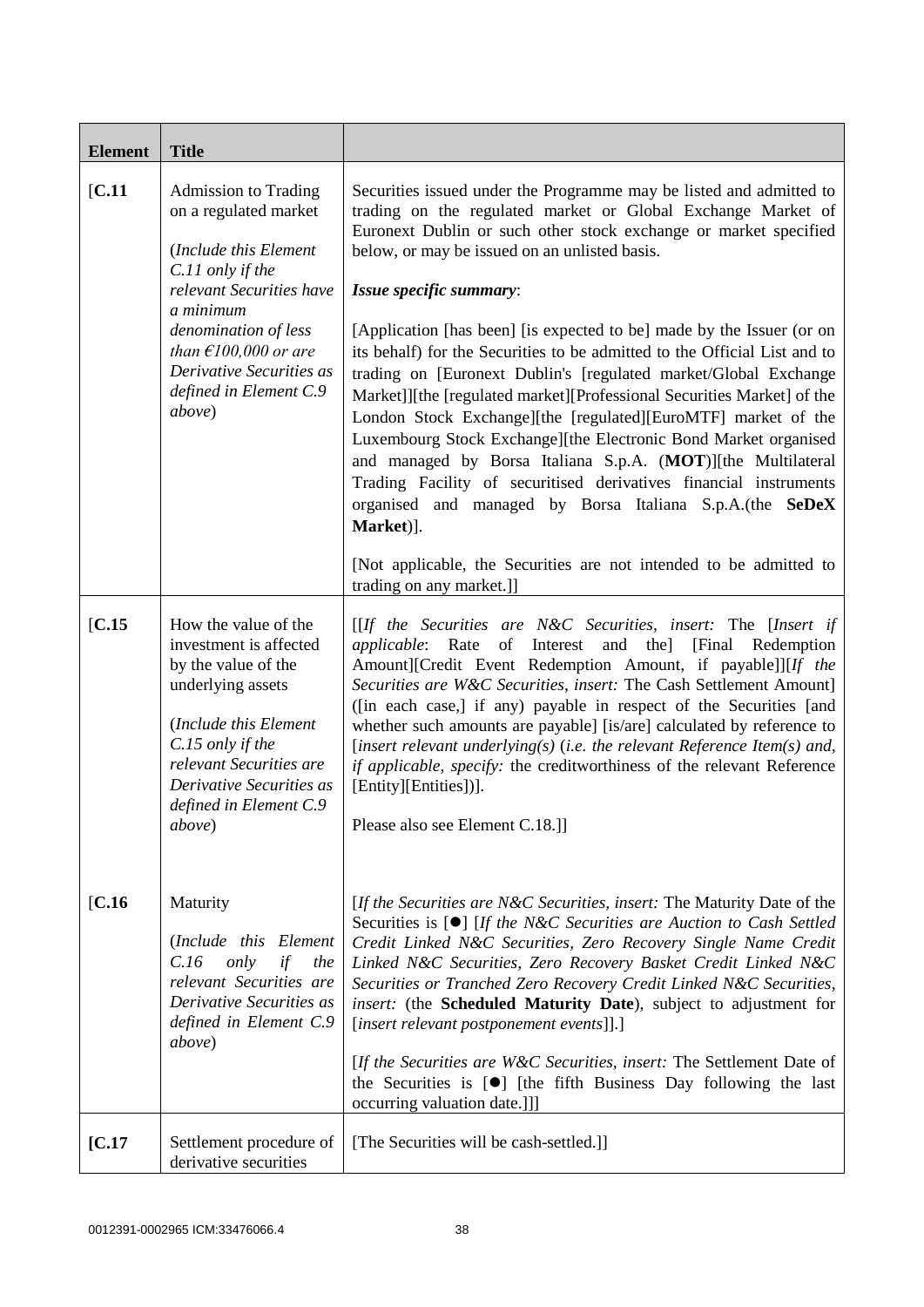| <b>Element</b> | <b>Title</b>                                                                                                                          |                                                                                                                                                                                                                                                                                                                                                                                                                                                                                                                                                            |  |  |
|----------------|---------------------------------------------------------------------------------------------------------------------------------------|------------------------------------------------------------------------------------------------------------------------------------------------------------------------------------------------------------------------------------------------------------------------------------------------------------------------------------------------------------------------------------------------------------------------------------------------------------------------------------------------------------------------------------------------------------|--|--|
|                | (Include this Element)<br>C.17 only if the<br>relevant Securities are<br>Derivative Securities as<br>defined in Element C.9<br>above) |                                                                                                                                                                                                                                                                                                                                                                                                                                                                                                                                                            |  |  |
| IC.18          | Return on derivative<br>securities                                                                                                    | Nominal interest rate and date from which interest becomes payable<br>and due dates for interest                                                                                                                                                                                                                                                                                                                                                                                                                                                           |  |  |
|                | (Include this Element                                                                                                                 | [The Securities do not pay interest.]                                                                                                                                                                                                                                                                                                                                                                                                                                                                                                                      |  |  |
|                | C.18 only if the<br>relevant Securities are<br>Derivative Securities as<br>defined in Element C.9<br>above)                           | [In the case of Fixed Rate Securities, insert: The Securities bear<br>interest [from their date of issue/from $[\bullet]$ ] at the fixed rate of $[\bullet]$ per<br>cent. per annum. Interest will be paid [annually] in arrear on [ <sup>o</sup> ] in<br>each year. The first interest payment will be made on $[\bullet]$ .]                                                                                                                                                                                                                             |  |  |
|                |                                                                                                                                       | [In the case of Floating Rate Securities, insert: The Securities bear<br>interest [from their date of issue/from [ <sup>●</sup> ]] at floating rates calculated<br>by reference to [specify reference rate] [plus/minus] a margin of $[\bullet]$<br>per cent. Interest will be paid [quarterly/semi-annually/annually] in<br>arrear on [ <sup>•</sup> ] in each year[, subject to adjustment for non-business<br>days]. The first interest payment will be made on $[\bullet]$ .]                                                                          |  |  |
|                |                                                                                                                                       | [In the case of Securities whose interest payments are calculated by<br>reference to an underlying, insert: Payments of interest in respect of<br>the Securities [and whether such amounts are payable] will be<br>determined by reference to [the performance of the [insert relevant<br>underlying( $s$ )] and extract, insert here and complete the relevant pro<br>forma disclosure from item C.10 that reflects the basis for the<br>calculation of interest of the Securities][the creditworthiness of the<br>relevant Reference [Entity][Entities]] |  |  |
|                |                                                                                                                                       | [In the case of Zero Recovery Basket Credit Linked N&C Securities or<br>Tranched Zero Recovery Credit Linked N&C Securities, insert: The<br>interest payable in respect of each nominal amount of Securities equal<br>to the Calculation Amount for each Coupon Period will be calculated<br>on the Outstanding Nominal Amount (as described further below) as<br>of the last day of such Coupon Period.]                                                                                                                                                  |  |  |
|                |                                                                                                                                       | [If the Securities are N&C Securities, insert: Redemption at Maturity                                                                                                                                                                                                                                                                                                                                                                                                                                                                                      |  |  |
|                |                                                                                                                                       | Unless previously redeemed or purchased and cancelled, each<br>Security will be redeemed by the Issuer on the Maturity Date at<br>[●]/[the Final Redemption Amount] [(which shall be determined as<br>set out below in this Element C.18)].]                                                                                                                                                                                                                                                                                                               |  |  |
|                |                                                                                                                                       | [The Calculation Amount for the Securities is $[•]$ .]                                                                                                                                                                                                                                                                                                                                                                                                                                                                                                     |  |  |
|                |                                                                                                                                       | [If the Securities are W&C Securities, insert: Settlement                                                                                                                                                                                                                                                                                                                                                                                                                                                                                                  |  |  |
|                |                                                                                                                                       | Each Security entitles its holder, upon due exercise, to receive from                                                                                                                                                                                                                                                                                                                                                                                                                                                                                      |  |  |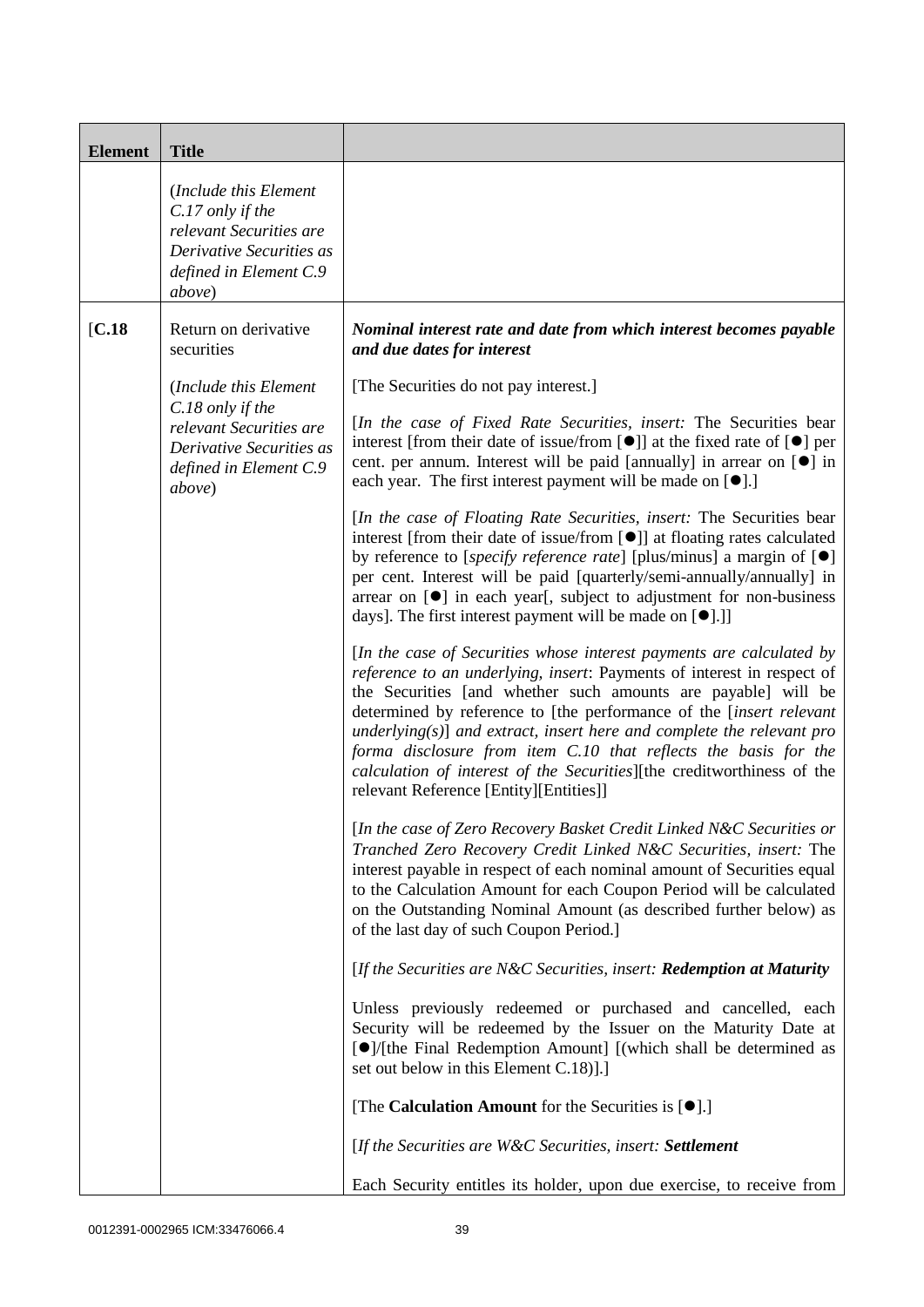| <b>Element</b> | <b>Title</b> |                                                                                                                                                                                                                                                                                                                                                                                                                                                                                                                                                                                                                                                                                                                                                                                                                                                                                                                              |  |  |  |
|----------------|--------------|------------------------------------------------------------------------------------------------------------------------------------------------------------------------------------------------------------------------------------------------------------------------------------------------------------------------------------------------------------------------------------------------------------------------------------------------------------------------------------------------------------------------------------------------------------------------------------------------------------------------------------------------------------------------------------------------------------------------------------------------------------------------------------------------------------------------------------------------------------------------------------------------------------------------------|--|--|--|
|                |              | the Issuer on the Settlement Date a Cash Settlement Amount (which<br>shall be determined as set out below in this Element C.18).                                                                                                                                                                                                                                                                                                                                                                                                                                                                                                                                                                                                                                                                                                                                                                                             |  |  |  |
|                |              | The <b>Notional Amount</b> per W&C Security is $[•]$ .]                                                                                                                                                                                                                                                                                                                                                                                                                                                                                                                                                                                                                                                                                                                                                                                                                                                                      |  |  |  |
|                |              | The Calculation Agent is $[\bullet].$                                                                                                                                                                                                                                                                                                                                                                                                                                                                                                                                                                                                                                                                                                                                                                                                                                                                                        |  |  |  |
|                |              | [If the Securities are interest bearing, insert: Interest Provisions                                                                                                                                                                                                                                                                                                                                                                                                                                                                                                                                                                                                                                                                                                                                                                                                                                                         |  |  |  |
|                |              | [If the Securities are not Fixed Rate or Floating Rate Securities,<br><i>insert</i> : Coupon Accrual Date means [ $\bullet$ ]].                                                                                                                                                                                                                                                                                                                                                                                                                                                                                                                                                                                                                                                                                                                                                                                              |  |  |  |
|                |              | Coupon Period means [insert coupon period].                                                                                                                                                                                                                                                                                                                                                                                                                                                                                                                                                                                                                                                                                                                                                                                                                                                                                  |  |  |  |
|                |              | Coupon Payment Date means [ $\bullet$ ].                                                                                                                                                                                                                                                                                                                                                                                                                                                                                                                                                                                                                                                                                                                                                                                                                                                                                     |  |  |  |
|                |              | [If the Securities are Fixed or Floating Rate Securities, insert: Day<br>Count Fraction means [ $\bullet$ ].]                                                                                                                                                                                                                                                                                                                                                                                                                                                                                                                                                                                                                                                                                                                                                                                                                |  |  |  |
|                |              | [Business Day Convention means [ $\bullet$ ].]                                                                                                                                                                                                                                                                                                                                                                                                                                                                                                                                                                                                                                                                                                                                                                                                                                                                               |  |  |  |
|                |              | [If the Securities are N&C Securities, insert: Redemption at Maturity                                                                                                                                                                                                                                                                                                                                                                                                                                                                                                                                                                                                                                                                                                                                                                                                                                                        |  |  |  |
|                |              | Unless previously redeemed or purchased and cancelled, each<br>Security will be redeemed by the Issuer on the Maturity Date at<br>[specify]/[the Final Redemption Amount (which shall be determined<br>as set out below in this Element C.18). The Securities may be<br>redeemed early [for tax reasons][[,] at the option of the Issuer][[,] at<br>the option of Securityholders][[,][and] upon the occurrence of certain<br>regulatory events][or inconvertibility events][[,][and] in circumstances<br>where the performance of the Issuer's [or the Guarantor's] obligations<br>under the Securities [or the Guarantee (as applicable)] has or will<br>become unlawful, illegal or otherwise prohibited] [and following the<br>occurrence of certain events relating to [the][any] [asset][or][basis] by<br>which the return on the Securities may be<br>reference<br>to<br>determined][including those specified below] |  |  |  |
|                |              | [The Calculation Amount for the Securities is [ $\bullet$ ].]                                                                                                                                                                                                                                                                                                                                                                                                                                                                                                                                                                                                                                                                                                                                                                                                                                                                |  |  |  |
|                |              | [Insert in the case of FX Redemption N&C Securities: The Final<br>Redemption Amount in respect of each nominal amount of N&C<br>Securities equal to the Calculation Amount shall be an amount in the<br>Settlement Currency (which, when the Floor is zero, will not be less<br>than, but may be equal to, zero) calculated by the Calculation Agent<br>equal to the Calculation Amount multiplied by the greater of (i) the<br>Floor and (ii) a percentage calculated by the Calculation Agent in<br>accordance with the following formula:                                                                                                                                                                                                                                                                                                                                                                                 |  |  |  |
|                |              | Leverage $\times$ Max $\left[0, \sum_{i=1}^{n} W_i \times \frac{X_i - Y_i}{Z_i}\right]$                                                                                                                                                                                                                                                                                                                                                                                                                                                                                                                                                                                                                                                                                                                                                                                                                                      |  |  |  |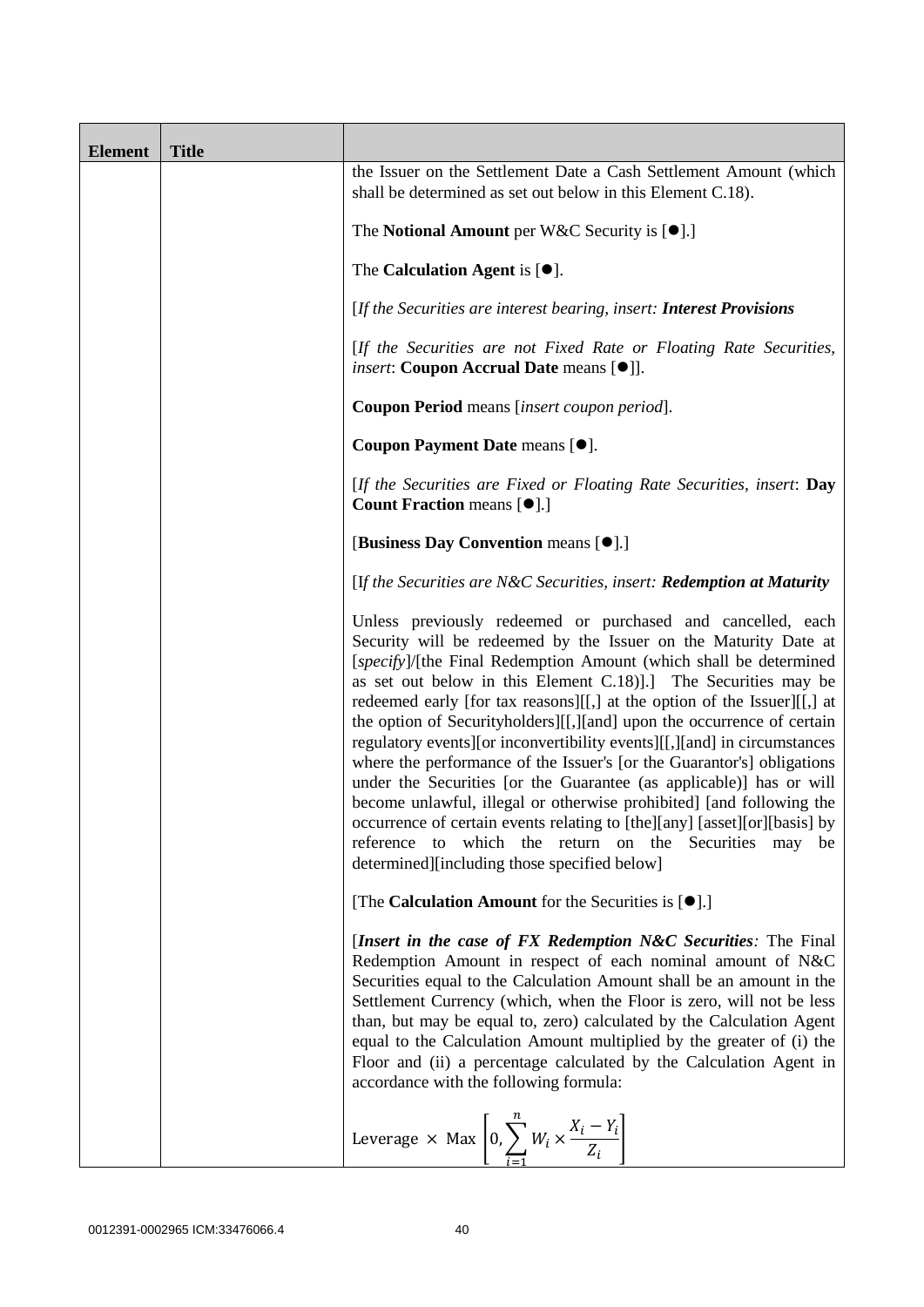| <b>Element</b> | <b>Title</b> |                                                                                                                                                                                                                                                                                                                                                                                                                                                                                             |  |  |  |
|----------------|--------------|---------------------------------------------------------------------------------------------------------------------------------------------------------------------------------------------------------------------------------------------------------------------------------------------------------------------------------------------------------------------------------------------------------------------------------------------------------------------------------------------|--|--|--|
|                |              | Any amount determined pursuant to the above, if not an amount in the<br>Settlement Currency, will be converted into the Settlement Currency at<br>the Exchange Rate. The Final Redemption Amount will be rounded<br>to the nearest two decimal places (or, in the case of Japanese Yen, the<br>nearest whole unit) in the relevant Settlement Currency, 0.005 (or, in<br>the case of Japanese Yen, half a unit) being rounded upwards.                                                      |  |  |  |
|                |              | Where:                                                                                                                                                                                                                                                                                                                                                                                                                                                                                      |  |  |  |
|                |              | <b>Alternate Currency Pair</b> means [specify Alternate Currency Pairs in<br>form of [specify first currency]/[specify second currency]] (repeat in<br>respect of each Alternate Currency Pair).                                                                                                                                                                                                                                                                                            |  |  |  |
|                |              | <b>Currency Pair</b> means [specify Currency Pairs in form of [specify first]<br>currency]/[specify second currency]] (repeat for each Currency Pair).                                                                                                                                                                                                                                                                                                                                      |  |  |  |
|                |              | <b>Exchange Rate</b> means the spot rate of exchange between the currency<br>in which the Calculation Amount is denominated (the Calculation<br>Amount Currency) and the Settlement Currency (expressed as the<br>number of units (or part units) of the relevant Calculation Amount<br>Currency for which one unit of the relevant Settlement Currency can<br>be exchanged) or on the basis of such other applicable market<br>convention as the Calculation Agent determines appropriate. |  |  |  |
|                |              | <b>First Relevant Currency means [O]</b> (specify for each Currency<br>Pair).                                                                                                                                                                                                                                                                                                                                                                                                               |  |  |  |
|                |              | <b>Floor</b> means $[•]$ .                                                                                                                                                                                                                                                                                                                                                                                                                                                                  |  |  |  |
|                |              | <b>FX Price Source</b> means [ $\bullet$ ] ( <i>specify for each Currency Pair and each</i><br>Alternate Currency Pair).                                                                                                                                                                                                                                                                                                                                                                    |  |  |  |
|                |              | i means each Currency Pair.                                                                                                                                                                                                                                                                                                                                                                                                                                                                 |  |  |  |
|                |              | Leverage means [ <sup>o</sup> ] per cent.                                                                                                                                                                                                                                                                                                                                                                                                                                                   |  |  |  |
|                |              | Max followed by a series of amounts inside brackets, means<br>whichever is the greater of the amounts separated by a comma inside<br>those brackets.                                                                                                                                                                                                                                                                                                                                        |  |  |  |
|                |              | <b>n</b> means the number of Currency Pairs to which the N&C Securities<br>relate.                                                                                                                                                                                                                                                                                                                                                                                                          |  |  |  |
|                |              | Reference Exchange Rate means, in respect of a Currency Pair, the<br>spot exchange rate for the First Relevant Currency quoted against the<br>Second Relevant Currency expressed as the number of units of the<br>First Relevant Currency quoted per one unit of the Second Relevant<br>Currency.                                                                                                                                                                                           |  |  |  |
|                |              | Relevant Currency means each currency comprising a Currency Pair<br>and any references to the conversion of one Relevant Currency to<br>another shall be construed as applying in relation to a Currency Pair.                                                                                                                                                                                                                                                                              |  |  |  |
|                |              | Second Relevant Currency means [ $\bullet$ ] (specify for each Currency                                                                                                                                                                                                                                                                                                                                                                                                                     |  |  |  |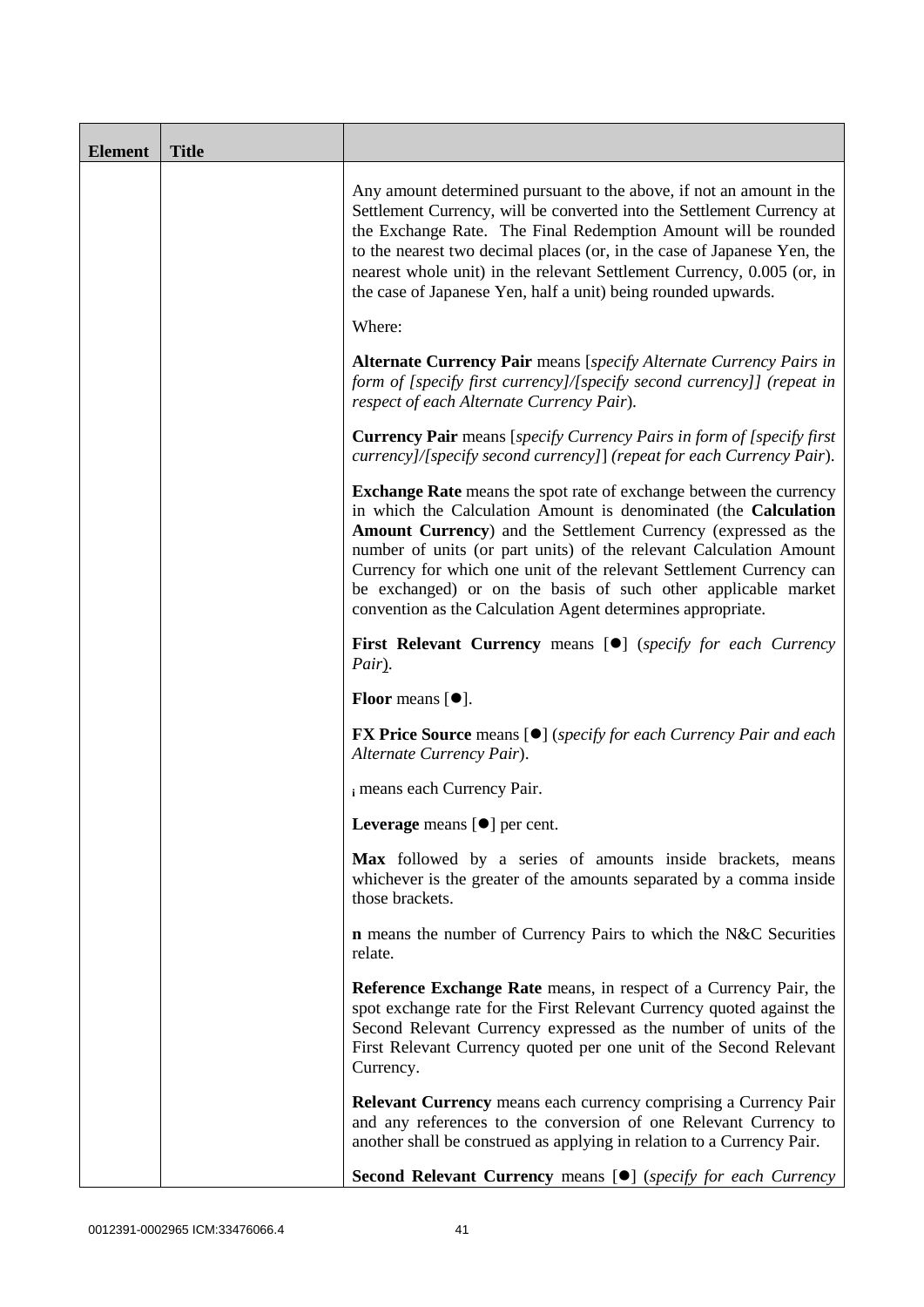| <b>Element</b> | <b>Title</b> |                                                                                                                                                                                                                                                                                                                                                                                                                                                                                                                                                                                                                                                                                                                                          |  |  |  |
|----------------|--------------|------------------------------------------------------------------------------------------------------------------------------------------------------------------------------------------------------------------------------------------------------------------------------------------------------------------------------------------------------------------------------------------------------------------------------------------------------------------------------------------------------------------------------------------------------------------------------------------------------------------------------------------------------------------------------------------------------------------------------------------|--|--|--|
|                |              | Pair).                                                                                                                                                                                                                                                                                                                                                                                                                                                                                                                                                                                                                                                                                                                                   |  |  |  |
|                |              | <b>Settlement Rate</b> means, in respect of a Currency Pair, the Reference<br>Exchange Rate for that Currency Pair on the Valuation Date at the<br>Valuation Time as determined by the Calculation Agent by reference to<br>the Settlement Rate Option for that Currency Pair (and such<br>determination may be made, without limitation, with such adjustments as<br>are, at the discretion of the Calculation Agent, necessary to the published<br>quoting conventions and/or implying the Reference Exchange Rate from<br>more than one Settlement Rate Option) unless any applicable disruption<br>event exists or occurs, in which case, the Settlement Rate for that<br>Currency Pair will be determined by the Calculation Agent. |  |  |  |
|                |              | <b>Settlement Rate Option</b> means, in respect of a Currency Pair, the rate<br>published for the Currency Pair fixing rate on the FX Price Source for<br>that Currency Pair at or about the Valuation Time on the Valuation<br>Date or, if Alternate Currency Pairs are specified for the relevant<br>Currency Pair, the Reference Exchange Rate will be implied from<br>more than one Settlement Rate Option by determining the rate for<br>each Alternate Currency Pair for that Currency Pair, published for the<br>Alternate Currency Pair fixing rate on the FX Price Source for that<br>Alternate Currency Pair at or about the Valuation Time on the<br>Valuation Date.                                                          |  |  |  |
|                |              | <b>Strike Rate</b> means [ $\bullet$ ] ( <i>specify for each Currency Pair</i> ).                                                                                                                                                                                                                                                                                                                                                                                                                                                                                                                                                                                                                                                        |  |  |  |
|                |              | Valuation Date means $[•]$ .                                                                                                                                                                                                                                                                                                                                                                                                                                                                                                                                                                                                                                                                                                             |  |  |  |
|                |              | Valuation Time means [ $\bullet$ ].                                                                                                                                                                                                                                                                                                                                                                                                                                                                                                                                                                                                                                                                                                      |  |  |  |
|                |              | $w_i$ means [specify the weighting of each Currency Pair (being a<br>number less than or equal to $I$ )].                                                                                                                                                                                                                                                                                                                                                                                                                                                                                                                                                                                                                                |  |  |  |
|                |              | X <sub>i</sub> means, in respect of a Currency Pair, the [Settlement Rate in<br>respect of such Currency Pair]/[Strike Rate in respect of such<br>Currency Pair].                                                                                                                                                                                                                                                                                                                                                                                                                                                                                                                                                                        |  |  |  |
|                |              | $Y_i$ means, in respect of a Currency Pair, the [Settlement Rate in<br>respect of such Currency Pair]/[Strike Rate in respect of such<br>Currency Pair].                                                                                                                                                                                                                                                                                                                                                                                                                                                                                                                                                                                 |  |  |  |
|                |              | $Z_i$ means, in respect of a Currency Pair, the [Settlement Rate in<br>respect of such Currency Pair]/[Strike Rate in respect of such<br>Currency Pair]/[1].]                                                                                                                                                                                                                                                                                                                                                                                                                                                                                                                                                                            |  |  |  |
|                |              | [Insert in the case of Fixed Denomination FX Redemption $N&C$<br>Securities: The Final Redemption Amount in respect of each unit or<br>nominal amount of N&C Securities equal to the Calculation Amount<br>shall be an amount in the Settlement Currency (which will not be less<br>than, but may be equal to, zero) calculated by the Calculation Agent<br>equal to the Base Final Redemption Amount divided by the<br>Settlement Rate.                                                                                                                                                                                                                                                                                                 |  |  |  |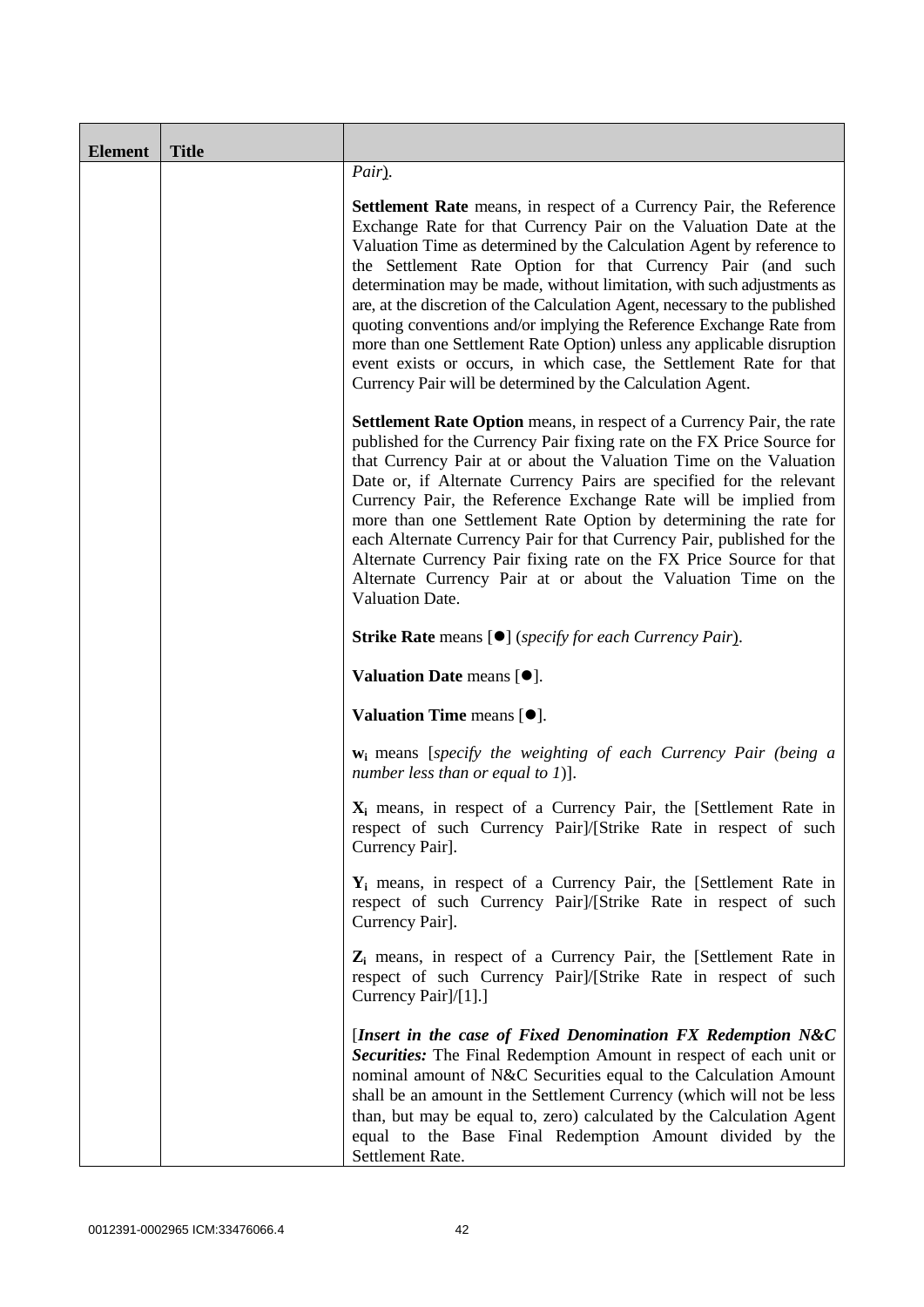| <b>Element</b> | <b>Title</b> |                                                                                                                                                                                                                                                                                                                                                                                                                                                                                                                                                                                                                                     |  |  |  |
|----------------|--------------|-------------------------------------------------------------------------------------------------------------------------------------------------------------------------------------------------------------------------------------------------------------------------------------------------------------------------------------------------------------------------------------------------------------------------------------------------------------------------------------------------------------------------------------------------------------------------------------------------------------------------------------|--|--|--|
|                |              | Where:                                                                                                                                                                                                                                                                                                                                                                                                                                                                                                                                                                                                                              |  |  |  |
|                |              | <b>Base Final Redemption Amount means [<math>\bullet</math>];</b>                                                                                                                                                                                                                                                                                                                                                                                                                                                                                                                                                                   |  |  |  |
|                |              | <b>FX Price Source</b> means, in respect of a Settlement Rate Option, $[•]$ ;                                                                                                                                                                                                                                                                                                                                                                                                                                                                                                                                                       |  |  |  |
|                |              | Reference Exchange Rate means the spot exchange rate for the<br>Specified Currency quoted against the Settlement Currency expressed<br>as the number of units of the Specified Currency quoted per unit of the<br>Settlement Currency;                                                                                                                                                                                                                                                                                                                                                                                              |  |  |  |
|                |              | Settlement Rate means the Reference Exchange Rate on the<br>Valuation Date at the Valuation Time as determined by the<br>Calculation Agent by reference to the Settlement Rate Option(s) (and<br>such determination may be made, without limitation, with such<br>adjustments as are, at the discretion of the Calculation Agent,<br>necessary to the published quoting conventions and/or implying the<br>Reference Exchange Rate from more than one Settlement Rate<br>Option) unless any applicable disruption event exists or occurs, in<br>which case, the Settlement Rate will be determined by the Calculation<br>Agent; and |  |  |  |
|                |              | Settlement Rate Option means [the rate published for the Specified<br>Currency/Settlement Currency fixing rate on the FX Price Source at or<br>about the Valuation Time on the Valuation Date] [insert if the<br>Reference Exchange Rate will be implied from more than one<br>Settlement Rate Option and delete preceding option: the relevant<br>fixing rates on the FX Price Source(s) at or about the Valuation Time<br>on the Valuation Date.]]                                                                                                                                                                                |  |  |  |
|                |              | [Insert in the case of Equity Basket Knock-In N&C Securities: The<br>Final Redemption Amount in respect of each nominal amount of N&C<br>Securities equal to the Calculation Amount shall be an amount in the<br>Specified Currency (which will not be less than, but may be equal to,<br>zero) calculated by the Calculation Agent equal to:                                                                                                                                                                                                                                                                                       |  |  |  |
|                |              | if no Knock-In Event has occurred, the Calculation Amount;<br>(a)<br>or                                                                                                                                                                                                                                                                                                                                                                                                                                                                                                                                                             |  |  |  |
|                |              | (b)<br>if a Knock-In Event has occurred, the product of $(x)$ the<br>Calculation Amount and (y) the Final Reference Performance.                                                                                                                                                                                                                                                                                                                                                                                                                                                                                                    |  |  |  |
|                |              | Where:                                                                                                                                                                                                                                                                                                                                                                                                                                                                                                                                                                                                                              |  |  |  |
|                |              | Final Reference Performance means a percentage determined by the<br>Calculation Agent equal to the Reference Performance of the Share<br>with the lowest Reference Performance.                                                                                                                                                                                                                                                                                                                                                                                                                                                     |  |  |  |
|                |              | Final Price means, in respect of a Share, an amount equal to the price<br>per share in respect of such Share quoted on the applicable exchange<br>at the Valuation Time on the Final Valuation Date.                                                                                                                                                                                                                                                                                                                                                                                                                                |  |  |  |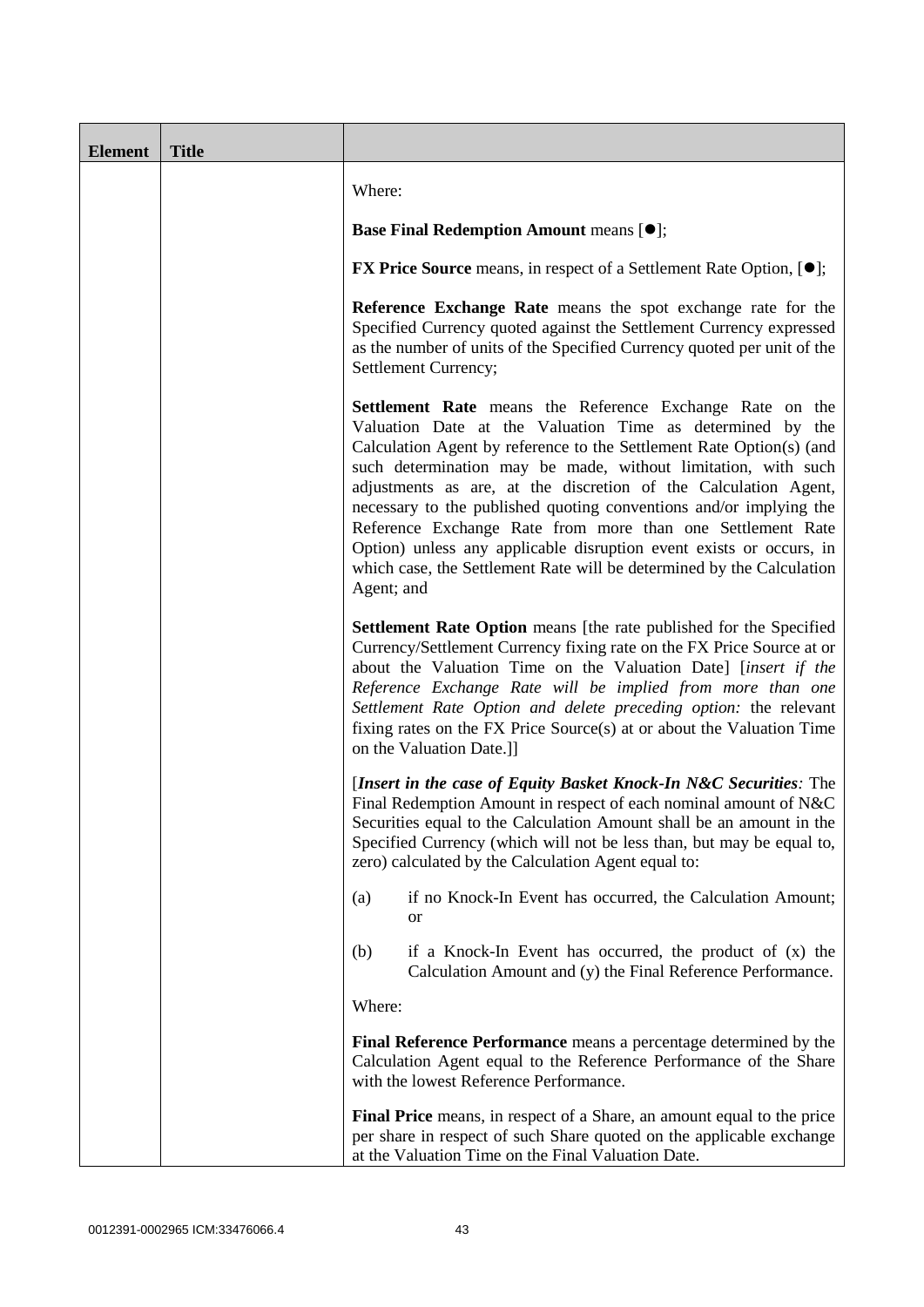| <b>Element</b> | <b>Title</b> |                                                                                                                                                                                                                                                                              |  |  |  |
|----------------|--------------|------------------------------------------------------------------------------------------------------------------------------------------------------------------------------------------------------------------------------------------------------------------------------|--|--|--|
|                |              | <b>Final Valuation Date means <math>[•]</math>.</b>                                                                                                                                                                                                                          |  |  |  |
|                |              | i means a Share.                                                                                                                                                                                                                                                             |  |  |  |
|                |              | Initial Valuation Date means $[•]$ .                                                                                                                                                                                                                                         |  |  |  |
|                |              | Knock-In Event means the price of any Share quoted on the<br>applicable exchange at the Valuation Time on the Final Valuation<br>Date is equal to or less than the Knock-In Level in respect of such<br>Share, as determined by the Calculation Agent.                       |  |  |  |
|                |              | Knock-In Level means, in respect of a Share, the Knock-In<br>Percentage multiplied by the Strike Price for such Share.                                                                                                                                                       |  |  |  |
|                |              | Knock-In Percentage means [ $\bullet$ ] per cent.                                                                                                                                                                                                                            |  |  |  |
|                |              | Reference Performance means, in respect of a Share, a rate<br>expressed as a percentage (which will not be less than, but may be<br>equal to, zero) calculated by the Calculation Agent in accordance with<br>the following formula:                                         |  |  |  |
|                |              | Final Price <sub>i</sub><br>Strike Price,<br><b>Share</b> means $[•]$ .                                                                                                                                                                                                      |  |  |  |
|                |              |                                                                                                                                                                                                                                                                              |  |  |  |
|                |              | <b>Strike Price</b> means, in relation to a Share, the price per share in<br>respect of such Share quoted on the applicable exchange at the<br>Valuation Time on the Initial Valuation Date.                                                                                 |  |  |  |
|                |              | <b>Valuation Time means <math>[\bullet]</math>.</b> ]                                                                                                                                                                                                                        |  |  |  |
|                |              | [Insert in the case of Equity Basket Barrier Knock-In N&C<br>Securities:                                                                                                                                                                                                     |  |  |  |
|                |              | The Final Redemption Amount in respect of each nominal amount of<br>N&C Securities equal to the Calculation Amount shall be an amount<br>in the Specified Currency (which will not be less than, but may be<br>equal to, zero) calculated by the Calculation Agent equal to: |  |  |  |
|                |              | if no Knock-In Event has occurred, the Calculation Amount;<br>(a)<br>or                                                                                                                                                                                                      |  |  |  |
|                |              | if a Knock-In Event has occurred:<br>(b)                                                                                                                                                                                                                                     |  |  |  |
|                |              | if the Final Reference Performance is equal to or<br>(i)<br>greater than the Barrier Level, the Calculation<br>Amount; or                                                                                                                                                    |  |  |  |
|                |              | if the Final Reference Performance is less than the<br>(ii)<br>Barrier Level, the product of (x) the Calculation<br>Amount and (y) the Final Reference Performance.                                                                                                          |  |  |  |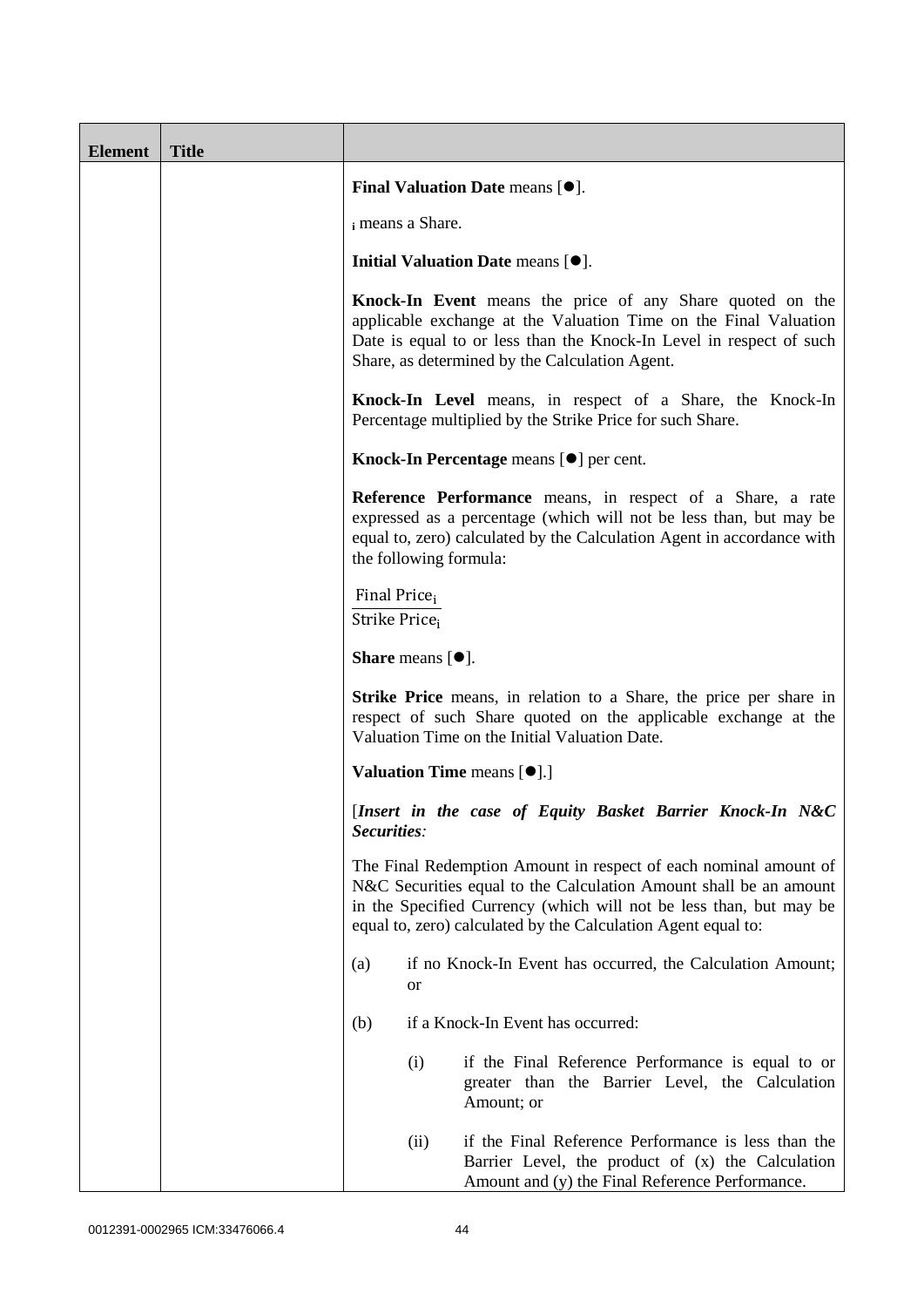| <b>Element</b> | <b>Title</b> |                                                                                                                                                                                                                                                                                                                                                                                                                                                                                                                                                                                                                                                                                                                                                                                                                                                                                                                                                                                                                                                                                                                                                                                                                                                                                                                                                                                                                                                       |  |  |  |
|----------------|--------------|-------------------------------------------------------------------------------------------------------------------------------------------------------------------------------------------------------------------------------------------------------------------------------------------------------------------------------------------------------------------------------------------------------------------------------------------------------------------------------------------------------------------------------------------------------------------------------------------------------------------------------------------------------------------------------------------------------------------------------------------------------------------------------------------------------------------------------------------------------------------------------------------------------------------------------------------------------------------------------------------------------------------------------------------------------------------------------------------------------------------------------------------------------------------------------------------------------------------------------------------------------------------------------------------------------------------------------------------------------------------------------------------------------------------------------------------------------|--|--|--|
|                |              | Where:                                                                                                                                                                                                                                                                                                                                                                                                                                                                                                                                                                                                                                                                                                                                                                                                                                                                                                                                                                                                                                                                                                                                                                                                                                                                                                                                                                                                                                                |  |  |  |
|                |              | Barrier Level means [ $\bullet$ ] per cent.                                                                                                                                                                                                                                                                                                                                                                                                                                                                                                                                                                                                                                                                                                                                                                                                                                                                                                                                                                                                                                                                                                                                                                                                                                                                                                                                                                                                           |  |  |  |
|                |              | Final Reference Performance means a percentage determined by the<br>Calculation Agent equal to the Reference Performance of the Share with<br>the lowest Reference Performance.                                                                                                                                                                                                                                                                                                                                                                                                                                                                                                                                                                                                                                                                                                                                                                                                                                                                                                                                                                                                                                                                                                                                                                                                                                                                       |  |  |  |
|                |              | Final Price means, in respect of a Share, an amount equal to the price<br>per share in respect of such Share quoted on the applicable exchange at<br>the Valuation Time on the Final Valuation Date.                                                                                                                                                                                                                                                                                                                                                                                                                                                                                                                                                                                                                                                                                                                                                                                                                                                                                                                                                                                                                                                                                                                                                                                                                                                  |  |  |  |
|                |              | <b>Final Valuation Date means <math>[•]</math>.</b>                                                                                                                                                                                                                                                                                                                                                                                                                                                                                                                                                                                                                                                                                                                                                                                                                                                                                                                                                                                                                                                                                                                                                                                                                                                                                                                                                                                                   |  |  |  |
|                |              | i means a Share.                                                                                                                                                                                                                                                                                                                                                                                                                                                                                                                                                                                                                                                                                                                                                                                                                                                                                                                                                                                                                                                                                                                                                                                                                                                                                                                                                                                                                                      |  |  |  |
|                |              | Initial Valuation Date means [ $\bullet$ ].                                                                                                                                                                                                                                                                                                                                                                                                                                                                                                                                                                                                                                                                                                                                                                                                                                                                                                                                                                                                                                                                                                                                                                                                                                                                                                                                                                                                           |  |  |  |
|                |              | Knock-In Determination Period means the period from but<br>excluding the Initial Valuation Date to and including the Knock-In<br>Period Ending Date.                                                                                                                                                                                                                                                                                                                                                                                                                                                                                                                                                                                                                                                                                                                                                                                                                                                                                                                                                                                                                                                                                                                                                                                                                                                                                                  |  |  |  |
|                |              | Knock-In Event means the price of any Share quoted on the<br>applicable Exchange at any time during the regular trading session<br>hours on that Exchange on any scheduled trading day in the Knock-In<br>Determination Period is equal to or less than the Knock-In Level in<br>respect of such Share, as determined by the Calculation Agent,<br>Provided That, if on any such day, as of any Knock-In Valuation<br>Time, a Knock-In Event has or would have occurred but the<br>conditions for a disrupted day having been satisfied at such time then<br>such Knock-In Valuation Time shall be ignored for purposes of<br>determining whether a Knock-In Event has occurred Provided Further<br>That if no Knock-In Event has occurred in the Knock-In<br>Determination Period and the conditions for a disrupted day are<br>satisfied as of the last occurring Knock-In Valuation Time on the<br>Knock-In Period Ending Date, then such day shall be treated as a<br>Valuation Date and the Calculation Agent shall determine a price of<br>the relevant Share(s) in respect of such day in accordance with such<br>provisions for purposes of determining whether a Knock-In Event<br>shall occur. For the purposes of determining under this paragraph<br>whether the conditions for a disrupted day have been satisfied at any<br>Knock-In Valuation Time, the relevant Valuation Time used shall be<br>the relevant Knock-In Valuation Time. |  |  |  |
|                |              | <b>Knock-In Level</b> means, in respect of a Share, the Knock-In<br>Percentage multiplied by the Strike Price for such Share.                                                                                                                                                                                                                                                                                                                                                                                                                                                                                                                                                                                                                                                                                                                                                                                                                                                                                                                                                                                                                                                                                                                                                                                                                                                                                                                         |  |  |  |
|                |              | Knock-In Percentage means [ $\bullet$ ] per cent.                                                                                                                                                                                                                                                                                                                                                                                                                                                                                                                                                                                                                                                                                                                                                                                                                                                                                                                                                                                                                                                                                                                                                                                                                                                                                                                                                                                                     |  |  |  |
|                |              | Knock-In Period Ending Date means the scheduled Final Valuation<br>Date.                                                                                                                                                                                                                                                                                                                                                                                                                                                                                                                                                                                                                                                                                                                                                                                                                                                                                                                                                                                                                                                                                                                                                                                                                                                                                                                                                                              |  |  |  |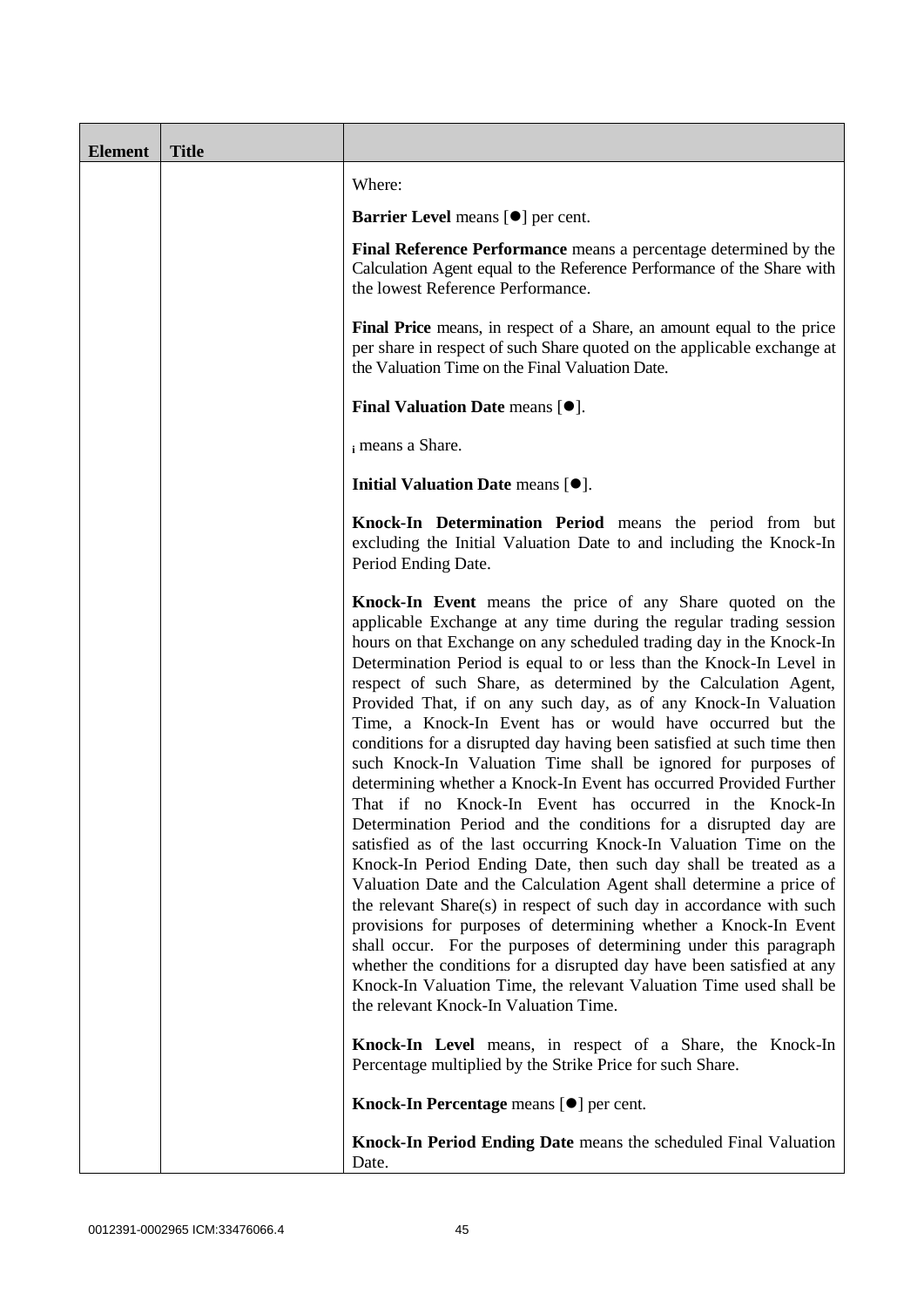| <b>Element</b> | <b>Title</b> |                                                                                                                                                                                                                                                                                                                                                                                                                                                                                                                                                                                                  |  |  |  |
|----------------|--------------|--------------------------------------------------------------------------------------------------------------------------------------------------------------------------------------------------------------------------------------------------------------------------------------------------------------------------------------------------------------------------------------------------------------------------------------------------------------------------------------------------------------------------------------------------------------------------------------------------|--|--|--|
|                |              | Knock-In Valuation Time means, in respect of a Share, any time<br>during the regular trading session hours on the applicable Exchange<br>for such Share on any scheduled trading day in the Knock-In<br>Determination Period.                                                                                                                                                                                                                                                                                                                                                                    |  |  |  |
|                |              | <b>Reference Performance</b> means, in respect of a Share, a rate expressed<br>as a percentage (which will not be less than, but may be equal to, zero)<br>calculated by the Calculation Agent in accordance with the following<br>formula:                                                                                                                                                                                                                                                                                                                                                      |  |  |  |
|                |              | Final Price <sub>i</sub><br>Strike Price;                                                                                                                                                                                                                                                                                                                                                                                                                                                                                                                                                        |  |  |  |
|                |              | <b>Share</b> means $[•]$ .                                                                                                                                                                                                                                                                                                                                                                                                                                                                                                                                                                       |  |  |  |
|                |              | <b>Strike Price</b> means, in relation to a Share, the price per share in<br>respect of such Share quoted on the applicable exchange at the<br>Valuation Time on the Initial Valuation Date.<br><b>Valuation Time means [O].]</b><br>[Insert in the case of Equity Basket Bonus Barrier Knock-In N&C<br>Securities: The Final Redemption Amount in respect of each nominal<br>amount of N&C Securities equal to the Calculation Amount shall be<br>an amount in the Specified Currency (which will not be less than, but<br>may be equal to, zero) calculated by the Calculation Agent equal to: |  |  |  |
|                |              |                                                                                                                                                                                                                                                                                                                                                                                                                                                                                                                                                                                                  |  |  |  |
|                |              |                                                                                                                                                                                                                                                                                                                                                                                                                                                                                                                                                                                                  |  |  |  |
|                |              | if no Knock-In Event has occurred, the product of (i) the<br>(a)<br>Calculation Amount and (ii) 100 per cent. plus the<br>Participation Rate; or                                                                                                                                                                                                                                                                                                                                                                                                                                                 |  |  |  |
|                |              | if a Knock-In Event has occurred:<br>(b)                                                                                                                                                                                                                                                                                                                                                                                                                                                                                                                                                         |  |  |  |
|                |              | (i)<br>if the Final Reference Performance is equal to or<br>greater than the Barrier Level, the Calculation<br>Amount; or                                                                                                                                                                                                                                                                                                                                                                                                                                                                        |  |  |  |
|                |              | if the Final Reference Performance is less than the<br>(ii)<br>Barrier Level, the product of (x) the Calculation<br>Amount and (y) the Final Reference Performance.                                                                                                                                                                                                                                                                                                                                                                                                                              |  |  |  |
|                |              | Where:                                                                                                                                                                                                                                                                                                                                                                                                                                                                                                                                                                                           |  |  |  |
|                |              | Barrier Level means [ $\bullet$ ] per cent.                                                                                                                                                                                                                                                                                                                                                                                                                                                                                                                                                      |  |  |  |
|                |              | Final Reference Performance means a percentage determined by the<br>Calculation Agent equal to the Reference Performance of the Share<br>with the lowest Reference Performance.<br>Final Price means, in respect of a Share, an amount equal to the price<br>per share in respect of such Share quoted on the applicable exchange<br>at the Valuation Time on the Final Valuation Date.                                                                                                                                                                                                          |  |  |  |
|                |              |                                                                                                                                                                                                                                                                                                                                                                                                                                                                                                                                                                                                  |  |  |  |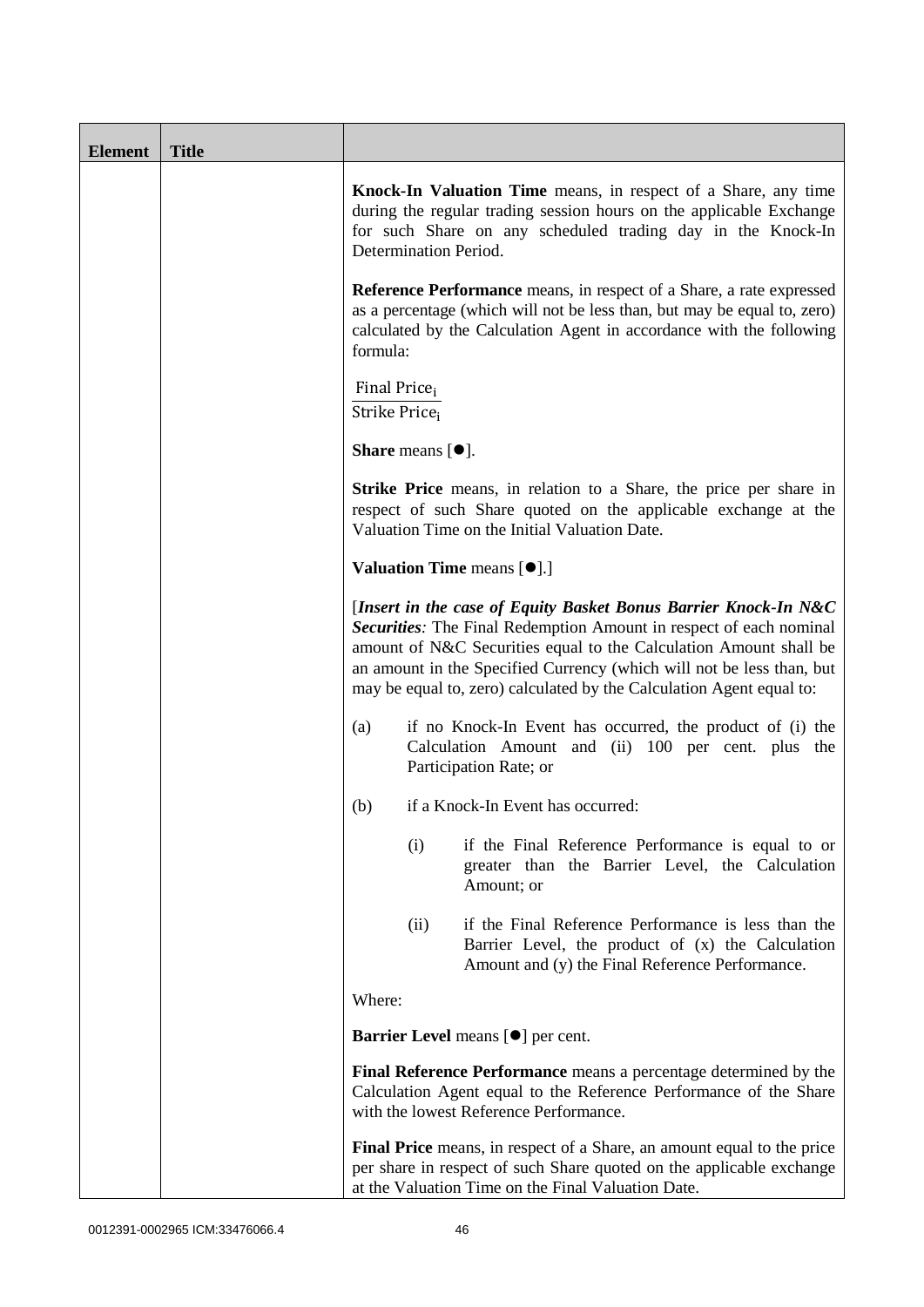| <b>Element</b> | <b>Title</b> |                                                                                                                                                                                                                                                                                                                                       |  |  |  |
|----------------|--------------|---------------------------------------------------------------------------------------------------------------------------------------------------------------------------------------------------------------------------------------------------------------------------------------------------------------------------------------|--|--|--|
|                |              | <b>Final Valuation Date means <math>[•]</math>.</b>                                                                                                                                                                                                                                                                                   |  |  |  |
|                |              | i means a Share.                                                                                                                                                                                                                                                                                                                      |  |  |  |
|                |              | Initial Valuation Date means [ $\bullet$ ].                                                                                                                                                                                                                                                                                           |  |  |  |
|                |              | Knock-In Event means the Final Reference Performance is less than<br>the Knock-In Level.                                                                                                                                                                                                                                              |  |  |  |
|                |              | Knock-In Level means [ $\bullet$ ] per cent.                                                                                                                                                                                                                                                                                          |  |  |  |
|                |              | Participation Rate means [ $\bullet$ ] per cent.                                                                                                                                                                                                                                                                                      |  |  |  |
|                |              | Reference Performance means, in respect of a Share, a rate<br>expressed as a percentage (which will not be less than, but may be<br>equal to, zero) calculated by the Calculation Agent in accordance with<br>the following formula:                                                                                                  |  |  |  |
|                |              | Final Price <sub>i</sub><br>Strike Price <sub>i</sub>                                                                                                                                                                                                                                                                                 |  |  |  |
|                |              | Share means [ $\bullet$ ].<br>Strike Price means, in relation to a Share, the price per share in<br>respect of such Share quoted on the applicable exchange at the<br>Valuation Time on the Initial Valuation Date.                                                                                                                   |  |  |  |
|                |              |                                                                                                                                                                                                                                                                                                                                       |  |  |  |
|                |              | <b>Valuation Time means [<math>\bullet</math>].]</b>                                                                                                                                                                                                                                                                                  |  |  |  |
|                |              | [In the case of Index Basket Knock-In N&C Securities: The Final<br>Redemption Amount in respect of each nominal amount of N&C<br>Securities equal to the Calculation Amount shall be an amount in the<br>Specified Currency (which will not be less than, but may be equal to,<br>zero) calculated by the Calculation Agent equal to: |  |  |  |
|                |              | if no Knock-In Event has occurred, the Calculation Amount;<br>(a)<br><b>or</b>                                                                                                                                                                                                                                                        |  |  |  |
|                |              | (b)<br>if a Knock-In Event has occurred, the product of (i) the<br>Calculation Amount and (ii) the Final Reference Performance.                                                                                                                                                                                                       |  |  |  |
|                |              | Where:                                                                                                                                                                                                                                                                                                                                |  |  |  |
|                |              | Final Reference Performance means a percentage determined by the<br>Calculation Agent equal to the Reference Performance of the Index<br>with the lowest Reference Performance.                                                                                                                                                       |  |  |  |
|                |              | Final Level means, in respect of an Index, an amount equal to the<br>closing level of such Index, as calculated and announced by the<br>relevant index sponsor, at the Valuation Time on the Final Valuation<br>Date.                                                                                                                 |  |  |  |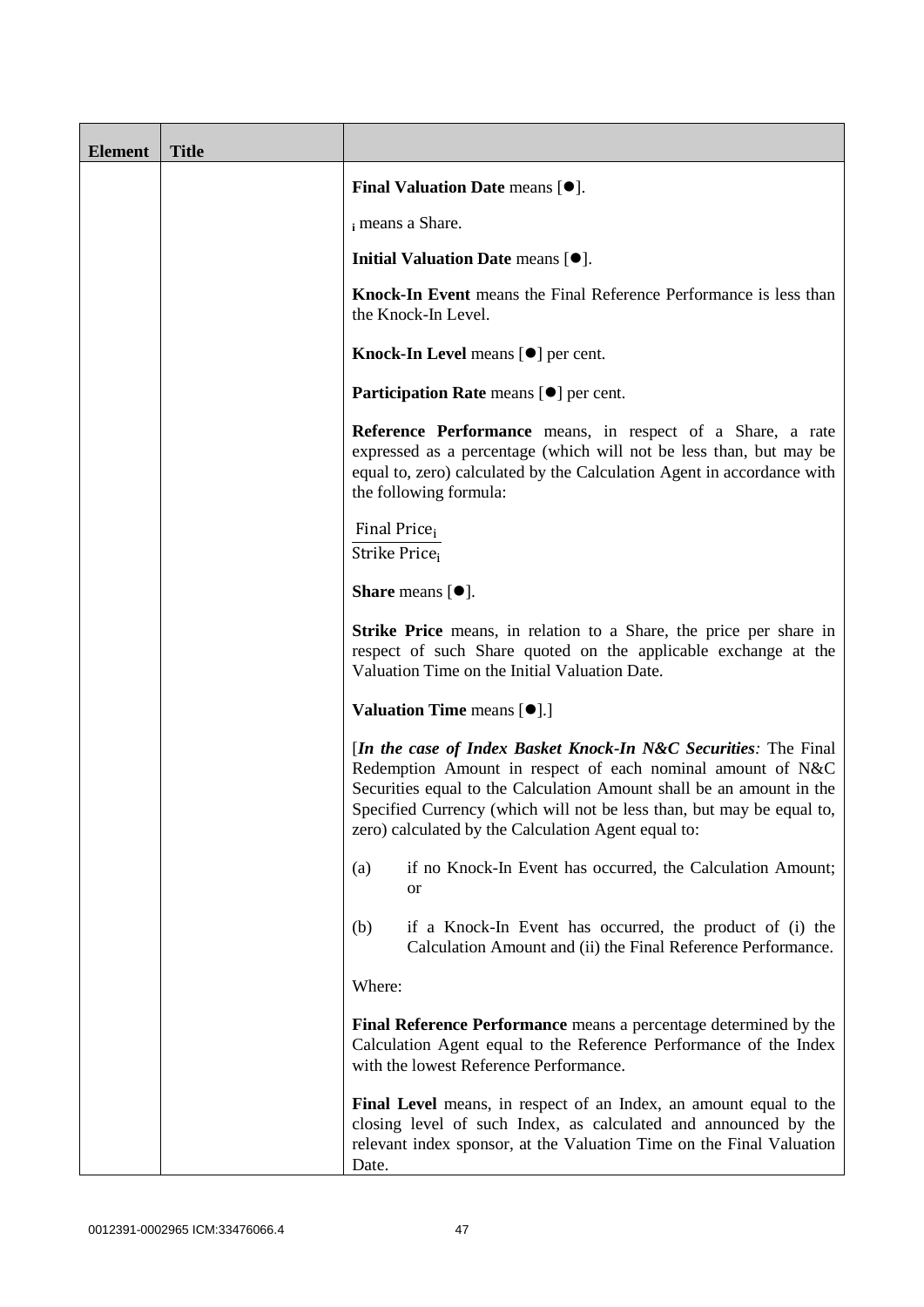| <b>Element</b> | <b>Title</b> |                                                                                                                                                                                                                                                                                                                                               |      |                                                                                                                                                                                                                                                                                                 |  |
|----------------|--------------|-----------------------------------------------------------------------------------------------------------------------------------------------------------------------------------------------------------------------------------------------------------------------------------------------------------------------------------------------|------|-------------------------------------------------------------------------------------------------------------------------------------------------------------------------------------------------------------------------------------------------------------------------------------------------|--|
|                |              | Final Valuation Date means $[\bullet].$<br>i means an Index.<br>Index means $[•]$ .<br>Index Sponsor means [ $\bullet$ ].<br>Initial Valuation Date means [ $\bullet$ ].                                                                                                                                                                      |      |                                                                                                                                                                                                                                                                                                 |  |
|                |              |                                                                                                                                                                                                                                                                                                                                               |      |                                                                                                                                                                                                                                                                                                 |  |
|                |              |                                                                                                                                                                                                                                                                                                                                               |      |                                                                                                                                                                                                                                                                                                 |  |
|                |              |                                                                                                                                                                                                                                                                                                                                               |      |                                                                                                                                                                                                                                                                                                 |  |
|                |              |                                                                                                                                                                                                                                                                                                                                               |      |                                                                                                                                                                                                                                                                                                 |  |
|                |              |                                                                                                                                                                                                                                                                                                                                               |      | <b>Knock-In Event</b> means the closing level of the Index, as calculated and<br>announced by the relevant index sponsor, at the Valuation Time on the<br>Final Valuation Date is equal to or less than the Knock-In Level in<br>respect of such Index, as determined by the Calculation Agent. |  |
|                |              | Knock-In Level means, in respect of an Index, the Knock-In<br>Percentage multiplied by the Strike Level for such Index.                                                                                                                                                                                                                       |      |                                                                                                                                                                                                                                                                                                 |  |
|                |              | Knock-In Percentage means $[\bullet]$ per cent.                                                                                                                                                                                                                                                                                               |      |                                                                                                                                                                                                                                                                                                 |  |
|                |              | Reference Performance means, in respect of an Index, a rate<br>expressed as a percentage (which will not be less than, but may be<br>equal to, zero) calculated by the Calculation Agent in accordance with<br>the following formula:                                                                                                         |      |                                                                                                                                                                                                                                                                                                 |  |
|                |              | Final Level <sub>i</sub><br>Strike Level <sub>i</sub><br><b>Strike Level</b> means, in relation to an Index, the closing level of such<br>Index, as calculated and announced by the relevant index sponsor, at<br>the Valuation Time on the Initial Valuation Date.                                                                           |      |                                                                                                                                                                                                                                                                                                 |  |
|                |              |                                                                                                                                                                                                                                                                                                                                               |      |                                                                                                                                                                                                                                                                                                 |  |
|                |              |                                                                                                                                                                                                                                                                                                                                               |      | Valuation Time means $[\bullet]$ .]                                                                                                                                                                                                                                                             |  |
|                |              | [In the case of Index Basket Barrier Knock-In N&C Securities: The<br>Final Redemption Amount in respect of each nominal amount of N&C<br>Securities equal to the Calculation Amount shall be an amount in the<br>Specified Currency (which will not be less than, but may be equal to,<br>zero) calculated by the Calculation Agent equal to: |      |                                                                                                                                                                                                                                                                                                 |  |
|                |              | (a)<br><b>or</b>                                                                                                                                                                                                                                                                                                                              |      | if no Knock-In Event has occurred, the Calculation Amount;                                                                                                                                                                                                                                      |  |
|                |              | (b)                                                                                                                                                                                                                                                                                                                                           |      | if a Knock-In Event has occurred:                                                                                                                                                                                                                                                               |  |
|                |              |                                                                                                                                                                                                                                                                                                                                               | (i)  | if the Final Reference Performance is equal to or<br>greater than the Barrier Level, the Calculation<br>Amount; or                                                                                                                                                                              |  |
|                |              |                                                                                                                                                                                                                                                                                                                                               | (ii) | if the Final Reference Performance is less than the<br>Barrier Level, the product of (x) the Calculation                                                                                                                                                                                        |  |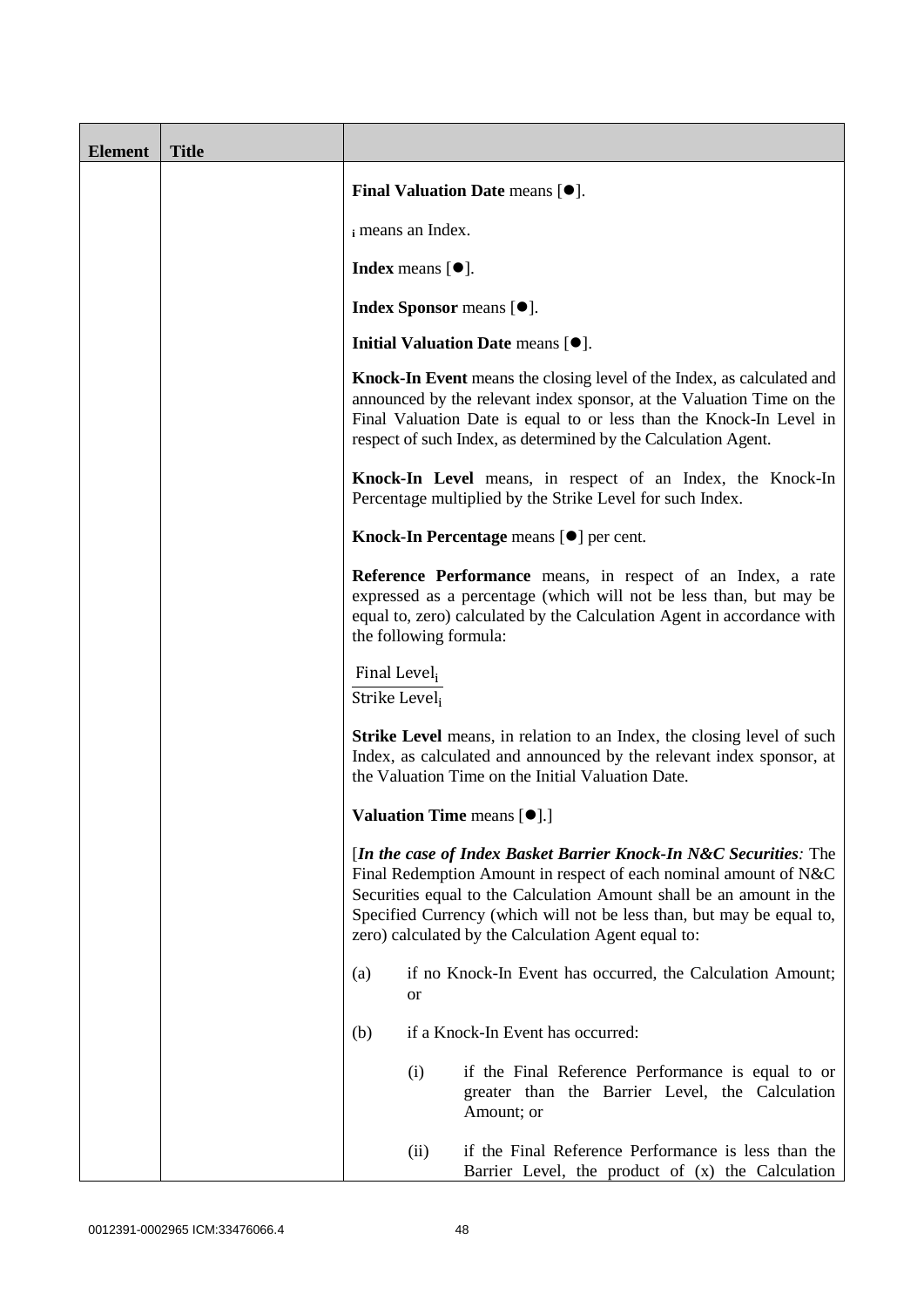| <b>Element</b> | <b>Title</b> |                                                                                                                                                                                                                                                                                         |
|----------------|--------------|-----------------------------------------------------------------------------------------------------------------------------------------------------------------------------------------------------------------------------------------------------------------------------------------|
|                |              | Amount and (y) the Final Reference Performance.                                                                                                                                                                                                                                         |
|                |              | Where:                                                                                                                                                                                                                                                                                  |
|                |              | <b>Barrier Level</b> means [ $\bullet$ ] per cent.                                                                                                                                                                                                                                      |
|                |              | Final Reference Performance means a percentage determined by the<br>Calculation Agent equal to the Reference Performance of the Index<br>with the lowest Reference Performance.                                                                                                         |
|                |              | Final Level means, in respect of an Index, an amount equal to the<br>closing level of such Index, as calculated and announced by the<br>relevant index sponsor, at the Valuation Time on the Final Valuation<br>Date.                                                                   |
|                |              | <b>Final Valuation Date means <math>[•]</math>.</b>                                                                                                                                                                                                                                     |
|                |              | i means an Index.                                                                                                                                                                                                                                                                       |
|                |              | <b>Index</b> means $[•]$ .                                                                                                                                                                                                                                                              |
|                |              | Index Sponsor means [ $\bullet$ ].                                                                                                                                                                                                                                                      |
|                |              | Initial Valuation Date means [ $\bullet$ ].                                                                                                                                                                                                                                             |
|                |              | Knock-In Event means the closing level of any Index, as calculated<br>and announced by the relevant index sponsor at the Valuation Time on<br>the Final Valuation Date is equal to or less than the Knock-In Level in<br>respect of such Index, as determined by the Calculation Agent. |
|                |              | Knock-In Level means, in respect of an Index, the Knock-In<br>Percentage multiplied by the Strike Level for such Index.                                                                                                                                                                 |
|                |              | Knock-In Percentage means $[\bullet]$ per cent.                                                                                                                                                                                                                                         |
|                |              | Reference Performance means, in respect of an Index, a rate<br>expressed as a percentage (which will not be less than, but may be<br>equal to, zero) calculated by the Calculation Agent in accordance with<br>the following formula:                                                   |
|                |              | Final Level <sub>i</sub><br>Strike Level;                                                                                                                                                                                                                                               |
|                |              | <b>Strike Level</b> means, in relation to an Index, the closing level of such<br>Index, as calculated and announced by the relevant index sponsor, at<br>the Valuation Time on the Initial Valuation Date.                                                                              |
|                |              | <b>Valuation Time means [<math>\bullet</math>].]</b>                                                                                                                                                                                                                                    |
|                |              | [In the case of Index Basket Bonus Barrier Knock-In N&C<br>Securities: The Final Redemption Amount in respect of each nominal<br>amount of N&C Securities equal to the Calculation Amount shall be<br>an amount in the Specified Currency (which will not be less than, but             |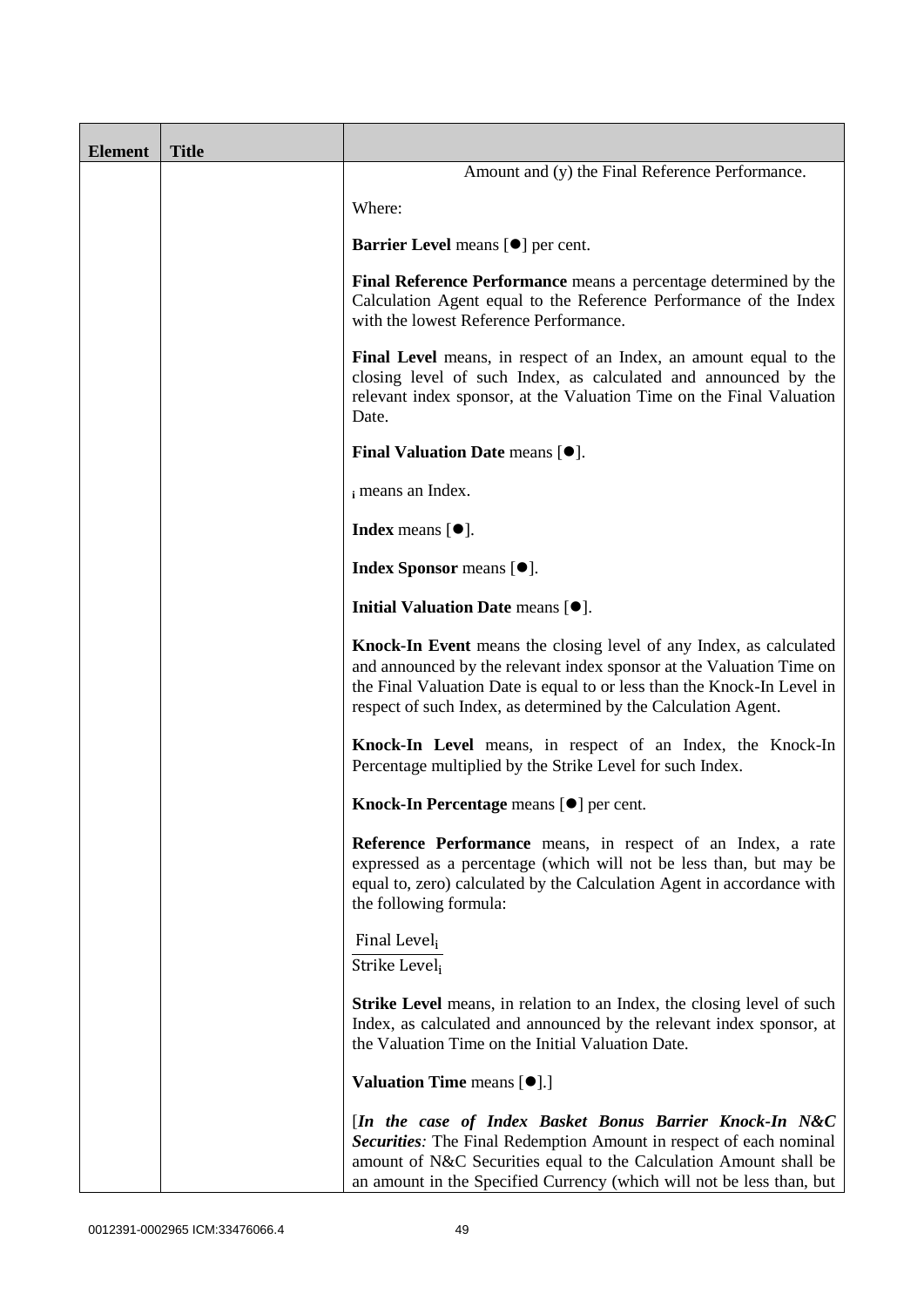| <b>Element</b> | <b>Title</b> |                               |                                  |                                                                                                                                                                                                              |
|----------------|--------------|-------------------------------|----------------------------------|--------------------------------------------------------------------------------------------------------------------------------------------------------------------------------------------------------------|
|                |              |                               |                                  | may be equal to, zero) calculated by the Calculation Agent equal to:                                                                                                                                         |
|                |              | (a)                           |                                  | if no Knock-In Event has occurred, the product of (i) the<br>Calculation Amount and (ii) 100 per cent. plus the<br>Participation Rate; or                                                                    |
|                |              | (b)                           |                                  | if a Knock-In Event has occurred:                                                                                                                                                                            |
|                |              |                               | (i)                              | if the Final Reference Performance is equal to or<br>greater than the Barrier Level, the Calculation<br>Amount; or                                                                                           |
|                |              |                               | (ii)                             | if the Final Reference Performance is less than the<br>Barrier Level, the product of (x) the Calculation<br>Amount and (y) the Final Reference Performance.                                                  |
|                |              | Where:                        |                                  |                                                                                                                                                                                                              |
|                |              |                               |                                  | <b>Barrier Level</b> means [ $\bullet$ ] per cent.                                                                                                                                                           |
|                |              |                               |                                  | Final Reference Performance means a percentage determined by the<br>Calculation Agent equal to the Reference Performance of the Index<br>with the lowest Reference Performance.                              |
|                |              | Date.                         |                                  | Final Level means, in respect of an Index, an amount equal to the<br>closing level of such Index, as calculated and announced by the<br>relevant index sponsor, at the Valuation Time on the Final Valuation |
|                |              |                               |                                  | <b>Final Valuation Date means <math>[•]</math>.</b>                                                                                                                                                          |
|                |              |                               | i means an Index.                |                                                                                                                                                                                                              |
|                |              |                               | <b>Index</b> means $[\bullet]$ . |                                                                                                                                                                                                              |
|                |              |                               |                                  | Initial Valuation Date means [ $\bullet$ ].                                                                                                                                                                  |
|                |              |                               | the Knock-In Level.              | Knock-In Event means the Final Reference Performance is less than                                                                                                                                            |
|                |              |                               |                                  | Knock-In Level means [ $\bullet$ ] per cent.                                                                                                                                                                 |
|                |              |                               |                                  | Participation Rate means [ $\bullet$ ] per cent.                                                                                                                                                             |
|                |              |                               | the following formula:           | Reference Performance means, in respect of an Index, a rate<br>expressed as a percentage (which will not be less than, but may be<br>equal to, zero) calculated by the Calculation Agent in accordance with  |
|                |              | Final Level,<br>Strike Level; |                                  |                                                                                                                                                                                                              |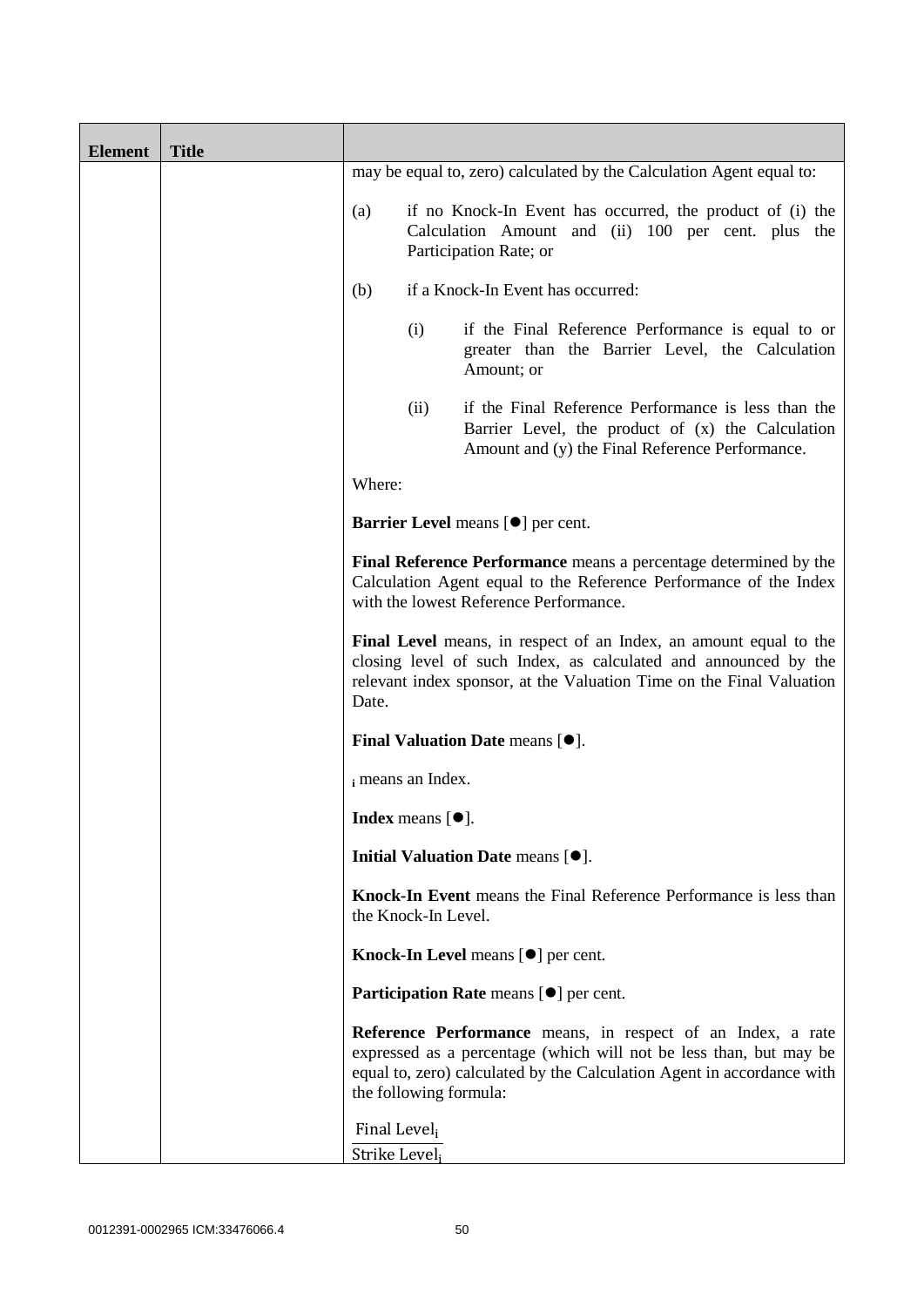| <b>Element</b> | <b>Title</b> |                                                                                                                                                                                                                                                                                                                                                                                                                                                                                                                                                                                                                                                              |
|----------------|--------------|--------------------------------------------------------------------------------------------------------------------------------------------------------------------------------------------------------------------------------------------------------------------------------------------------------------------------------------------------------------------------------------------------------------------------------------------------------------------------------------------------------------------------------------------------------------------------------------------------------------------------------------------------------------|
|                |              | <b>Strike Level</b> means, in relation to an Index, the closing level of such<br>Index, as calculated and announced by the relevant index sponsor, at<br>the Valuation Time on the Initial Valuation Date.                                                                                                                                                                                                                                                                                                                                                                                                                                                   |
|                |              | <b>Valuation Time means [O].]</b>                                                                                                                                                                                                                                                                                                                                                                                                                                                                                                                                                                                                                            |
|                |              | [In the case of Equity Basket Autocall N&C Securities: Unless the<br>N&C Securities have been previously redeemed or cancelled, if on<br>any Observation Date an Autocall Event occurs the Issuer will, on<br>giving notice to Securityholders, redeem all, but not some only, of the<br>Securities, each nominal amount of the Securities equal to the<br>Calculation Amount being redeemed on the Early Redemption Date at<br>the Early Redemption Amount specified below [If the Securities are<br>interest bearing and not Conditional Interest N&C Securities, insert,<br>together with interest accrued to (but excluding) the date of<br>redemption]. |
|                |              | Where:                                                                                                                                                                                                                                                                                                                                                                                                                                                                                                                                                                                                                                                       |
|                |              | <b>Autocall Event</b> means the Autocall Reference Performance in respect<br>of an Observation Date (the Relevant Observation Date) is equal to<br>or greater than the Autocall Level in respect of such Observation Date.                                                                                                                                                                                                                                                                                                                                                                                                                                   |
|                |              | <b>Autocall Level</b> means [specify % for each Observation Date].                                                                                                                                                                                                                                                                                                                                                                                                                                                                                                                                                                                           |
|                |              | <b>Autocall Rate</b> means [specify % for each Observation Date].                                                                                                                                                                                                                                                                                                                                                                                                                                                                                                                                                                                            |
|                |              | Autocall Reference Performance means, in respect of an<br>Observation Date, a percentage determined by the Calculation Agent<br>equal to the Reference Performance of the Share with the lowest<br>Reference Performance in respect of such Observation Date.                                                                                                                                                                                                                                                                                                                                                                                                |
|                |              | Early Redemption Amount means, in respect of each nominal<br>amount of the N&C Securities equal to the Calculation Amount, an<br>amount in the Specified Currency (which will not be less than, but<br>may be equal to, zero) calculated by the Calculation Agent equal to [in<br>the case of a Fixed Autocall N&C Security: the Calculation Amount]<br>[in the case of an Uplift Autocall N&C Security: the product of (i) the<br>Calculation Amount and (ii) 100 per cent. plus the Autocall Rate in<br>respect of the Relevant Observation Date].                                                                                                         |
|                |              | Early Redemption Date means the day falling the Number of<br>Autocall Business Days immediately succeeding the Relevant<br>Observation Date.                                                                                                                                                                                                                                                                                                                                                                                                                                                                                                                 |
|                |              | i means a Share.                                                                                                                                                                                                                                                                                                                                                                                                                                                                                                                                                                                                                                             |
|                |              | Initial Valuation Date means [ $\bullet$ ].                                                                                                                                                                                                                                                                                                                                                                                                                                                                                                                                                                                                                  |
|                |              | o means an Observation Date.                                                                                                                                                                                                                                                                                                                                                                                                                                                                                                                                                                                                                                 |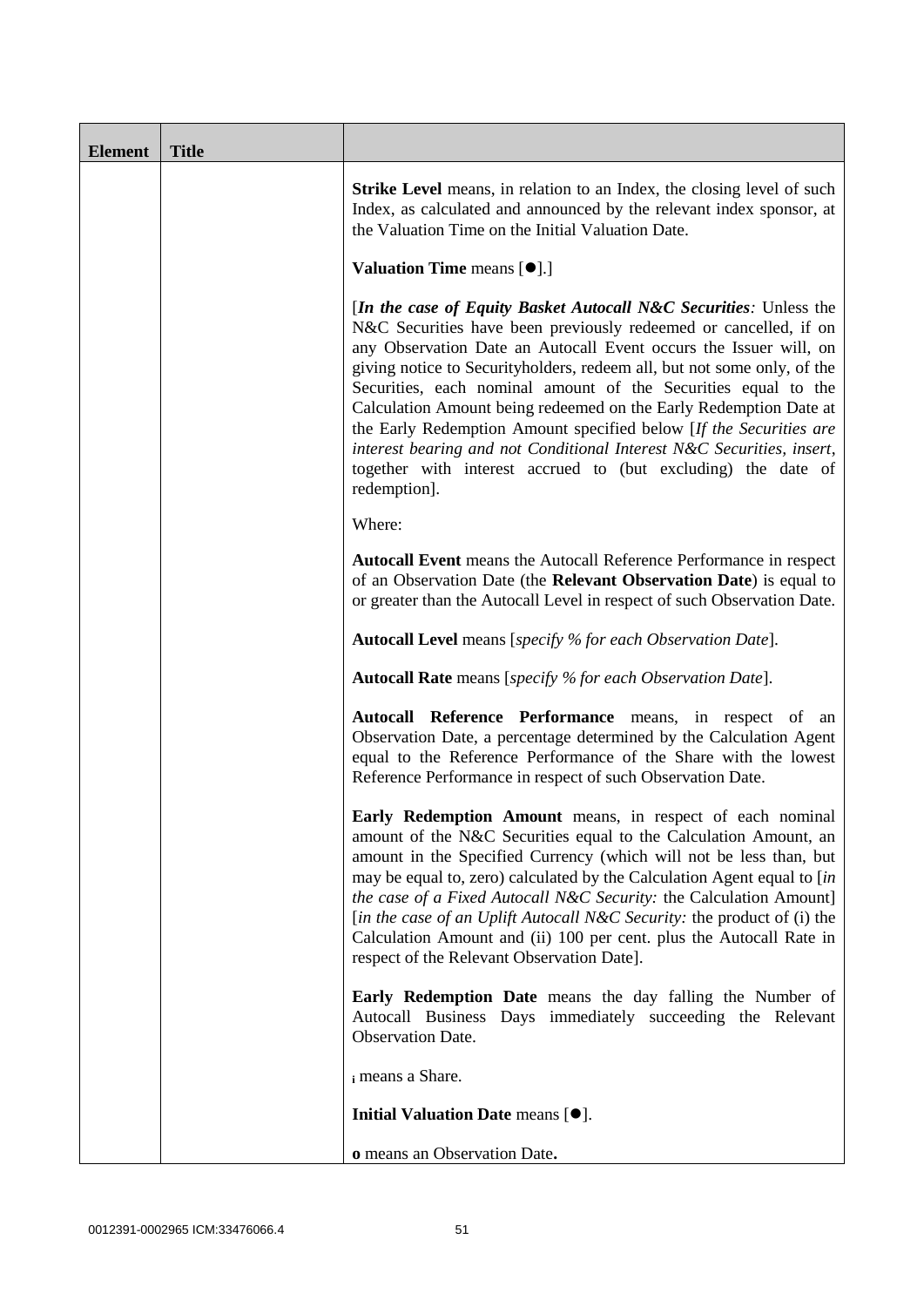| <b>Element</b> | <b>Title</b> |                                                                                                                                                                                                                                                                                                                                                                                                                                                                                                                                                                                                                                                                 |
|----------------|--------------|-----------------------------------------------------------------------------------------------------------------------------------------------------------------------------------------------------------------------------------------------------------------------------------------------------------------------------------------------------------------------------------------------------------------------------------------------------------------------------------------------------------------------------------------------------------------------------------------------------------------------------------------------------------------|
|                |              | <b>Observation Date means <math>[•]</math>.</b>                                                                                                                                                                                                                                                                                                                                                                                                                                                                                                                                                                                                                 |
|                |              | <b>Observation Price</b> means, in respect of an Observation Date and a<br>Share, an amount equal to the price per share in respect of such Share<br>quoted on the applicable exchange at the Valuation Time on such<br>Observation Date.                                                                                                                                                                                                                                                                                                                                                                                                                       |
|                |              | Number of Autocall Business Days means [ $\bullet$ ].                                                                                                                                                                                                                                                                                                                                                                                                                                                                                                                                                                                                           |
|                |              | Reference Performance means, in respect of an Observation Date<br>and a Share, a rate expressed as a percentage (which will not be less<br>than, but may be equal to, zero) calculated by the Calculation Agent in<br>accordance with the following formula:                                                                                                                                                                                                                                                                                                                                                                                                    |
|                |              | Observation Level <sub>i.0</sub><br>Strike Level,                                                                                                                                                                                                                                                                                                                                                                                                                                                                                                                                                                                                               |
|                |              | <b>Share</b> means $[①]$ .                                                                                                                                                                                                                                                                                                                                                                                                                                                                                                                                                                                                                                      |
|                |              | <b>Strike Price</b> means, in relation to a Share, the price per share in<br>respect of such Share quoted on the applicable exchange at the<br>Valuation Time on the Initial Valuation Date.                                                                                                                                                                                                                                                                                                                                                                                                                                                                    |
|                |              | <b>Valuation Time means [<math>\bullet</math>].]</b>                                                                                                                                                                                                                                                                                                                                                                                                                                                                                                                                                                                                            |
|                |              | [In the case of Index Basket Autocall N&C Securities: Unless the N&C<br>Securities have been previously redeemed or cancelled, if on any<br>Observation Date an Autocall Event occurs the Issuer will, on giving<br>notice to Securityholders, redeem all, but not some only, of the N&C<br>Securities, each nominal amount of N&C Securities equal to the<br>Calculation Amount being redeemed on the Early Redemption Date at<br>the Early Redemption Amount specified below[If the Securities are<br>interest bearing and not Conditional Interest N&C Securities, insert:,<br>together with interest accrued to (but excluding) the date of<br>redemption]. |
|                |              | Where:                                                                                                                                                                                                                                                                                                                                                                                                                                                                                                                                                                                                                                                          |
|                |              | Autocall Event means the Autocall Reference Performance in respect<br>of an Observation Date (the Relevant Observation Date) is equal to<br>or greater than the Autocall Level in respect of such Observation Date.                                                                                                                                                                                                                                                                                                                                                                                                                                             |
|                |              | Autocall Level means [specify % for each Observation Date].                                                                                                                                                                                                                                                                                                                                                                                                                                                                                                                                                                                                     |
|                |              | <b>Autocall Rate</b> means [specify % for each Observation Date].                                                                                                                                                                                                                                                                                                                                                                                                                                                                                                                                                                                               |
|                |              | Autocall Reference Performance means, in respect of an<br>Observation Date, a percentage determined by the Calculation Agent<br>equal to the Reference Performance of the Index with the lowest<br>Reference Performance in respect of such Observation Date.                                                                                                                                                                                                                                                                                                                                                                                                   |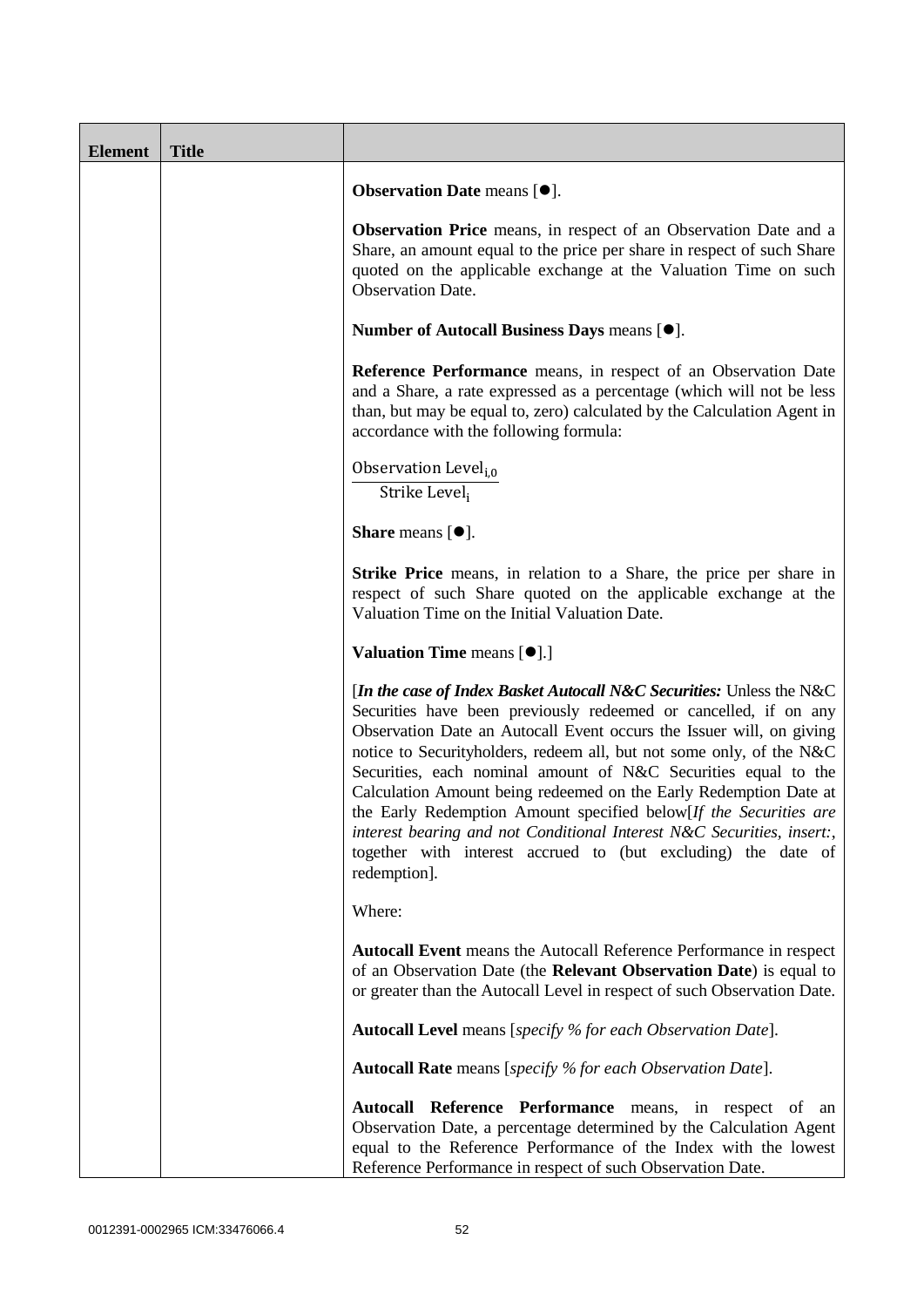| <b>Element</b> | <b>Title</b> |                                                                                                                                                                                                                                                                                                                                                                                                                                                                                                                                                       |
|----------------|--------------|-------------------------------------------------------------------------------------------------------------------------------------------------------------------------------------------------------------------------------------------------------------------------------------------------------------------------------------------------------------------------------------------------------------------------------------------------------------------------------------------------------------------------------------------------------|
|                |              | <b>Early Redemption Amount</b> means, in respect of each nominal<br>amount of Securities equal to the Calculation Amount, an amount in<br>the Specified Currency (which will not be less than, but may be equal<br>to, zero) calculated by the Calculation Agent equal to [in the case of $a$<br>Fixed Autocall N&C Security: the Calculation Amount] [in the case of<br>an Uplift Autocall N&C Security: the product of (i) the Calculation<br>Amount and (ii) 100 per cent. plus the Autocall Rate in respect of the<br>Relevant Observation Date]. |
|                |              | Early Redemption Date means the day falling the Number of<br>Autocall Business Days immediately succeeding the Relevant<br>Observation Date.                                                                                                                                                                                                                                                                                                                                                                                                          |
|                |              | i means an Index.                                                                                                                                                                                                                                                                                                                                                                                                                                                                                                                                     |
|                |              | <b>Index</b> means $\lceil \bullet \rceil$ .                                                                                                                                                                                                                                                                                                                                                                                                                                                                                                          |
|                |              | Initial Valuation Date means [ $\bullet$ ].                                                                                                                                                                                                                                                                                                                                                                                                                                                                                                           |
|                |              | o means an Observation Date.                                                                                                                                                                                                                                                                                                                                                                                                                                                                                                                          |
|                |              | <b>Observation Date means [<math>\bullet</math>].</b>                                                                                                                                                                                                                                                                                                                                                                                                                                                                                                 |
|                |              | Observation Level means, in respect of an Observation Date and an<br>Index, an amount equal to the closing level of such Index, as<br>calculated and announced by the relevant index sponsor, at the<br>Valuation Time on such Observation Date.                                                                                                                                                                                                                                                                                                      |
|                |              | Number of Autocall Business Days means [ $\bullet$ ].                                                                                                                                                                                                                                                                                                                                                                                                                                                                                                 |
|                |              | Reference Performance means, in respect of an Observation Date<br>and an Index, a rate expressed as a percentage (which will not be less<br>than, but may be equal to, zero) calculated by the Calculation Agent in<br>accordance with the following formula:                                                                                                                                                                                                                                                                                         |
|                |              | Observation Level <sub>i,0</sub><br>Strike Leveli                                                                                                                                                                                                                                                                                                                                                                                                                                                                                                     |
|                |              | <b>Strike Level</b> means, in relation to an Index, the closing level of such<br>Index, as calculated and announced by the relevant index sponsor, at<br>the Valuation Time on the Initial Valuation Date.                                                                                                                                                                                                                                                                                                                                            |
|                |              | <b>Valuation Time means [<math>\bullet</math>].]</b>                                                                                                                                                                                                                                                                                                                                                                                                                                                                                                  |
|                |              | [In the case of Zero Recovery Single Name Credit Linked N&C<br>Securities, insert: Subject to any prior purchase and cancellation or<br>early redemption and the occurrence of a Credit Event Determination<br>Date as described below, each Security will be redeemed by the Issuer<br>at [insert Calculation Amount], being its Final Redemption Amount<br>on the Maturity Date.                                                                                                                                                                    |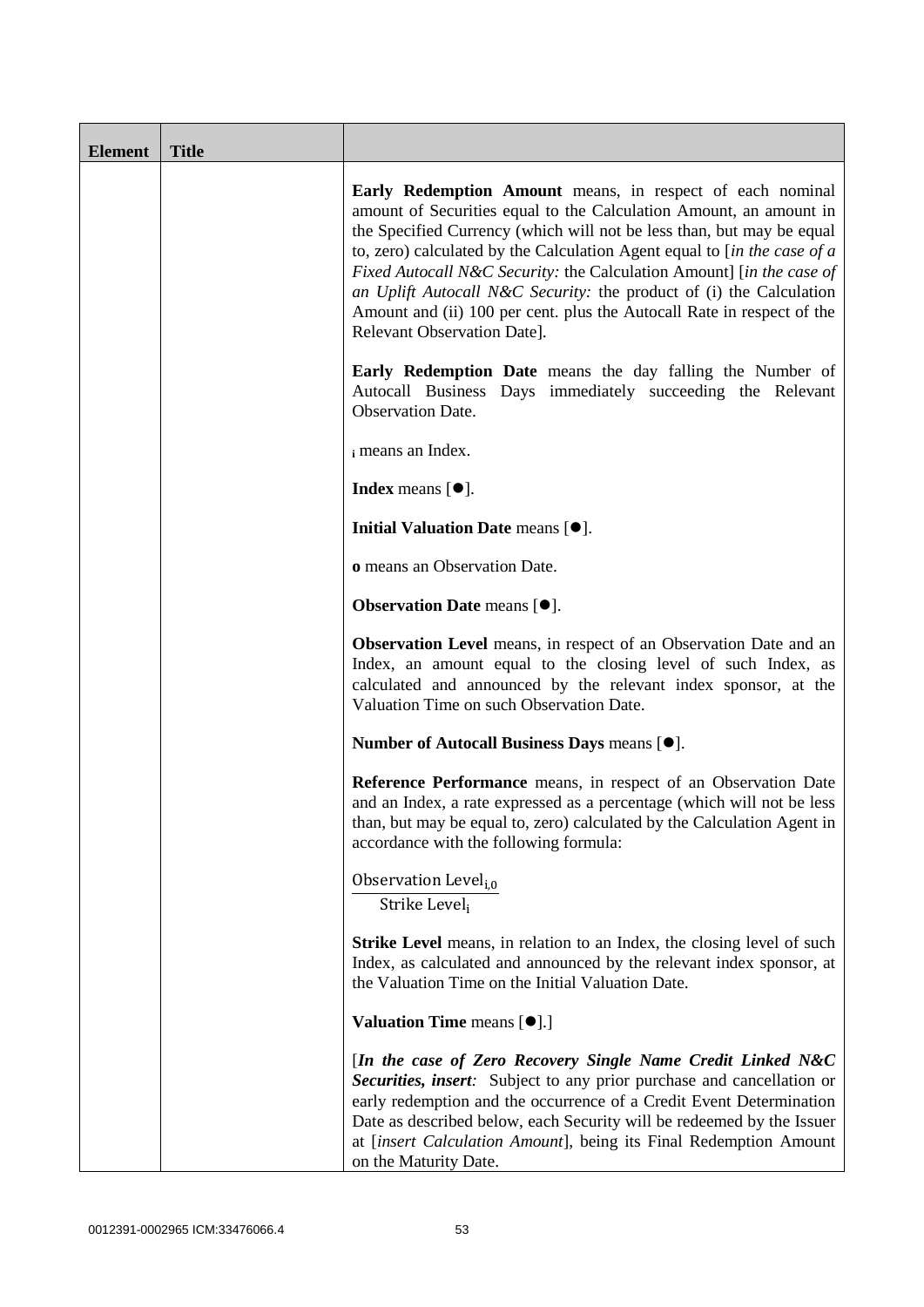| <b>Element</b> | <b>Title</b> |                                                                                                                                                                                                                                                                                                                                                                                                                                                                                                                                                                                            |
|----------------|--------------|--------------------------------------------------------------------------------------------------------------------------------------------------------------------------------------------------------------------------------------------------------------------------------------------------------------------------------------------------------------------------------------------------------------------------------------------------------------------------------------------------------------------------------------------------------------------------------------------|
|                |              | Discharge of the Issuer's obligations following a Credit Event                                                                                                                                                                                                                                                                                                                                                                                                                                                                                                                             |
|                |              | If a Credit Event (being a [bankruptcy[,]] [failure to pay[,]] [obligation<br>acceleration[,]] [obligation default[,]] [repudiation/moratorium[,]]<br>[governmental intervention[,]] [or] [restructuring] (include all that<br><i>apply</i> )), occurs in respect of the Reference Entity (being [specify<br><i>reference entity</i> ] or any successor(s)) (the Reference Entity), the<br>Calculation Agent may determine that a Credit Event Determination<br>Date has occurred.                                                                                                         |
|                |              | If a Credit Event Determination Date occurs, the Issuer shall give<br>notice to the holders, and, subject to any adjustment and any prior<br>redemption, the Issuer's obligations in respect of the N&C Securities<br>will be discharged on the Credit Event Redemption Date and no<br>redemption or other amounts shall be payable in respect of such<br>discharge and the Issuer will have no further liability or obligation in<br>respect of the N&C Securities.                                                                                                                       |
|                |              | If the Calculation Agent determines that a Credit Event Determination<br>Date has occurred, [each Security shall cease to bear interest from<br>(and including) the Coupon Payment Date immediately preceding, or<br>if the Credit Event Determination Date is a Coupon Payment Date,<br>coinciding with the Credit Event Determination Date, or if the Credit<br>Event Determination Date falls on or prior to the first Coupon<br>Payment Date, no interest shall accrue on the Securities] [each<br>Security shall cease to bear interest from the Credit Event<br>Determination Date]. |
|                |              | Where:                                                                                                                                                                                                                                                                                                                                                                                                                                                                                                                                                                                     |
|                |              | Credit Event Determination Date means the date in respect of<br>which a Credit Event is determined to have occurred for the purposes<br>of the Securities.                                                                                                                                                                                                                                                                                                                                                                                                                                 |
|                |              | <b>Credit Event Redemption Date</b> means the day falling [specify] [ten]<br>business days following the latest of (i) the Credit Event<br>Determination Date and (ii) the date when the Credit Event Notice is<br>delivered.                                                                                                                                                                                                                                                                                                                                                              |
|                |              | [If Restructuring is a Credit Event and either Restructuring Maturity<br>Limitation and Fully Transferable Obligation, Modified Restructuring<br>Maturity Limitation and Conditionally Transferable Obligation, Mod<br>R or Mod Mod R applies, insert:                                                                                                                                                                                                                                                                                                                                     |
|                |              | Partial Reduction on Restructuring Credit Event                                                                                                                                                                                                                                                                                                                                                                                                                                                                                                                                            |
|                |              | If the type of Credit Event is a Restructuring, the Calculation Agent<br>may choose not to discharge the Issuer's obligations in respect of the<br>full nominal amount of the N&C Securities but may instead determine<br>that the Issuer's obligations shall be discharged in respect of a portion<br>of such nominal amount (the Partial Discharge Amount) only and,                                                                                                                                                                                                                     |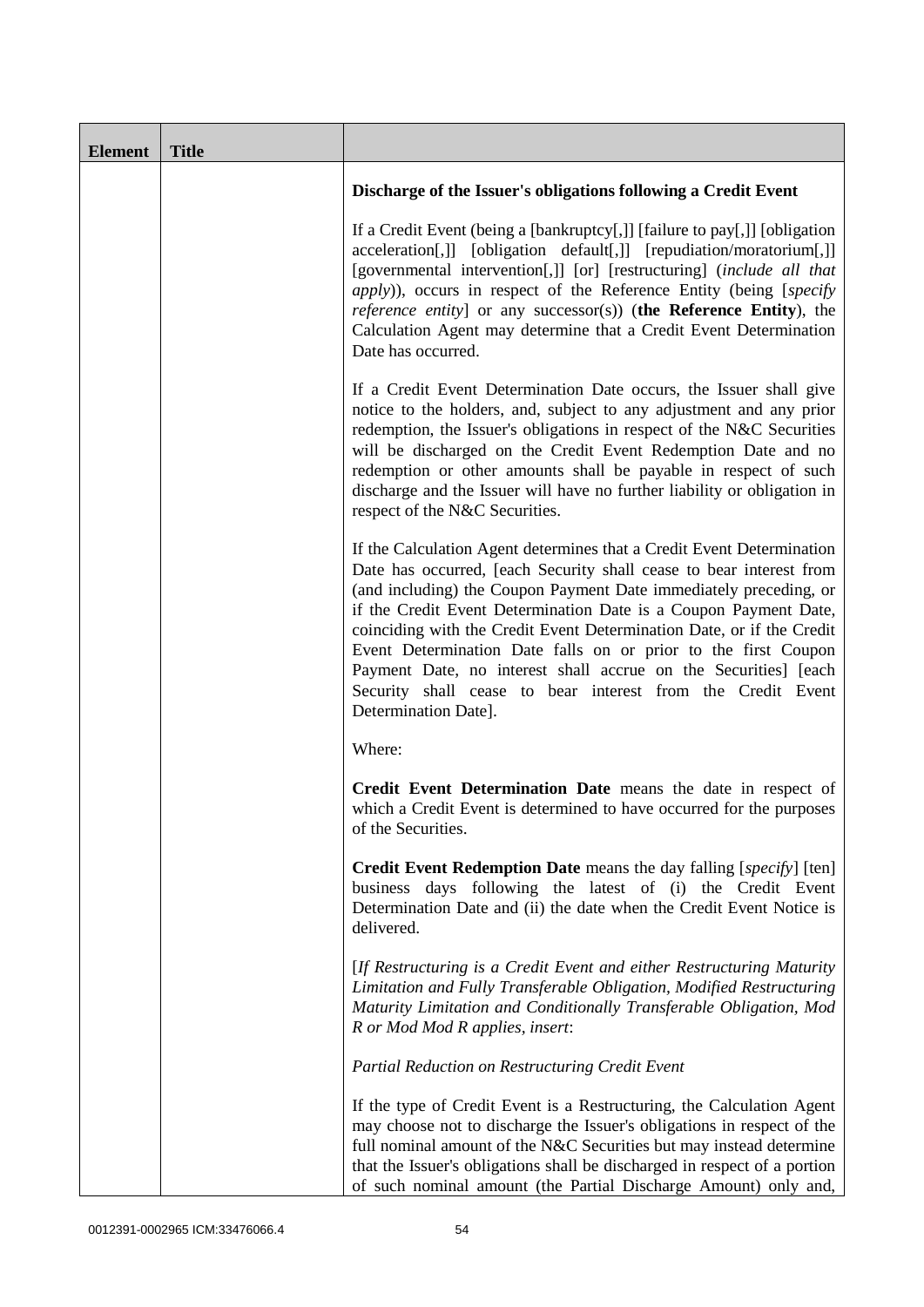| <b>Element</b> | <b>Title</b> |                                                                                                                                                                                                                                                                                                                                                                                                                                                                                                                                                                                                                                                                                                                                                                                                                                                                                                                                                            |
|----------------|--------------|------------------------------------------------------------------------------------------------------------------------------------------------------------------------------------------------------------------------------------------------------------------------------------------------------------------------------------------------------------------------------------------------------------------------------------------------------------------------------------------------------------------------------------------------------------------------------------------------------------------------------------------------------------------------------------------------------------------------------------------------------------------------------------------------------------------------------------------------------------------------------------------------------------------------------------------------------------|
|                |              | subject to the occurrence of further Credit Events, leave the remaining<br>portion of the nominal amount of the N&C Securities outstanding (in<br>which case the terms and conditions of the Securities shall continue to<br>apply to such outstanding portion of the nominal amount).]]                                                                                                                                                                                                                                                                                                                                                                                                                                                                                                                                                                                                                                                                   |
|                |              | [In the case of Zero Recovery Basket Credit Linked N&C Securities,<br>insert: The Final Redemption Amount in respect of each nominal<br>amount of Securities equal to the Calculation Amount shall be an<br>amount in the Specified Currency equal to the Outstanding Nominal<br>Amount as of the Maturity Date. For the avoidance of doubt if the<br>Outstanding Nominal Amount as of the Maturity Date is zero, no<br>amounts will be payable on the Maturity Date.                                                                                                                                                                                                                                                                                                                                                                                                                                                                                      |
|                |              | The Outstanding Nominal Amount is the Calculation Amount,<br>subject to reduction in accordance with the following paragraph.                                                                                                                                                                                                                                                                                                                                                                                                                                                                                                                                                                                                                                                                                                                                                                                                                              |
|                |              | If [Insert if Annex 7 applies: Conditions to Settlement are<br>satisfied][Insert if Annex 15 applies: a Credit Event Determination<br>Date occurs] with respect to a Reference Entity, the Calculation Agent<br>will thereupon reduce the Outstanding Nominal Amount by an amount<br>equal to the Credit Event Reduction Amount in respect of such<br>Reference Entity, subject to the effective date of such reduction being<br>adjusted or such reduction being reversed in certain circumstances.                                                                                                                                                                                                                                                                                                                                                                                                                                                       |
|                |              | If the Outstanding Nominal Amount is equal to zero, the Issuer's<br>obligations in respect of the Securities will be discharged and the<br>Issuer will have no further liability in respect thereof.                                                                                                                                                                                                                                                                                                                                                                                                                                                                                                                                                                                                                                                                                                                                                       |
|                |              | Where:                                                                                                                                                                                                                                                                                                                                                                                                                                                                                                                                                                                                                                                                                                                                                                                                                                                                                                                                                     |
|                |              | [ <i>Insert if Annex 7 applies:</i> Conditions to Settlement means [(a)] the<br>occurrence of a Credit Event Determination Date except where such is<br>reversed [and (b) either (i) the delivery by the Calculation Agent to<br>the Issuer of a notice of publicly available information confirming the<br>occurrence of the Credit Event that is effective during one of the<br>periods specified in paragraph (a) of the definition of Credit Event<br>Determination Date or (ii) the public announcement by the<br>International Swaps and Derivatives Association, Inc. (ISDA) on or<br>prior to the last day of a prescribed period that the relevant Credit<br>Derivatives Determinations Committee established by ISDA has<br>resolved that an event that constitutes a Credit Event has occurred<br>with respect to the relevant Reference Entity or obligation thereof]<br>[Include if Notice of Publicly Available Information is applicable].] |
|                |              | Credit Event Determination Date means the date in respect of<br>which a Credit Event is determined to have occurred for the purposes<br>of the Securities.                                                                                                                                                                                                                                                                                                                                                                                                                                                                                                                                                                                                                                                                                                                                                                                                 |
|                |              | Credit Event Reduction Amount means, in respect of a Reference<br>Entity, the product of (a) the Calculation Amount and (b) the<br>Weighting in respect of such Reference Entity.                                                                                                                                                                                                                                                                                                                                                                                                                                                                                                                                                                                                                                                                                                                                                                          |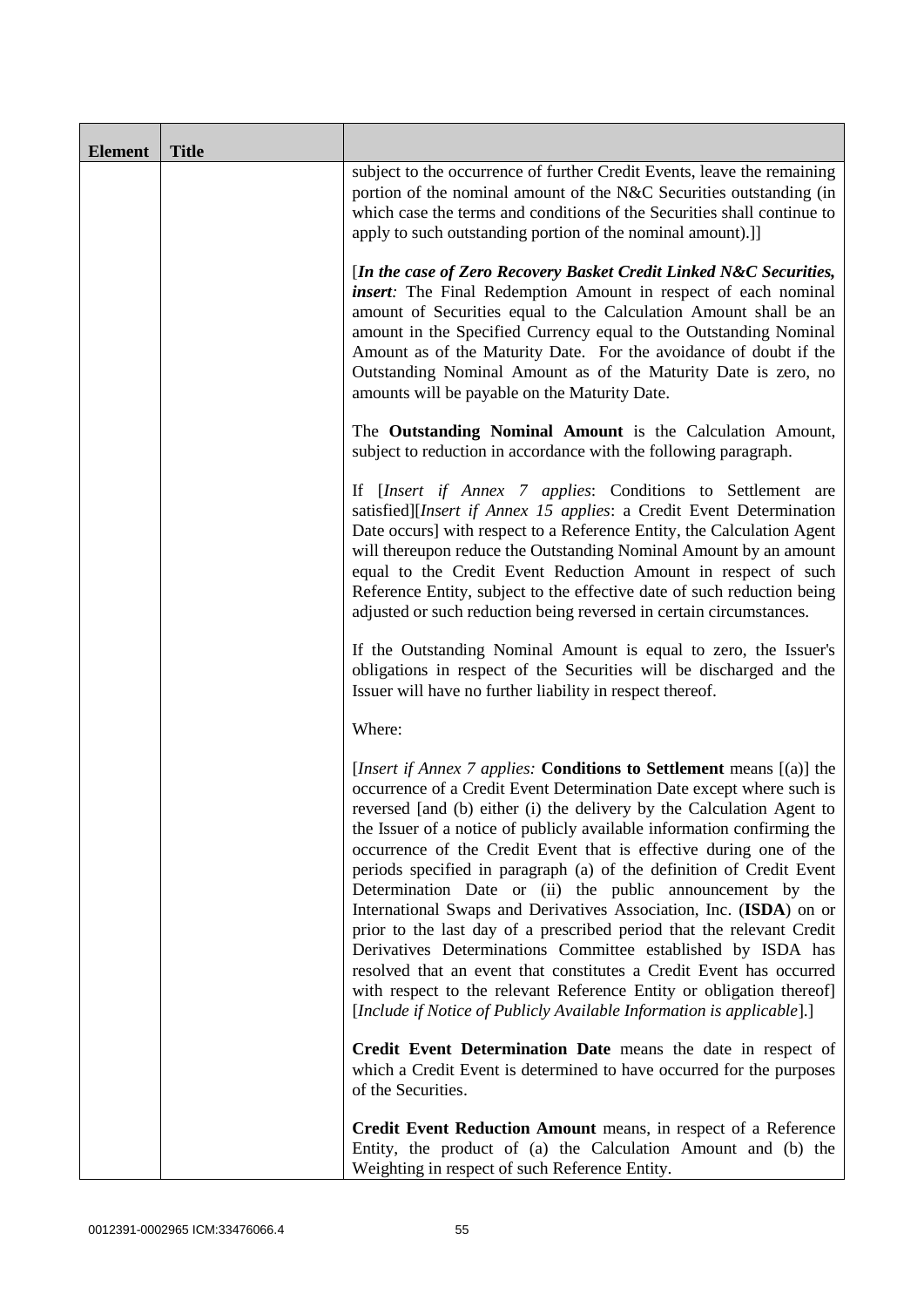| <b>Element</b> | <b>Title</b> |                                                                                                                                                                                                                                                                                                                                                                                                                                                                                                                                                                                                                                                                                                                                                                                                    |
|----------------|--------------|----------------------------------------------------------------------------------------------------------------------------------------------------------------------------------------------------------------------------------------------------------------------------------------------------------------------------------------------------------------------------------------------------------------------------------------------------------------------------------------------------------------------------------------------------------------------------------------------------------------------------------------------------------------------------------------------------------------------------------------------------------------------------------------------------|
|                |              | Credit Event means each of the Credit Events listed in the relevant<br>Physical Settlement Matrix in respect of each of the Reference<br>Entities.                                                                                                                                                                                                                                                                                                                                                                                                                                                                                                                                                                                                                                                 |
|                |              | [Index means $[\bullet]$ .]                                                                                                                                                                                                                                                                                                                                                                                                                                                                                                                                                                                                                                                                                                                                                                        |
|                |              | Reference Entities and relevant Weighting Percentages means [ $\bullet$ ].                                                                                                                                                                                                                                                                                                                                                                                                                                                                                                                                                                                                                                                                                                                         |
|                |              | Weighting means, with respect to a Reference Entity, (a) the<br>Weighting Percentage for such Reference Entity or, if prior to [Insert<br>if Annex 7 applies: the satisfaction of Conditions to Settlement with<br>respect to such Reference Entity] [Insert if Annex 15 applies: the<br>occurrence of a Credit Event Determination Date with respect to such<br>Reference Entity], such Reference Entity is a successor to another<br>Reference Entity, (b) the sum of $(x)$ the Weighting Percentage for<br>such Reference Entity and (y) the Weighting Percentage for each<br>Reference Entity in respect of which such Reference Entity is a<br>successor. If a Reference Entity has more than one successor, its<br>Weighting Percentage will be pro-rated amongst each of the<br>successors. |
|                |              | [If Restructuring is a Credit Event and either Restructuring Maturity<br>Limitation and Fully Transferable Obligation, Modified Restructuring<br>Maturity Limitation and Conditionally Transferable Obligation, Mod<br>R or Mod Mod R applies, insert:                                                                                                                                                                                                                                                                                                                                                                                                                                                                                                                                             |
|                |              | Partial Reduction on Restructuring Credit Event                                                                                                                                                                                                                                                                                                                                                                                                                                                                                                                                                                                                                                                                                                                                                    |
|                |              | If the type of Credit Event is a Restructuring, the Calculation Agent<br>may choose not to reduce the Outstanding Nominal Amount by the<br>full Credit Event Reduction Amount in respect of the relevant<br>Reference Entity, but may choose to apply a reduction of part of the<br>relevant Credit Event Reduction Amount and, subject to the<br>occurrence of further Credit Events, leave the remaining Credit Event<br>Reduction Amount outstanding (in which case the terms and<br>conditions of the Securities shall continue to apply to such amount).]]                                                                                                                                                                                                                                    |
|                |              | [In the case of Auction to Cash Settled Credit Linked N&C<br>Securities, insert: Subject to any prior purchase and cancellation or<br>early redemption and the occurrence of a Credit Event Determination<br>Date as described below, each Security will be redeemed by the Issuer<br>at [insert Calculation Amount], being its Final Redemption Amount<br>on the Maturity Date.                                                                                                                                                                                                                                                                                                                                                                                                                   |
|                |              | <b>Redemption following a Credit Event</b>                                                                                                                                                                                                                                                                                                                                                                                                                                                                                                                                                                                                                                                                                                                                                         |
|                |              | If a Credit Event (being a [bankruptcy[,]] [failure to pay[,]] [obligation<br>acceleration[,]] [obligation default[,]] [repudiation/moratorium[,]]<br>[governmental intervention[,]] [or] [restructuring] (include all that<br>apply)), occurs in respect of the Reference Entity (being [specify<br>reference entity] or any successor(s)) (the Reference Entity), the                                                                                                                                                                                                                                                                                                                                                                                                                            |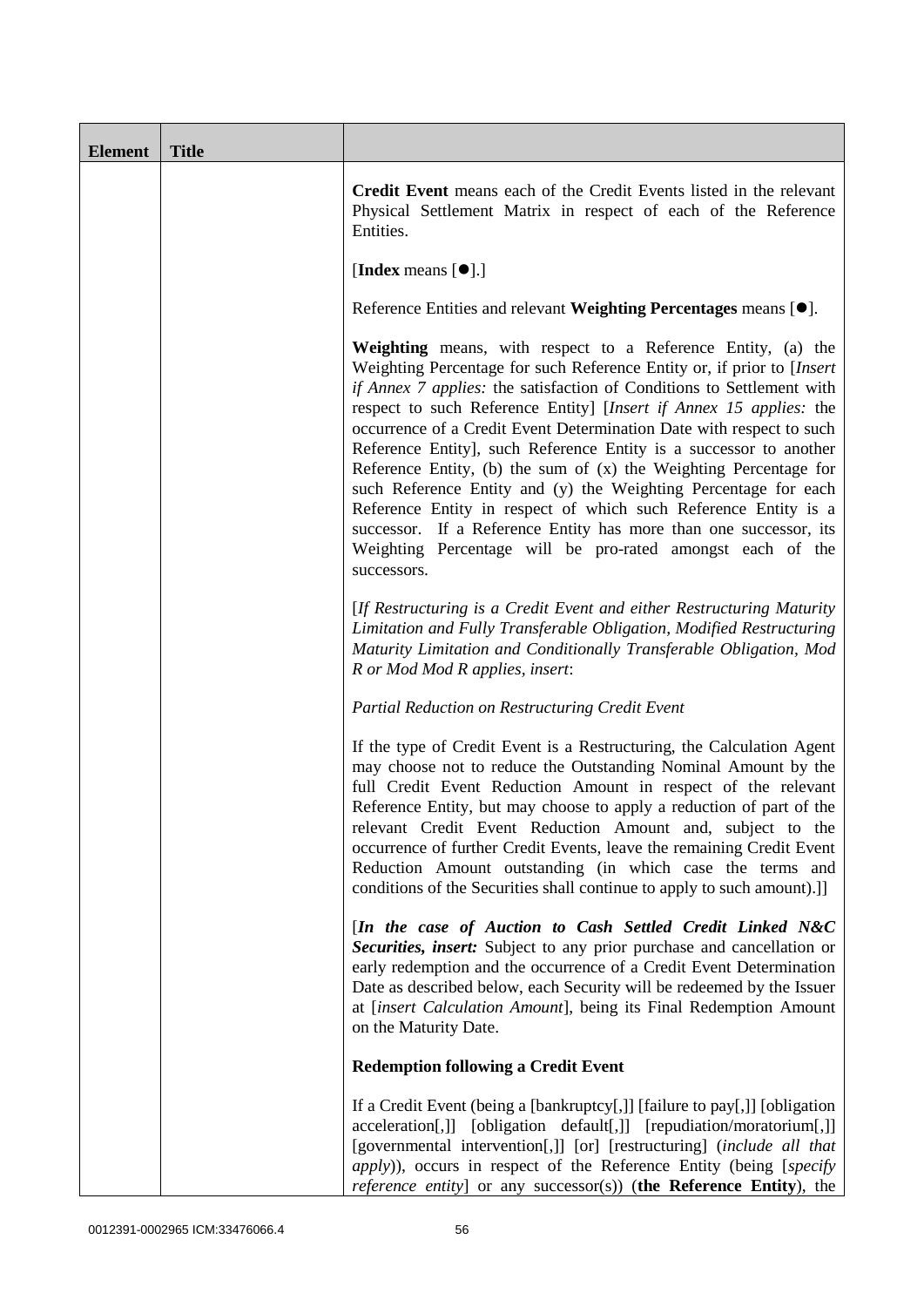| <b>Element</b> | <b>Title</b> |                                                                                                                                                                                                                                                                                                                                                                                                                                                                                                                                                                                            |
|----------------|--------------|--------------------------------------------------------------------------------------------------------------------------------------------------------------------------------------------------------------------------------------------------------------------------------------------------------------------------------------------------------------------------------------------------------------------------------------------------------------------------------------------------------------------------------------------------------------------------------------------|
|                |              | Calculation Agent may determine that a Credit Event Determination<br>Date has occurred.                                                                                                                                                                                                                                                                                                                                                                                                                                                                                                    |
|                |              | If a Credit Event Determination Date occurs, the Issuer shall give<br>notice to the holders, and, subject to any adjustment and any prior<br>redemption, redeem all but not some only of the Securities and pay in<br>respect of each Security the Credit Event Redemption Amount on the<br>Credit Event Redemption Date.                                                                                                                                                                                                                                                                  |
|                |              | If the Calculation Agent determines that a Credit Event Determination<br>Date has occurred, [each Security shall cease to bear interest from<br>(and including) the Coupon Payment Date immediately preceding, or<br>if the Credit Event Determination Date is a Coupon Payment Date,<br>coinciding with the Credit Event Determination Date, or if the Credit<br>Event Determination Date falls on or prior to the first Coupon<br>Payment Date, no interest shall accrue on the Securities] [each<br>Security shall cease to bear interest from the Credit Event<br>Determination Date]. |
|                |              | Where:                                                                                                                                                                                                                                                                                                                                                                                                                                                                                                                                                                                     |
|                |              | Auction Final Price means the recovery amount (expressed as a<br>percentage) determined by the Calculation Agent by reference to the<br>price determined for obligations of the relevant Reference Entity by<br>the relevant auction procedure.                                                                                                                                                                                                                                                                                                                                            |
|                |              | Auction Settlement Date means the date for settlement of the auction<br>procedure pursuant to which the Auction Final Price is determined.                                                                                                                                                                                                                                                                                                                                                                                                                                                 |
|                |              | Credit Event Determination Date means the date in respect of<br>which a Credit Event is determined to have occurred for the purposes<br>of the Securities.                                                                                                                                                                                                                                                                                                                                                                                                                                 |
|                |              | <b>Credit Event Redemption Date</b> means [the later of $  \cdot  $ [(a) [<br>business days following the latest of [the date falling [<br>] business<br>days following the latest of ] [(i) the Auction Settlement Date or the<br>date on which the Final Price is determined if applicable and (ii) the<br>Credit Event Determination Date] [and (b) the Scheduled Maturity<br>Date].                                                                                                                                                                                                    |
|                |              | Credit Event Redemption Amount means: [[specify] per Calculation<br>Amount] / [an amount calculated by the Calculation Agent equal to (A<br>$\times$ B) [-C], where                                                                                                                                                                                                                                                                                                                                                                                                                        |
|                |              | A is the Calculation Amount; [and]                                                                                                                                                                                                                                                                                                                                                                                                                                                                                                                                                         |
|                |              | <b>B</b> is the Auction Final Price or, if the Auction Final Price is not to be<br>determined following the occurrence of certain events, the Final Price;<br>[and                                                                                                                                                                                                                                                                                                                                                                                                                         |
|                |              | <b>C</b> is relevant unwind costs].]]                                                                                                                                                                                                                                                                                                                                                                                                                                                                                                                                                      |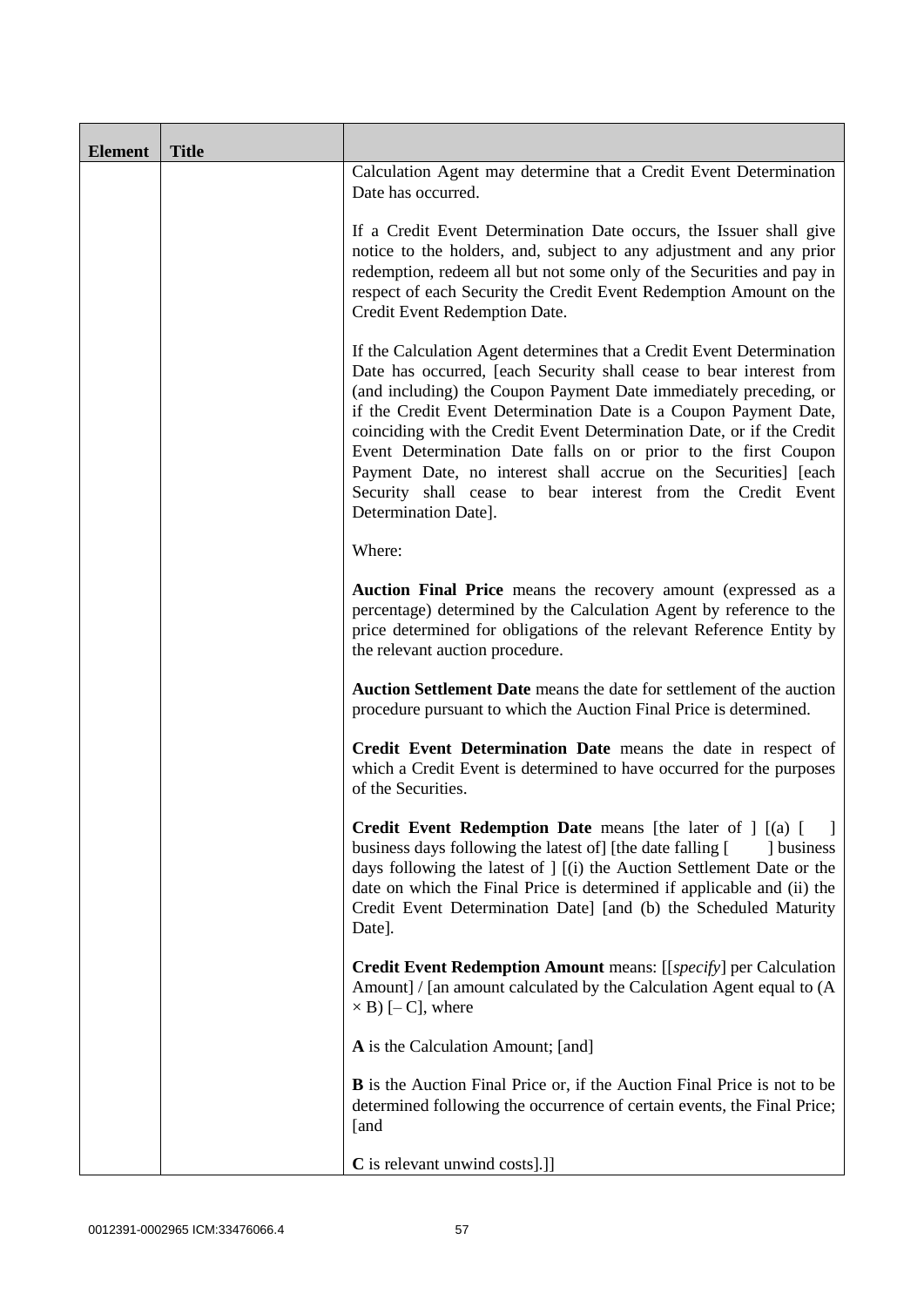| <b>Element</b> | <b>Title</b> |                                                                                                                                                                                                                                                                                                                                                                                                                                                                                                                                                                                                                                                                                                                                                                                                                          |
|----------------|--------------|--------------------------------------------------------------------------------------------------------------------------------------------------------------------------------------------------------------------------------------------------------------------------------------------------------------------------------------------------------------------------------------------------------------------------------------------------------------------------------------------------------------------------------------------------------------------------------------------------------------------------------------------------------------------------------------------------------------------------------------------------------------------------------------------------------------------------|
|                |              | The Credit Event Redemption Amount shall not be less than zero.]]                                                                                                                                                                                                                                                                                                                                                                                                                                                                                                                                                                                                                                                                                                                                                        |
|                |              | Final Price means the recovery amount (expressed as a percentage)<br>determined by the Calculation Agent in respect of obligations of the<br>relevant Reference Entity.                                                                                                                                                                                                                                                                                                                                                                                                                                                                                                                                                                                                                                                  |
|                |              | [If Restructuring is a Credit Event, insert:                                                                                                                                                                                                                                                                                                                                                                                                                                                                                                                                                                                                                                                                                                                                                                             |
|                |              | Partial reduction on restructuring credit event                                                                                                                                                                                                                                                                                                                                                                                                                                                                                                                                                                                                                                                                                                                                                                          |
|                |              | If the type of credit event is a restructuring, the Calculation Agent<br>may choose not to redeem the Securities in full, but may choose to<br>pay a partial Credit Event Redemption Amount and, subject to the<br>occurrence of further credit events, the terms and conditions of the<br>Securities shall continue to apply.]                                                                                                                                                                                                                                                                                                                                                                                                                                                                                          |
|                |              | [In the case of Tranched Zero Recovery Credit Linked N&C<br>Securities, insert: The Final Redemption Amount in respect of each<br>nominal amount of Securities equal to the Calculation Amount shall<br>be an amount in the Specified Currency equal to the Outstanding<br>Nominal Amount as of the Maturity Date. For the avoidance of doubt<br>if the Outstanding Nominal Amount as of the Maturity Date is zero,<br>no amounts will be payable on the Maturity Date. On and from any<br>date on which the Outstanding Nominal Amount is reduced as<br>provided below, interest will be calculated on the Outstanding<br>Nominal Amount immediately prior to the relevant interest payment<br>date. If the Outstanding Nominal Amount is reduced to zero no<br>further interest will be payable on the N&C Securities. |
|                |              | The Outstanding Nominal Amount is the Calculation Amount,<br>subject to reduction in accordance with the following paragraph.                                                                                                                                                                                                                                                                                                                                                                                                                                                                                                                                                                                                                                                                                            |
|                |              | If a Credit Event Determination Date occurs with respect to a<br>Reference Entity, the Calculation Agent will thereupon reduce the<br>Outstanding Nominal Amount by an amount equal to the Aggregate<br>Reduction Amount, subject to the effective date of such reduction<br>being adjusted or such reduction being reversed in certain<br>circumstances.                                                                                                                                                                                                                                                                                                                                                                                                                                                                |
|                |              | If the Outstanding Nominal Amount is equal to zero, the Issuer's<br>obligations in respect of the Securities will be discharged and the<br>Issuer will have no further liability in respect thereof.                                                                                                                                                                                                                                                                                                                                                                                                                                                                                                                                                                                                                     |
|                |              | Where:                                                                                                                                                                                                                                                                                                                                                                                                                                                                                                                                                                                                                                                                                                                                                                                                                   |
|                |              | Aggregate Reduction Amount means, with respect to any day, an<br>amount equal to the product of (a) the Calculation Amount and (b) the<br>Tranche Loss Percentage divided by the Tranche Width.                                                                                                                                                                                                                                                                                                                                                                                                                                                                                                                                                                                                                          |
|                |              | Credit Event Determination Date means the date in respect of<br>which a Credit Event is determined to have occurred for the purposes                                                                                                                                                                                                                                                                                                                                                                                                                                                                                                                                                                                                                                                                                     |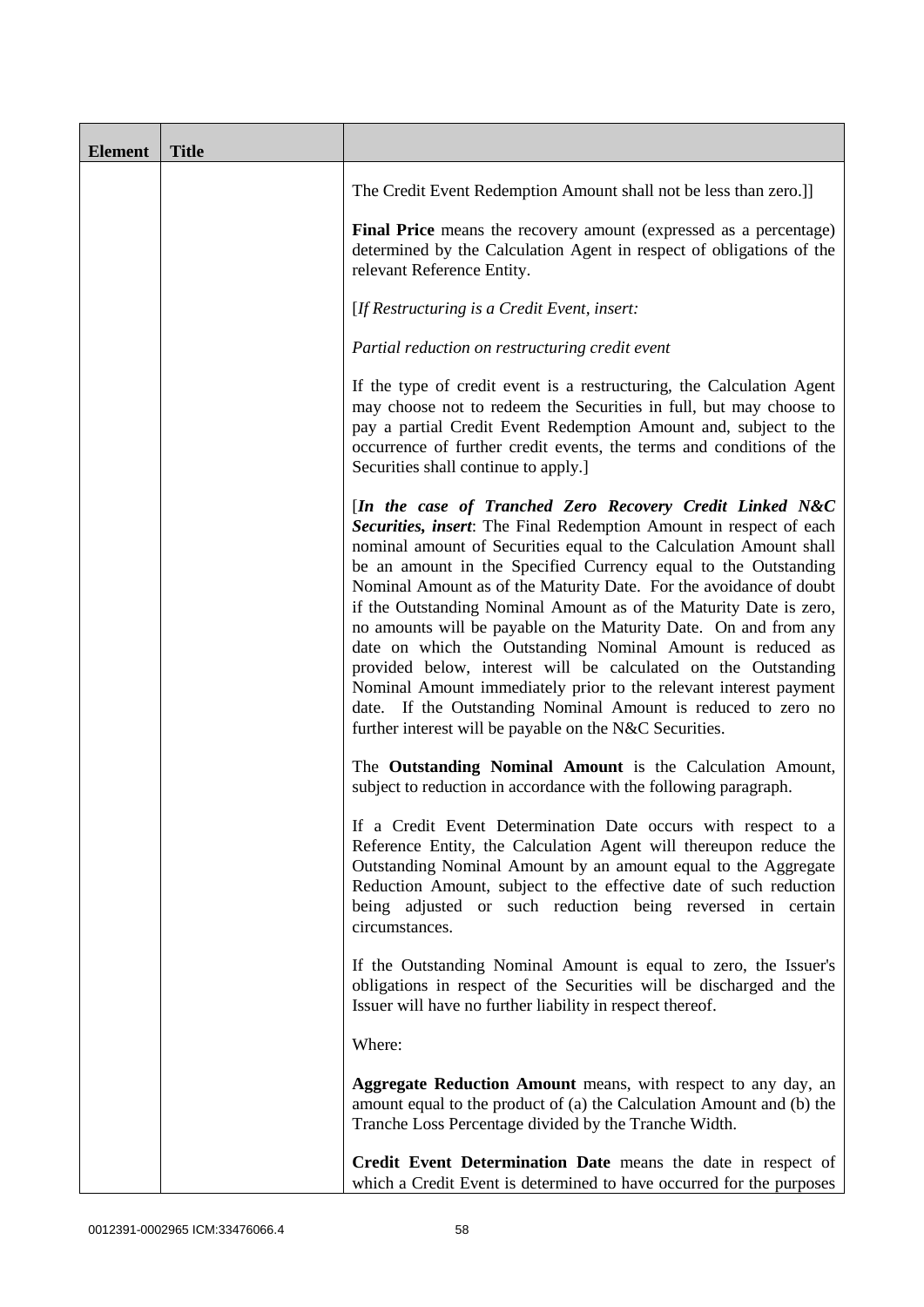| <b>Element</b> | <b>Title</b> |                                                                                                                                                                                                                                                                                                                                                                                                                                                                                                                       |
|----------------|--------------|-----------------------------------------------------------------------------------------------------------------------------------------------------------------------------------------------------------------------------------------------------------------------------------------------------------------------------------------------------------------------------------------------------------------------------------------------------------------------------------------------------------------------|
|                |              | of the Securities.                                                                                                                                                                                                                                                                                                                                                                                                                                                                                                    |
|                |              | Credit Event means each of the Credit Events listed in the Physical<br>Settlement Matrix in respect of each of the Reference Entities.                                                                                                                                                                                                                                                                                                                                                                                |
|                |              | Index means $[•]$ .                                                                                                                                                                                                                                                                                                                                                                                                                                                                                                   |
|                |              | Loss Percentage means, with respect to each Reference Entity and<br>the occurrence of a Credit Event Determination Date, the Reference<br>Entity Weighting.                                                                                                                                                                                                                                                                                                                                                           |
|                |              | Reference Entities and relevant Weighting Percentages means [ $\bullet$ ].                                                                                                                                                                                                                                                                                                                                                                                                                                            |
|                |              | Reference Entity Weighting means, in respect of each Reference<br>Entity the relevant Weighting Percentage, provided that if a<br>Succession Event occurs in respect of a Reference Entity the<br>Reference Entity Weightings of all affected Reference Entities will be<br>subject to adjustment by the Calculation Agent as provided in the<br>definition of "Successor". If a Reference Entity has more than one<br>successor, its Reference Entity Weighting will be pro-rated amongst<br>each of the successors. |
|                |              | Tranche Loss Percentage means, with respect to a Credit Event<br>Determination Date, (each a Relevant Day), an amount equal to the<br>lowest of:                                                                                                                                                                                                                                                                                                                                                                      |
|                |              | the Tranche Width; and<br>(a)                                                                                                                                                                                                                                                                                                                                                                                                                                                                                         |
|                |              | (b)<br>an amount expressed as a percentage equal to (subject to a<br>minimum of zero):                                                                                                                                                                                                                                                                                                                                                                                                                                |
|                |              | (i)<br>the aggregate of all Loss Percentages<br>(calculated for the period from and including<br>the relevant Trade Date to and including such<br>Relevant Day) including the Loss Percentage<br>respect of such Relevant Day as<br>1n<br>determined by the Calculation Agent; minus                                                                                                                                                                                                                                  |
|                |              | the Tranche Attachment Level.<br>(ii)                                                                                                                                                                                                                                                                                                                                                                                                                                                                                 |
|                |              | Tranche Attachment Level means [ $\bullet$ ] per cent.                                                                                                                                                                                                                                                                                                                                                                                                                                                                |
|                |              | Tranche Detachment Level means [ $\bullet$ ] per cent.                                                                                                                                                                                                                                                                                                                                                                                                                                                                |
|                |              | <b>Tranche Width</b> means $[\bullet]$ per cent. (being equal to the Tranche<br>Detachment Level minus the Tranche Attachment Level).                                                                                                                                                                                                                                                                                                                                                                                 |
|                |              | Partial Reduction on Restructuring Credit Event                                                                                                                                                                                                                                                                                                                                                                                                                                                                       |
|                |              | If the type of Credit Event is a Restructuring, the Calculation Agent<br>may choose not to reduce the Outstanding Nominal Amount by the<br>full Aggregate Reduction Amount in respect of the relevant Reference                                                                                                                                                                                                                                                                                                       |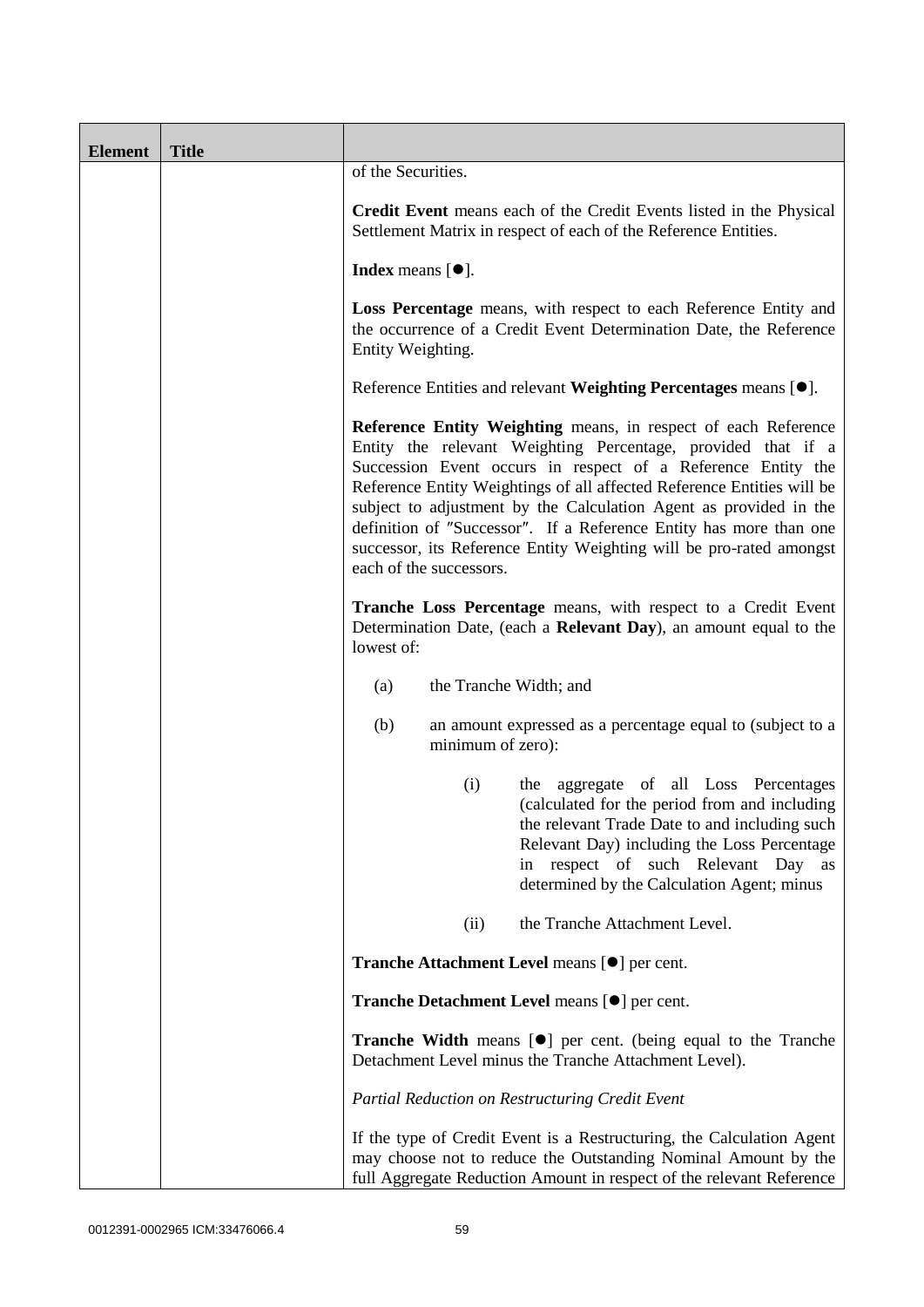| <b>Element</b> | <b>Title</b> |                                                                                                                                                                                                                                                                                                                                                                                                                                                                                                                                                                                                                                                                                                                                                                                           |
|----------------|--------------|-------------------------------------------------------------------------------------------------------------------------------------------------------------------------------------------------------------------------------------------------------------------------------------------------------------------------------------------------------------------------------------------------------------------------------------------------------------------------------------------------------------------------------------------------------------------------------------------------------------------------------------------------------------------------------------------------------------------------------------------------------------------------------------------|
|                |              | Entity, but may choose to apply a reduction of part of the relevant<br>Aggregate Reduction Amount and, subject to the occurrence of further<br>Credit Events, leave the remaining Aggregate Reduction Amount<br>outstanding (in which case the terms and conditions of the Securities<br>shall continue to apply to such amount).]]                                                                                                                                                                                                                                                                                                                                                                                                                                                       |
|                |              | [In the case of Equity Delta One Redemption N&C Securities: The<br>Final Redemption Amount in respect of each nominal amount of<br>Securities equal to the Calculation Amount shall be an amount in the<br>Specified Currency (which will not be less than, but may be equal to,<br>zero) calculated by the Calculation Agent equal to:                                                                                                                                                                                                                                                                                                                                                                                                                                                   |
|                |              | [ $V_F$ x Exchange Rate] – C                                                                                                                                                                                                                                                                                                                                                                                                                                                                                                                                                                                                                                                                                                                                                              |
|                |              | Any such amount will be rounded to the nearest sub-unit of the<br>relevant Specified Currency, half of any such sub-unit being rounded<br>upwards or otherwise in accordance with applicable market<br>convention.                                                                                                                                                                                                                                                                                                                                                                                                                                                                                                                                                                        |
|                |              | Where:                                                                                                                                                                                                                                                                                                                                                                                                                                                                                                                                                                                                                                                                                                                                                                                    |
|                |              | $V_F$ means the Final Price.                                                                                                                                                                                                                                                                                                                                                                                                                                                                                                                                                                                                                                                                                                                                                              |
|                |              | C means the Specified Currency equivalent of the Costs as determined<br>by the Calculation Agent using such foreign exchange rate as the<br>Calculation Agent deems appropriate with respect to the relevant<br>time(s) the Costs arise or may arise.                                                                                                                                                                                                                                                                                                                                                                                                                                                                                                                                     |
|                |              | Costs means, in respect of each nominal amount of Securities equal to<br>the Calculation Amount, such Securities' pro rata share of the total<br>amount of any commissions, costs, expenses, duties, taxes (including<br>but not limited to any capital gains tax or withholding tax), levies,<br>registration fees, custodial fees or other charges which may be<br>required to be made, paid, withheld or deducted by the Issuer and/or<br>any of its affiliates and/or any of their respective nominees as a result<br>of, or in connection with, the Issuer and/or any of its affiliates and/or<br>any of their respective nominees (a) being a direct holder of any<br>Hedging Shares and/or selling and/or realising any Hedging Shares<br>and/or (b) unwinding any Hedge Position. |
|                |              | Equity Currency means $[\bullet].$                                                                                                                                                                                                                                                                                                                                                                                                                                                                                                                                                                                                                                                                                                                                                        |
|                |              | <b>Exchange Rate</b> means (i) the rate of exchange between the Equity<br>Currency and the Specified Currency (expressed as a number of units of<br>the Specified Currency for which a unit of the Equity Currency can be<br>exchanged) determined at or around the Final Valuation Date which the<br>Calculation Agent determines appropriate in its sole discretion, or (ii)<br>where the Equity Currency is the same as the Specified Currency, one.                                                                                                                                                                                                                                                                                                                                   |
|                |              | Final Valuation Date means [ $\bullet$ ].                                                                                                                                                                                                                                                                                                                                                                                                                                                                                                                                                                                                                                                                                                                                                 |
|                |              | Hedge Position means any Product that the Issuer and/or any of its                                                                                                                                                                                                                                                                                                                                                                                                                                                                                                                                                                                                                                                                                                                        |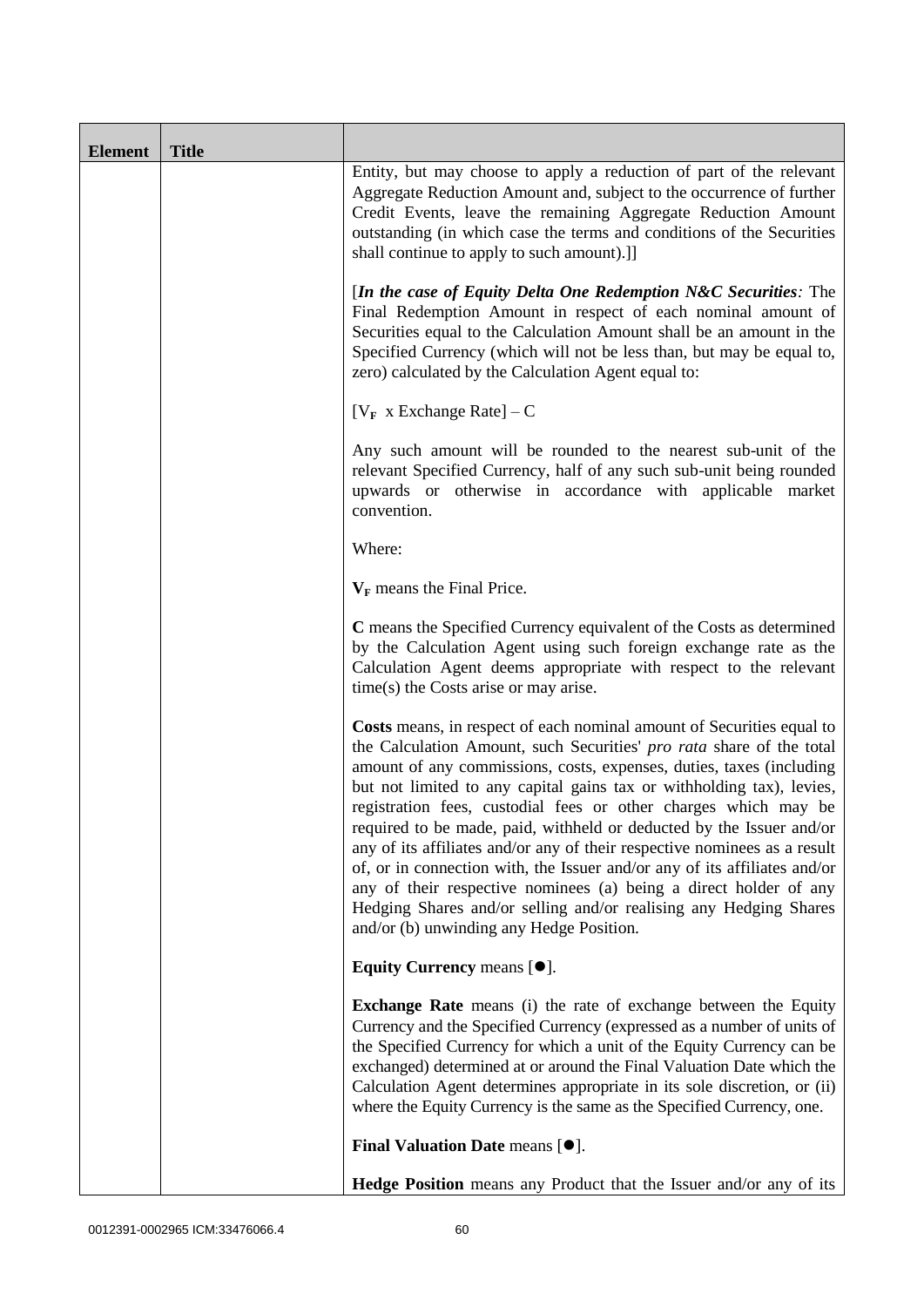| <b>Element</b> | <b>Title</b> |                                                                                                                                                                                                                                                                                                                                                                                                                                                                                                                                                                                                                                                                                                                                                                                                                                                                                                                                                                                                                                                                                                                                                                                                                                                                  |
|----------------|--------------|------------------------------------------------------------------------------------------------------------------------------------------------------------------------------------------------------------------------------------------------------------------------------------------------------------------------------------------------------------------------------------------------------------------------------------------------------------------------------------------------------------------------------------------------------------------------------------------------------------------------------------------------------------------------------------------------------------------------------------------------------------------------------------------------------------------------------------------------------------------------------------------------------------------------------------------------------------------------------------------------------------------------------------------------------------------------------------------------------------------------------------------------------------------------------------------------------------------------------------------------------------------|
|                |              | Affiliates and/or any of their respective nominees (a) enters into as a<br>result of being the direct holder of the Hedging Shares and/or selling<br>and/or realising the Hedging Shares or (b) would have entered into if<br>they were to fully hedge the market, equity or other price risk of the<br>Issuer entering into and performing its obligations with respect to the<br>Securities, using such Products as may be determined by the<br>Calculation Agent.                                                                                                                                                                                                                                                                                                                                                                                                                                                                                                                                                                                                                                                                                                                                                                                             |
|                |              | <b>Hedging Shares</b> means the number of shares that the Calculation<br>Agent deems necessary to hedge the equity or other price risk of the<br>Issuer entering into and performing its obligations with respect to the<br>relevant Securities.                                                                                                                                                                                                                                                                                                                                                                                                                                                                                                                                                                                                                                                                                                                                                                                                                                                                                                                                                                                                                 |
|                |              | <b>Product</b> means an exchange traded fund, share, an instrument<br>representing such exchange traded fund or share (including, without<br>limitation, participation notes), futures contracts or exchange-traded<br>options commonly used to hedge the issuance or sale of a security that<br>is linked to the Hedging Shares.                                                                                                                                                                                                                                                                                                                                                                                                                                                                                                                                                                                                                                                                                                                                                                                                                                                                                                                                |
|                |              | <b>Cash Dividends</b>                                                                                                                                                                                                                                                                                                                                                                                                                                                                                                                                                                                                                                                                                                                                                                                                                                                                                                                                                                                                                                                                                                                                                                                                                                            |
|                |              | (i)<br>Following the declaration by a share issuer of a cash dividend<br>(other than any dividend or portion thereof that the<br>Calculation Agent determines to be an extraordinary<br>dividend) (each a Cash Dividend) in respect of which the In-<br>dividend Date (as defined below) falls in the period from and<br>including the Trade Date to but excluding the originally<br>scheduled Final Valuation Date without regard to any<br>scheduled trading day or disrupted day adjustment (the<br>Dividend Period), the Issuer will pay a Coupon Amount in<br>respect of each Security on the related Coupon Payment Date<br>(as defined below). Each such Coupon Amount will equal<br>the amount of such Cash Dividend declared in relation to one<br>share (less (a) all withholding taxes, if any, including, but<br>without limitation, those that would have been withheld in<br>relation to the payment of such cash dividend to a foreign<br>investor and (b) any other expenses or deductions which<br>would apply to or be made in relation to the payment of such<br>cash dividend to a foreign investor all determined in the<br>Equity Currency and on a per share basis, <i>multiplied by</i> the<br>Dividend Exchange Rate as defined below). |
|                |              | Dividend Exchange Rate means, in relation to a Cash<br>Dividend, (i) the rate of exchange between the Equity<br>Currency and the Specified Currency (expressed as a number<br>of units of the Specified Currency for which a unit of the<br>Equity Currency can be exchanged) at or around the Dividend<br>Receipt Date, as determined by the Calculation Agent, or (ii)<br>where the Equity Currency is the same as the Specified<br>Currency, one.                                                                                                                                                                                                                                                                                                                                                                                                                                                                                                                                                                                                                                                                                                                                                                                                             |
|                |              | <b>Dividend Receipt Date</b> means the date upon which a holder                                                                                                                                                                                                                                                                                                                                                                                                                                                                                                                                                                                                                                                                                                                                                                                                                                                                                                                                                                                                                                                                                                                                                                                                  |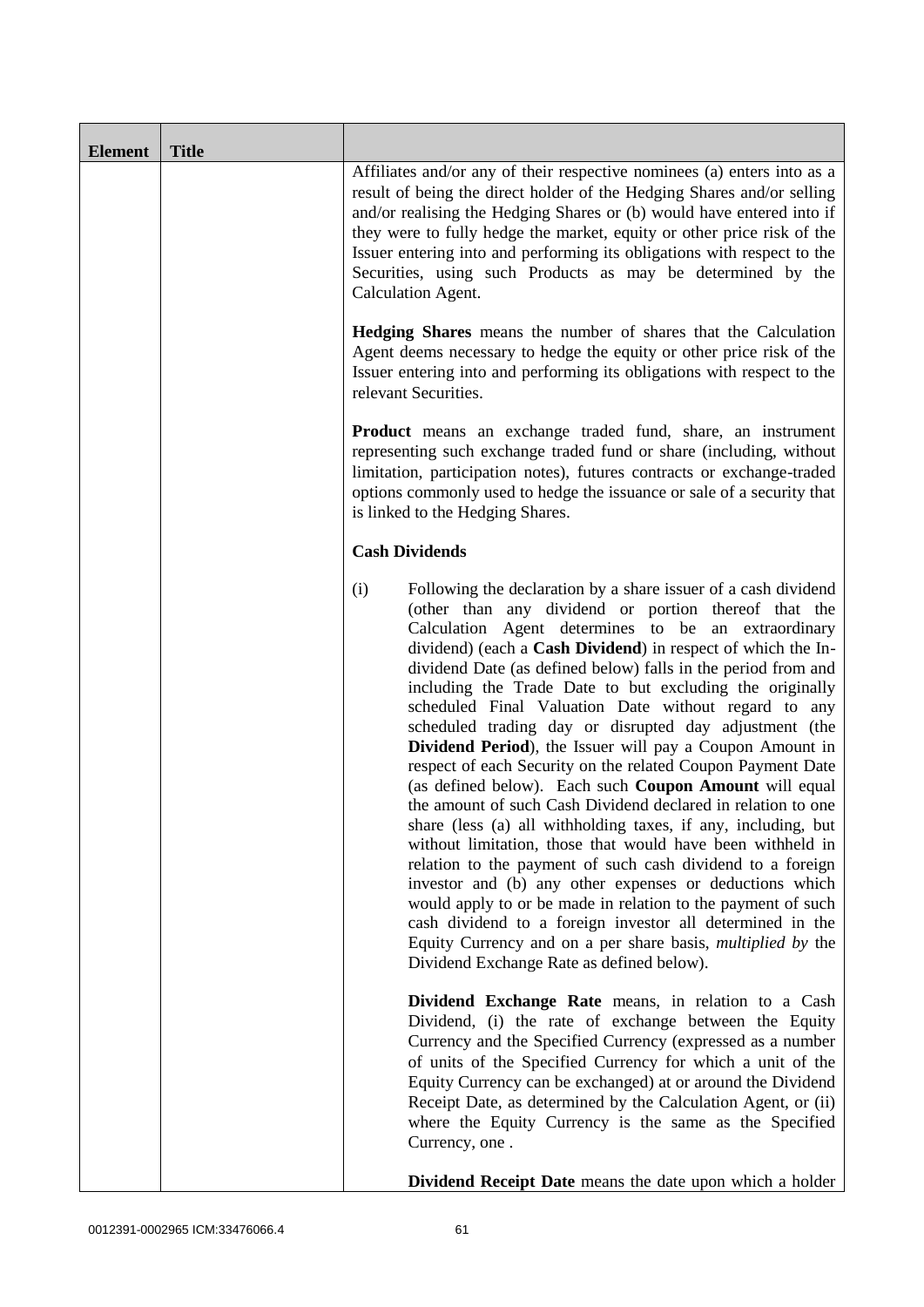| <b>Element</b> | <b>Title</b> |                |                                                                                                                                                                                                                                                                                                                                                                                                                                                                                                                                                                                                                  |
|----------------|--------------|----------------|------------------------------------------------------------------------------------------------------------------------------------------------------------------------------------------------------------------------------------------------------------------------------------------------------------------------------------------------------------------------------------------------------------------------------------------------------------------------------------------------------------------------------------------------------------------------------------------------------------------|
|                |              |                | of shares entitled to the relevant Cash Dividend would have<br>received such Cash Dividend according to prevailing market<br>practice, as determined by the Calculation Agent.                                                                                                                                                                                                                                                                                                                                                                                                                                   |
|                |              |                | In-dividend Date means, in relation to a Cash Dividend, the<br>final date upon which a purchaser of shares on the exchange<br>would, according to prevailing market practice, be entitled to<br>receive the Cash Dividend.                                                                                                                                                                                                                                                                                                                                                                                       |
|                |              | (ii)           | Coupon Amounts (if any) will only be payable on the<br>Securities in the <b>circumstances</b> set out in paragraph (i) above<br>and subject to the provisions of paragraphs (iii) and (iv) below<br>and will be deemed only to have accrued on the Securities as<br>of the relevant Coupon Payment Date. No interest will accrue<br>or be payable in any other circumstance.                                                                                                                                                                                                                                     |
|                |              | (iii)          | In the event any Coupon Payment Date would fall after the<br>Maturity Date the Issuer will give notice to the<br>Securityholders of procedures for payment of such Coupon<br>Amount(s) which may be made outside of DTC or Euroclear<br>Luxembourg<br>and<br>Clearstream,<br>and<br>may<br>require<br>Securityholders as of a record date selected by the Issuer in its<br>sole discretion to provide a notice to the Issuer giving all<br>necessary details required by the Issuer in its sole discretion to<br>make such payments.                                                                             |
|                |              | (iv)           | Following any Cash Dividend declaration, the Calculation<br>Agent shall as soon as is reasonably practicable under the<br>circumstances procure that the Issuer will give notice to the<br>Securityholders stating the occurrence of the Cash Dividend,<br>giving details thereof and setting out the method and<br>anticipated date of the related Coupon Payment Date provided<br>that any failure to give, or non-receipt of, such notice will not<br>affect the validity of any such Coupon Amount payment and<br>the Calculation Agent will determine the basis on which the<br>Coupon Amount will be paid. |
|                |              |                | <b>Coupon Payment Date</b> means the date that is three $(3)$<br>Business Days following the relevant Dividend Receipt Date.]                                                                                                                                                                                                                                                                                                                                                                                                                                                                                    |
|                |              | Securities:    | [In the case of Reverse Convertible Swap Rate Redemption $N&C$                                                                                                                                                                                                                                                                                                                                                                                                                                                                                                                                                   |
|                |              | rata share of: | The Final Redemption Amount in respect of each nominal amount of<br>N&C Securities equal to the Calculation Amount shall be an amount<br>in the Specified Currency (which will not be less than, but may be<br>equal to, zero) calculated by the Calculation Agent equal to its pro                                                                                                                                                                                                                                                                                                                              |
|                |              | (i)            | If Swap Rate $_{\text{FINAL}}$ < Barrier:                                                                                                                                                                                                                                                                                                                                                                                                                                                                                                                                                                        |
|                |              |                | $Max[0, Swap Rate_{FINAL} / Swap Rate_{INITIAL}] \times Aggregate$                                                                                                                                                                                                                                                                                                                                                                                                                                                                                                                                               |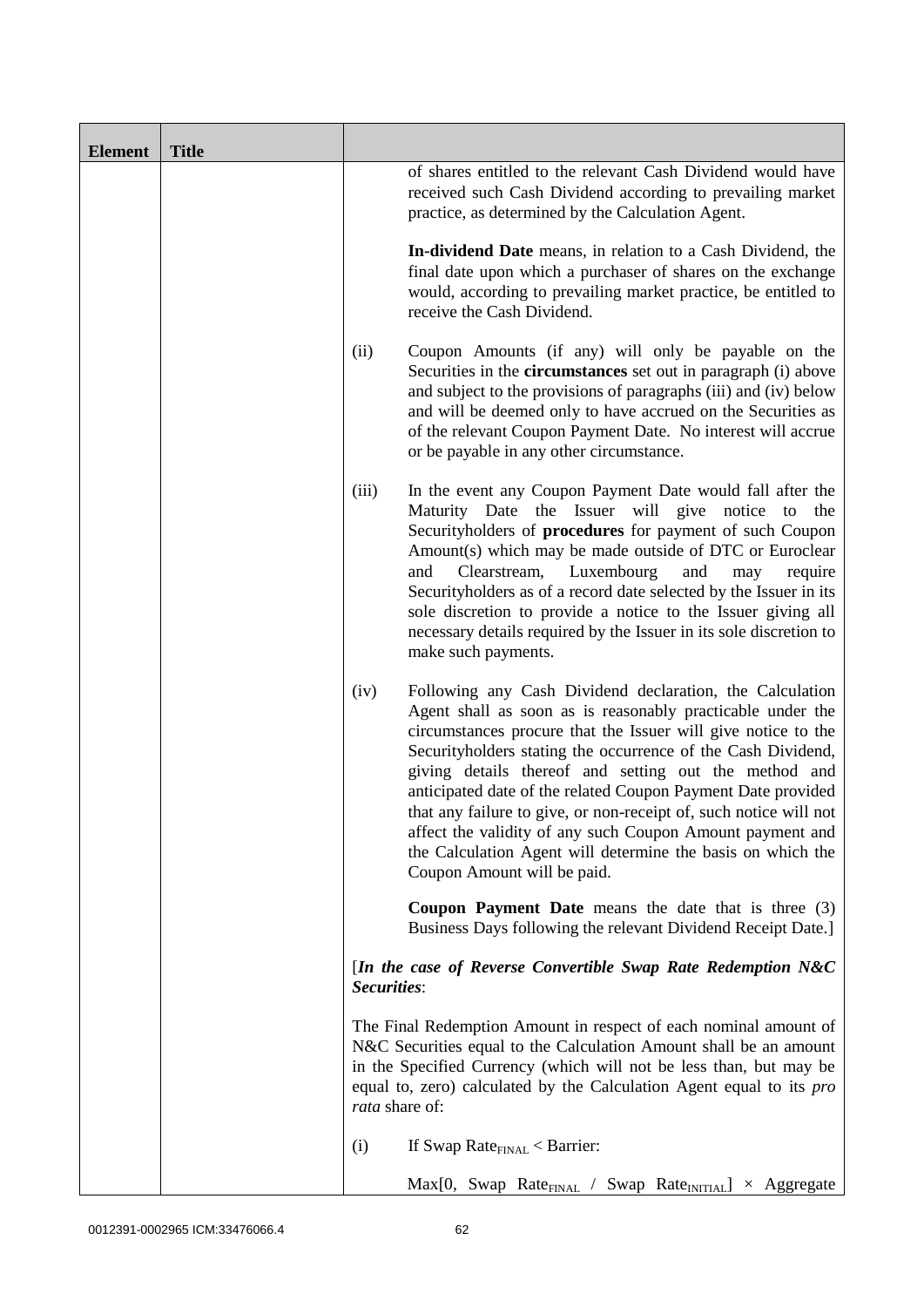| <b>Element</b> | <b>Title</b> |                                                                                                                                                                                                                                                                                                                                                             |
|----------------|--------------|-------------------------------------------------------------------------------------------------------------------------------------------------------------------------------------------------------------------------------------------------------------------------------------------------------------------------------------------------------------|
|                |              | Nominal Amount                                                                                                                                                                                                                                                                                                                                              |
|                |              | otherwise:<br>(ii)                                                                                                                                                                                                                                                                                                                                          |
|                |              | Redemption Factor $\times$ Aggregate Nominal Amount                                                                                                                                                                                                                                                                                                         |
|                |              | Any such amount will be rounded to the nearest sub-unit of the<br>relevant Specified Currency, half of any such sub-unit being rounded<br>upwards or otherwise in accordance with applicable market<br>convention.                                                                                                                                          |
|                |              | Where:                                                                                                                                                                                                                                                                                                                                                      |
|                |              | Barrier means [ $\bullet$ ] per cent.;                                                                                                                                                                                                                                                                                                                      |
|                |              | <b>Designated Maturity</b> means, in respect of the Reference Swap Rate,<br>$[\bullet]$ ;                                                                                                                                                                                                                                                                   |
|                |              | Floating Rate Option means, in respect of the Reference Swap Rate,<br>$[\bullet]$ ;                                                                                                                                                                                                                                                                         |
|                |              | Redemption Factor means [ $\bullet$ ] per cent.;                                                                                                                                                                                                                                                                                                            |
|                |              | <b>Reference Swap Rate</b> means the [specify relevant swap rate];                                                                                                                                                                                                                                                                                          |
|                |              | <b>Reset Date</b> means, in respect of the Reference Swap Rate, [ $\bullet$ ];                                                                                                                                                                                                                                                                              |
|                |              | <b>Swap Rate</b> <sub>FINAL</sub> means the rate determined under the floating rate<br>N&C Security provisions as though the Reference Swap Rate was a<br>floating rate to which ISDA Determination applied and on the basis of<br>the Floating Rate Option, the Designated Maturity and the Reset Date<br>specified in respect of the Reference Swap Rate; |
|                |              | Swap Rate <sub>INITIAL</sub> means [ $\bullet$ ]; and                                                                                                                                                                                                                                                                                                       |
|                |              | Valuation Date means [ <sup>•</sup> ], provided that, if such Valuation Date<br>would fall on a day which is not a Business Day, then such Valuation<br>Date shall be postponed to the next day which is a Business Day.]                                                                                                                                   |
|                |              | [In the case of Geared Put Swap Rate Redemption N&C Securities:                                                                                                                                                                                                                                                                                             |
|                |              | The Final Redemption Amount in respect of each nominal amount of<br>N&C Securities equal to the Calculation Amount shall be an amount<br>in the Specified Currency (which will not be less than, but may be<br>equal to, zero) calculated by the Calculation Agent equal to its pro<br>rata share of:                                                       |
|                |              | If Swap Rate $_{\text{FINAL}}$ < Barrier:<br>(i)                                                                                                                                                                                                                                                                                                            |
|                |              | Max[0, Swap Rate <sub>FINAL</sub> / Gearing Factor $\times$ Swap Rate <sub>INITIAL</sub> ] $\times$<br><b>Aggregate Nominal Amount</b>                                                                                                                                                                                                                      |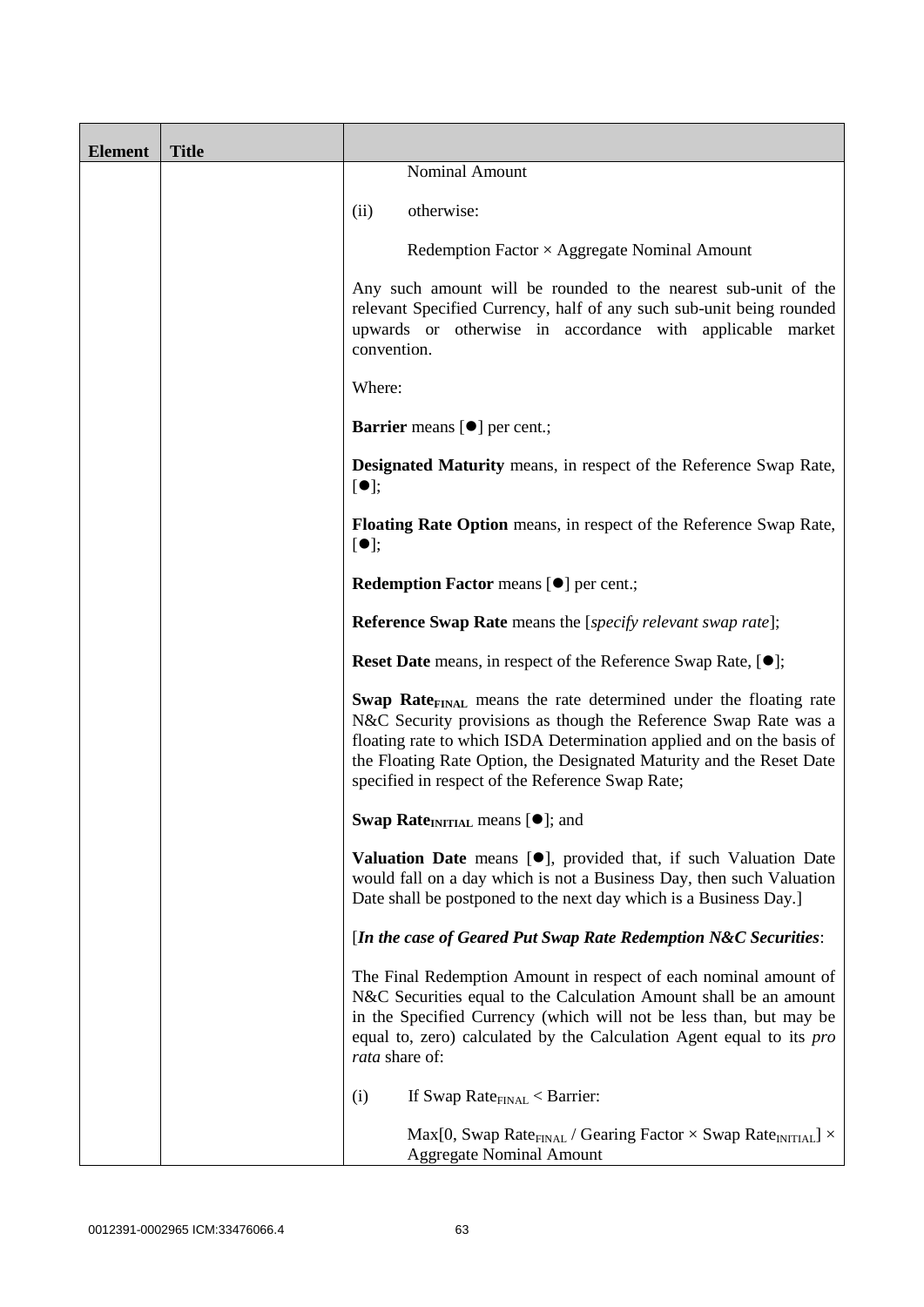| <b>Element</b> | <b>Title</b> |                                                                                                                                                                                                                                                                                                                                                      |
|----------------|--------------|------------------------------------------------------------------------------------------------------------------------------------------------------------------------------------------------------------------------------------------------------------------------------------------------------------------------------------------------------|
|                |              | otherwise:<br>(ii)                                                                                                                                                                                                                                                                                                                                   |
|                |              | Redemption Factor $\times$ Aggregate Nominal Amount                                                                                                                                                                                                                                                                                                  |
|                |              | Any such amount will be rounded to the nearest sub-unit of the<br>relevant Specified Currency, half of any such sub-unit being rounded<br>upwards or otherwise in accordance with applicable market<br>convention.                                                                                                                                   |
|                |              | Where:                                                                                                                                                                                                                                                                                                                                               |
|                |              | <b>Barrier</b> means the rate calculated by the Calculation Agent equal to<br>the product of (a) the Barrier Factor and (b) Swap Rate <sub>INITIAL</sub> ;                                                                                                                                                                                           |
|                |              | <b>Barrier Factor means [<math>\bullet</math>] per cent.;</b>                                                                                                                                                                                                                                                                                        |
|                |              | <b>Designated Maturity</b> means, in respect of the Reference Swap Rate,<br>$[\bullet]$ ;                                                                                                                                                                                                                                                            |
|                |              | <b>Floating Rate Option</b> means, in respect of the Reference Swap Rate,<br>$[\bullet]$ ;                                                                                                                                                                                                                                                           |
|                |              | Gearing Factor means [ $\bullet$ ] per cent.;                                                                                                                                                                                                                                                                                                        |
|                |              | <b>Redemption Factor means [O] per cent.;</b>                                                                                                                                                                                                                                                                                                        |
|                |              | <b>Reference Swap Rate</b> means the [ <i>specify relevant swap rate</i> ];                                                                                                                                                                                                                                                                          |
|                |              | <b>Reset Date</b> means, in respect of the Reference Swap Rate, [ $\bullet$ ];                                                                                                                                                                                                                                                                       |
|                |              | Swap Rate <sub>FINAL</sub> means the rate determined under the floating rate<br>N&C Security provisions as though the Reference Swap Rate was a<br>floating rate to which ISDA Determination applied and on the basis of<br>the Floating Rate Option, the Designated Maturity and the Reset Date<br>specified in respect of the Reference Swap Rate; |
|                |              | <b>Swap Rate</b> <sub>INITIAL</sub> means $[•]$ ; and                                                                                                                                                                                                                                                                                                |
|                |              | Valuation Date means [ <sup>•</sup> ], provided that, if such Valuation Date<br>would fall on a day which is not a Business Day, then such Valuation<br>Date shall be postponed to the next day which is a Business Day.]                                                                                                                            |
|                |              | [In the case of FX Basket Knock-Out W&C Securities: Each<br>Security entitles its holder in respect of an actual exercise date, upon<br>due exercise, to receive from the Issuer on the Settlement Date a Cash<br>Settlement Amount calculated by the Calculation Agent (which shall<br>not be less than zero) equal to:                             |
|                |              | if the Continuous Knock-Out Condition has been met, zero; or<br>(a)                                                                                                                                                                                                                                                                                  |
|                |              | if the Continuous Knock-Out Condition has not been met, the<br>(b)                                                                                                                                                                                                                                                                                   |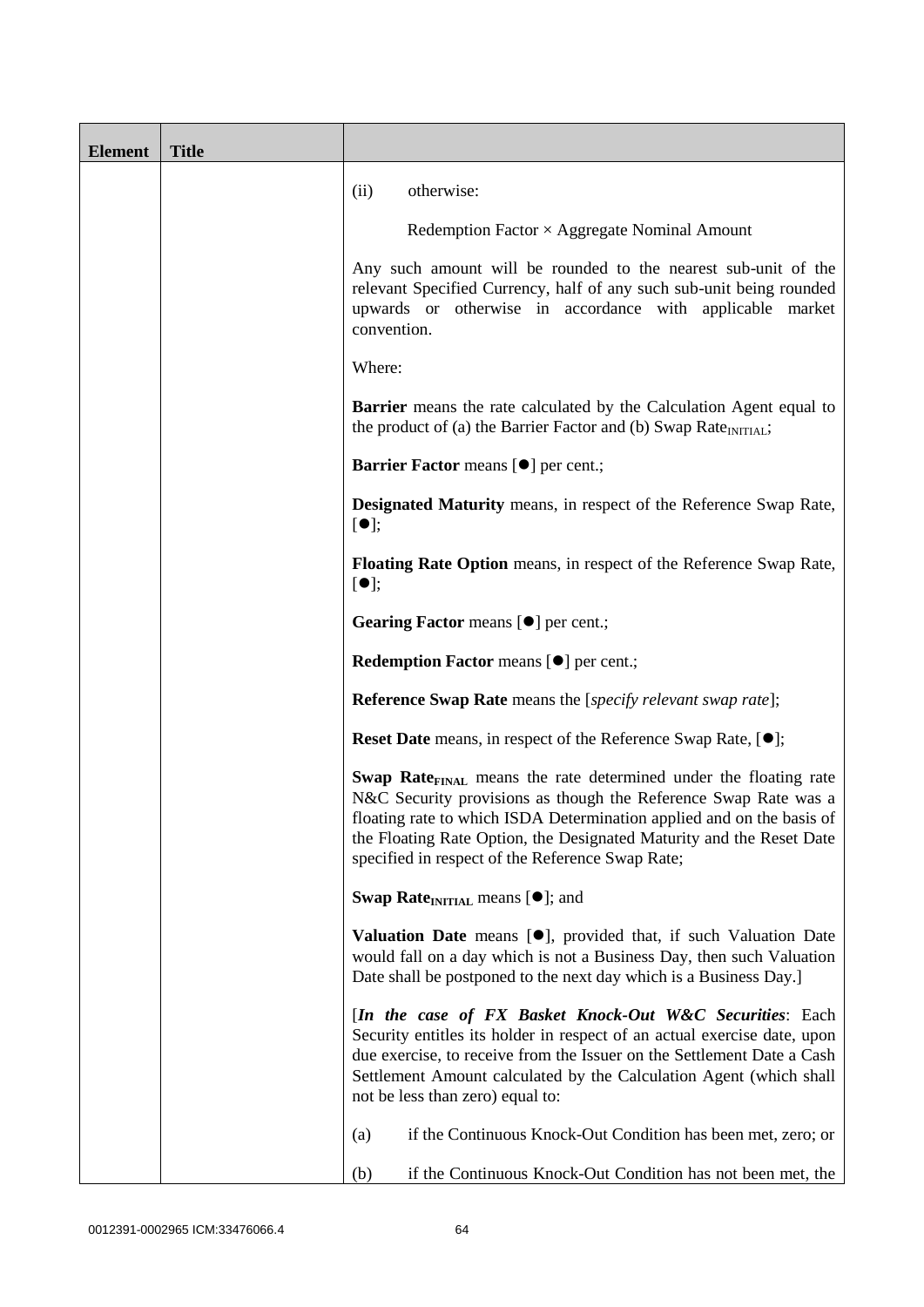| <b>Element</b> | <b>Title</b> |                                                                                                                                                                                                                                                                                                                                                                                                                                                                                                                                                                                                                                                       |  |
|----------------|--------------|-------------------------------------------------------------------------------------------------------------------------------------------------------------------------------------------------------------------------------------------------------------------------------------------------------------------------------------------------------------------------------------------------------------------------------------------------------------------------------------------------------------------------------------------------------------------------------------------------------------------------------------------------------|--|
|                |              | Notional Amount per W&C Security multiplied by a<br>percentage calculated by the Calculation Agent in accordance<br>with the following formula:                                                                                                                                                                                                                                                                                                                                                                                                                                                                                                       |  |
|                |              | Leverage $\times$ Max $\left[0, \sum_{i=1}^{n} w_i \times \frac{X_i - Y_i}{Z_i}\right]$                                                                                                                                                                                                                                                                                                                                                                                                                                                                                                                                                               |  |
|                |              | Any amount determined pursuant to the above, if not an amount in the<br>Specified Currency, will be converted into the Specified Currency at<br>the Exchange Rate. The Cash Settlement Amount will be rounded to<br>the nearest two decimal places (or, in the case of Japanese Yen, the<br>nearest whole unit) in the relevant Specified Currency, 0.005 (or, in<br>the case of Japanese Yen, half a unit) being rounded upwards, with<br>W&C Securities exercised at the same time by the same<br>Securityholder being aggregated for the purpose of determining the<br>aggregate Cash Settlement Amounts payable in respect of such<br>Securities. |  |
|                |              | Where:                                                                                                                                                                                                                                                                                                                                                                                                                                                                                                                                                                                                                                                |  |
|                |              | <b>Alternate Currency Pair</b> means [specify Alternate Currency Pairs in<br>form of [insert first currency]/[insert second currency]] (repeat in<br>respect of each Alternate Currency Pair).                                                                                                                                                                                                                                                                                                                                                                                                                                                        |  |
|                |              | Barrier Start Date means [ $\bullet$ ].                                                                                                                                                                                                                                                                                                                                                                                                                                                                                                                                                                                                               |  |
|                |              | Continuous Knock-Out Condition means at any time on any<br>Observation Date during any Weekly Observation Interval falling<br>within the period commencing on and including 7:00 am London time<br>on the Barrier Start Date and ending on and including 4:00 pm<br>London time on the Observation Cut-off Date, any Settlement Rate in<br>respect of any Currency Pair is equal to or less than the Knock-Out<br>Level in respect of such Currency Pair, as determined by the<br>Calculation Agent.                                                                                                                                                  |  |
|                |              | <b>Currency Pair</b> means [specify Currency Pairs in form of [insert first]<br>currency]/[insert second currency]] (repeat for each Currency Pair).                                                                                                                                                                                                                                                                                                                                                                                                                                                                                                  |  |
|                |              | <b>Exchange Rate</b> means the spot rate of exchange between the currency<br>in which the Notional Amount is denominated (the Notional Amount<br>Currency) and the Settlement Currency expressed as the number of<br>units (or part units) of the relevant Notional Amount Currency for<br>which one unit of the relevant Settlement Currency can be exchanged)<br>or on the basis of such other applicable market convention as the<br>Calculation Agent determines appropriate.                                                                                                                                                                     |  |
|                |              | <b>Exercise Price</b> means $[\bullet]$ ( <i>specify for each Currency Pair</i> ).                                                                                                                                                                                                                                                                                                                                                                                                                                                                                                                                                                    |  |
|                |              | <b>First Relevant Currency means [O]</b> (specify for each Currency<br>Pair).                                                                                                                                                                                                                                                                                                                                                                                                                                                                                                                                                                         |  |
|                |              | <b>FX Price Source</b> means $[\bullet]$ (specify for each Currency Pair and each                                                                                                                                                                                                                                                                                                                                                                                                                                                                                                                                                                     |  |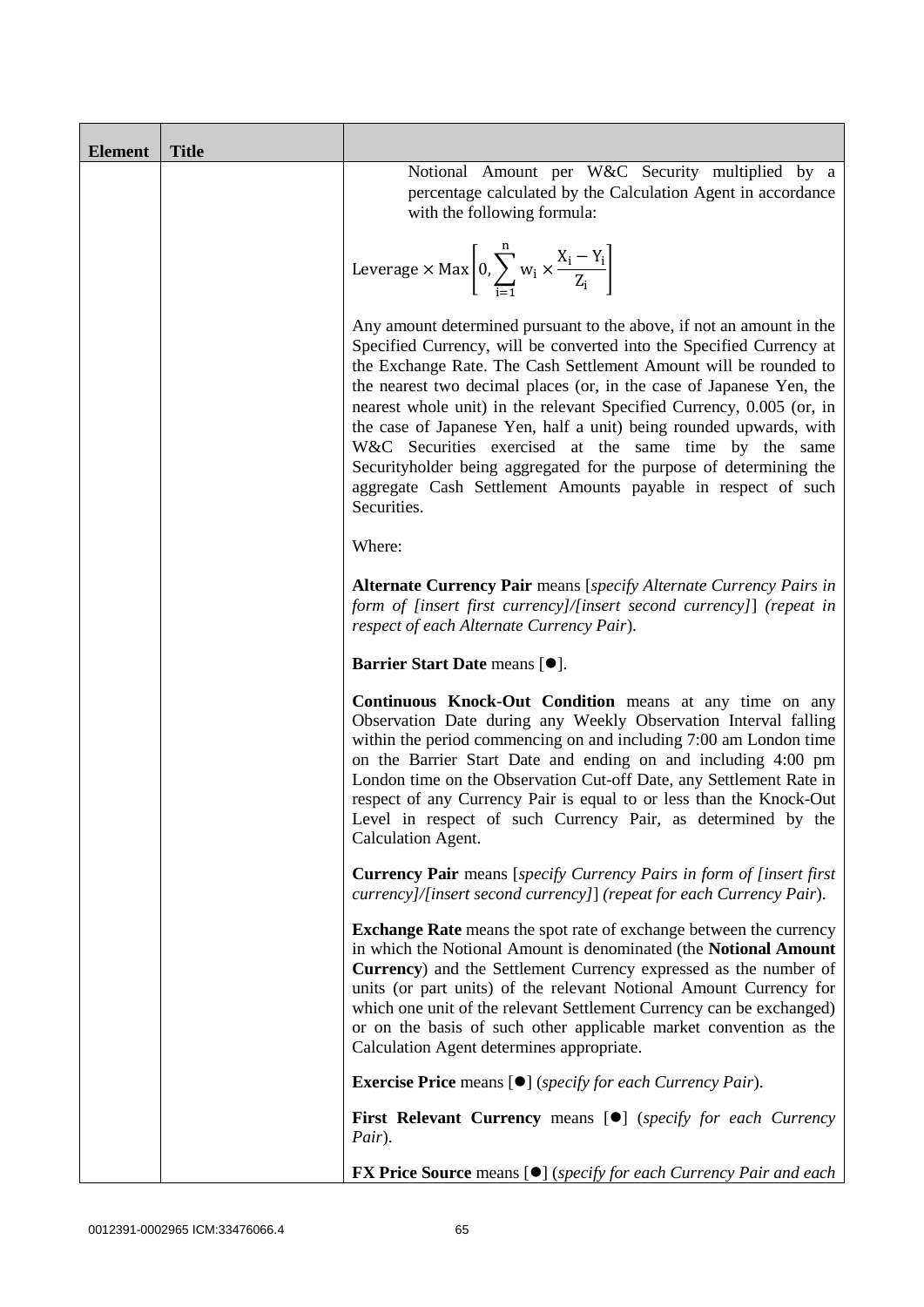| <b>Element</b> | <b>Title</b> |                                                                                                                                                                                                                                                                                                                                                                                                                                                                                                                                                                                                                                                                                                                                                                                                                                                          |
|----------------|--------------|----------------------------------------------------------------------------------------------------------------------------------------------------------------------------------------------------------------------------------------------------------------------------------------------------------------------------------------------------------------------------------------------------------------------------------------------------------------------------------------------------------------------------------------------------------------------------------------------------------------------------------------------------------------------------------------------------------------------------------------------------------------------------------------------------------------------------------------------------------|
|                |              | Alternate Currency Pair).                                                                                                                                                                                                                                                                                                                                                                                                                                                                                                                                                                                                                                                                                                                                                                                                                                |
|                |              | i means each Currency Pair.                                                                                                                                                                                                                                                                                                                                                                                                                                                                                                                                                                                                                                                                                                                                                                                                                              |
|                |              | Knock-Out Level means (specify for each Currency Pair).                                                                                                                                                                                                                                                                                                                                                                                                                                                                                                                                                                                                                                                                                                                                                                                                  |
|                |              | Leverage means $[\bullet].$                                                                                                                                                                                                                                                                                                                                                                                                                                                                                                                                                                                                                                                                                                                                                                                                                              |
|                |              | Max followed by a series of amounts inside brackets, means<br>whichever is the greater of the amounts separated by a comma inside<br>those brackets.                                                                                                                                                                                                                                                                                                                                                                                                                                                                                                                                                                                                                                                                                                     |
|                |              | <b>n</b> means the number of Currency Pairs to which the W&C Securities<br>relate.                                                                                                                                                                                                                                                                                                                                                                                                                                                                                                                                                                                                                                                                                                                                                                       |
|                |              | Observation Cut-Off Date means [ $\bullet$ ].                                                                                                                                                                                                                                                                                                                                                                                                                                                                                                                                                                                                                                                                                                                                                                                                            |
|                |              | <b>Observation Date means [<math>\bullet</math>].</b>                                                                                                                                                                                                                                                                                                                                                                                                                                                                                                                                                                                                                                                                                                                                                                                                    |
|                |              | <b>Reference Exchange Rate</b> means, in respect of a Currency Pair, the<br>spot exchange rate for the First Relevant Currency quoted against the<br>Second Relevant Currency expressed as the number of units of the<br>First Relevant Currency quoted per one unit of the Second Relevant<br>Currency.                                                                                                                                                                                                                                                                                                                                                                                                                                                                                                                                                 |
|                |              | <b>Relevant Currency</b> means each currency comprising a Currency Pair<br>and any references to the conversion of one Relevant Currency to<br>another shall be construed as applying in relation to a Currency Pair.                                                                                                                                                                                                                                                                                                                                                                                                                                                                                                                                                                                                                                    |
|                |              | <b>Relevant Time</b> means the time at which the relevant Settlement Rate is<br>determined.                                                                                                                                                                                                                                                                                                                                                                                                                                                                                                                                                                                                                                                                                                                                                              |
|                |              | Second Relevant Currency means [ <sup>•</sup> ] (specify for each Currency<br>Pair).                                                                                                                                                                                                                                                                                                                                                                                                                                                                                                                                                                                                                                                                                                                                                                     |
|                |              | <b>Settlement Rate</b> means, in respect of a Currency Pair and an<br>Observation Date or the Valuation Date, the Reference Exchange Rate<br>for that Currency Pair on such Observation Date or Valuation Date at<br>the Relevant Time or Valuation Time respectively as determined by<br>the Calculation Agent by reference to the Settlement Rate Option for<br>that Currency Pair (and such determination may be made, without<br>limitation, with such adjustments as are, at the discretion of the<br>Calculation Agent, necessary to the published quoting conventions<br>and/or implying the Reference Exchange Rate from more than one<br>Settlement Rate Option) unless any applicable disruption event exists<br>or occurs, in which case, the relevant Settlement Rate for that<br>Currency Pair will be determined by the Calculation Agent. |
|                |              | <b>Settlement Rate Option</b> means, in respect of a Currency Pair and an<br>Observation Date or the Valuation Date, the rate published for the<br>Currency Pair fixing rate on the FX Price Source for that Currency<br>Pair at or about (i) the Relevant Time on such Observation Date or,<br>(ii) the Valuation Time on the Valuation Date or, if Alternate<br>Currency Pairs are specified for the relevant Currency Pair, the                                                                                                                                                                                                                                                                                                                                                                                                                       |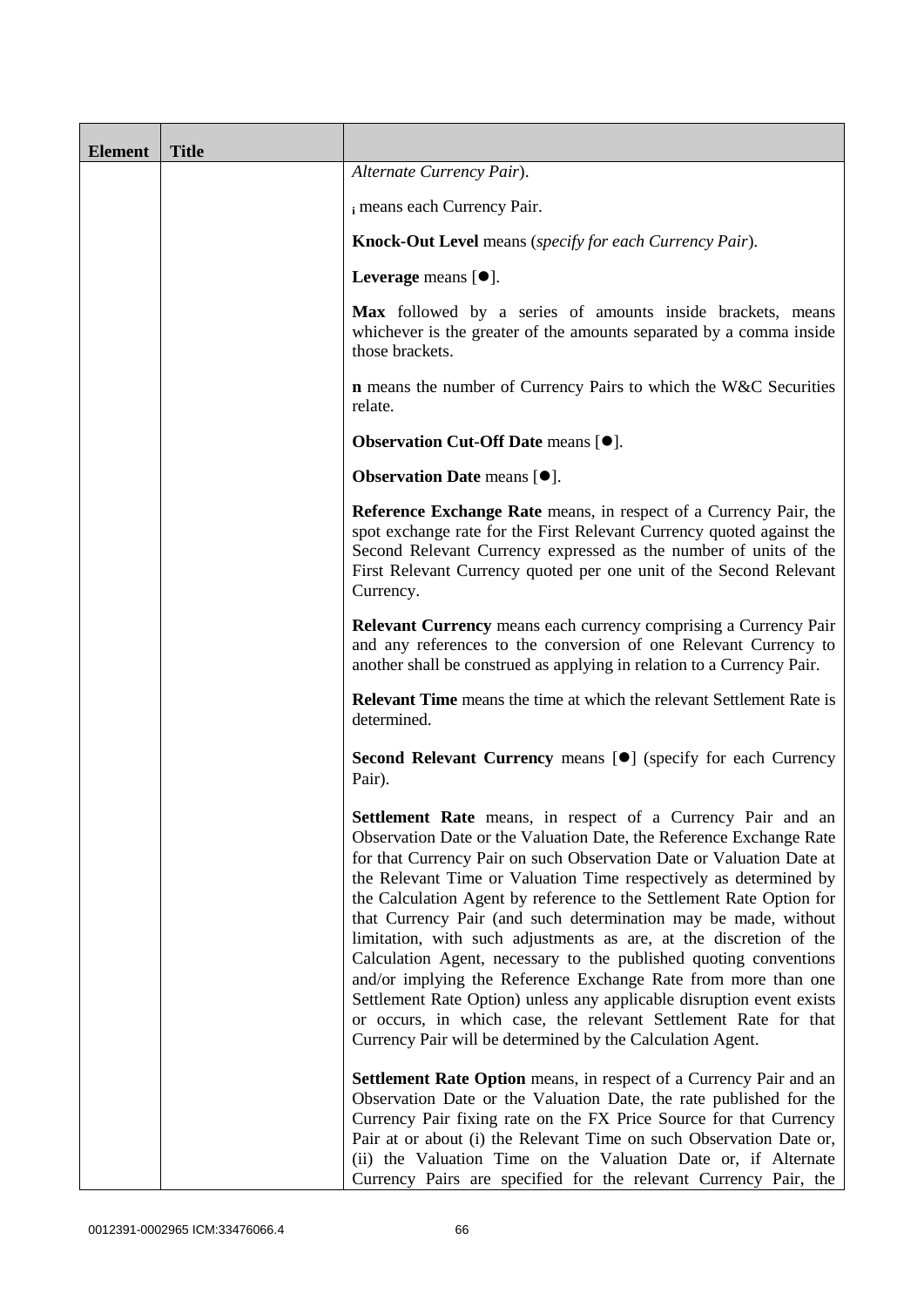| <b>Element</b> | <b>Title</b> |                                                                                                                                                                                                                                                                                                                                                                                                              |
|----------------|--------------|--------------------------------------------------------------------------------------------------------------------------------------------------------------------------------------------------------------------------------------------------------------------------------------------------------------------------------------------------------------------------------------------------------------|
|                |              | Reference Exchange Rate will be implied from more than one<br>Settlement Rate Option by determining the rate for each Alternate<br>Currency Pair for that Currency Pair, published for the Alternate<br>Currency Pair fixing rate on the FX Price Source for that Alternate<br>Currency Pair at or about (i) the Relevant Time on such Observation<br>Date or (ii) the Valuation Time on the Valuation Date. |
|                |              | Trade Date means [ $\bullet$ ].                                                                                                                                                                                                                                                                                                                                                                              |
|                |              | Valuation Date means [ $\bullet$ ].                                                                                                                                                                                                                                                                                                                                                                          |
|                |              | Valuation Time means $[•]$ .                                                                                                                                                                                                                                                                                                                                                                                 |
|                |              | Weekly Observation Interval means the period between 5:00 am<br>Sydney time on each Monday and 5:00 pm New York City time on<br>the immediately succeeding Friday (inclusive).                                                                                                                                                                                                                               |
|                |              | <b>w</b> <sub>i</sub> means [specify the weighting of each Currency Pair (being a<br>number less than or equal to 1)].                                                                                                                                                                                                                                                                                       |
|                |              | $X_i$ means, in respect of a Currency Pair, the [Exercise Price in respect<br>of such Currency Pair]/[Settlement Rate in respect of such Currency<br>Pair and the Valuation Date].                                                                                                                                                                                                                           |
|                |              | $Y_i$ means, in respect of a Currency Pair, the [Exercise Price in respect<br>of such Currency Pair]/[Settlement Rate in respect of such Currency<br>Pair and the Valuation Date].                                                                                                                                                                                                                           |
|                |              | $Z_i$ means, in respect of a Currency Pair, the [Exercise Price in respect<br>of such Currency Pair]/[Settlement Rate in respect of such Currency<br>Pair and the Valuation Date]/[1].]                                                                                                                                                                                                                      |
|                |              | [In the case of FX Basket Knock-In W&C Securities:                                                                                                                                                                                                                                                                                                                                                           |
|                |              | Each Security entitles its holder in respect of an actual exercise date,<br>upon due exercise, to receive from the Issuer on the Settlement Date a<br>Cash Settlement Amount calculated by the Calculation Agent (which<br>shall not be less than zero) equal to:                                                                                                                                            |
|                |              | if the Continuous Knock-In Condition has been met, zero; or<br>(a)                                                                                                                                                                                                                                                                                                                                           |
|                |              | if the Continuous Knock-In Condition has not been met, the<br>(b)<br>Notional Amount per Security multiplied by an amount<br>calculated by the Calculation Agent in accordance with the<br>following formula:                                                                                                                                                                                                |
|                |              | Leverage $\times$ Max $\left  0, \sum_{i=1}^{n} w_i \times \frac{X_i - Y_i}{Z_i} \right $                                                                                                                                                                                                                                                                                                                    |
|                |              | Any amount determined pursuant to the above, if not an amount in the<br>Specified Currency, will be converted into the Specified Currency at                                                                                                                                                                                                                                                                 |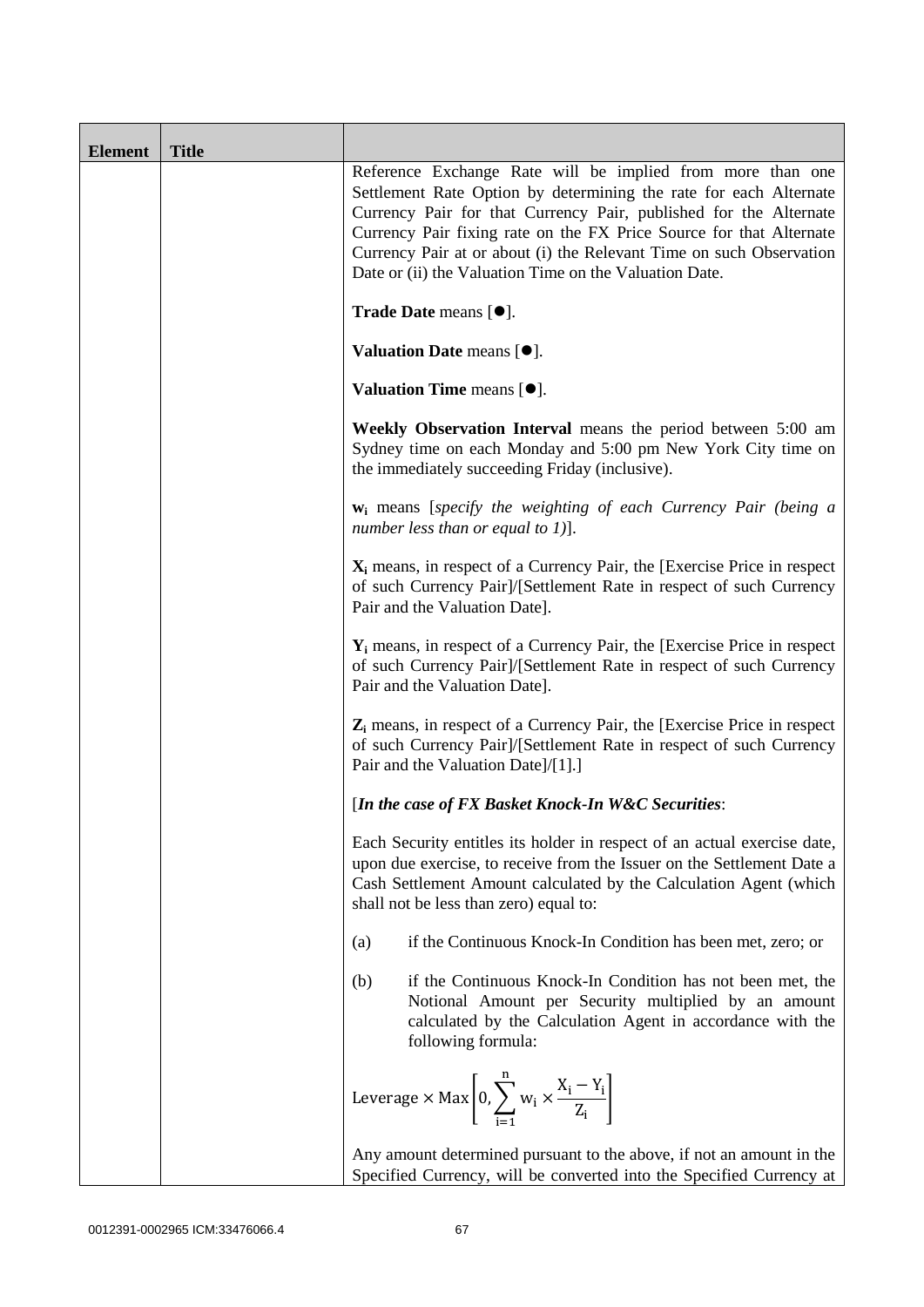| <b>Element</b> | <b>Title</b> |                                                                                                                                                                                                                                                                                                                                                                                                                                                                                                       |
|----------------|--------------|-------------------------------------------------------------------------------------------------------------------------------------------------------------------------------------------------------------------------------------------------------------------------------------------------------------------------------------------------------------------------------------------------------------------------------------------------------------------------------------------------------|
|                |              | the Exchange Rate. The Cash Settlement Amount will be rounded to<br>the nearest two decimal places (or, in the case of Japanese Yen, the<br>nearest whole unit) in the relevant Specified Currency, 0.005 (or, in<br>the case of Japanese Yen, half a unit) being rounded upwards, with<br>W&C Securities exercised at the same time by the same<br>Securityholder being aggregated for the purpose of determining the<br>aggregate Cash Settlement Amounts payable in respect of such<br>Securities. |
|                |              | Where:                                                                                                                                                                                                                                                                                                                                                                                                                                                                                                |
|                |              | <b>Alternate Currency Pair</b> means [specify Alternate Currency Pairs in<br>form of [specify first currency]/[specify second currency]] (repeat in<br>respect of each Alternate Currency Pair).                                                                                                                                                                                                                                                                                                      |
|                |              | <b>Continuous Knock-In Condition</b> means at any time on any<br>Observation Date during any Weekly Observation Interval falling<br>within the period commencing on and including 7:00 am London time<br>on the Trade Date and ending on and including 4:00 pm London time<br>on the Observation Cut-Off Date, the Settlement Rate in respect of<br>any Currency Pair is equal to or greater than the Knock-In Level in<br>respect of such Currency Pair, as determined by the Calculation<br>Agent.  |
|                |              | <b>Currency Pair</b> means [specify Currency Pairs in form of [insert first<br>currency]/[insert second currency]] (repeat for each Currency Pair).                                                                                                                                                                                                                                                                                                                                                   |
|                |              | <b>Exchange Rate</b> means the spot rate of exchange between the currency<br>in which the Notional Amount is denominated (the Notional Amount<br>Currency) and the Settlement Currency expressed as the number of<br>units (or part units) of the relevant Notional Amount Currency for<br>which one unit of the relevant Settlement Currency can be exchanged)<br>or on the basis of such other applicable market convention as the<br>Calculation Agent determines appropriate.                     |
|                |              | <b>Exercise Price</b> means: [ $\bullet$ ] ( <i>specify for each Currency Pair</i> ).                                                                                                                                                                                                                                                                                                                                                                                                                 |
|                |              | First Relevant Currency means [ <sup>•</sup> ] ( <i>specify for each Currency Pair</i> ).                                                                                                                                                                                                                                                                                                                                                                                                             |
|                |              | <b>FX Price Source</b> means [ $\bullet$ ] ( <i>specify for each Currency Pair and each</i><br>Alternate Currency Pair).                                                                                                                                                                                                                                                                                                                                                                              |
|                |              | i means each Currency Pair.                                                                                                                                                                                                                                                                                                                                                                                                                                                                           |
|                |              | Knock-In Level means [ $\bullet$ ] (specify for each Currency Pair).                                                                                                                                                                                                                                                                                                                                                                                                                                  |
|                |              | Leverage means $[\bullet].$                                                                                                                                                                                                                                                                                                                                                                                                                                                                           |
|                |              | Max followed by a series of amounts inside brackets, means<br>whichever is the greater of the amounts separated by a comma inside<br>those brackets.                                                                                                                                                                                                                                                                                                                                                  |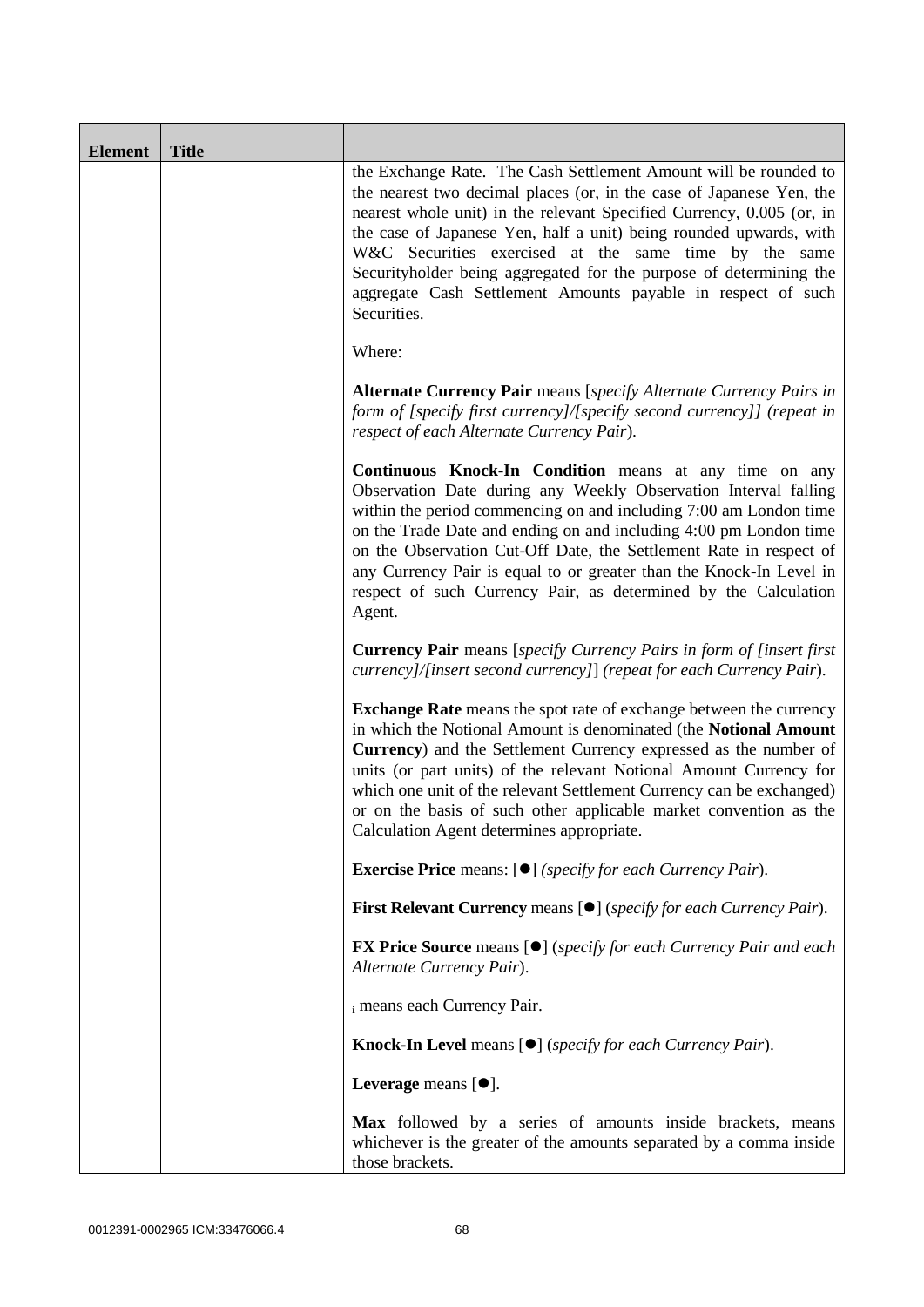| <b>Element</b> | <b>Title</b> |                                                                                                                                                                                                                                                                                                                                                                                                                                                                                                                                                                                                                                                                                                                                                                                                                                                    |
|----------------|--------------|----------------------------------------------------------------------------------------------------------------------------------------------------------------------------------------------------------------------------------------------------------------------------------------------------------------------------------------------------------------------------------------------------------------------------------------------------------------------------------------------------------------------------------------------------------------------------------------------------------------------------------------------------------------------------------------------------------------------------------------------------------------------------------------------------------------------------------------------------|
|                |              | <b>n</b> means the number of Currency Pairs to which the W&C Securities<br>relate.                                                                                                                                                                                                                                                                                                                                                                                                                                                                                                                                                                                                                                                                                                                                                                 |
|                |              | Observation Cut-Off Date means [ $\bullet$ ].                                                                                                                                                                                                                                                                                                                                                                                                                                                                                                                                                                                                                                                                                                                                                                                                      |
|                |              | Observation Date means [ $\bullet$ ].                                                                                                                                                                                                                                                                                                                                                                                                                                                                                                                                                                                                                                                                                                                                                                                                              |
|                |              | Reference Exchange Rate means, in respect of a Currency Pair, the<br>spot exchange rate for the First Relevant Currency quoted against the<br>Second Relevant Currency expressed as the number of units of the<br>First Relevant Currency quoted per one unit of the Second Relevant<br>Currency.                                                                                                                                                                                                                                                                                                                                                                                                                                                                                                                                                  |
|                |              | <b>Relevant Currency</b> means each currency comprising a Currency Pair<br>and any references to the conversion of one Relevant Currency to<br>another shall be construed as applying in relation to a Currency Pair.                                                                                                                                                                                                                                                                                                                                                                                                                                                                                                                                                                                                                              |
|                |              | <b>Relevant Time</b> means the time at which the relevant Settlement Rate<br>is determined.                                                                                                                                                                                                                                                                                                                                                                                                                                                                                                                                                                                                                                                                                                                                                        |
|                |              | <b>Second Relevant Currency means [O]</b> (specify for each Currency<br>Pair).                                                                                                                                                                                                                                                                                                                                                                                                                                                                                                                                                                                                                                                                                                                                                                     |
|                |              | Settlement Rate means, in respect of a Currency Pair and an<br>Observation Date or the Valuation Date, the Reference Exchange Rate<br>for that Currency Pair on such Observation Date or Valuation Date at<br>the Relevant Time or Valuation Time respectively as determined by<br>the Calculation Agent by reference to the Settlement Rate Option for<br>that Currency Pair (and such determination may be made, without<br>limitation, with such adjustments as are, at the discretion of the<br>Calculation Agent, necessary to the published quoting conventions<br>and/or implying the Reference Exchange Rate from more than one<br>Settlement Rate Option) unless any applicable disruption event exists<br>or occurs, in which case, the relevant Settlement Rate for that<br>Currency Pair will be determined by the Calculation Agent.  |
|                |              | <b>Settlement Rate Option</b> means, in respect of a Currency Pair and an<br>Observation Date or the Valuation Date, the rate published for the<br>Currency Pair fixing rate on the FX Price Source for that Currency Pair<br>at or about (i) the Relevant Time on such Observation Date or, (ii) the<br>Valuation Time on the Valuation Date or, if Alternate Currency Pairs are<br>specified for the relevant Currency Pair, the Reference Exchange Rate<br>will be implied from more than one Settlement Rate Option by<br>determining the rate for each Alternate Currency Pair for that Currency<br>Pair, published for the Alternate Currency Pair fixing rate on the FX<br>Price Source for that Alternate Currency Pair at or about (i) the<br>Relevant Time on such Observation Date or (ii) the Valuation Time on<br>the Valuation Date. |
|                |              | Trade Date means [ $\bullet$ ].                                                                                                                                                                                                                                                                                                                                                                                                                                                                                                                                                                                                                                                                                                                                                                                                                    |
|                |              | Valuation Date means $[•]$ .                                                                                                                                                                                                                                                                                                                                                                                                                                                                                                                                                                                                                                                                                                                                                                                                                       |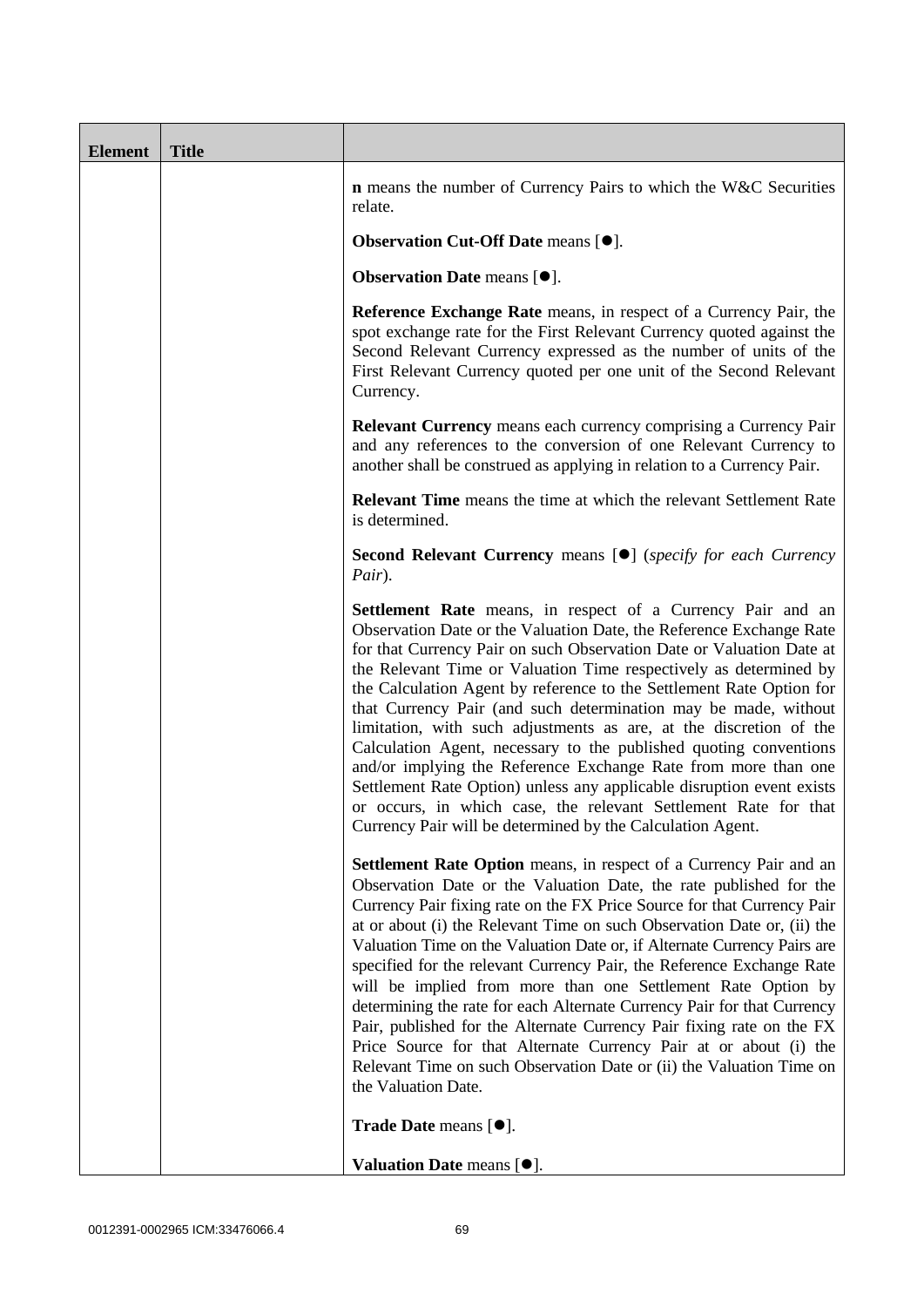| <b>Element</b> | <b>Title</b> |                                                                                                                                                                                                                                                                                                                                                                                                                                                                             |  |
|----------------|--------------|-----------------------------------------------------------------------------------------------------------------------------------------------------------------------------------------------------------------------------------------------------------------------------------------------------------------------------------------------------------------------------------------------------------------------------------------------------------------------------|--|
|                |              | Valuation Time means $[\bullet].$                                                                                                                                                                                                                                                                                                                                                                                                                                           |  |
|                |              | Weekly Observation Interval means the period between 5:00 am<br>Sydney time on each Monday and 5:00 pm New York City time on<br>the immediately succeeding Friday (inclusive).                                                                                                                                                                                                                                                                                              |  |
|                |              | $w_i$ means [specify the weighting of each Currency Pair (being a<br>number less than or equal to $1$ )]                                                                                                                                                                                                                                                                                                                                                                    |  |
|                |              | $X_i$ means, in respect of a Currency Pair, the [Exercise Price in respect<br>of such Currency Pair]/[Settlement Rate in respect of such Currency<br>Pair and the Valuation Date].                                                                                                                                                                                                                                                                                          |  |
|                |              | $Y_i$ means, in respect of a Currency Pair, the [Exercise Price in respect]<br>of such Currency Pair]/[Settlement Rate in respect of such Currency<br>Pair and the Valuation Date].                                                                                                                                                                                                                                                                                         |  |
|                |              | $Z_i$ means, in respect of a Currency Pair, the [Exercise Price in respect<br>of such Currency Pair]/[Settlement Rate in respect of such Currency<br>Pair and the Valuation Date]/[1].]                                                                                                                                                                                                                                                                                     |  |
|                |              | [In the case of Equity Delta One W&C Securities:                                                                                                                                                                                                                                                                                                                                                                                                                            |  |
|                |              | Each Security entitles its holder in respect of an Actual Exercise Date,<br>upon due exercise, to receive from the Issuer on the Settlement Date a<br>Cash Settlement Amount calculated by the Calculation Agent (which<br>shall not be less than zero) equal to:                                                                                                                                                                                                           |  |
|                |              | [ $V_F$ x Exchange Rate] – C                                                                                                                                                                                                                                                                                                                                                                                                                                                |  |
|                |              | The Cash Settlement Amount will be rounded to the nearest two<br>decimal places (or, in the case of Japanese Yen, the nearest whole<br>unit) in the relevant Specified Currency, 0.005 (or, in the case of<br>Japanese Yen, half a unit) being rounded upwards, with Securities<br>exercised at the same time by the same Securityholder being<br>aggregated for the purpose of determining the aggregate Cash<br>Settlement Amounts payable in respect of such Securities. |  |
|                |              | Where:                                                                                                                                                                                                                                                                                                                                                                                                                                                                      |  |
|                |              | $V_F$ means the Final Price.                                                                                                                                                                                                                                                                                                                                                                                                                                                |  |
|                |              | C means the Specified Currency equivalent of the Costs as determined<br>by the Calculation Agent using such foreign exchange rate as the<br>Calculation Agent deems appropriate with respect to the relevant<br>time(s) the Costs arise or may arise.                                                                                                                                                                                                                       |  |
|                |              | Costs means, in respect of a Security, such Security's <i>pro rata</i> share<br>of the total amount of any commissions, costs, expenses, duties, taxes<br>(including but not limited to any capital gains tax or withholding tax),<br>levies, registration fees, custodial fees or other charges which may be                                                                                                                                                               |  |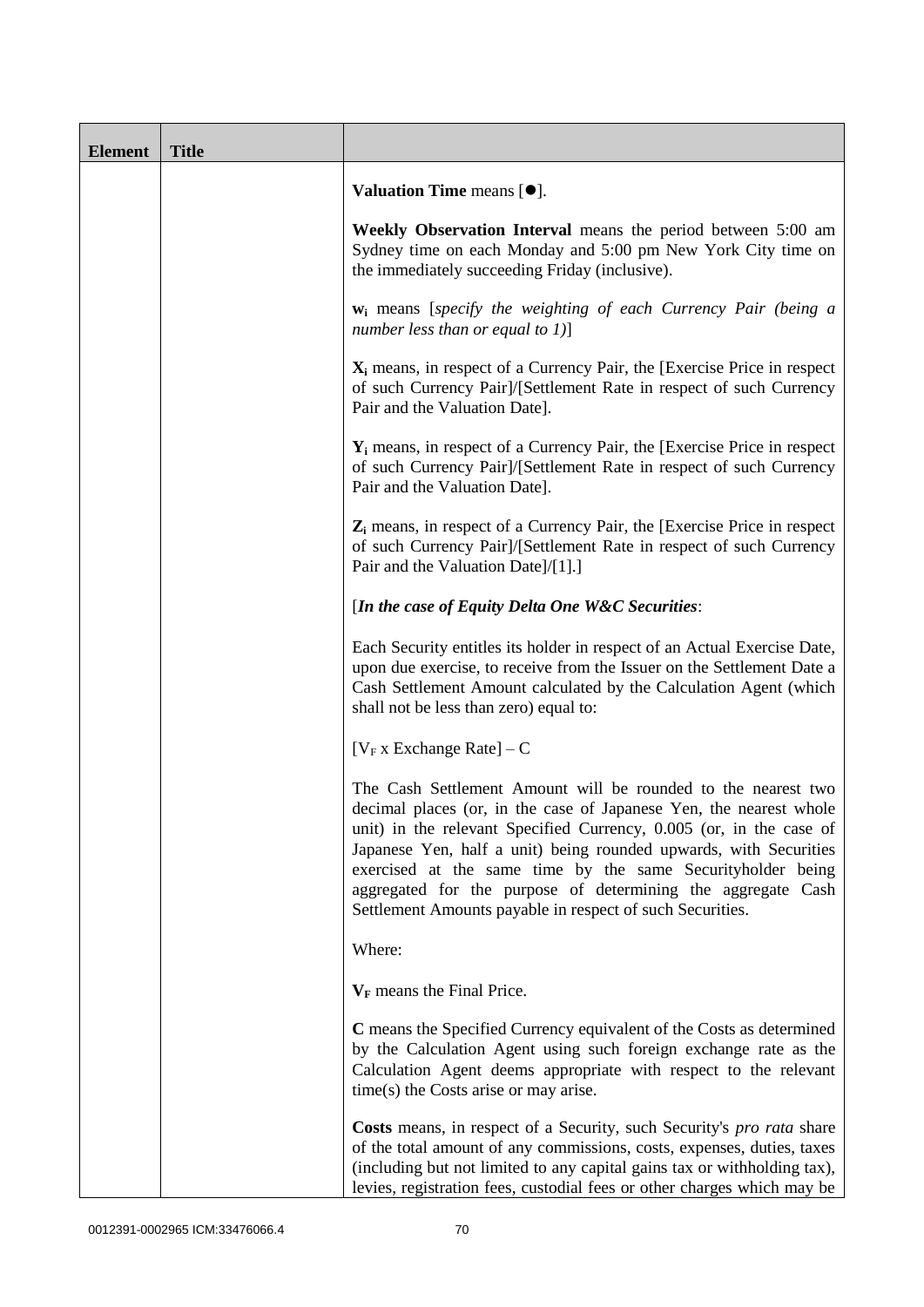| <b>Element</b> | <b>Title</b> |                                                                                                                                                                                                                                                                                                                                                                                                                                                                                                                                                                                                                                                                           |
|----------------|--------------|---------------------------------------------------------------------------------------------------------------------------------------------------------------------------------------------------------------------------------------------------------------------------------------------------------------------------------------------------------------------------------------------------------------------------------------------------------------------------------------------------------------------------------------------------------------------------------------------------------------------------------------------------------------------------|
|                |              | required to be made, paid, withheld or deducted by the Issuer and/or<br>any of its affiliates and/or any of their respective nominees as a result<br>of, or in connection with, the Issuer and/or any of its affiliates and/or<br>any of their respective nominees (a) being a direct holder of any<br>Hedging Shares and/or selling and/or realising any Hedging Shares<br>and/or (b) unwinding any Hedge Position.                                                                                                                                                                                                                                                      |
|                |              | Equity Currency means $[\bullet].$                                                                                                                                                                                                                                                                                                                                                                                                                                                                                                                                                                                                                                        |
|                |              | <b>Exchange Rate</b> means (i) the rate of exchange between the Equity<br>Currency and the Specified Currency (expressed as a number of units<br>of the Specified Currency for which a unit of the Equity Currency can<br>be exchanged) determined at or around the Final Valuation Date<br>which the Calculation Agent determines appropriate in its sole<br>discretion, or (ii) where the Equity Currency is the same as the<br>Specified Currency, one.                                                                                                                                                                                                                |
|                |              | <b>Final Valuation Date means <math>[•]</math>.</b>                                                                                                                                                                                                                                                                                                                                                                                                                                                                                                                                                                                                                       |
|                |              | <b>Hedge Position</b> means any Product that the Issuer and/or any of its<br>Affiliates and/or any of their respective nominees (a) enters into as a<br>result of being the direct holder of the Hedging Shares and/or selling<br>and/or realising the Hedging Shares, or (b) would have entered into if<br>they were to fully hedge the market, equity or other price risk of the<br>Issuer entering into and performing its obligations with respect to the<br>W&C Securities, using such Products as may be determined by the<br>Calculation Agent.                                                                                                                    |
|                |              | <b>Hedging Shares</b> means the number of shares that the Calculation<br>Agent deems necessary to hedge the equity or other price risk of the<br>Issuer entering into and performing its obligations with respect to the<br>relevant Securities.                                                                                                                                                                                                                                                                                                                                                                                                                          |
|                |              | Product means an exchange traded fund, share, an instrument<br>representing such exchange traded fund or share (including, without<br>limitation, participation notes), futures contracts or exchange-traded<br>options commonly used to hedge the issuance or sale of a security that<br>is linked to the Hedging Shares.                                                                                                                                                                                                                                                                                                                                                |
|                |              | Valuation Date means the Final Valuation Date.                                                                                                                                                                                                                                                                                                                                                                                                                                                                                                                                                                                                                            |
|                |              | <b>Cash Dividends</b>                                                                                                                                                                                                                                                                                                                                                                                                                                                                                                                                                                                                                                                     |
|                |              | (i)<br>Following the declaration by a share issuer of a cash dividend<br>(other than any dividend or portion thereof that the Calculation<br>Agent determines to be an extraordinary dividend) (each a<br>Cash Dividend) in respect of which the In-dividend Date (as<br>defined below) falls in the period from and including the Trade<br>Date to but excluding the originally scheduled Final Valuation<br>Date without regard to any scheduled trading day or disrupted<br>day adjustment (the Dividend Period), the Issuer will pay a<br>Coupon Amount in respect of each Security on the related Coupon<br>Payment Date (as defined below). Each such Coupon Amount |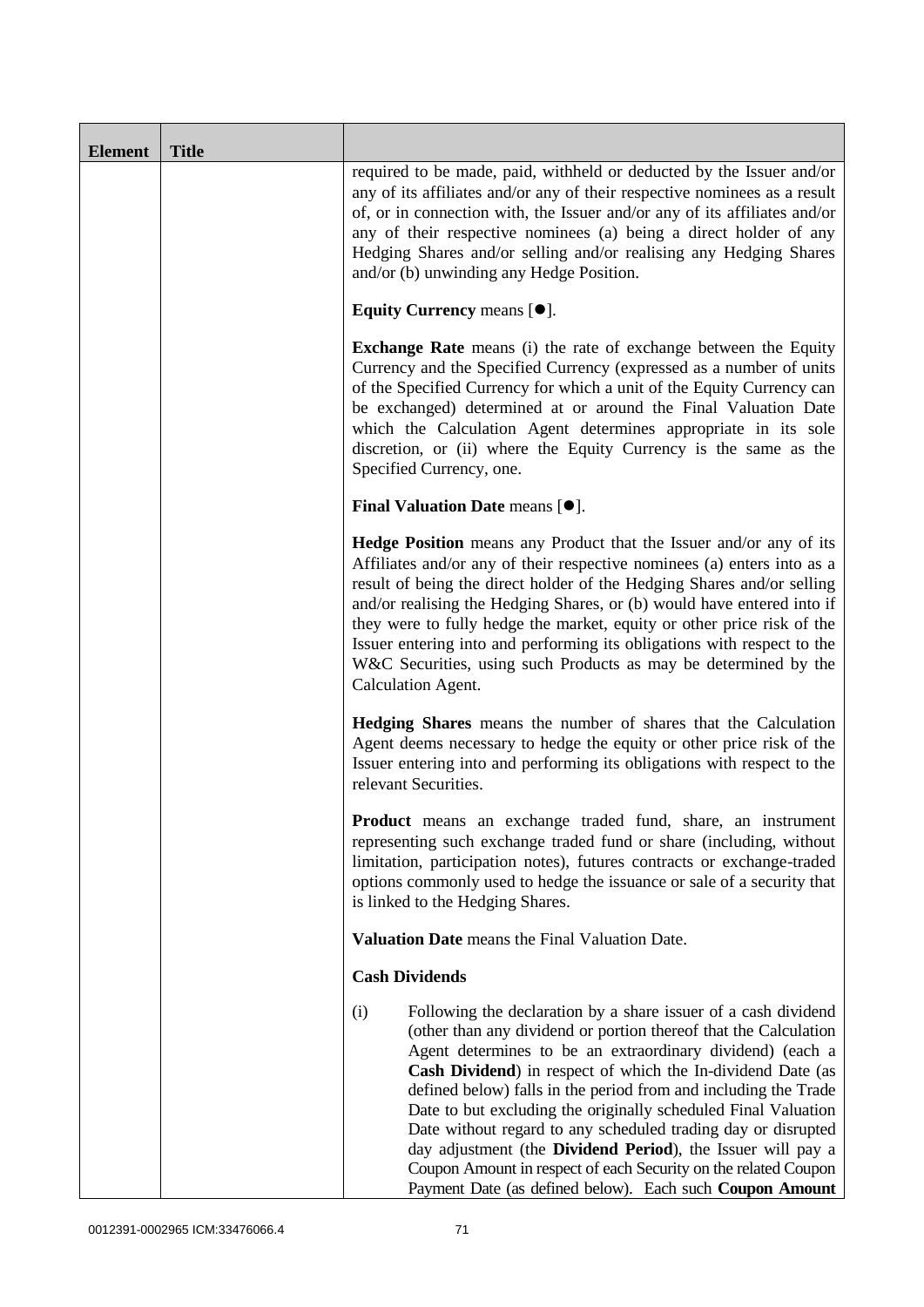| <b>Element</b> | <b>Title</b> |       |                                                                                                                                                                                                                                                                                                                                                                                                                                                                                                                                                                                 |
|----------------|--------------|-------|---------------------------------------------------------------------------------------------------------------------------------------------------------------------------------------------------------------------------------------------------------------------------------------------------------------------------------------------------------------------------------------------------------------------------------------------------------------------------------------------------------------------------------------------------------------------------------|
|                |              |       | will equal the amount of such Cash Dividend declared in<br>relation to one share (less (a) all withholding taxes, if any,<br>including, but without limitation, those that would have been<br>withheld in relation to the payment of such cash dividend to a<br>foreign investor and (b) any other expenses or deductions<br>which would apply to or be made in relation to the payment of<br>such cash dividend to a foreign investor all determined in the<br>Equity Currency and on a per share basis, <i>multiplied by</i> the<br>Dividend Exchange Rate as defined below). |
|                |              |       | Dividend Exchange Rate means, in relation to a Cash<br>Dividend, (i) the rate of exchange between the Equity<br>Currency and the Specified Currency (expressed as a number<br>of units of the Specified Currency for which a unit of the<br>Equity Currency can be exchanged) at or around the Dividend<br>Receipt Date, as determined by the Calculation Agent or, (ii)<br>where the Equity Currency is the same as the Specified<br>Currency, one.                                                                                                                            |
|                |              |       | <b>Dividend Receipt Date</b> means the date upon which a holder<br>of shares entitled to the relevant Cash Dividend would have<br>received such Cash Dividend according to prevailing market<br>practice, as determined by the Calculation Agent.                                                                                                                                                                                                                                                                                                                               |
|                |              |       | In-dividend Date means, in relation to a Cash Dividend, the<br>final date upon which a purchaser of shares on the exchange<br>would, according to prevailing market practice, be entitled to<br>receive the Cash Dividend.                                                                                                                                                                                                                                                                                                                                                      |
|                |              | (ii)  | Coupon Amounts (if any) will only be payable on the<br>Securities in the circumstances set out in paragraph (i) above<br>and subject to the provisions of paragraphs (iii) and (iv) below<br>and will be deemed only to have accrued on the Securities as<br>of the relevant Coupon Payment Date. No interest will accrue<br>or be payable in any other circumstance.                                                                                                                                                                                                           |
|                |              | (iii) | In the event any Coupon Payment Date would fall after the<br>Maturity Date the Issuer will give notice to<br>the<br>Securityholders of procedures for payment of such Coupon<br>Amount(s) which may be made outside of DTC or Euroclear<br>Luxembourg<br>and<br>Clearstream,<br>and<br>require<br>may<br>Securityholders as of a record date selected by the Issuer in its<br>sole discretion to provide a notice to the Issuer giving all<br>necessary details required by the Issuer in its sole discretion to<br>make such payments.                                         |
|                |              | (iv)  | Following any Cash Dividend declaration, the Calculation<br>Agent shall as soon as is reasonably practicable under the<br>circumstances procure that the Issuer will give notice to the<br>Securityholders stating the occurrence of the Cash Dividend,<br>giving details thereof and setting out the method and<br>anticipated date of the related Coupon Payment Date provided                                                                                                                                                                                                |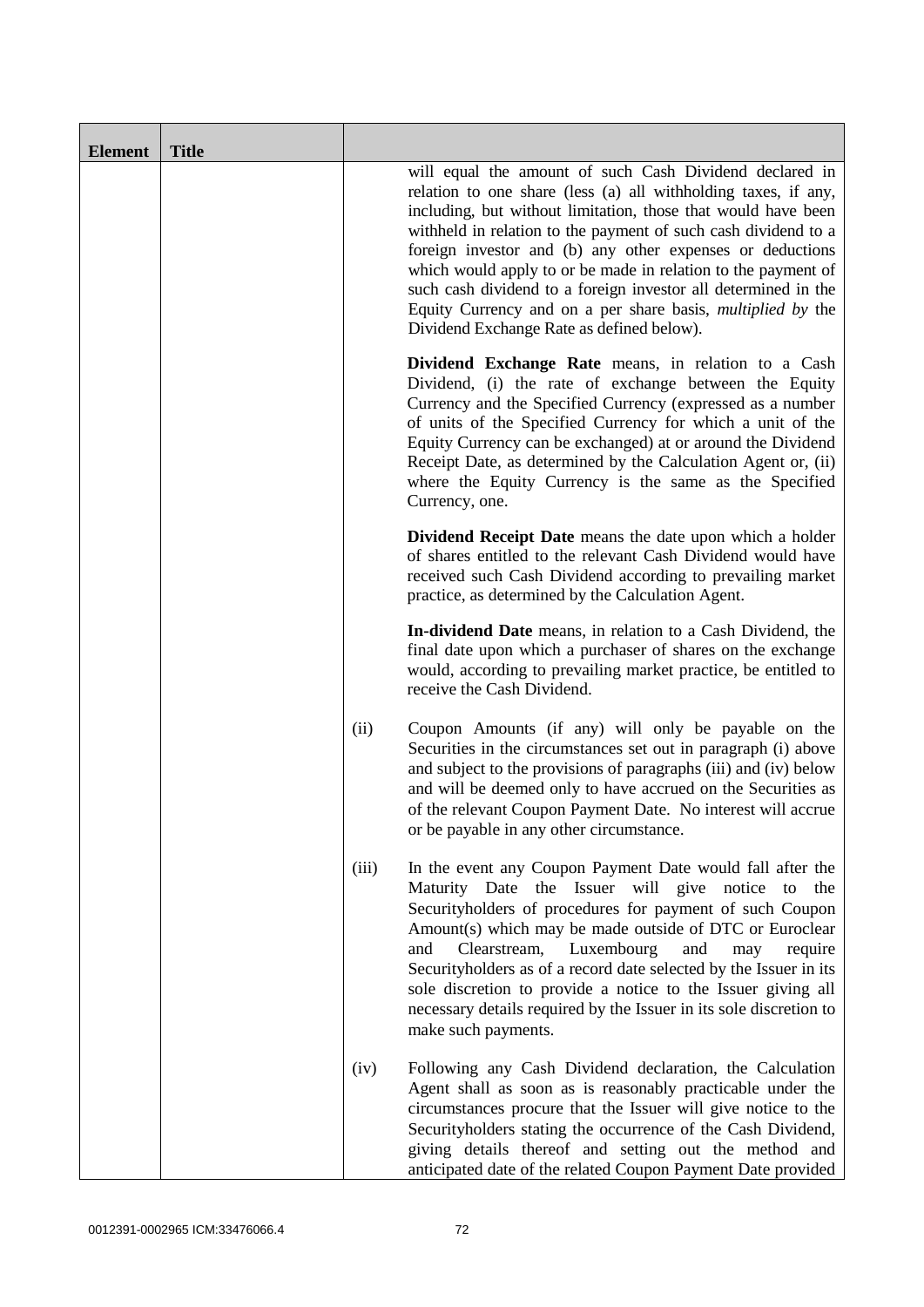| <b>Element</b> | <b>Title</b> |                                                                                                                                                                                                                                                                                                                                                                                                                                                                                                                                                                                                                                                                                                                                                                                                                                                                                                                                                                                                                                                                                                               |
|----------------|--------------|---------------------------------------------------------------------------------------------------------------------------------------------------------------------------------------------------------------------------------------------------------------------------------------------------------------------------------------------------------------------------------------------------------------------------------------------------------------------------------------------------------------------------------------------------------------------------------------------------------------------------------------------------------------------------------------------------------------------------------------------------------------------------------------------------------------------------------------------------------------------------------------------------------------------------------------------------------------------------------------------------------------------------------------------------------------------------------------------------------------|
|                |              | that any failure to give, or non-receipt of, such notice will not<br>affect the validity of any such Coupon Amount payment and<br>the Calculation Agent will determine the basis on which the<br>Coupon Amount will be paid.                                                                                                                                                                                                                                                                                                                                                                                                                                                                                                                                                                                                                                                                                                                                                                                                                                                                                  |
|                |              | <b>Coupon Payment Date</b> means the date that is three $(3)$<br>(v)<br>Business Days following the relevant Dividend Receipt Date.]                                                                                                                                                                                                                                                                                                                                                                                                                                                                                                                                                                                                                                                                                                                                                                                                                                                                                                                                                                          |
|                |              | [In the case of Equity Linked Securities, insert:                                                                                                                                                                                                                                                                                                                                                                                                                                                                                                                                                                                                                                                                                                                                                                                                                                                                                                                                                                                                                                                             |
|                |              | <b>Adjustment and Disruption Events</b>                                                                                                                                                                                                                                                                                                                                                                                                                                                                                                                                                                                                                                                                                                                                                                                                                                                                                                                                                                                                                                                                       |
|                |              | The Securities may be subject to cancellation or early redemption or<br>adjustment (including as to valuation and in certain circumstances<br>share substitutions) if certain corporate events (such as events<br>affecting the value of a Share (including Share divisions or<br>consolidations, extraordinary dividends and capital calls); de-listing of<br>a Share; insolvency, merger or nationalisation of a Share issuer; a<br>tender offer or redenomination of a Share) occur, if certain events<br>(such as illegality, disruptions or cost increases) occur with respect to<br>the Issuer's or any of its affiliates' hedging arrangements, or if<br>insolvency filings are made with respect to the issuer of a share [Insert]<br>if the relevant Securities are Equity Delta One Redemption N&C<br>Securities or Equity Delta One W&C Securities: or, where the relevant<br>event is a potential adjustment event which has a dilutive effect on the<br>theoretical value of the relevant shares and the Calculation Agent<br>considers it appropriate, the distribution of further Securities]. |
|                |              | If certain disruption events occur with respect to valuation of a Share<br>such valuation will be postponed and may be made by the Calculation<br>Agent. Payments may also be postponed.]                                                                                                                                                                                                                                                                                                                                                                                                                                                                                                                                                                                                                                                                                                                                                                                                                                                                                                                     |
|                |              | [In the case of Index Linked Securities, insert:                                                                                                                                                                                                                                                                                                                                                                                                                                                                                                                                                                                                                                                                                                                                                                                                                                                                                                                                                                                                                                                              |
|                |              | <b>Adjustment and Disruption Events</b>                                                                                                                                                                                                                                                                                                                                                                                                                                                                                                                                                                                                                                                                                                                                                                                                                                                                                                                                                                                                                                                                       |
|                |              | The Securities may be subject to cancellation or early redemption or<br>adjustment if an Index is modified or cancelled and there is no<br>successor Index acceptable to the Calculation Agent, if an Index's<br>sponsor fails to calculate and announce such Index, or certain events<br>(such as illegality, disruptions or cost increases) occur with respect to<br>the Issuer's or any of its affiliates' hedging arrangements.                                                                                                                                                                                                                                                                                                                                                                                                                                                                                                                                                                                                                                                                           |
|                |              | If certain disruption events occur with respect to valuation of an Index<br>such valuation will be postponed and may be made by the Calculation<br>Agent. Payments may also be postponed.]                                                                                                                                                                                                                                                                                                                                                                                                                                                                                                                                                                                                                                                                                                                                                                                                                                                                                                                    |
|                |              | [In the case of Inflation Linked Securities, insert:                                                                                                                                                                                                                                                                                                                                                                                                                                                                                                                                                                                                                                                                                                                                                                                                                                                                                                                                                                                                                                                          |
|                |              | <b>Adjustment Events</b>                                                                                                                                                                                                                                                                                                                                                                                                                                                                                                                                                                                                                                                                                                                                                                                                                                                                                                                                                                                                                                                                                      |
|                |              | The Securities may be subject to adjustment if the Index is not                                                                                                                                                                                                                                                                                                                                                                                                                                                                                                                                                                                                                                                                                                                                                                                                                                                                                                                                                                                                                                               |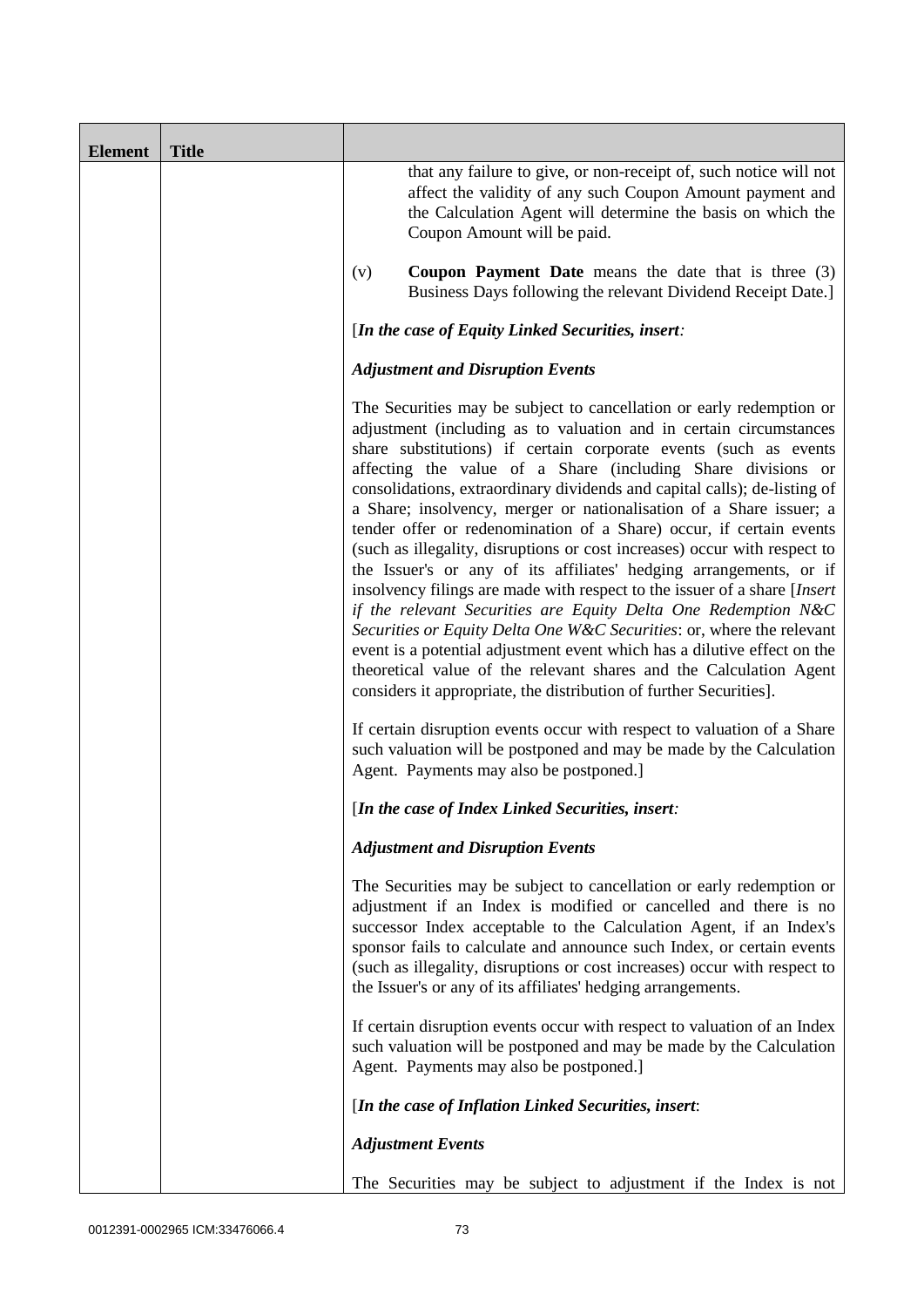| <b>Element</b> | <b>Title</b>                                                                                                                                                                                                         |                                                                                                                                                                                                                                                                                                                                                                                                                                                                                                                                                                                                                                                                                                                                                                                                                                |
|----------------|----------------------------------------------------------------------------------------------------------------------------------------------------------------------------------------------------------------------|--------------------------------------------------------------------------------------------------------------------------------------------------------------------------------------------------------------------------------------------------------------------------------------------------------------------------------------------------------------------------------------------------------------------------------------------------------------------------------------------------------------------------------------------------------------------------------------------------------------------------------------------------------------------------------------------------------------------------------------------------------------------------------------------------------------------------------|
|                |                                                                                                                                                                                                                      | published or announced, there is a successor Index, an Index level is<br>corrected or the Index is rebased and may be subject to early<br>redemption or cancellation if the Index ceases to be published and<br>there is no appropriate alternative index acceptable to the Calculation<br>Agent. In certain circumstances the Calculation Agent may calculate<br>the Index level itself.]                                                                                                                                                                                                                                                                                                                                                                                                                                     |
|                |                                                                                                                                                                                                                      | [In the case of FX Linked Securities, insert:                                                                                                                                                                                                                                                                                                                                                                                                                                                                                                                                                                                                                                                                                                                                                                                  |
|                |                                                                                                                                                                                                                      | <b>Disruption Events</b>                                                                                                                                                                                                                                                                                                                                                                                                                                                                                                                                                                                                                                                                                                                                                                                                       |
|                |                                                                                                                                                                                                                      | If certain disruption events occur with respect to valuation of a Currency<br>Pair, [an alternative valuation method may be used, valuation may be<br>made by the Calculation Agent, valuation may be postponed or the<br>Securities may be subject to early redemption or cancellation].]                                                                                                                                                                                                                                                                                                                                                                                                                                                                                                                                     |
|                |                                                                                                                                                                                                                      | [In the case of Credit Linked N&C Securities, insert:                                                                                                                                                                                                                                                                                                                                                                                                                                                                                                                                                                                                                                                                                                                                                                          |
|                |                                                                                                                                                                                                                      | <b>Merger Event</b>                                                                                                                                                                                                                                                                                                                                                                                                                                                                                                                                                                                                                                                                                                                                                                                                            |
|                |                                                                                                                                                                                                                      | A merger event may occur, <i>inter alia</i> , if the Issuer[, the Guarantor] or<br>the Reference Entity consolidates or amalgamates with, or merges<br>into, or transfers all or substantially all of its assets to, the Reference<br>Entity or the Issuer [or the Guarantor], as applicable, or the Issuer [or<br>the Guarantor] and the Reference Entity become affiliates.]                                                                                                                                                                                                                                                                                                                                                                                                                                                 |
| [C.19]         | Final reference price of<br>the Underlying                                                                                                                                                                           | [Not applicable, there is no final reference price of the underlying.]                                                                                                                                                                                                                                                                                                                                                                                                                                                                                                                                                                                                                                                                                                                                                         |
|                | (Include this Element<br>C.19<br>only<br>the<br>if<br>relevant Securities are<br>Derivative Securities as<br>defined in Element C.9<br><i>above</i> )                                                                | [The final reference price of the underlying will be determined in<br>accordance with the valuation mechanics set out in item C.18 above]]                                                                                                                                                                                                                                                                                                                                                                                                                                                                                                                                                                                                                                                                                     |
| C.20           | Underlying and where<br>the information on the<br>underlying can be<br>found<br>(Include this Element<br>C.20 only if the<br>relevant Securities are<br>Derivative Securities as<br>defined in Element C.9<br>above) | [Not applicable, there is no underlying] [The underlying [index/basket]<br>of indices/share[s]/reference entit[y][ies]/FX rate[s], interest rate[s]]<br>specified in item C.18 above] [insert details of relevant underlying $(s)$ ]<br>[If the Securities are Credit Linked N&C Securities, insert: [The<br>"Credit Events" are [insert relevant Credit Events]/[The "Credit<br>Events" are each of the "Credit Events" listed in the Physical<br>Settlement Matrix in respect of each of the Reference Entities listed in<br>the Index].[Insert details of the Index]] [Insert details of where<br>information on the underlying can be found. Where relevant this may<br>include references to the respective Bloomberg and/or Reuters screen<br>pages on which information relating to each underlying can be<br>$found$ ] |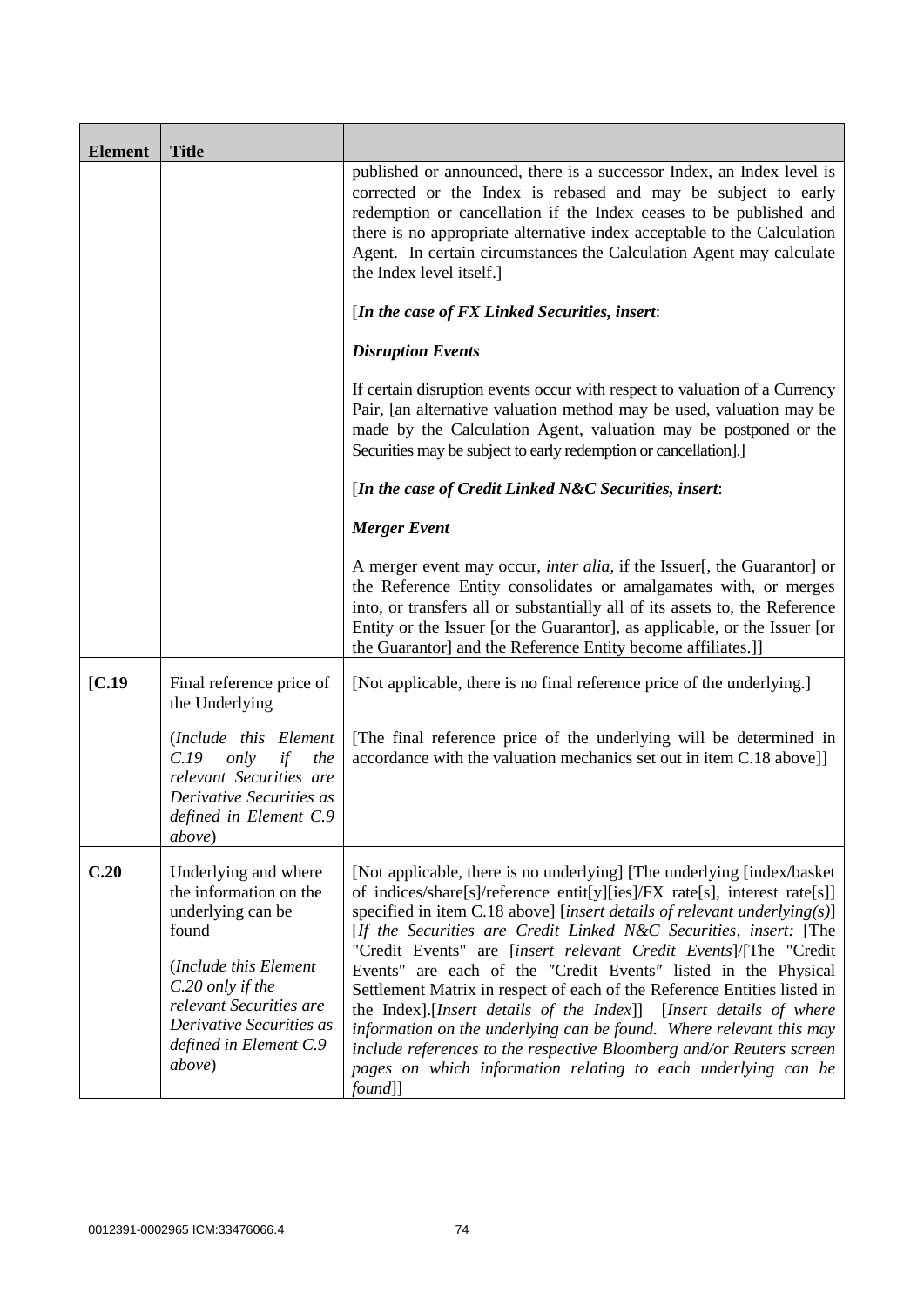## **Section D - Risks**

| <b>Element</b> | <b>Title</b>                                             |                                                                                                                                                                                                                                                                                                                                                                                                                                                                                                                                                                                                                                                                                                                                                                                                                                                                                                                                                                                                                                                                                                                                                                                                                                            |
|----------------|----------------------------------------------------------|--------------------------------------------------------------------------------------------------------------------------------------------------------------------------------------------------------------------------------------------------------------------------------------------------------------------------------------------------------------------------------------------------------------------------------------------------------------------------------------------------------------------------------------------------------------------------------------------------------------------------------------------------------------------------------------------------------------------------------------------------------------------------------------------------------------------------------------------------------------------------------------------------------------------------------------------------------------------------------------------------------------------------------------------------------------------------------------------------------------------------------------------------------------------------------------------------------------------------------------------|
| D.2            | Key risks regarding<br>the Issuer [and the<br>Guarantor] | In purchasing Securities, investors assume the risk that the Issuer [and<br>the Guarantor] may become insolvent or otherwise be unable to<br>perform [its/their] obligations (including, where relevant, payment<br>obligations) in respect of the Securities [or under the Guarantee<br>(respectively)]. There is a wide range of factors which individually or<br>together could result in the Issuer [and the Guarantor] becoming<br>unable to perform [its/their] obligations under the Securities [or<br>Guarantee (respectively)]. It is not possible to identify all such factors<br>or to determine which factors are most likely to occur, as the Issuer<br>[and the Guarantor] may not be aware of all relevant factors and<br>certain factors which [it/they] currently deem not to be material may<br>become material as a result of the occurrence of events outside the<br>Issuer's [and the Guarantor's] control. The Issuer [and the Guarantor]<br>[has/have] identified a number of factors which could materially<br>adversely affect [its/their] business[es] and ability to perform<br>obligations<br>under<br>[its/their]<br>the<br>Securities<br>Guarantee<br>$\lceil$ or<br>(respectively)]. These factors include: |
|                |                                                          | Issuer:<br>(i) the Issuer is an indirectly owned, wholly owned subsidiary of Nomura<br>Holdings, Inc. and there are substantial inter-relationships between the<br>Issuer and other Nomura Group companies. Accordingly, if the financial<br>condition of the Nomura Group were to deteriorate, the Issuer and its<br>investors may suffer direct and materially adverse consequences, (ii)<br>changes in market prices affecting asset values may adversely affect the<br>performance of assets in which the Issuer holds positions and therefore<br>would adversely affect the Issuer's financial situation and its profits (iii)<br>strategies for hedging against market risk may prove to be ineffective,<br>(iv) changes in interest rates, (v) foreign exchange risk, (vi) liquidity risk,<br>(vii) credit risk of third parties with whom the Issuer does business (viii)<br>increased regulation of the financial services industry, (ix) competition<br>risk, (x) reputational risk, and (xi) operational risk (including as a result<br>of the United Kingdom's potential exit from the European Union).                                                                                                                        |
|                |                                                          | <b>Guarantor:</b>                                                                                                                                                                                                                                                                                                                                                                                                                                                                                                                                                                                                                                                                                                                                                                                                                                                                                                                                                                                                                                                                                                                                                                                                                          |
|                |                                                          | If the financial condition of the Guarantor were to deteriorate, the<br>Issuer and investors in the Securities may suffer direct and materially<br>adverse consequences. The Guarantor is the holding company for the<br>Nomura Group and its ability to fulfil its obligations under the<br>Guarantee may therefore be affected by certain factors affecting the<br>Guarantor directly or other entities within the Nomura Group,<br>including: (i) a sustained market/economic or other downturn,<br>changes in financial or economic conditions and/or market volatility,<br>(ii) liquidity risk, (iii) unpredictable events causing large unexpected<br>market price movements ("event risk") (iv) credit risk of third parties<br>with whom the Guarantor does business, (v) competition risk, (vi)                                                                                                                                                                                                                                                                                                                                                                                                                                   |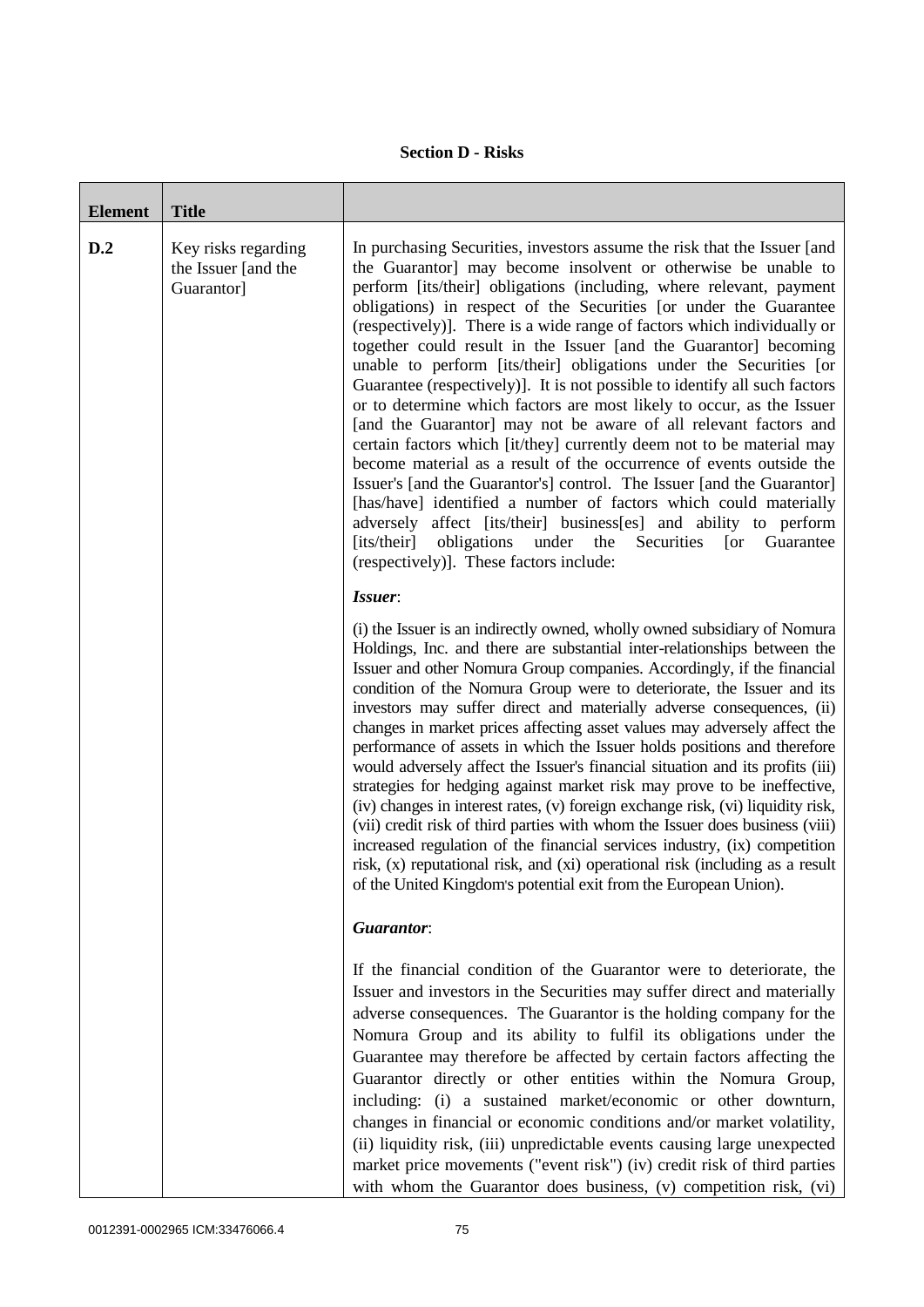| <b>Element</b> | <b>Title</b>                                                                                                                                                                                  |                                                                                                                                                                                                                                                                                                                                                                                                                                                                                                                                                                                                                                                                                                                                                                                                                                                                                                                                                                                                                                                                                                                                                                                                                                                                                                                                                                                                                                                                                                                                                                                                                                                                                                                                                                                                                                                                                                                                                                                                                                                                                                                                                                                                                                                                                                                                                                                                                                                                                                                                                                                                                                                                                                                                                                                                                                                                                                                                                                                                                                                                                                                                                                                                                                                                                                                                                                                                                                                                                                                                                                                                                                                                           |
|----------------|-----------------------------------------------------------------------------------------------------------------------------------------------------------------------------------------------|---------------------------------------------------------------------------------------------------------------------------------------------------------------------------------------------------------------------------------------------------------------------------------------------------------------------------------------------------------------------------------------------------------------------------------------------------------------------------------------------------------------------------------------------------------------------------------------------------------------------------------------------------------------------------------------------------------------------------------------------------------------------------------------------------------------------------------------------------------------------------------------------------------------------------------------------------------------------------------------------------------------------------------------------------------------------------------------------------------------------------------------------------------------------------------------------------------------------------------------------------------------------------------------------------------------------------------------------------------------------------------------------------------------------------------------------------------------------------------------------------------------------------------------------------------------------------------------------------------------------------------------------------------------------------------------------------------------------------------------------------------------------------------------------------------------------------------------------------------------------------------------------------------------------------------------------------------------------------------------------------------------------------------------------------------------------------------------------------------------------------------------------------------------------------------------------------------------------------------------------------------------------------------------------------------------------------------------------------------------------------------------------------------------------------------------------------------------------------------------------------------------------------------------------------------------------------------------------------------------------------------------------------------------------------------------------------------------------------------------------------------------------------------------------------------------------------------------------------------------------------------------------------------------------------------------------------------------------------------------------------------------------------------------------------------------------------------------------------------------------------------------------------------------------------------------------------------------------------------------------------------------------------------------------------------------------------------------------------------------------------------------------------------------------------------------------------------------------------------------------------------------------------------------------------------------------------------------------------------------------------------------------------------------------------|
|                |                                                                                                                                                                                               | substantial legal, regulatory, operational and reputational risks<br>(including regulatory and operational risk as a result of the United<br>Kingdom's potential exit from the European Union).                                                                                                                                                                                                                                                                                                                                                                                                                                                                                                                                                                                                                                                                                                                                                                                                                                                                                                                                                                                                                                                                                                                                                                                                                                                                                                                                                                                                                                                                                                                                                                                                                                                                                                                                                                                                                                                                                                                                                                                                                                                                                                                                                                                                                                                                                                                                                                                                                                                                                                                                                                                                                                                                                                                                                                                                                                                                                                                                                                                                                                                                                                                                                                                                                                                                                                                                                                                                                                                                           |
| [D.3]          | Key risks regarding the<br>Securities<br>(Include this Element<br>D.3 only if the relevant<br><b>Securities</b><br>are<br>not<br>Derivative Securities as<br>defined in Element C.9<br>above) | There are also certain factors which are material for the purpose of<br>assessing the risks associated with investing in any issue of Securities,<br>which include, without limitation, (i) risks relating to current market<br>conditions including sovereign debt concerns in certain countries in<br>Europe, (ii) Rule 144A Securities Transfer Restrictions, (iii) risks relating<br>to the fact that the Securities are unsecured obligations of the Issuer, (iv)<br>the possibility that holders may receive payments subject to withholding<br>or other deductions imposed on the Securities, (v) there may be no, or a<br>limited, secondary market for the Securities and this would adversely<br>affect the value at which an investor could sell his Securities, (vi) risks<br>relating to postponement of valuation dates, following the occurrence of a<br>disruption event which may adversely affect the value of the Securities,<br>(vii) adjustments to the terms and conditions of the Securities being made<br>by the Calculation Agent following the occurrence of certain events and<br>any early redemption or cancellation (as applicable) of the Securities by<br>the Issuer, (viii) modification of the terms and conditions of the Securities<br>and/or the Agency Agreement by the Issuer and the relevant Agent<br>without the consent of Securityholders, (ix) modification of the terms and<br>conditions of the Securities by majority votes binding all holders, (x) the<br>existence, where specified, of any right of the Issuer to redeem the<br>Securities at its option and the effect this may have on the market value of<br>the Securities, which will mean that an investor may not be able to<br>reinvest the redemption proceeds to achieve a similar effective return,<br>(xi) hedging activities and conflicts of interest of the Issuer, the Guarantor<br>(where applicable) and/or any of its/their affiliates and Securityholders,<br>(xii) where the Securities are linked to a Reference Item, risks relating to<br>the value and liquidity of such Reference Item and the markets in which<br>such Reference Item is traded, (xiii) movements in interest rates, which<br>may affect the value of Securities which bear interest at a fixed rate and<br>(where the Securities are not denominated in an investor's own currency)<br>exchange rates may affect the value of the Securities, (xiv) any<br>inconvertibility of a relevant currency, which may adversely affect the<br>payments to be made under the Securities and/or the value of the<br>Securities, (xv) any credit rating assigned to the Securities may not<br>adequately reflect all risks associated with an investment in the Securities,<br>is not a recommendation to buy, sell or hold securities and may be<br>subject to suspension, reduction or withdrawal at any time by the<br>assigning rating agency, (xvi) Investors who hold less than the minimum<br>specified denomination may be unable to sell their Securities and may be<br>adversely affected if definitive Securities are subsequently required to be<br>issued, (xvii) fees and commissions not being taken into account when<br>determining secondary market prices of Securities, (xviii) illegality of<br>securities, (xix) change in law and/or regulatory reform (xx) the<br>regulation and reform of and changes to "benchmarks" may adversely<br>affect the value of Securities linked to or referencing such "benchmarks",<br>(xxi) future discontinuance or modification of LIBOR or EURIBOR or<br>other interest rate benchmarks may adversely affect the value of |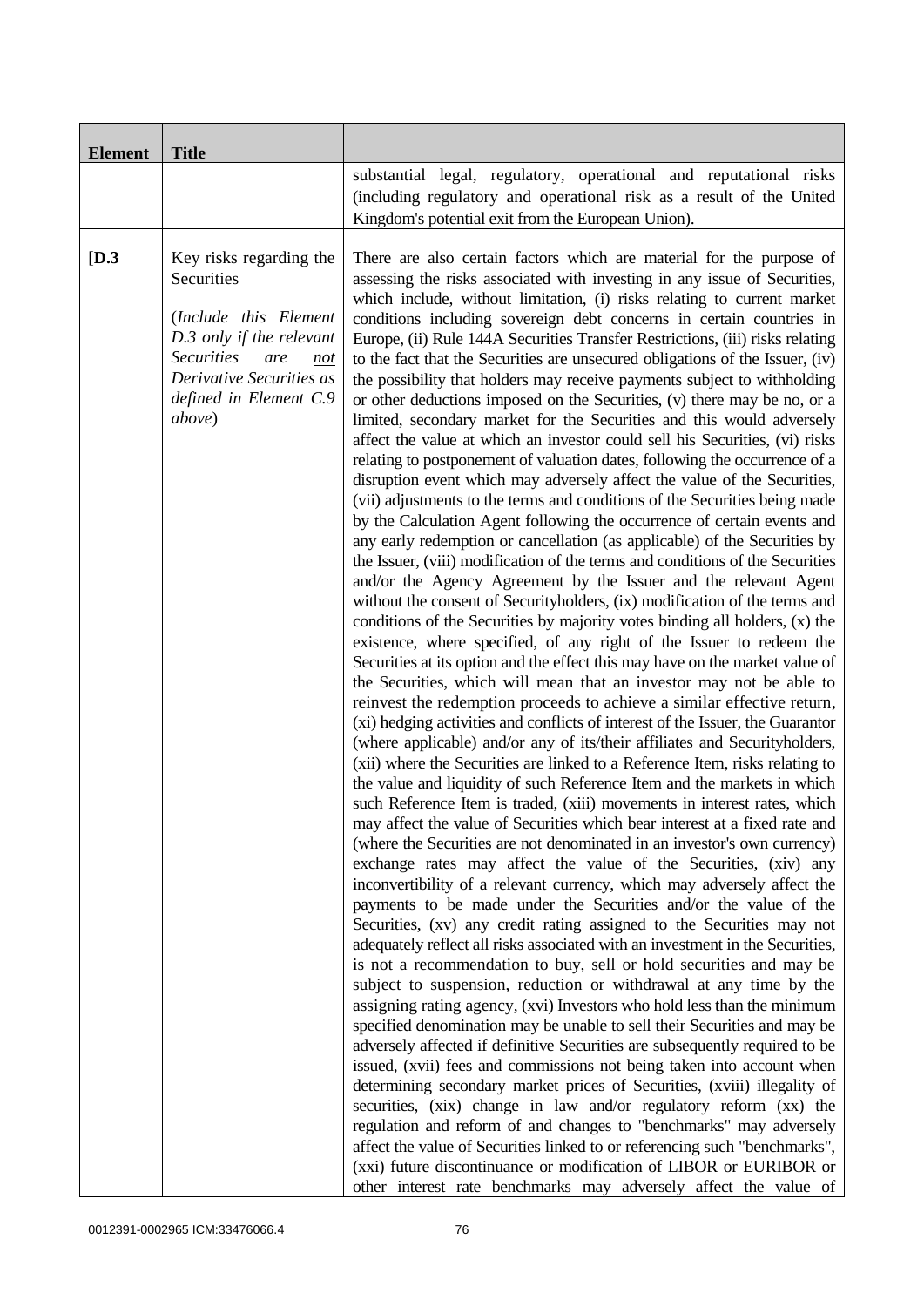| Element          | Title                           |                                                                                                                                                          |
|------------------|---------------------------------|----------------------------------------------------------------------------------------------------------------------------------------------------------|
|                  |                                 | Securities which reference such benchmarks or potentially lead to                                                                                        |
|                  |                                 | termination of such Securities and (xxii) where payments in respect of the<br>Securities are payable in Renminbi, risks associated with the illiquidity, |
|                  |                                 | inconvertibility or non-transferability of Renminbi, exchange rate and                                                                                   |
|                  |                                 | interest rate risks and, if CNY Currency Event is applicable, the option                                                                                 |
|                  |                                 | for the Issuer to make payments in U.S. dollars if Renminbi is not                                                                                       |
|                  |                                 | available in certain circumstances.                                                                                                                      |
| $\overline{D.6}$ | Risk warning                    | [Copy and paste the information from Element $D.3$ above and insert<br>here]                                                                             |
|                  | (Include this Element)          |                                                                                                                                                          |
|                  | D.6 only if the relevant        | In addition, investors may lose all or part of their investment in the                                                                                   |
|                  | <i>Securities</i><br>are        | Securities.]                                                                                                                                             |
|                  | <i>Derivative Securities as</i> |                                                                                                                                                          |
|                  | defined in Element C.9          |                                                                                                                                                          |
|                  | <i>above</i> )                  |                                                                                                                                                          |

## **Section E - Offer**

| <b>Element</b> | <b>Title</b>                                 |                                                                                                                                                                                                                                                                                                                                                                                                                                                                                                                                                                                                                                     |
|----------------|----------------------------------------------|-------------------------------------------------------------------------------------------------------------------------------------------------------------------------------------------------------------------------------------------------------------------------------------------------------------------------------------------------------------------------------------------------------------------------------------------------------------------------------------------------------------------------------------------------------------------------------------------------------------------------------------|
| E.2b           | Reasons for the offer<br>and use of proceeds | The net proceeds from the issue of the Securities will be applied by<br>the Issuer for general corporate purposes, which include making a<br>profit. A substantial portion of the proceeds from the issue of the<br>Securities may be used to hedge market risk with respect to such<br>Securities.                                                                                                                                                                                                                                                                                                                                 |
|                |                                              | Issue specific summary                                                                                                                                                                                                                                                                                                                                                                                                                                                                                                                                                                                                              |
|                |                                              | The net proceeds from the issue of Securities will be applied by the<br>Issuer for its general corporate purposes, which include making a<br>profit [and [specify any other relevant corporate purposes of the<br>$ Isuser $ ].]                                                                                                                                                                                                                                                                                                                                                                                                    |
| E.3            | Terms and conditions<br>of the offer         | Under the programme, the Securities may be offered to the public in a<br>Non-Exempt Offer in Austria, Belgium, Denmark, France, Germany,<br>Hungary, Italy, Ireland, Luxembourg, Poland, Portugal, Spain,<br>Sweden, The Netherlands and the United Kingdom.                                                                                                                                                                                                                                                                                                                                                                        |
|                |                                              | The terms and conditions of each offer of Securities will be<br>determined by agreement between the Issuer and the relevant Dealer<br>at the time of issue and specified in the applicable Final Terms. An<br>Investor intending to acquire or acquiring any Securities in a Non-<br>Exempt Offer from an Authorised Offeror will do so, and offers and<br>sales of such Securities to an Investor by such Authorised Offeror<br>will be made, in accordance with any terms and other arrangements in<br>place between such Authorised Offeror and such Investor including<br>as to price, allocations and settlement arrangements. |
|                |                                              | Issue specific summary:                                                                                                                                                                                                                                                                                                                                                                                                                                                                                                                                                                                                             |
|                |                                              | [Not applicable, the Securities are not being offered to the public as                                                                                                                                                                                                                                                                                                                                                                                                                                                                                                                                                              |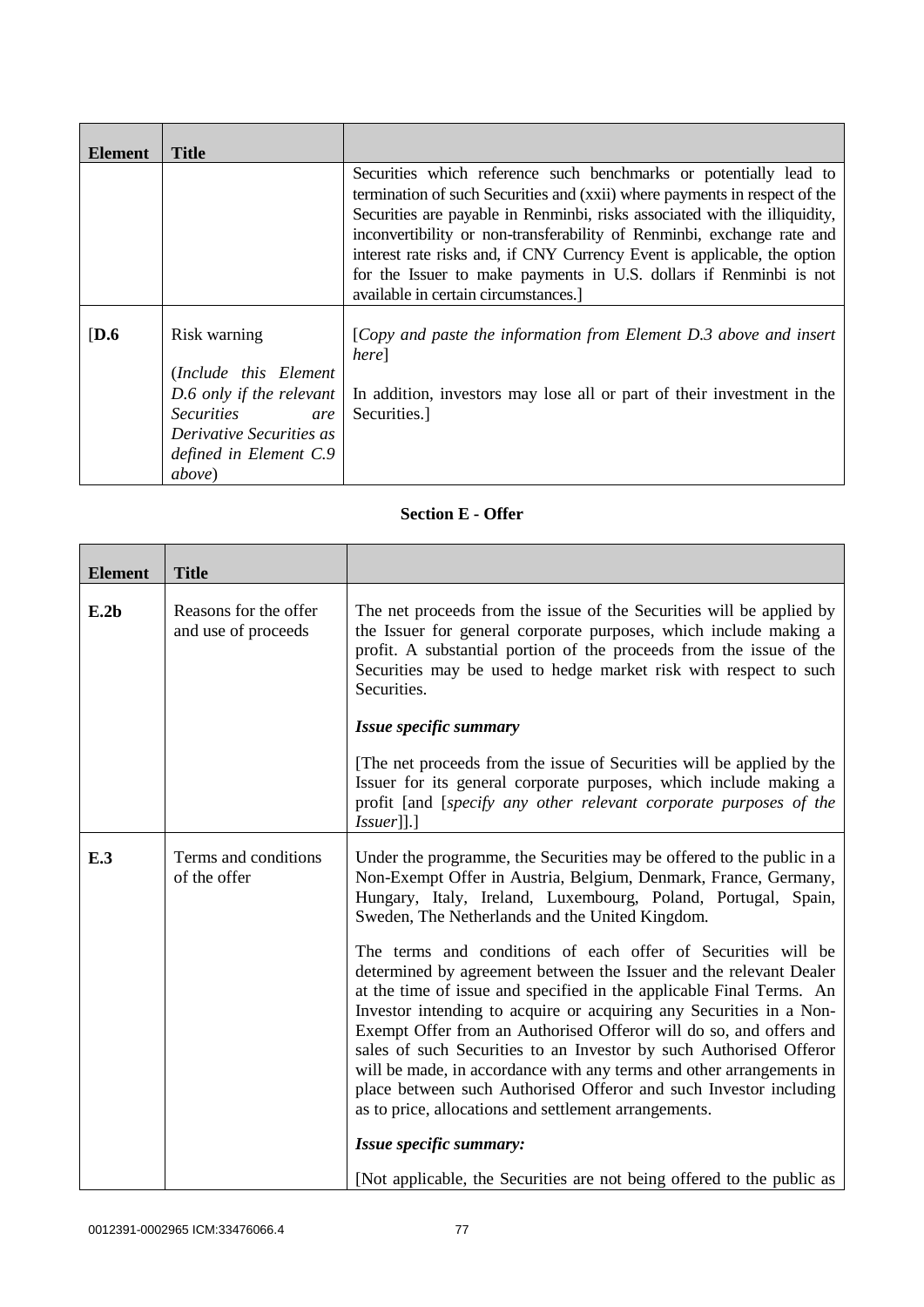| <b>Element</b> | <b>Title</b>                                                            |                                                                                                                                                                                                                                                                                                                                                                                                                                                                        |
|----------------|-------------------------------------------------------------------------|------------------------------------------------------------------------------------------------------------------------------------------------------------------------------------------------------------------------------------------------------------------------------------------------------------------------------------------------------------------------------------------------------------------------------------------------------------------------|
|                |                                                                         | part of a Non-Exempt Offer.]                                                                                                                                                                                                                                                                                                                                                                                                                                           |
|                |                                                                         | [This issue of Securities is being offered in a Non-Exempt Offer in<br>[specify particular country/ies].                                                                                                                                                                                                                                                                                                                                                               |
|                |                                                                         | The issue price of the Securities is $[\bullet][[\bullet]]$ per cent. of their nominal<br>amount].                                                                                                                                                                                                                                                                                                                                                                     |
|                |                                                                         | The offer price of the Securities to which this Summary relates is $[\bullet]$<br>[the issue price].                                                                                                                                                                                                                                                                                                                                                                   |
|                |                                                                         | [The offer period of the Securities is the period from [specify date] until<br>[specify date]/the Issue Date/the date which falls [ <sup>•</sup> ] Business Days<br>thereafter.]]                                                                                                                                                                                                                                                                                      |
|                |                                                                         | [Summarise any public offer, copying the language from paragraphs<br>$9(x)$ and 11 of Part B of the Final Terms for N&C Securities or<br>paragraphs $6(viii)$ or 8 of Part B of the Final Terms for W&C<br>Securities (as applicable)]                                                                                                                                                                                                                                 |
| E.4            | Interest of natural and<br>legal persons involved<br>in the issue/offer | The relevant Dealers may be paid fees in relation to any issue of<br>Securities under the Programme. Any such Dealer and its affiliates<br>may also have engaged, and may in the future engage, in investment<br>banking and/or commercial banking transactions with, and may<br>perform other services for, the Issuer and the Guarantor (if applicable)<br>and their respective affiliates in the ordinary course of business.                                       |
|                |                                                                         | Issue specific summary                                                                                                                                                                                                                                                                                                                                                                                                                                                 |
|                |                                                                         | [The [Dealer[s]/Manager[s]] will be paid aggregate commissions<br>equal to $[\bullet]$ per cent. of the nominal amount of the Securities. Any<br>[Dealer/Manager] and its affiliates may also have engaged, and may<br>in the future engage, in investment banking and/or commercial<br>banking transactions with, and may perform other services for, the<br>Issuer [and the Guarantor] and [its/their respective] affiliates in the<br>ordinary course of business.] |
|                |                                                                         | [Other than as mentioned above,[ and save for [ $\bullet$ ] [the [fees]<br>[commissions] payable to [●][the Authorised Offerors],]] so][So] far<br>as the Issuer is aware, no person involved in the issue of the<br>Securities has an interest material to the offer, including conflicting<br>interests.]                                                                                                                                                            |
|                |                                                                         | [For the purposes of the Securities the applicable <b>Dealer</b> [s] [is/are]:<br>[specify]]                                                                                                                                                                                                                                                                                                                                                                           |
|                |                                                                         | [For the purposes of the Securities the applicable Manager[s]<br>[is/are]: $[specify]$ ]                                                                                                                                                                                                                                                                                                                                                                               |